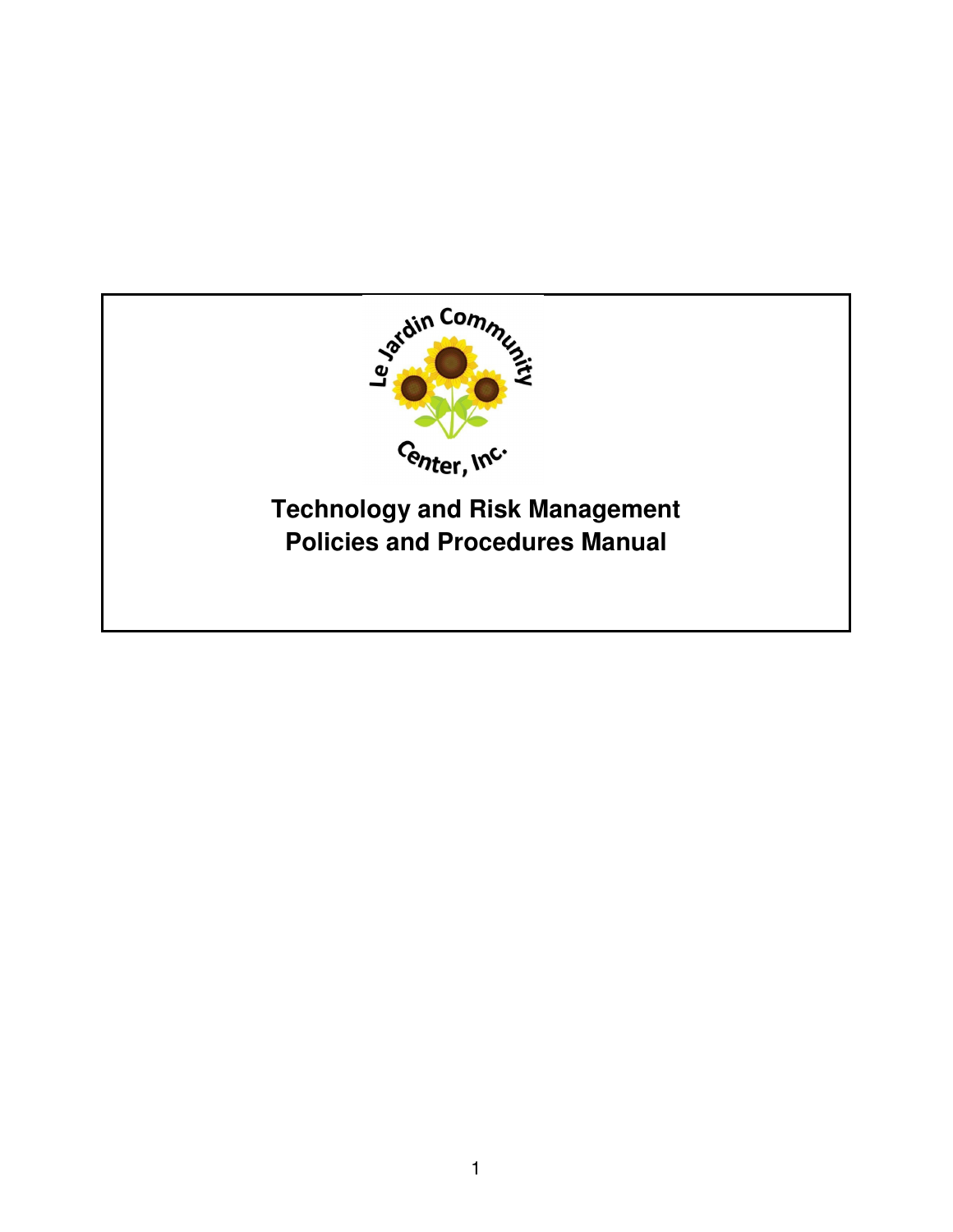| <b>BUSINESS CONTINUITY PLANNING POLICY  ERROR! BOOKMARK NOT DEFINED.</b> |  |
|--------------------------------------------------------------------------|--|
|                                                                          |  |
|                                                                          |  |
|                                                                          |  |
|                                                                          |  |
|                                                                          |  |
|                                                                          |  |
|                                                                          |  |
|                                                                          |  |
|                                                                          |  |
|                                                                          |  |
|                                                                          |  |
|                                                                          |  |
|                                                                          |  |
|                                                                          |  |
|                                                                          |  |
|                                                                          |  |
|                                                                          |  |
|                                                                          |  |
|                                                                          |  |
|                                                                          |  |
|                                                                          |  |
|                                                                          |  |
|                                                                          |  |
|                                                                          |  |
|                                                                          |  |
|                                                                          |  |
|                                                                          |  |
|                                                                          |  |
|                                                                          |  |
|                                                                          |  |
|                                                                          |  |
|                                                                          |  |
|                                                                          |  |
|                                                                          |  |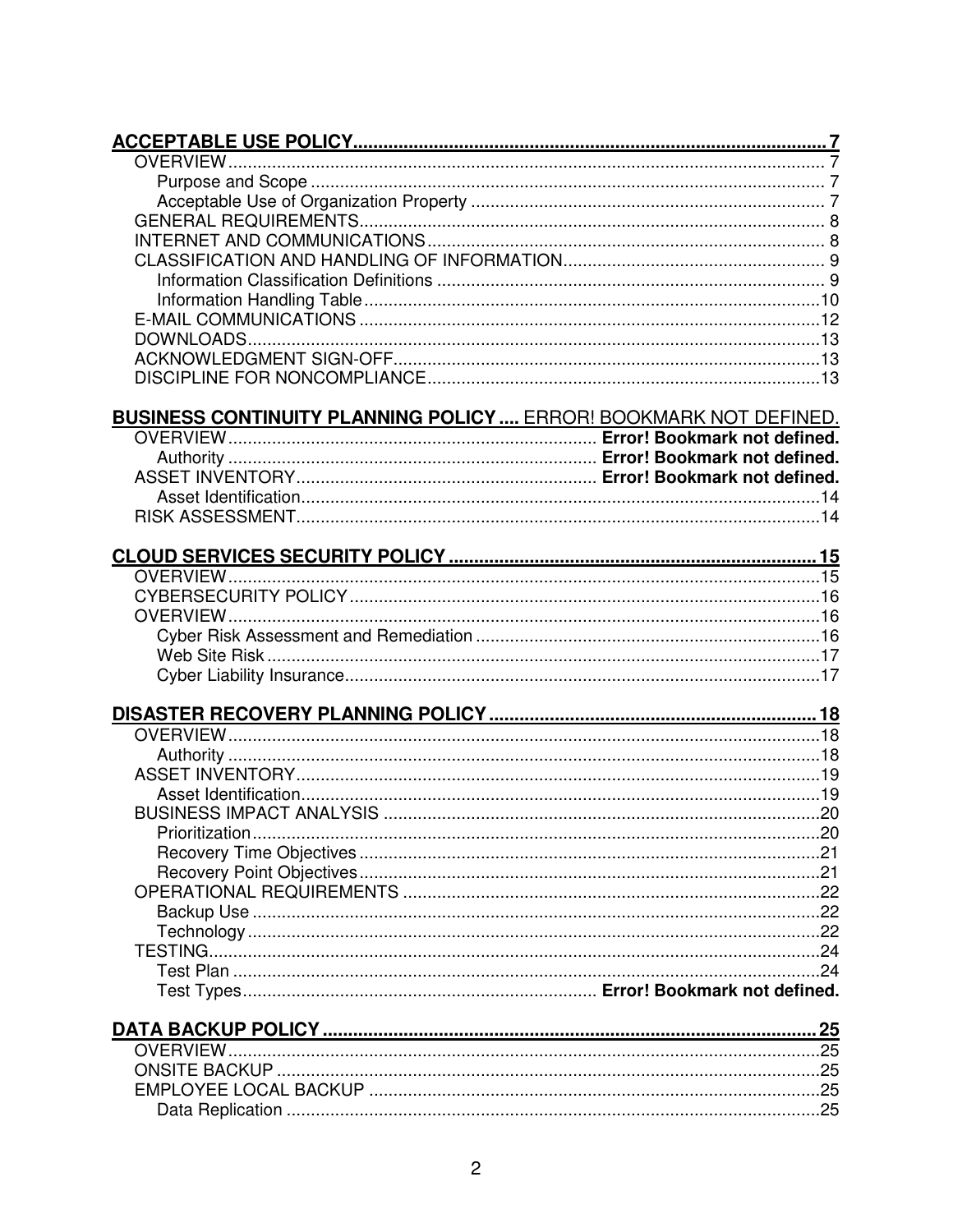| .43 |
|-----|
|     |
|     |
|     |
|     |
|     |
|     |
|     |
|     |
|     |
|     |
|     |
|     |
|     |
|     |
|     |
|     |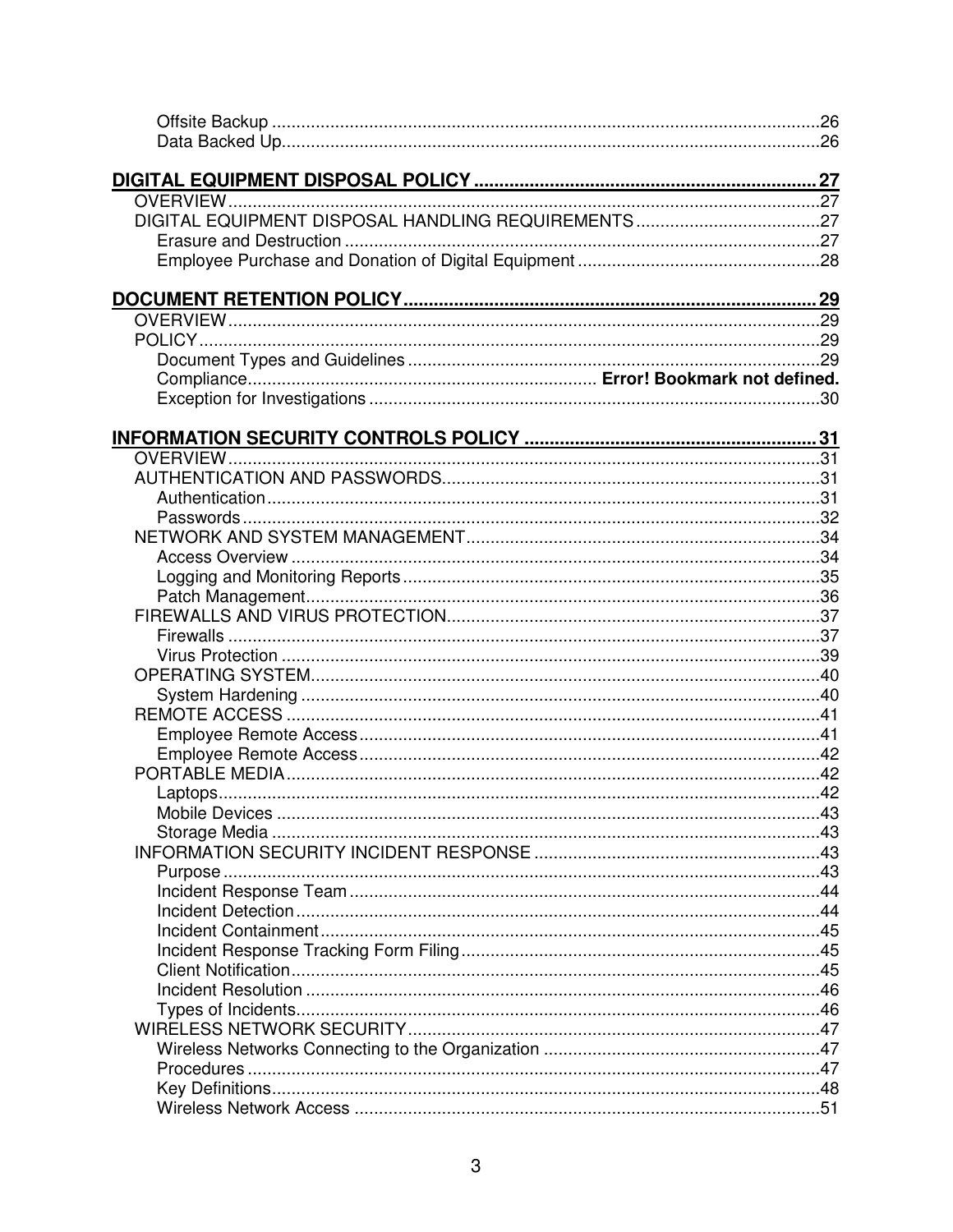| .67 |
|-----|
|     |
|     |
|     |
|     |
|     |
|     |
|     |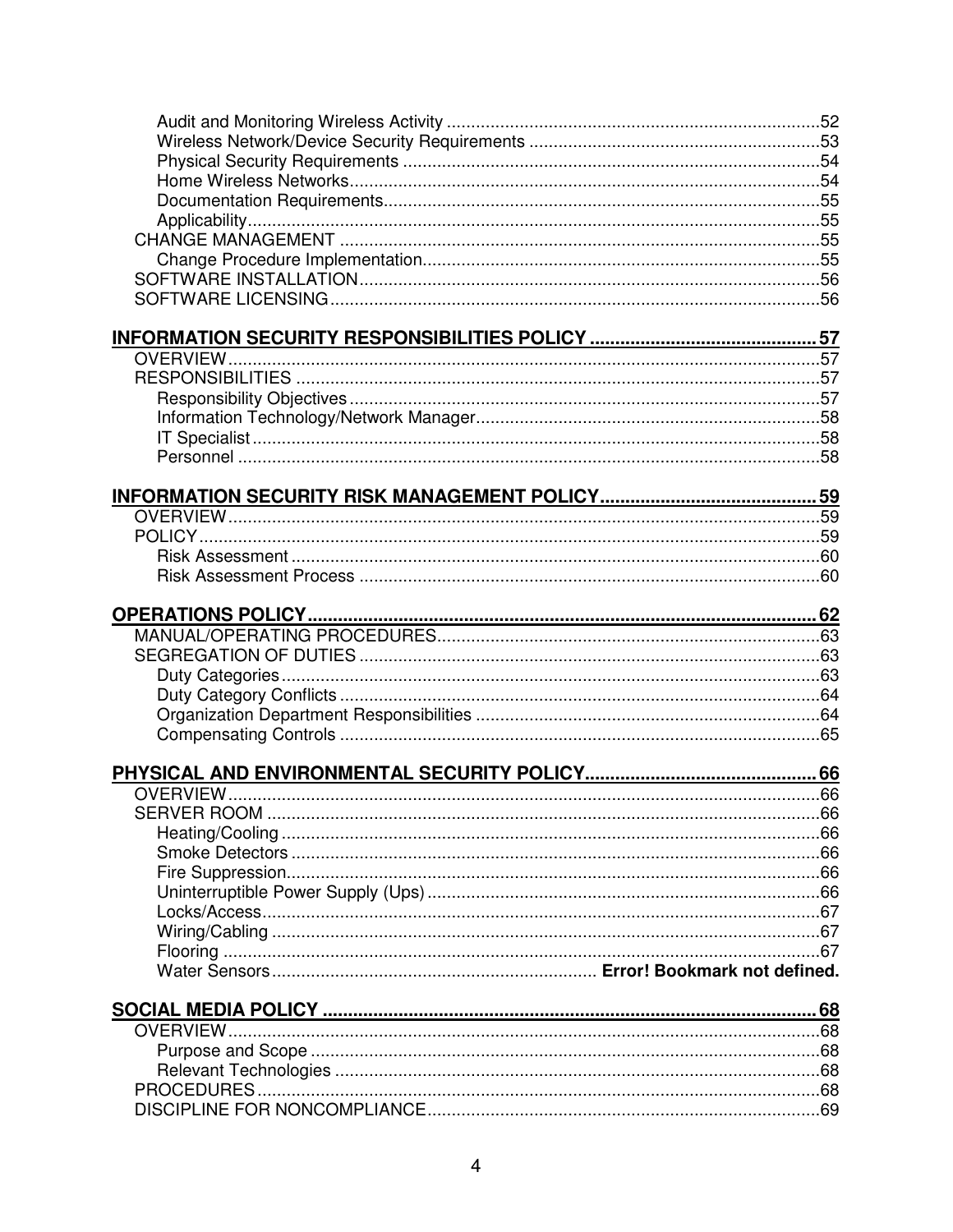| APPLICATION ATTRIBUTES IMPACTING NETWORK PERFORMANCE71 |  |
|--------------------------------------------------------|--|
|                                                        |  |
|                                                        |  |
|                                                        |  |
|                                                        |  |
|                                                        |  |
|                                                        |  |
|                                                        |  |
|                                                        |  |
|                                                        |  |
|                                                        |  |
|                                                        |  |
|                                                        |  |
|                                                        |  |
|                                                        |  |
|                                                        |  |
|                                                        |  |
|                                                        |  |
|                                                        |  |
|                                                        |  |
|                                                        |  |
|                                                        |  |
|                                                        |  |
|                                                        |  |
|                                                        |  |
|                                                        |  |
|                                                        |  |
|                                                        |  |
|                                                        |  |
|                                                        |  |
|                                                        |  |
|                                                        |  |
|                                                        |  |
|                                                        |  |
|                                                        |  |
|                                                        |  |
|                                                        |  |
|                                                        |  |
|                                                        |  |
|                                                        |  |
|                                                        |  |
|                                                        |  |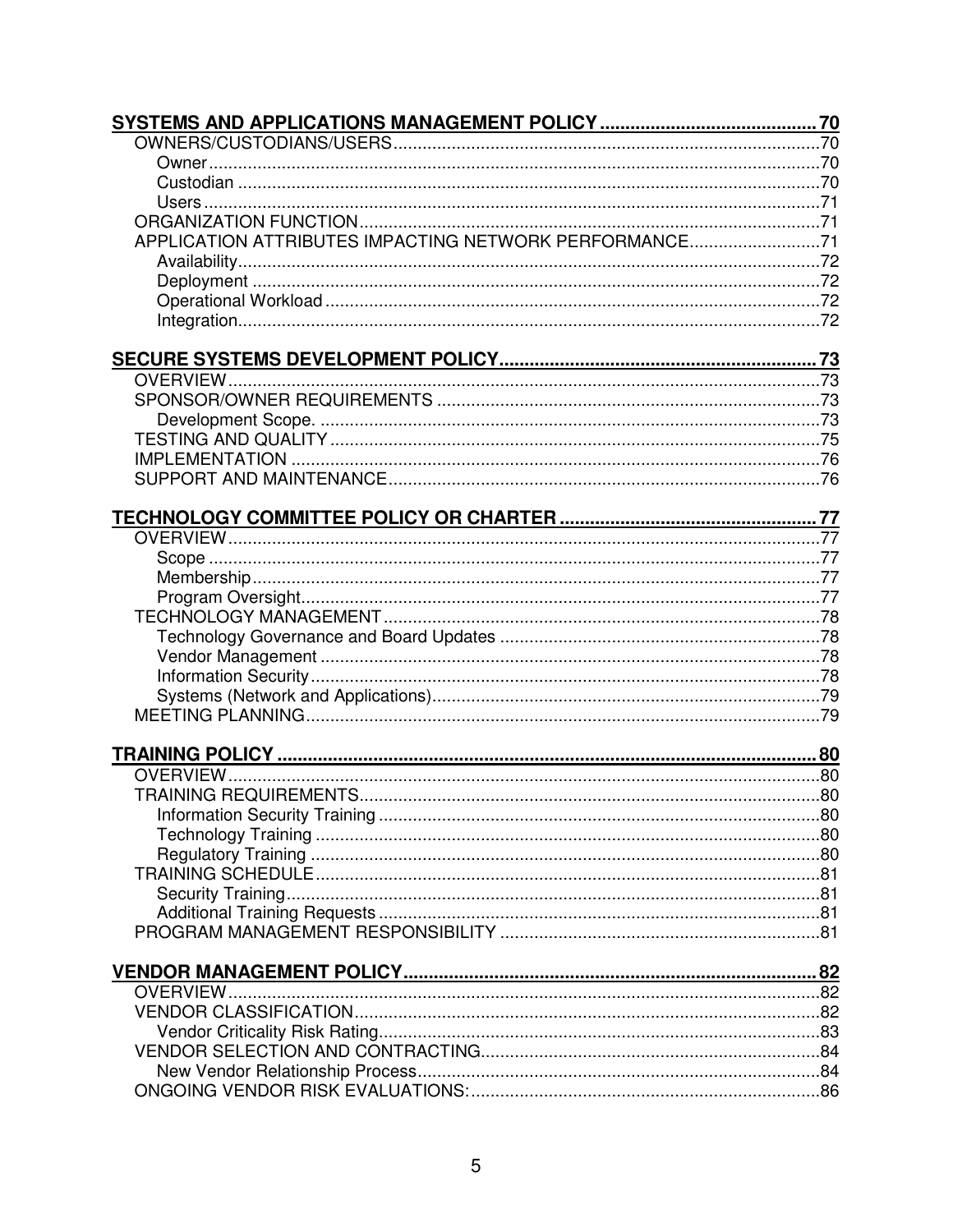| CORPORATE AND PERSONALLY OWNED MOBILE DEVICE POLICY  87 |  |
|---------------------------------------------------------|--|
|                                                         |  |
|                                                         |  |
|                                                         |  |
|                                                         |  |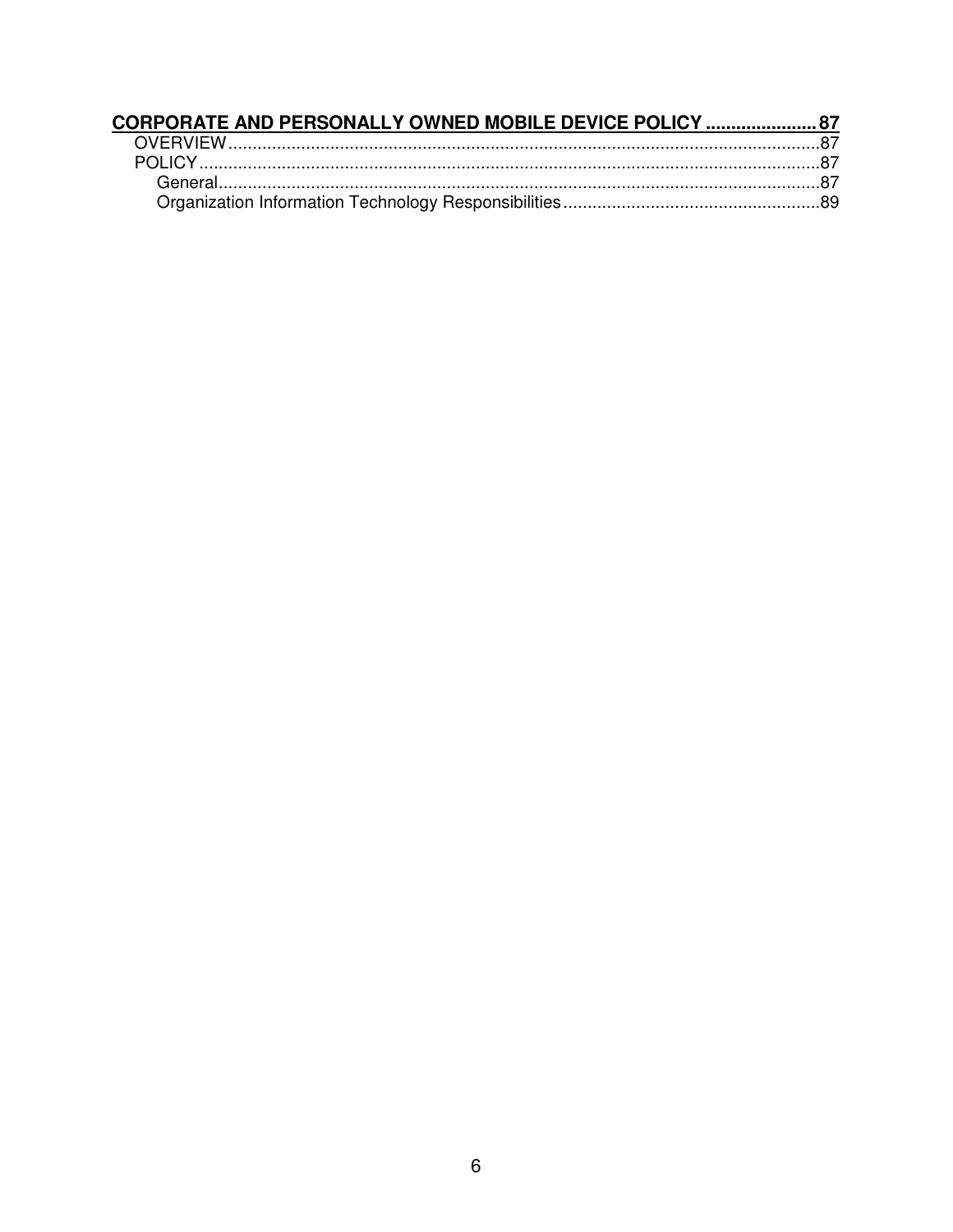# **ACCEPTABLE USE POLICY**

## **OVERVIEW**

### **Purpose and Scope**

The purpose of this policy is to identify guidelines for the use of Le Jardin Community Center, technologies and communications systems. This policy establishes a minimum standard that must be upheld and enforced by users of the Organization's technology and communications systems.

The term employee as used in these policies refers to employees (whether full-time, part-time, or limited-term), independent contractors, consultants, and any other user having authorized access to and using any of the Organization's computers or electronic communications resources.

Computer and electronic communications resources include, but are not limited to, host computers, file servers, stand-alone computers, laptops, tablet PCs, printers, fax machines, notebooks, phones, smart phones, online services, e-mail systems, bulletin board systems, blogs owned by staff members where the Organization is discussed, blog comments by staff members regarding the Organization, social networking sites (Facebook®, Instagram®, LinkedIn®, etc.), and all software that is owned, licensed, or operated by Le Jardin Community Center.

## **Acceptable Use of Organization Property**

Use of the Organization's computers and electronic communications technology is for program and business activities of Le Jardin Community Center. These resources shall be used in an honest, ethical, and legal manner that conforms to applicable license agreements, contracts, and policies regarding their intended use. Although incidental and occasional personal use of the Organization's communications systems is permitted, users automatically waive any rights to privacy.

In addition, the information, ideas, concepts and knowledge described, documented, or contained in the Organization's electronic systems are the intellectual property of Le Jardin Community Center. The copying or use of the Organization's intellectual property for personal use or benefit during or after employment (or period of contract or nondisclosure agreement) Le Jardin Community Center is prohibited unless approved in advance by the **Executive Director** 

Portions of Le Jardin Community Center information, records, and data are highly sensitive and subject to restrictions imposed by the Health Insurance Portability and Accounting Act of 1996 (HIPAA), the Gramm-Leach-Bliley Act of 1999, and the Sarbanes-Oxley Act of 2002, as well as all other data management restrictions resulting from local, state, federal, and international laws.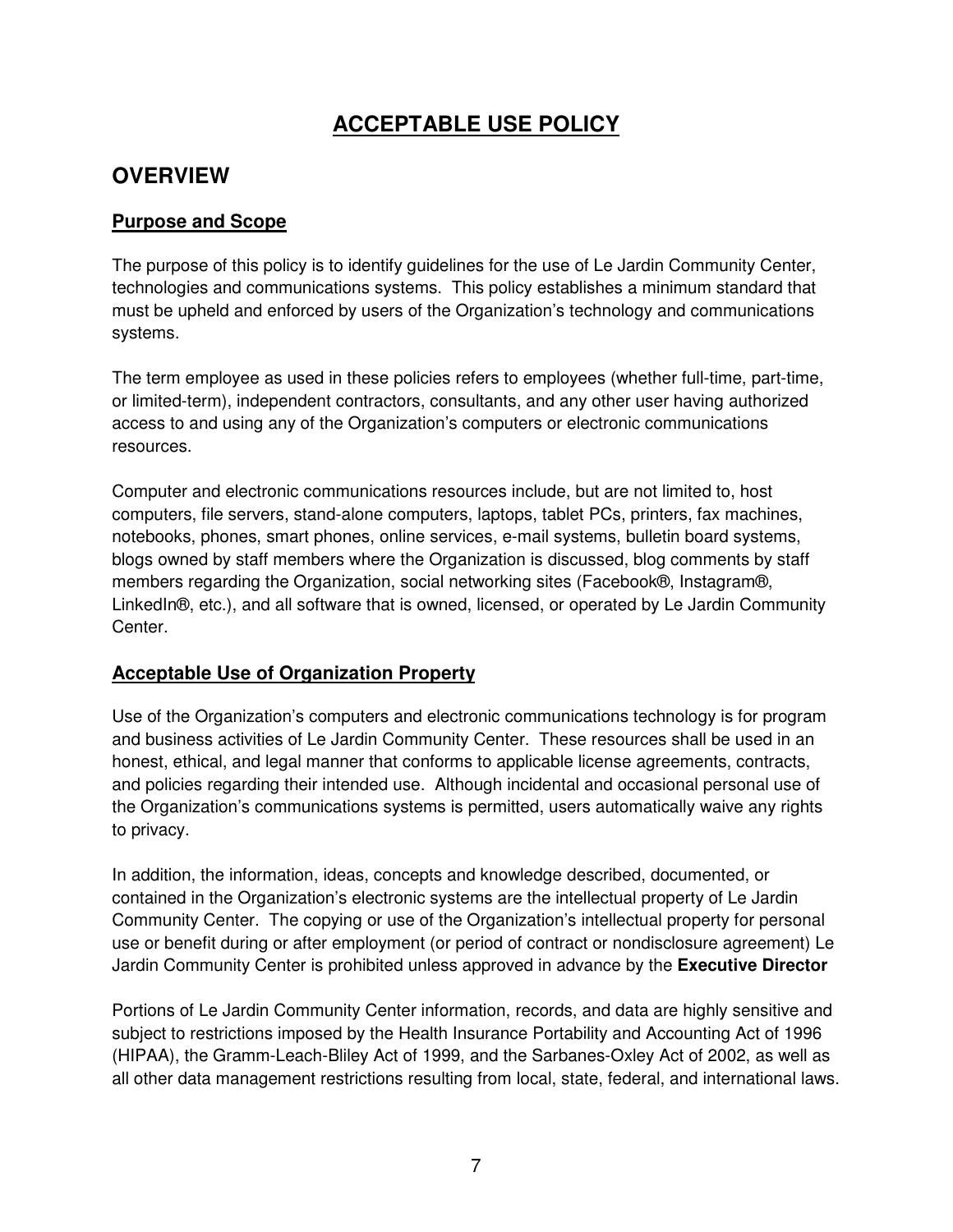All hardware (laptops, computers, monitors, mice, keyboards, tablet PCs, printers, telephones, notebooks, fax machines, walkie talkie, smartphone, hotspot devices, hard drive, etc.) issued by Le Jardin Community Center is the property of the Organization and should be treated as such. Users may not physically alter or attempt repairs on any hardware at any time. Users must report any problems with hardware to the IT Department, **IT Specialist** 

# **GENERAL REQUIREMENTS**

The following general rules apply to all personnel that interact with the organization's assets:

- All data, including e-mail and other communications, created by users on Le Jardin Community Center systems remains the property of Le Jardin Community Center.
- Employees are responsible for exercising good judgment regarding the reasonableness of personal use. Reasonableness involves not only following organization policy, but following laws, regulations, and general security good practices.
- Organization personnel will allow authorized individuals within Le Jardin Community Center to monitor equipment, systems, and network traffic as needed.
- The organization has the right to collect and review the contents of any organization owned information asset.
- Le Jardin Community Center reserves the right to audit networks and systems on a periodic basis.

# **INTERNET AND COMMUNICATIONS**

All Internet use, including use of any Internet, Intranet, or Extranet, that is performed on organization equipment or over organization networks falls under the organization domain and must follow the organization policies. All organization systems are to be used for business purposes. However, the organization allows occasional inconsequential personal use of the Internet, provided such use does not interfere with business uses, personnel productivity, or burden the network or the organization's information systems. Use of the Internet or any information systems that are or may be illegal, offensive, or in violation of policies are prohibited.

The following requirements must be followed for all personnel using the Internet on devices owned by the Organization:

- All confidential information sent over external networks by any means must be encrypted with approved organization technology. Certain types of transmissions may require additional controls. Please contact the Technology Department for further guidance.
- The organization may block Internet sites or protocols that the organization deems to be inappropriate or may contain the risk of harmful or malicious programs. A site that is not blocked should not necessarily be considered acceptable. Personnel must immediately leave inappropriate sites they encounter.
- Personnel must not disclose any organization confidential or internal information on external bulletin boards, blogs, Web pages, instant messages, etc., without organization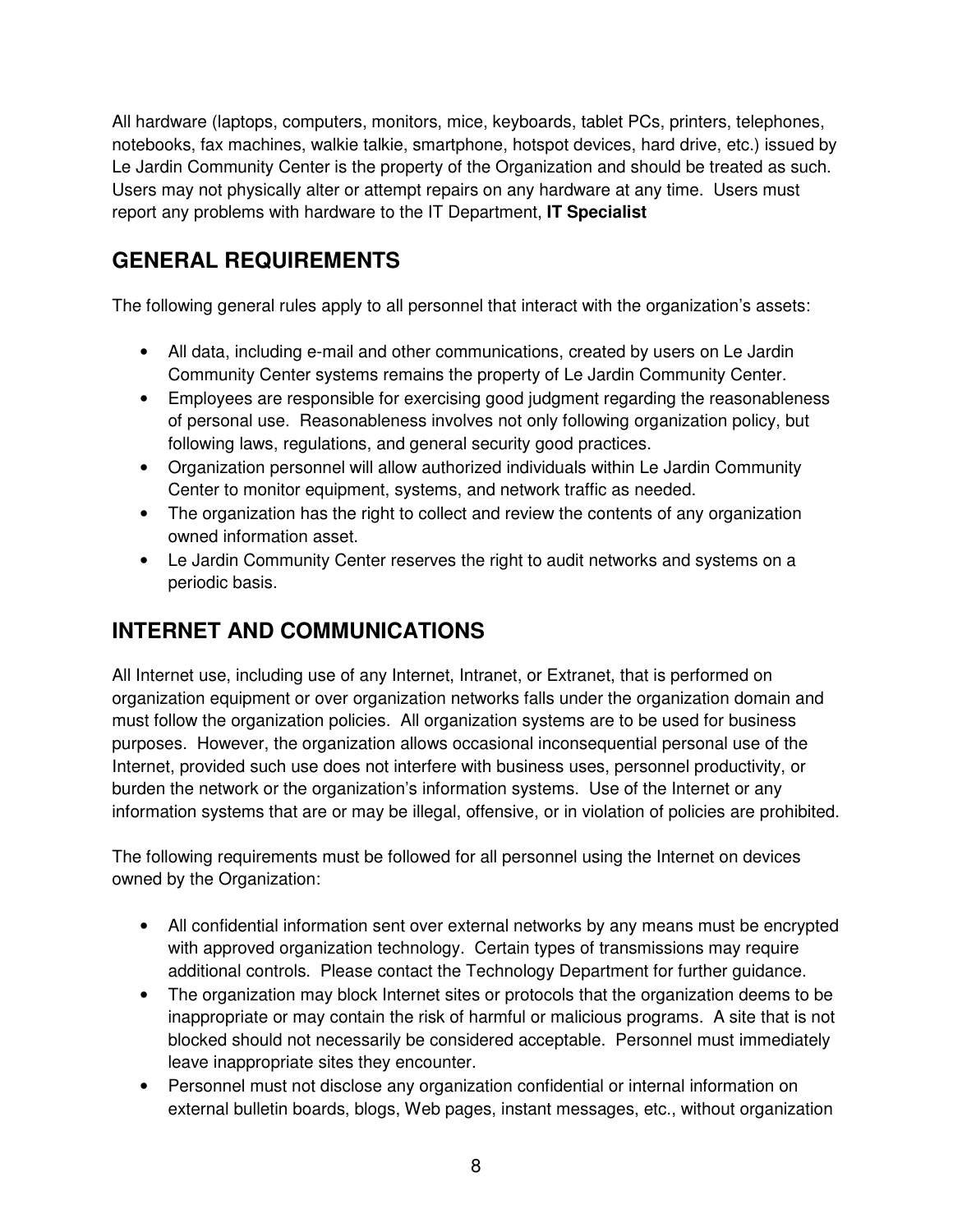executive approval. This applies to all social media sites and other similar types of external locations.

- While personnel may comment on information that is not for internal use only or confidential, personnel must also understand their actions are logged and are subject to review. While personnel have the right of free speech, they should remember there is responsibility attached to that right.
- Personnel are prohibited from performing the following actions on devices owned by the Organization:
	- o Engaging in any communication that is discriminatory, defamatory, pornographic, obscene, racist, sexist, or that evidences religious bias or is otherwise of a derogatory nature toward any specific person, or toward any race, nationality, gender, marital status, sexual orientation, religion, disability, physical characteristic, or age group.
	- o Browsing, downloading, forwarding, and/or printing pornographic, profane, discriminatory, threatening, or otherwise offensive material from any source including, but not limited to, the Internet.
	- $\circ$  Engaging in any communication that is in violation of federal, state, or local laws.
	- o Proselytizing or promoting religious beliefs or tenets.
	- $\circ$  Campaigning for or against any candidate for political office or any ballot proposal or issue.
	- o Sending, forwarding, redistributing, or replying to chain letters.
	- $\circ$  Using unauthorized passwords to gain access to another user's information or communications on the Organization's systems or elsewhere.
	- o Advertising, solicitation, or other commercial, non-programmatic use.
	- $\circ$  Knowingly introducing a computer virus into the communications systems or otherwise knowingly causing damage to the systems.
	- $\circ$  Using the systems in a manner that interferes with normal business functions in any way, including but not limited to, streaming audio from the Internet during business hours, stock tickers, Internet gaming, installing unauthorized software, etc.
	- $\circ$  Excessive personal use of technologies that preempts any business activity or interferes with organizational productivity.
	- $\circ$  Sending e-mail messages under an assumed name or obscuring the origin of an email message sent or received.
	- o Employees will not make unauthorized access to vendor sites to inappropriately or illegally utilize information within or from these sites.

# **CLASSIFICATION AND HANDLING OF INFORMATION**

## **Information Classification Definitions**

Each organization department must adopt a three-tier classification system consisting of Public, Internal, and Confidential levels of classification for information.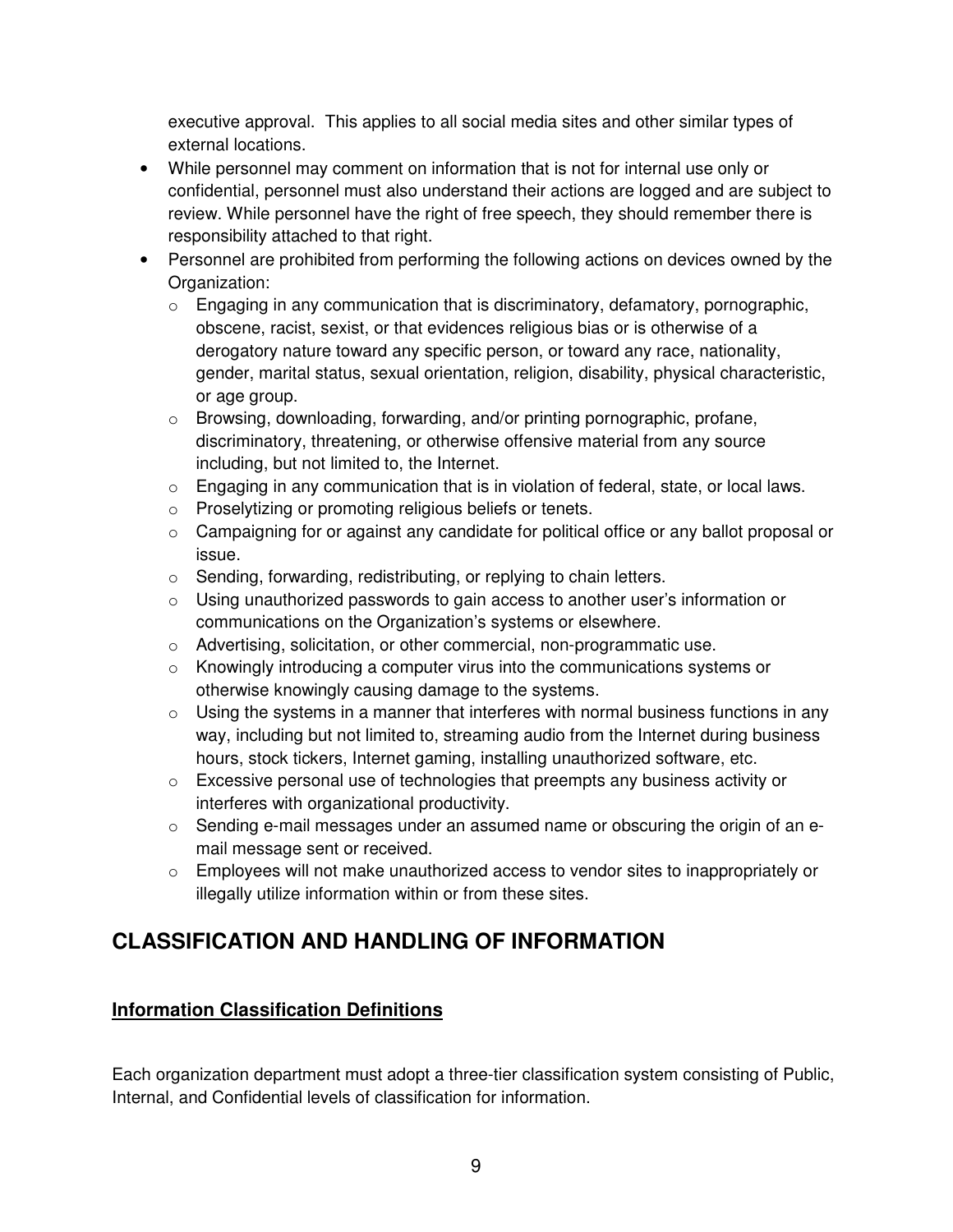- Public Information suitable for release to the public, following approval by authorized organization representatives for general release to the public.
- Internal Information controlled by the organization that may be made available to all employees and to authorized contractors, consultants, or other third parties but not to the general public because unauthorized external disclosure could cause some damage to the organization or any of its associates (employees, customers, etc.).
- Confidential Information that, if lost, disclosed, or inappropriately modified could cause significant damage to the organization or any of its associates (employees, customers, donors, etc.). Access to confidential information must be restricted based on the needto-know principle. Confidential information includes, but is not limited to, information owned by third parties and obtained under contract, such as non-disclosure agreements, sensitive (non-public) information about any individuals, including business customers, vendors and employees, financial data, organization strategies, or other information that is subject to protection under laws, regulations, contractual agreements, and/or company policy.

## **Information Handling Table**

| The following table defines the appropriate handling of confidential information for the        |
|-------------------------------------------------------------------------------------------------|
| organization. Also see the applicable policies for expanded information throughout this manual. |

| <b>STORAGE</b>       | Handling practices related to storage are oriented to<br>provide reasonable physical protection of information,<br>regardless of form, against unauthorized disclosure.<br>This also includes hardware, software, or other<br>mechanisms that would provide access to confidential<br>information. |
|----------------------|----------------------------------------------------------------------------------------------------------------------------------------------------------------------------------------------------------------------------------------------------------------------------------------------------|
| <b>Physical Form</b> | Provide controlled physical access and environmental<br>controls for mass storage of information.<br>For example, storing information in a controlled office area or<br>securing the information in a desk or file cabinet.                                                                        |
| Electronic Form      | Store on authorized information systems only. Data stored on<br>portable computing devices and portable media such as<br>laptops, PDAs, floppies, CDs, smart phones, and USB drives<br>must be encrypted per policy.                                                                               |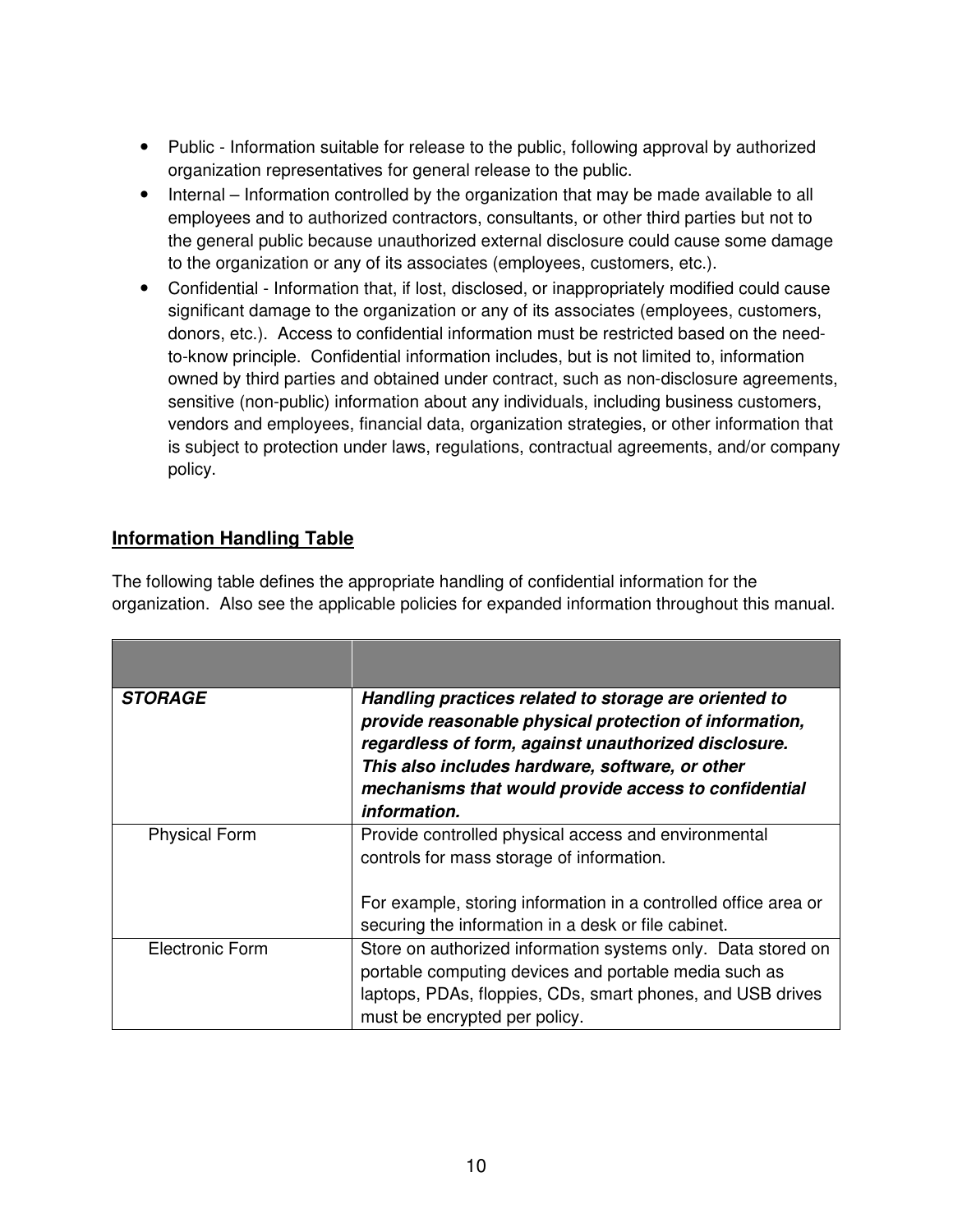| <b>SHARING/DISCLOSURE</b> | Sharing and disclosure practices are primarily aimed at         |
|---------------------------|-----------------------------------------------------------------|
|                           | enforcing the need-to-know principle, ensuring that the         |
|                           | sensitivity of the information is properly conveyed, and        |
|                           | ensuring that third-party arrangements are properly             |
|                           | addressed.                                                      |
| Internal associates,      | Information should only be shared with internal employees,      |
| contractors, temporary    | contractors, and temporary employees with a business need       |
| employees                 | for the information.                                            |
|                           |                                                                 |
|                           | Convey classification and handling requirements to recipients.  |
| <b>External business</b>  | Only disclose to external partners with a business need to      |
| partners                  | know that information and to those that have executed           |
|                           | appropriate legal agreements.                                   |
|                           |                                                                 |
|                           | Convey classification and handling requirements to recipients.  |
| <b>TRANSMISSION</b>       | Controls around the transmission of information are used        |
|                           | to ensure that such information receives a level of             |
|                           | protection traversing uncontrolled environments                 |
|                           | commensurate with its sensitivity and criticality.              |
| Electronic transmission   | Consider implementing management approval for                   |
| (External-Individual)     | transmission unless using encryption approved by the            |
|                           | organization.                                                   |
| Electronic transmission   | Notify recipient prior to the transmission if recipient's fax   |
| (Fax)                     | machine or information system is located in an unsecured        |
|                           | area.                                                           |
| Mail/Delivery (External)  | Sealed opaque envelope/packaging using courier, delivery        |
|                           | service, international equivalent, or U.S. Postal Service.      |
|                           |                                                                 |
|                           | Packages should be picked up and delivered in a secure          |
|                           | location by carrier (e.g., in carriers drop box or other secure |
|                           | location).                                                      |
| <b>RETENTION,</b>         | Handling practices around the retention and disposal of         |
| <b>DISPOSITION, &amp;</b> | information, or devices providing access to such                |
| <b>DESTRUCTION</b>        | information, help to ensure that business and legal             |
|                           | requirements related to information retention are               |
|                           | followed and that information released is in an                 |
|                           | unusable/unreadable form.                                       |
| Information retention     | As defined by the specific department retention requirements.   |
| requirements              |                                                                 |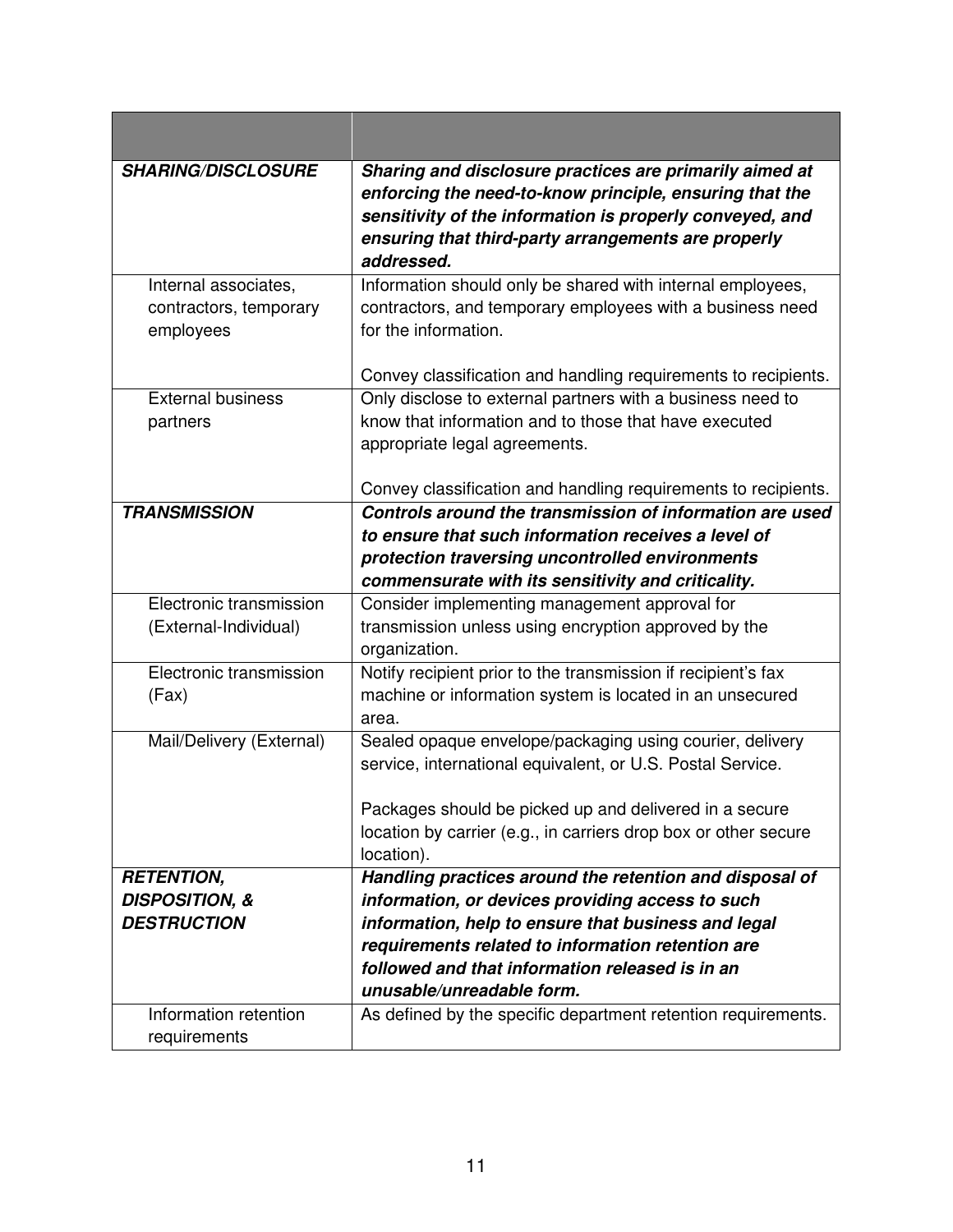| Electronic data purging &<br>media destruction | Consider all types of media.                                                                        |
|------------------------------------------------|-----------------------------------------------------------------------------------------------------|
|                                                | Purging, clearing, or destruction must reasonably prevent the<br>reconstruction of the information. |
| <b>REMOVING INFORMATION</b>                    | Controls around removing information from company                                                   |
| <b>FROM COMPANY</b>                            | premises (e.g., taking work home or to business partner                                             |
| <b>PREMISES</b>                                | location) are used to ensure that such information                                                  |
|                                                | receives a level of protection in uncontrolled                                                      |
|                                                | environments commensurate with its sensitivity and                                                  |
|                                                | criticality.                                                                                        |
| All                                            | Personnel shall employ the same handling restrictions for all                                       |
|                                                | information when removed from company premises.                                                     |

# **E-MAIL COMMUNICATIONS**

The Organization may communicate with its customers, vendors, and clients via e-mail. E-mail is not a secure or private communications mechanism and employees should not treat it that way. Sensitive or confidential information should not be sent via e-mail over the Internet without encryption.

Employees should exercise care in the use of e-mail and in the handling of e-mail attachments. If an e-mail is from someone you do not know, or if you were not expecting an attachment, do not open it; delete it. The user should contact the IT Specialist to report the questionable email and for assistance if there are questions as to the validity of the message and attachment.

The following requirements pertain to the sending and receiving of e-mails, as well as the usage of the organization's e-mail system.

- Personnel may not use the organization's network to send spam, "junk mail," or any unsolicited material to individuals who did not specifically request such material.
- Personnel may not use unauthorized or forged e-mail header information.
- Personnel may not create or forward "chain letters" or "pyramid schemes" of any type using the organization's e-mail system.
- Personnel may not use the organization's e-mail system to send harassing messages, create a hostile work environment, hoaxes, pornographic material, or otherwise perform illegal activities.
- Personnel must use a high degree of caution when opening e-mail attachments received from unknown senders. This is a common vector for virus or malware infection.
- Sensitive or confidential information must be transmitted via a secure messaging solution.
	- o Any applicable questions should be directed to the IT Specialist.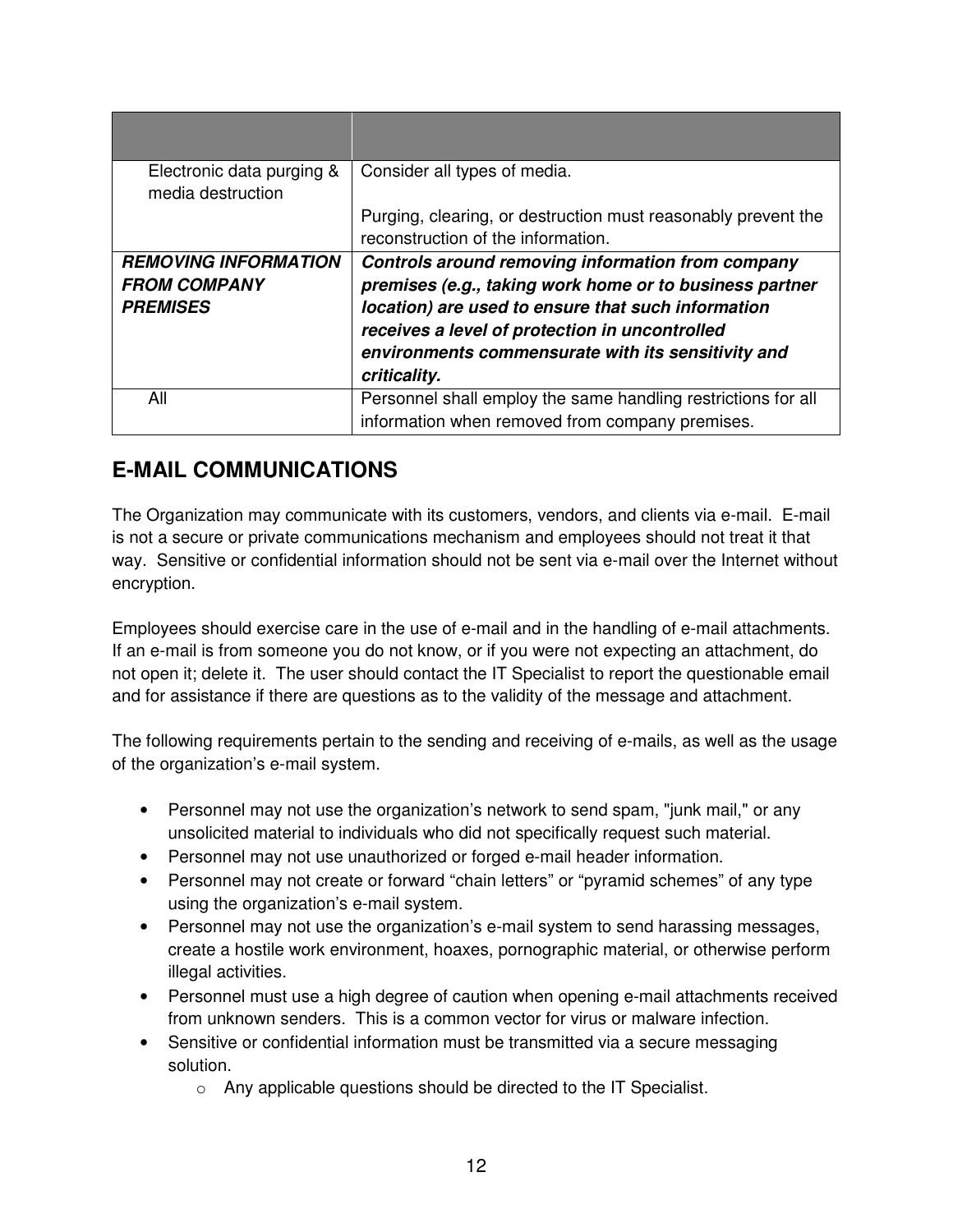• Personnel may make unauthorized copies or backups of their email inbox contents, such as .pst files, without permission of the IT Specialist.

Personnel must delete e-mail messages that are no longer relevant for organization business. Personnel are responsible for using non-e-mail directories for retaining messages and attachments that are needed for an extended period. Personnel must retain e-mails related to known organization litigation and contact organization Human Resources or Legal counsel if they believe they may have any documentation related to a pending or current legal matter of the organization.

# **DOWNLOADS**

Personnel must not access, modify, delete, print, or copy confidential information without a business need. Personnel must not download, install, use, or otherwise make available tools designed to corrupt the confidentiality, integrity, or availability of organization information systems. Personnel must have organization approval to download and use all software on organization assets. All downloaded software must be tested by the Technology Department for acceptable organization use and infrastructure compatibility, as well as an examination of virus and spyware or any malicious code. Software downloaded from the Internet may only be obtained for business purposes. Personnel must request and obtain permission of the IT Specialist to install any software to a device owned by the Organization.

# **ACKNOWLEDGMENT SIGN-OFF**

All organization employees, volunteers, or others utilizing the information systems of Le Jardin Community Center must read and sign an acknowledgment of this policy of entire manual, we include training on the policies each year during pre-service. This is intended to ensure that every employee is aware of the current security practices and ethical responsibilities contained in this policy.

# **DISCIPLINE FOR NONCOMPLIANCE**

Personnel should be aware of potential penalties for noncompliance with organization policy, which may include suspension of certain security privileges, suspension of employment, or termination. Issues with adherence to this policy will be addressed utilizing the organization's approach to disciplinary action and with the assistance of the Human Resources Director.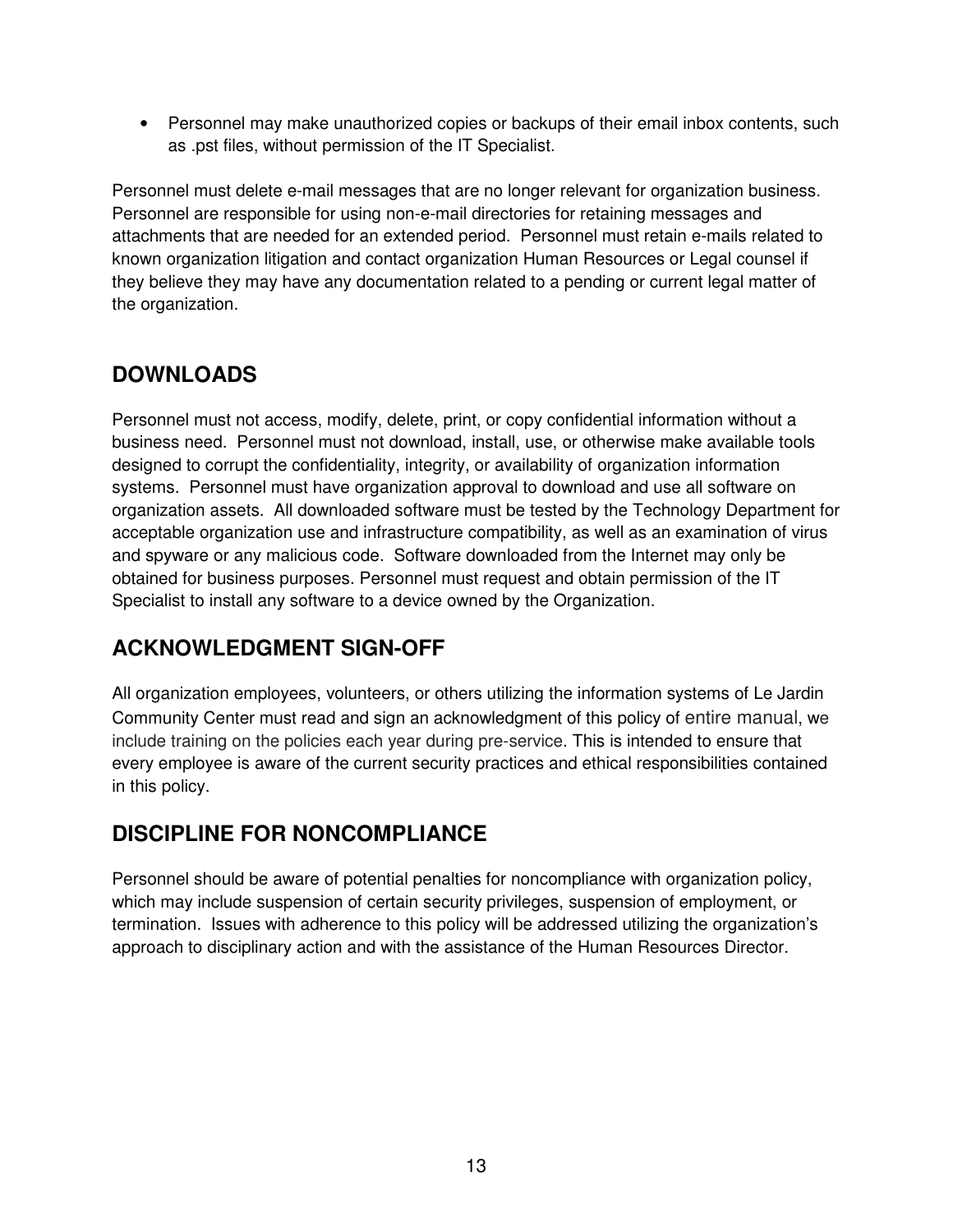# **ASSET INVENTORY**

Le Jardin Community Center must maintain an inventory of business and information technology (IT) assets to be used to continue operations in the event IT systems, such as servers and databases, are rendered unavailable due to a systems outage, systems failure or disaster. Inventories of assets must be kept current and be included in any plan documentation.

## **Asset Identification**

Le Jardin Community Center must identify ownership of IT and business assets and must collect the following information for each asset:

- Type and ID number, description of asset, make or manufacturer, model, serial number, and other information that uniquely identifies the asset.
- Physical location of the asset.
- Owner for each IT business asset.
- Any confidential information on the asset.

# **RISK ASSESSMENT**

The Risk Assessment uses various threat scenarios to assist in determining the severity and impact of a disaster Le Jardin Community Center may use existing Information Technology Risk Assessment to cover requirements as long as the assessments have specific data. The goals of the IT Department assessment are to:

- List scenario threats to the organization, including threats to your people, facilities, and IT infrastructure.
- Prioritize potential disasters based upon their severity, which is determined by their impact on operations and the probability of occurrence.
- Identify operational vulnerabilities and weak business processes.
- Determine cost-effective mitigation strategies to reduce the threat probability or impact.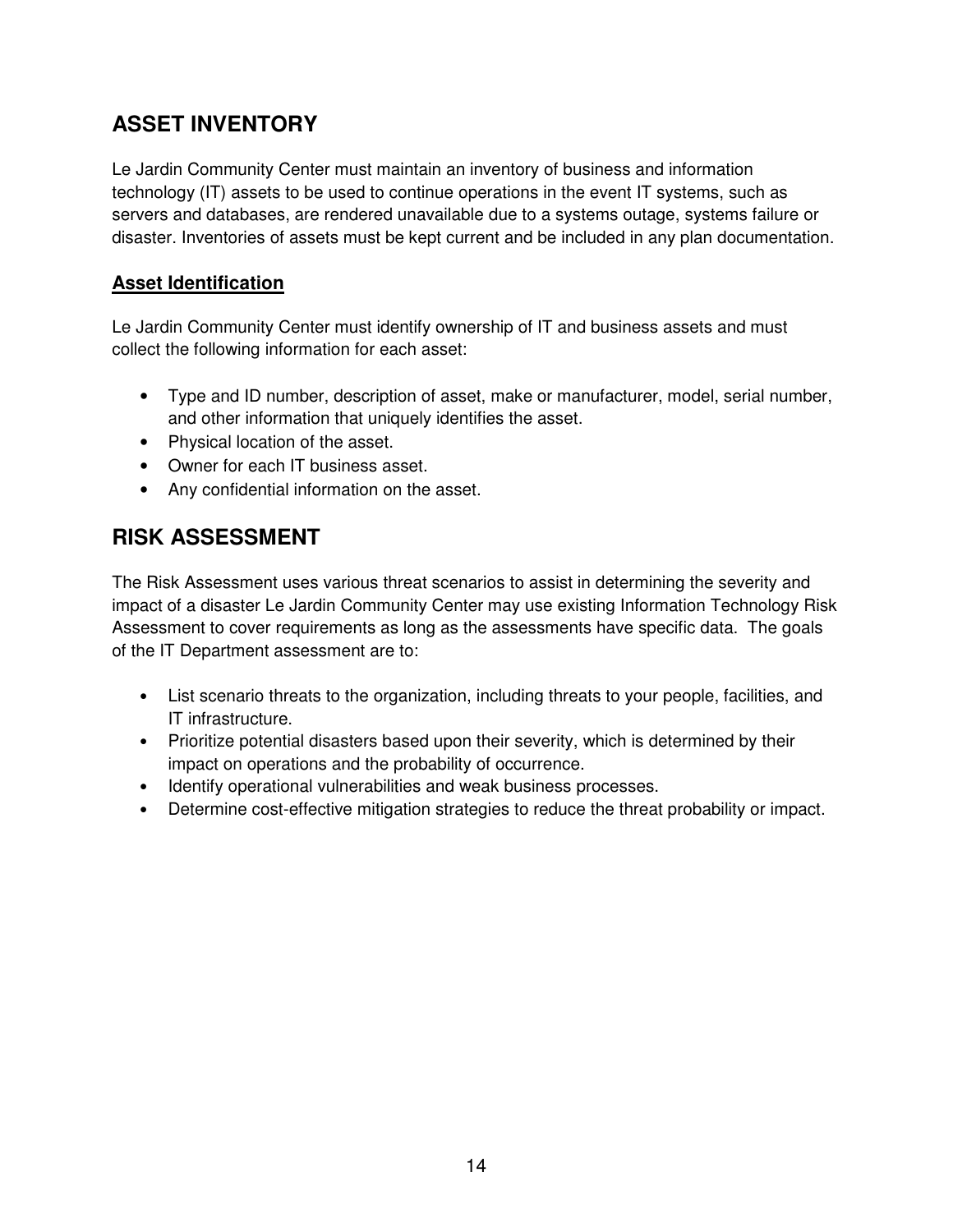# **CLOUD SERVICES SECURITY POLICY**

## **OVERVIEW**

In addition to overall cybersecurity, Le Jardin Community Center recognizes the need for a Cloud Security Policy to define controls and responsibilities to address the heightened risk of data breaches resulting in loss or compromise, or the operational impact of cyber-attacks on cloud services critical to Organization. As stated in the cybersecurity policy below, the organization must identify the cloud services used, and their criticality based on the data shared with each.

Areas of concern, relating specifically to cloud services risk include the following. Cloud service policy requires controls and validations for each of the points below.

- Acceptable data access controls
	- $\circ$  The organization will validate data access controls and protections meet requirements based on data and systems classification.
- Acceptable Access and Authentication
	- $\circ$  The organization will validate system access and authentication controls and protections meet requirements based on data and systems classification.
		- Role based access based on need-to-know only access
		- Acceptable multi-factor authentication controls
		- Acceptable identity management controls
		- Consideration of transaction level authentication
		- Acceptable identity management audit controls
- Acceptable data backups and media protections
	- $\circ$  The organization will validate system data backups and media protections meet requirements based on data and systems classification and recovery objectives. This includes acceptable data backup audit controls.
- Acceptable solution or service monitoring controls
- Acceptable data life or permanence controls
	- o Acceptable data destruction methods and success confirmations
- Acceptable data sovereignty controls
	- $\circ$  The organization will validate system data sovereignty controls meet requirements based on data and systems classification, and any prohibitions for off-shore data residence.
- Acceptable data transportation encryption
- Acceptable resiliency and business continuity and disaster recovery (**BC/DR**) controls, plans and test results
	- $\circ$  The organization will validate system resiliency and BC/DR controls, plans and test results meet requirements based on data and systems classification and recovery objectives.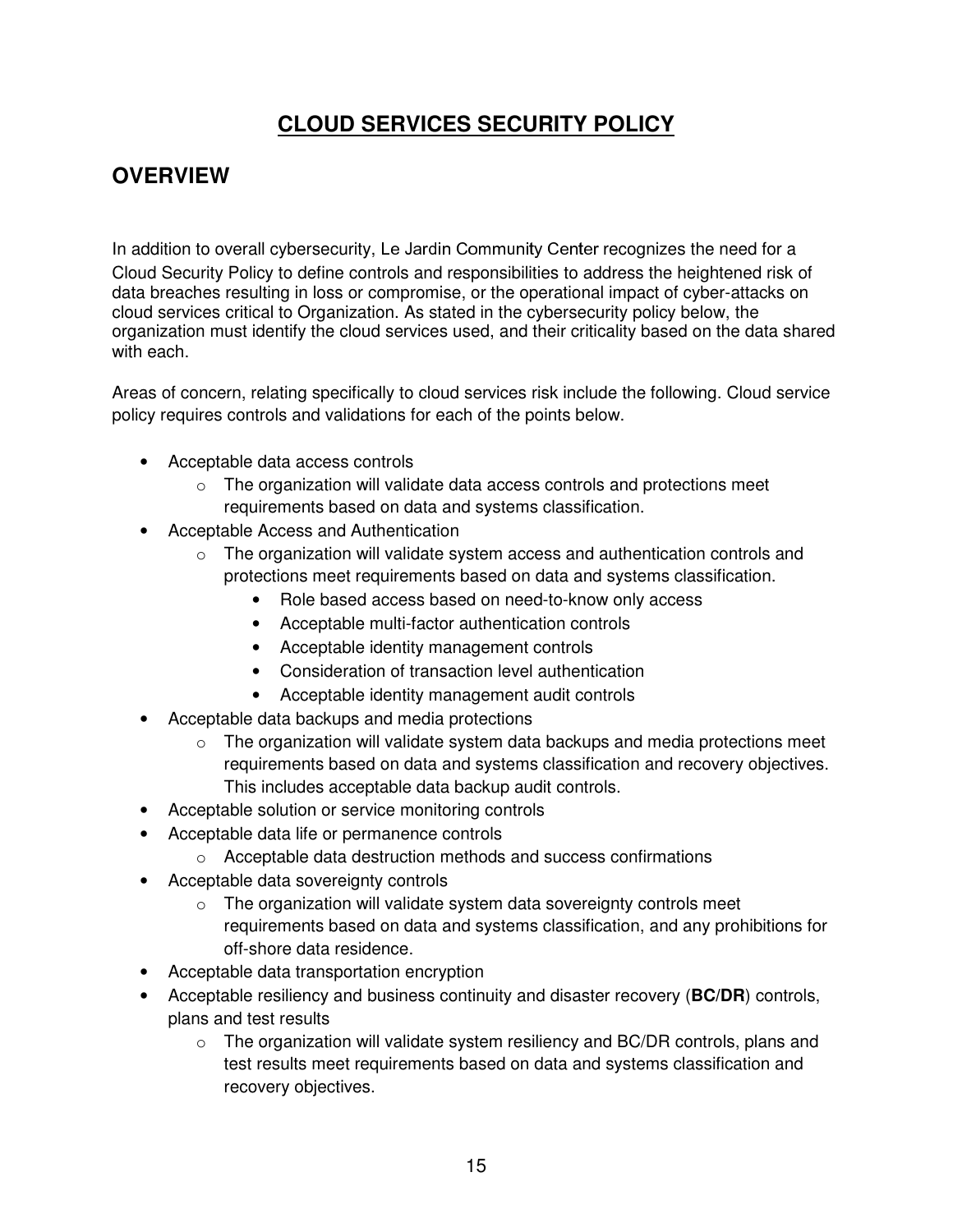- Acceptable Data Loss Prevention (**DLP**) controls and monitoring
- Acceptable Incident Response plans and test results
	- $\circ$  The organization will validate system Incident Response plans and test results meet requirements based on data and systems classification and data breach response regulatory or lawful requirements, and organization objectives.
- Acceptable remote access controls
- Acceptable multi-tenant access controls
- Acceptable Audit tools for systems performance and control validations
- Acceptable 4<sup>th</sup> party access and monitoring controls
- Acceptable Off-shore entity access restrictions

# **CYBERSECURITY POLICY**

## **OVERVIEW**

Le Jardin Community Center recognizes the need for a Cybersecurity Policy to define controls and responsibilities to address the heightened risk of data breaches resulting in loss or compromise, or the operational impact of cyber-attacks. The organization's activities particularly impacted by cybersecurity risk include:

- Conduct e-commerce on its website, such as processing donations or event registrations.
- Store and transfer (such as by sending to the cloud) "personally identifiable information," (Common examples of personally identifiable information include: clients' medical information; employee records, including drivers' licenses, addresses, and social security numbers.)
- Collection of information on preferences of patrons, newsletter subscribers, etc.

#### **Cyber Risk Assessment and Remediation**

The organization must assess its risk and perform the key steps to implement appropriate protective and detective controls, along with response and recovery processes. The following steps will be taken to address cybersecurity concerns.

- **Step 1 Risk Assessment:** Begins with taking an inventory of all of the data the organization collects and identify where it is stored. Over time, reduce or limit data collected and retained where ever possible. Diligently destroy data in accordance with the organization's document retention policy to reduce risk.
- **Step 2 Identify "protected" or "confidential" data:** Know whether the data the organization collects and maintains is covered by federal or state regulations as "personally identifiable information." If so, forty-seven states' laws require nonprofits to inform persons whose "personally identifiable information" is disclosed in a security breach (It does not apply to us), and 31 states have laws that require disposal of such data in certain ways disposal record for our organization). Additionally, the Federal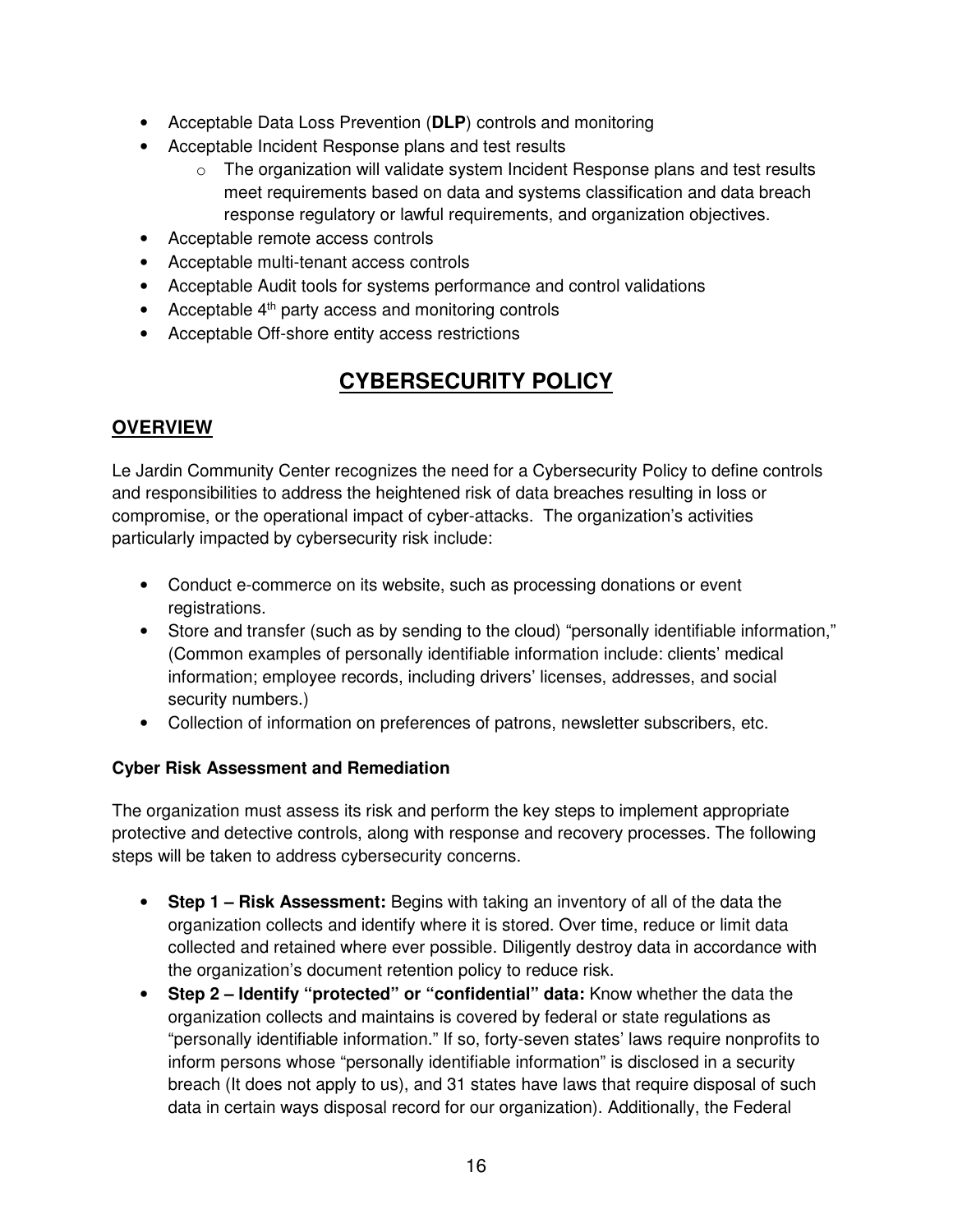Trade Commission's Disposal Rule also requires proper disposal of information in consumer reports and records to protect against "unauthorized access to or use of the information." Protecting personally identifiable information is all about training staff how to collect/store/dispose of and generally protect this data.

- **Step 3 Drill down on actual risks:** The organization will consider using the (NIST) Cybersecurity Framework (the Windows Framework has to be latest updated), or a comparable tool to help your nonprofit identify risks, and make management decisions to mitigate those risks. The NIST framework is not intended to be a one-size-fits-all approach but to allow organizations to manage cybersecurity risks in a cost-effective way, based on their own environment and needs.
- **Step 4 Promptly Address Identified Deficiencies:** Control frameworks (as mentioned above) identify testing requirements for validation of expected protections in the form of Controls Audits, Vulnerability Assessments, as well as comprehensive monitoring of the infrastructure and penetration and social engineering tests. Each of these can bring to light issues that must be remediated promptly. The organization will prioritize and promptly address identified deficiencies.

#### **Web Site Risk**

The risk is to the nonprofit's reputation so, on balance, a site takeover does not create the same type of liability risks that other security breaches do, but cleaning up the mess can be time consuming and costly. To managing these risks, the organization will endeavor to keep software updated and being vigilant about usernames and passwords (example: Using "admin" as a user name creates vulnerabilities, say the experts.) Regular maintenance can go a long way towards reducing this and other data security risks.

#### **Cyber Liability Insurance**

The organization's management will assess risk appropriate for the organization's needs.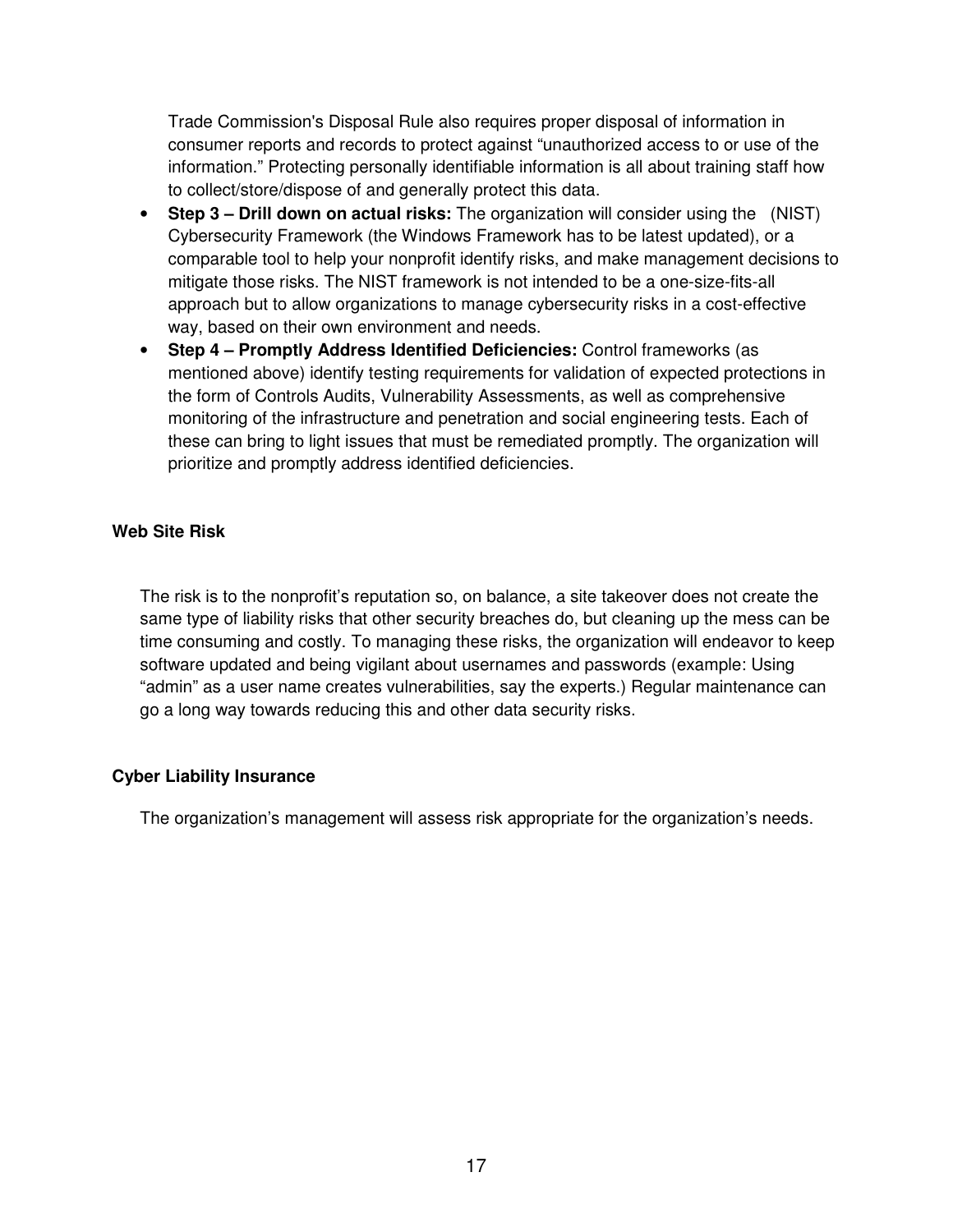# **DISASTER RECOVERY PLANNING POLICY**

## **OVERVIEW**

Le Jardin Community Center recognizes the need for a Disaster Recovery Planning (**DRP**) Policy to define the process for the recovery of IT systems in the event information systems are unavailable are rendered unavailable, such as during systems outages, systems failures or disasters. It is important that executive management be informed of all Le Jardin Community Center BCP policy statements, plans, and tests. This policy sets out overall policy objectives, but Le Jardin Community Center must develop the detail necessary to fully implement the policy requirements. Goals of the DRP program include:

- Minimizing the disruption of service to Le Jardin Community Center.
- Recovering data.
- Facilitating the prompt resumption of services.

**Disaster Recovery Planning** (DRP) policy requirements include:

- Establishing overall authority and responsibility in the development, implementation and maintenance of the DRP.
- Creating guidance for determining business impact levels.
- Outlining strategies for recovery efforts.
- Establishing requirements for periodic testing of the plans.

## **Authority**

Executive management must approve the selection of a DRP Coordinator (IT). This role coordinates the DRP effort and moves the planning through all phases to completion and testing. To assist DRP Coordinator, a DRP Committee should be formed from the owners of all IT systems that would need to be recovered related to the disaster recovery plan. The Committee will assist in the design, development, drafting, and finalization of a formal disaster recovery plan for each IT system, provide ongoing management processes, oversee the implementation of the program, and serve in a leadership role during a disaster. The DRP Committee should coordinate with the Information Technology Committee to effectively manage technical assets and resources.

IT Department responsibilities include:

- Determine any needed changes to the program, report them to management, and assist departmental implementation.
- Review, evaluate, and change the plan as necessary to accommodate comments and recommendations provided by critical departments.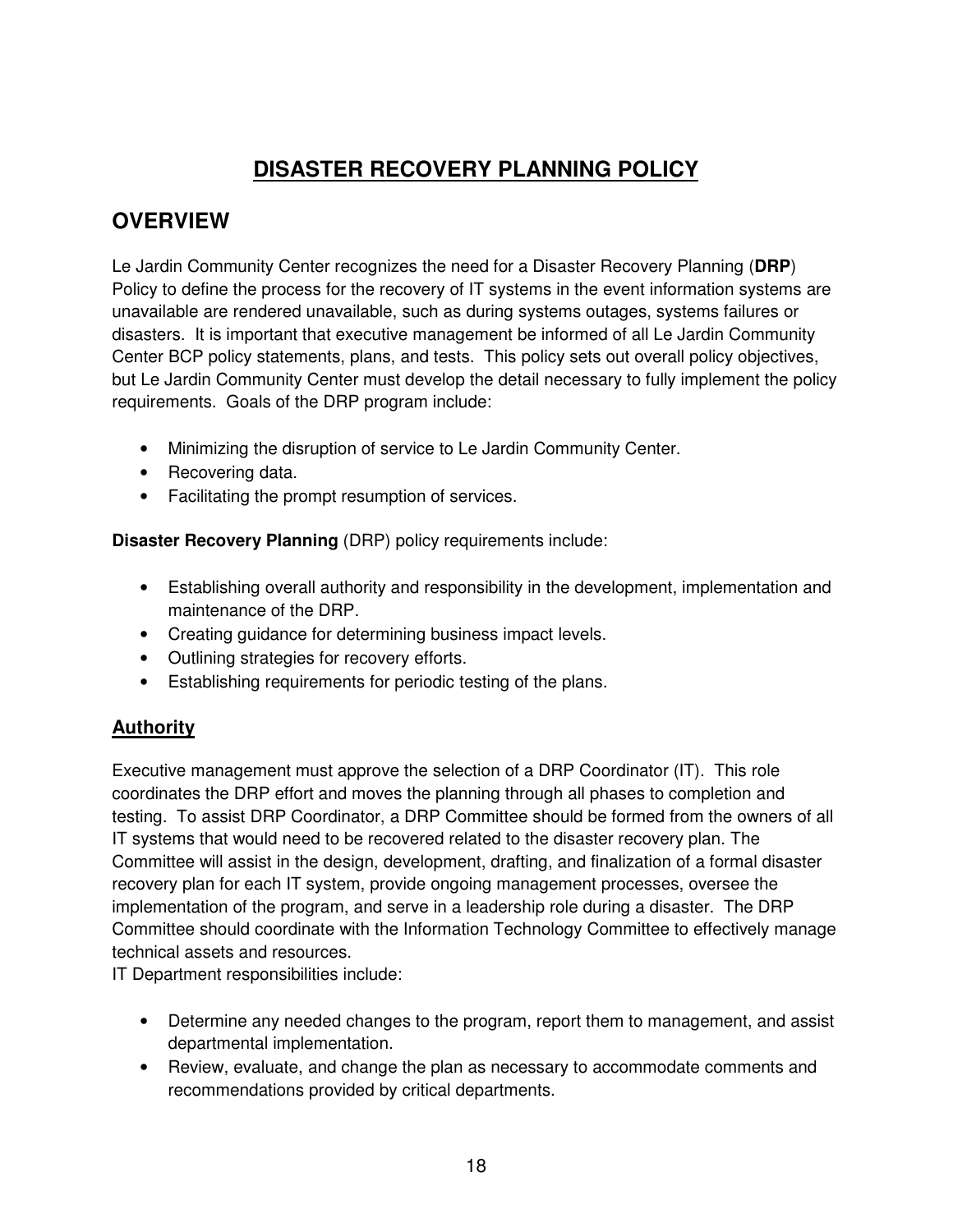- Update procedures to relocate at any off-site locations and maintain the necessary supplies for emergencies.
- Oversee media backup and storage off-site to enable reconstruction of all critical files used by Le Jardin Community Center.

# **ASSET INVENTORY**

Le Jardin Community Center must maintain an inventory of information technology (IT) assets consisting of physical assets (hardware, network devices, etc.) and logical assets (data, software, licensing, and applications). Inventories of assets must be kept current and be included in any plan documentation.

## **Asset Identification**

Le Jardin Community Center must identify ownership of IT assets and must collect the following information for each asset:

- Type and ID number, description of asset, make or manufacturer, model, serial number, and other information that uniquely identifies the asset.
- Location, physical or logical, of the asset and the information classification of each asset.
- Relationships and dependencies between physical and logical assets, including which hardware is required for each software application.
- Security processes or controls (including access controls, backups, etc.) associated with each asset.
- Data owner for each asset.
- Any confidential information on the asset.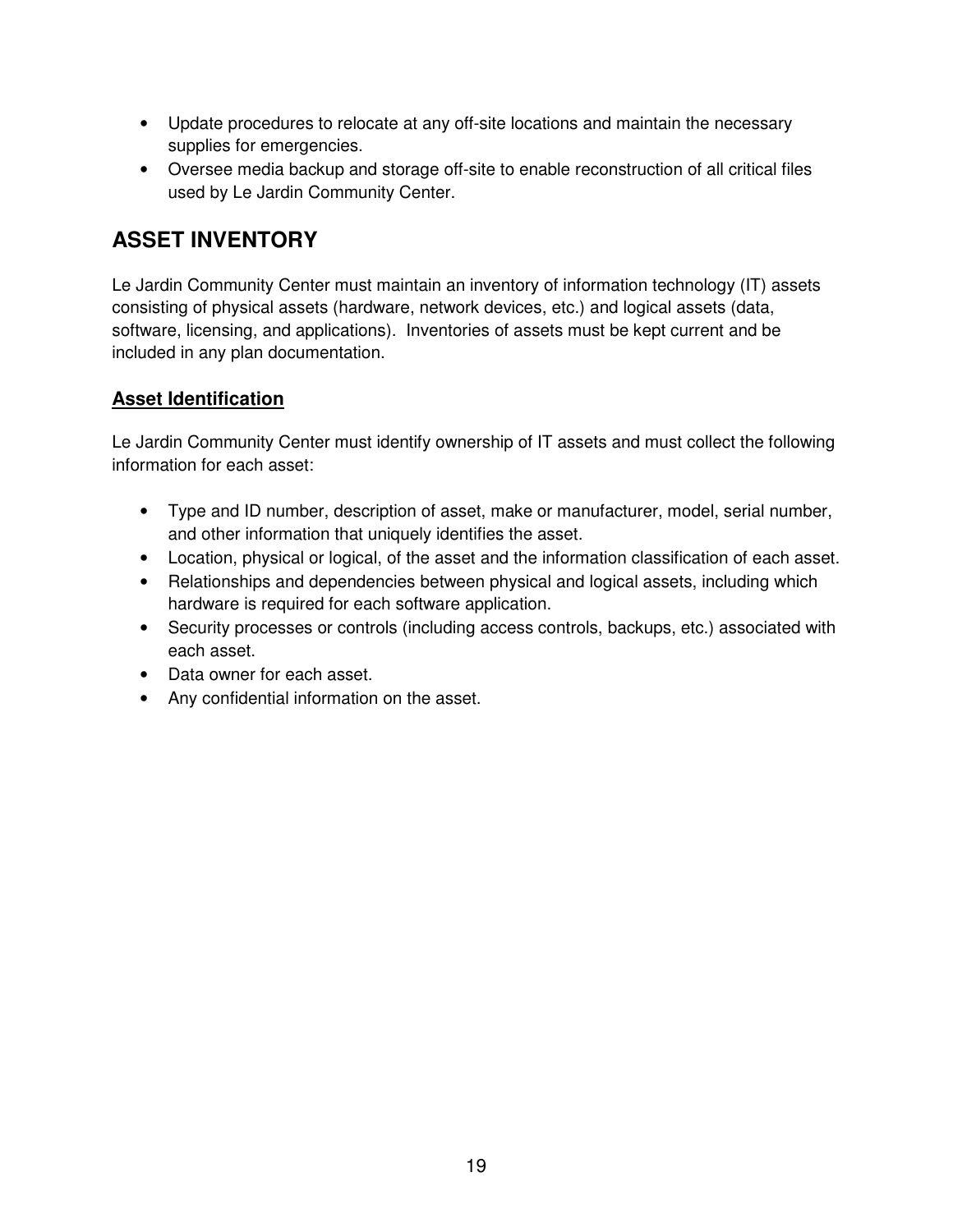# **BUSINESS IMPACT ANALYSIS**

Le Jardin Community Center must create a Business Impact Analysis (BIA). The BIA determines the potential revenue loss related to non-recovery of critical business processes and identifies the departments or critical processes necessary to the recovery of the organization.

The following should be identified:

- Potential threats, the impact of each threat, and its likelihood.
- Critical business processes and information systems.
- Maximum allowable downtime a critical system can incur.
- Priorities for critical systems.
- Internal and external customers to define which business processes are the most important to the organization's survival.
- Financial and operational considerations, regulatory requirements, and legal obligations.
- Organizational reputation and operational efficiency.

## **Prioritization**

Prioritization of systems for IT department involves creating system criticality levels. Factors that must be considered when determining information or system criticality include processing importance of hardware, system software, applications programs, and human involvement in operations.

There are three levels of priority for IT recovery:

- Critical Levels: Level 1, Level 2, Level 3
	- $\circ$  Critical Level 1 = restore immediately (within 24 hours). This is highly critical to the survival of the organization. Immediate recovery is required to prevent substantial loss to or degradation of operations.
	- $\circ$  Critical Level 2 = restore within 48 hours. This is moderately critical to the survival of the organization. Further delay could potentially raise this to Critical Level 1.
	- $\circ$  Critical Level 3 = restore within 72 hours. This is important to the survival of the organization. To delay further could raise the criticality level due to increase in volume or passage of time.
- Non-critical: Level 1, Level 2
	- $\circ$  Non-critical Level 1 = restore within 7 days. This is important to the effectiveness or efficiency of the management of the organization.
	- $\circ$  Non-critical Level 2 = restore within 21 days. This is not immediately important to the effectiveness or efficiency of the management of the organization but is still relevant to restore at some point.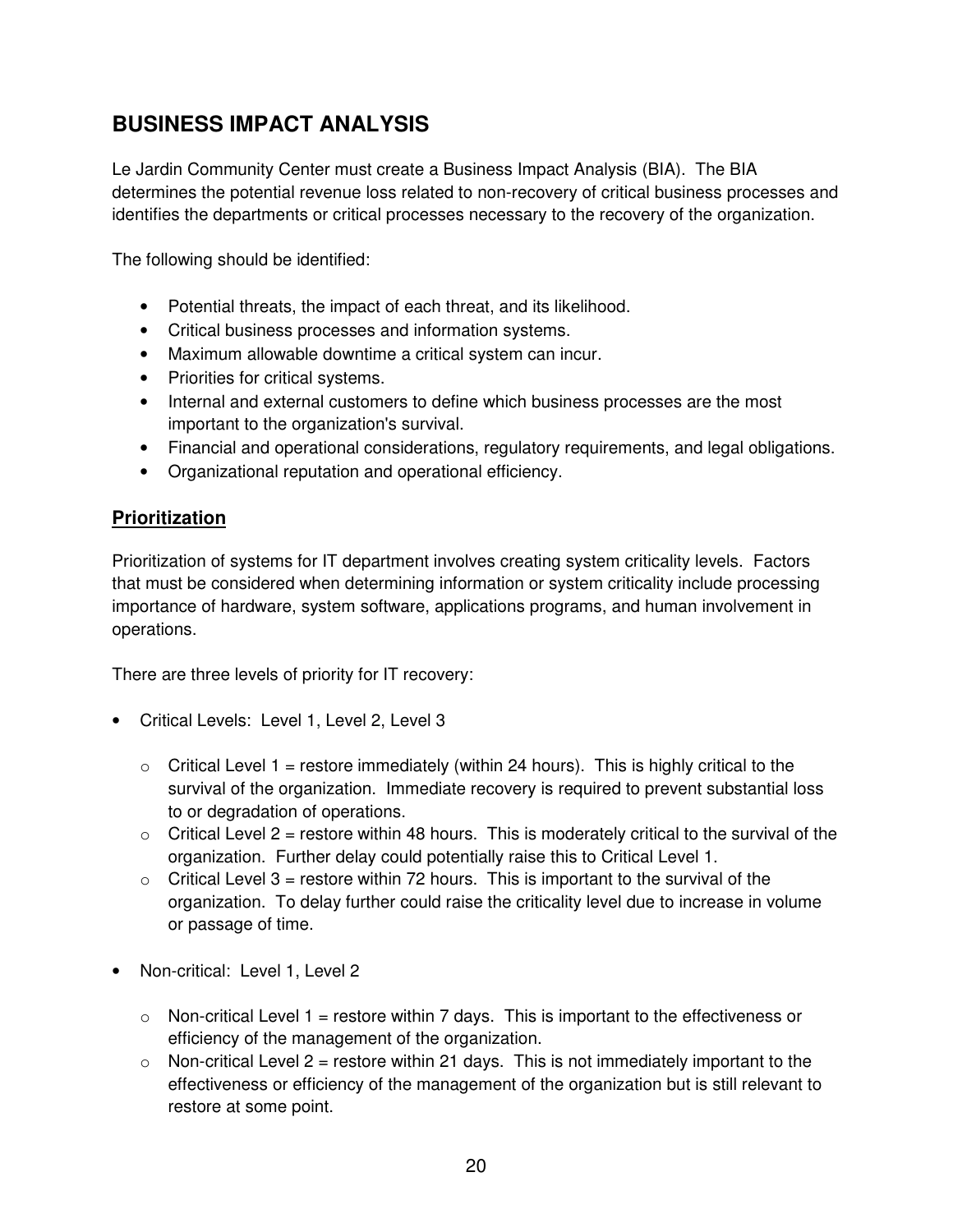## **Recovery Time Objectives**

Recovery Time Objective (RTO) is the time during which a recovery must become effective before an outage compromises the ability of Le Jardin Community Center to achieve its critical business objectives or survival. If the time is not met, a disruption in operations could have a significant impact.

## **Recovery Point Objectives**

The Recovery Point Objective (RPO) is the time after the initial disaster when the organization plans to recover data. The RPO represents the point in time, prior to such an event or incident, to which lost data can be recovered (given the most recent backup copy of the data). The RPO is a function of the extent to which the interruption disrupts normal operations and the amount of financial loss per unit of time as a result of the disaster. These factors in turn depend on the affected equipment and application(s). Both of these numbers represent key targets that must be set by critical departments. These targets may drive the technology and implementation choices for business resumption services, backup, recovery, archival services, and recovery facilities and procedures.

Setting the RPO assists the organization in the following ways:

- RPO targets help define the organization's risk awareness and requirements.
- RPO assists in selecting or developing the appropriate recovery technologies and strategies.
- RPO provides testing benchmarks.
- RPO creates the basis for a data recovery service level agreement (SLA).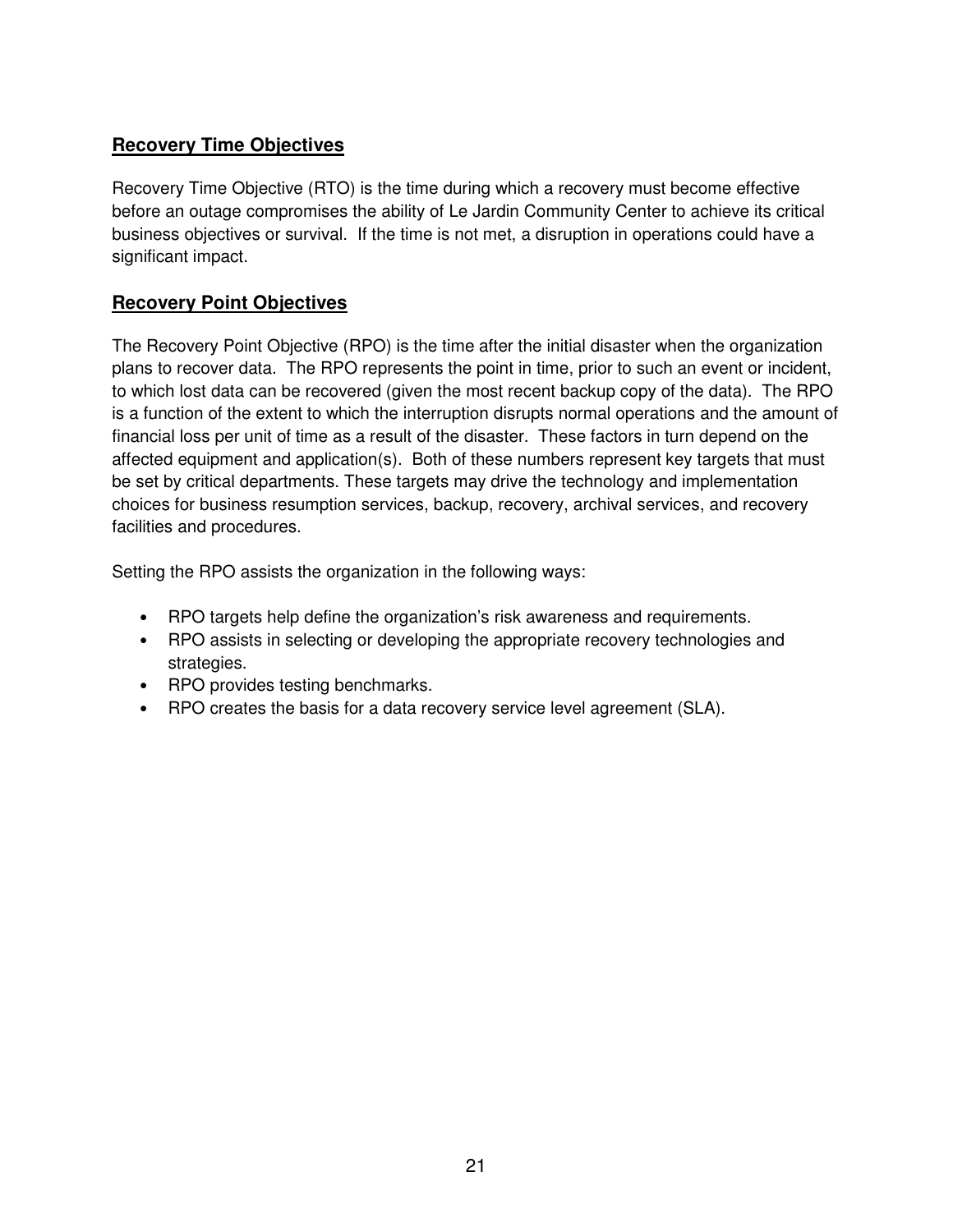# **OPERATIONAL REQUIREMENTS**

## **Backup Use**

The organization's Data Backup Plan must establish procedures to create and maintain retrievable exact copies of critical electronic information and related technology components that are necessary for recovery activities. Backup processing plans for a disaster must include:

- Operating procedures for backup of organization data.
- Requirements for data retention.
- Detail on how the organization will use offsite storage and how the backup media will be retrieved.

### **Backup Requirements**

The following operational procedures should be described in the IT Plan to adequately address back up organization information and recovery in the case of an emergency.

- A. Backup Timing How often does the organization need to back up for recovery?
	- Daily incremental backups.
	- Weekly full backups.
	- Monthly full backups.
	- Daily replication of data.
- B. Data Storage
	- Database shadowing Database information is duplicated by being simultaneously written to another server.
	- Electronic vaulting Batch process that makes a copy of backup data to an offsite location.
	- Remote journaling Live data transfers are passed to the offsite location with full synchronization of both sites.

## **Technology**

The organization must determine the configurations of computer equipment required for recovery. This includes mainframes, servers, personal computers, peripherals, LANs, switches, routers, and other data communication equipment. The organization must also decide how fast it needs to utilize its technical resources after any disaster. Systems specifications should be kept current to assist in implementing organization technology at an alternate location if necessary. Specifications include documentation of: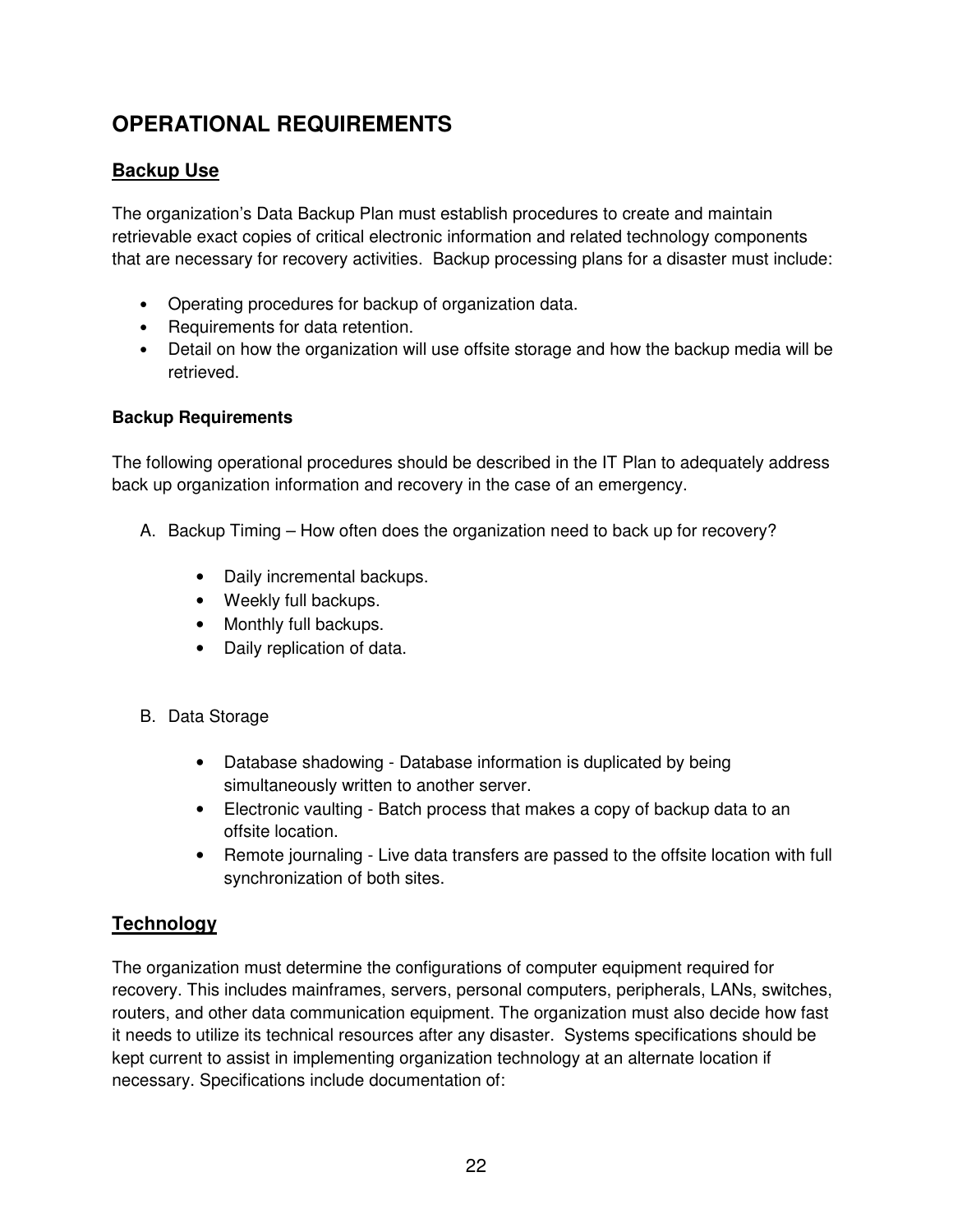- Computer hardware.
- Logical/physical system designs.
- Configuration diagrams.
- Systems software.
- Application software.
- Data files.
- User documentation.
- Report forms/templates.

### **Alternate Facility Options for Technical Requirements**

Based on the Business Impact Analysis, the organization may use an alternate facility equipped as follows:

- Mirrored site This is a type of file synchronization where a site holds an exact copy of the original data set. The benefits of a mirrored site include no downtime, a fully equipped site, and actively running identical processes. This requires the use of redundant technologies such as Redundant Array of Inexpensive Disks (RAID), clustering, and backup power supplies
- Hot site A hot site is a full or partial duplicate for a primary IT operation, including complete computer systems and near-real-time backups for systems, applications, and data. Critical operations can be up in minutes to hours. This is similar to the mirror site except data/staff may be lessened, and it may only hold the most critical operational data.
- Warm site This is an alternative business recovery facility equipped, unlike a hot site, with only minimally necessary computer hardware and software, communications equipment, power supply, and environmental support equipment. Technology recovery could take days to weeks, depending on how it is equipped and made ready for operations.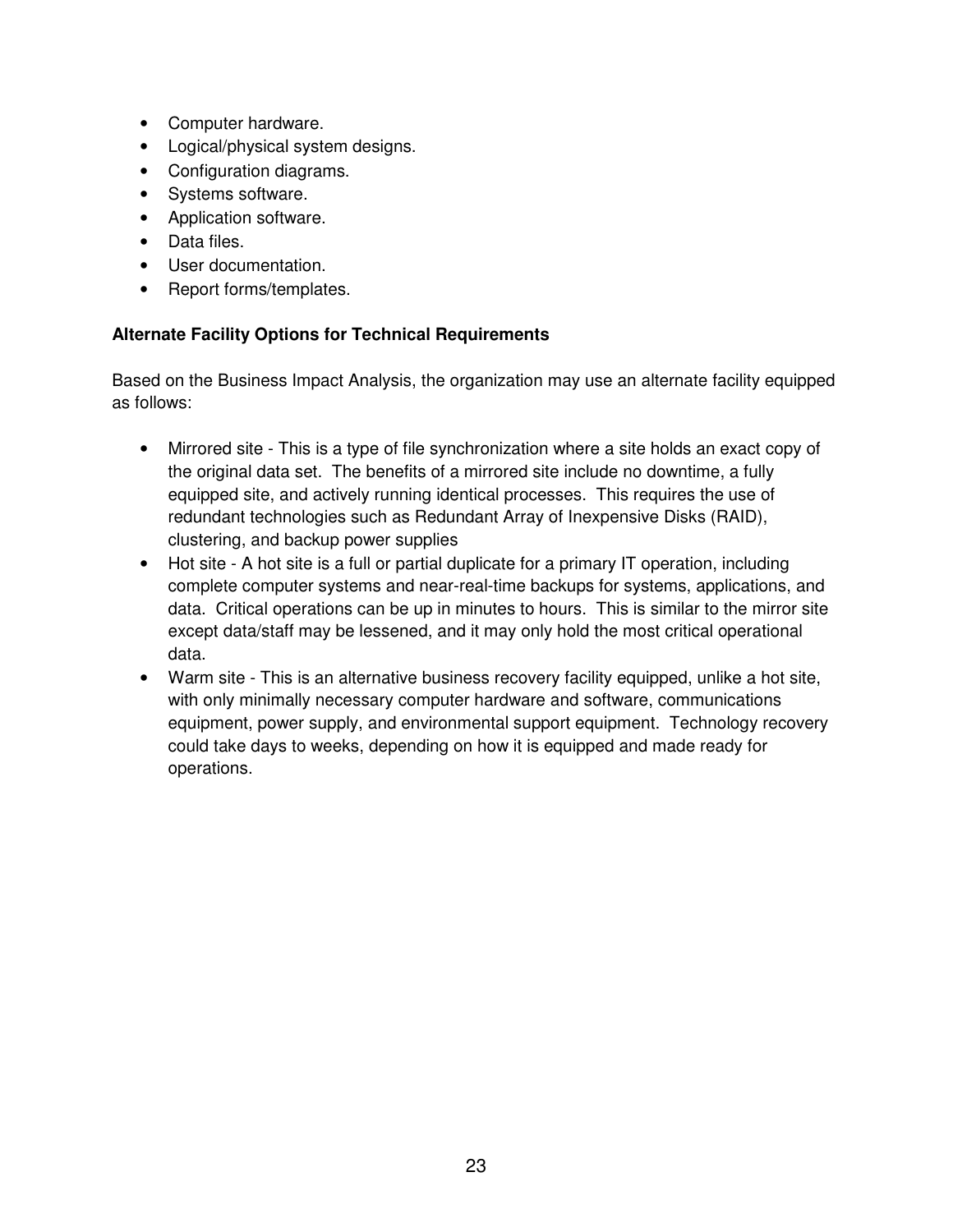# **TESTING**

The DRP must be tested regularly to ensure that the plan is up to date and effective. Such tests should also ensure that all members of the recovery team and other relevant staff are aware of the plans. The ability of the DRP to be effective in emergency situations can only be assessed if rigorous testing is carried out in realistic conditions/scenarios, which means simulating conditions which would be applicable in an actual emergency. It is also important that the persons who would be responsible for those activities in a crisis should carry out the tests.

## **Test Plan**

The fundamental goal of the test plan is to carry out all the steps documented in the DRP. However, not all tests will cover all areas of the plan. The test plan must permit flexibility for testing without modifying the actual plan. The goal of the test plan is to identify the sections of the plan to test, identify any additional tasks required for testing outside of the plan, and identify any tasks in the plan that cannot be completed due the test environment. The test plan should analyze the performance of the test by rating the outcome of the activities performed during the test. Rating each task should show areas where the DRP did well and areas requiring attention. The results of the test should be reported to executive management.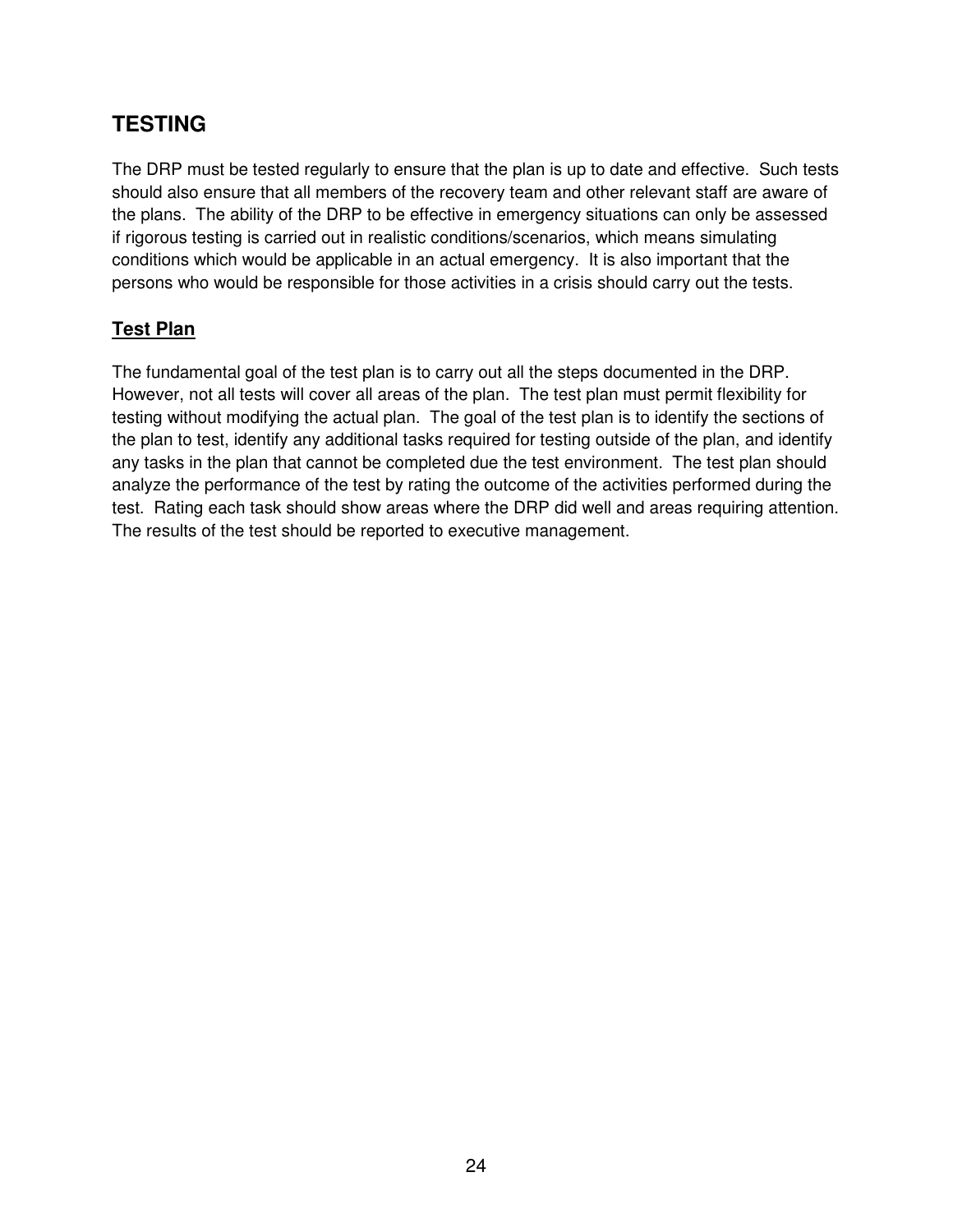# **DATA BACKUP POLICY**

# **OVERVIEW**

Data Backup is required for servers, network storage devices, and other media that contain critical or sensitive information and/or programs. The policy is designed to protect data in the organization to ensure it is not lost and that it can be recovered due to unanticipated failure, such as equipment failure, intentional destruction of data, or disaster.

The Information Technology Department must enforce the policy for Le Jardin Community Center. An Information Technology employee may be designated to perform regular backups of systems and data. The designated person is responsible for ensuring backups are performed and testing the ability to restore data from backups on a weekly basis.

## **ONSITE BACKUP**

Onsite backup is performed daily, with incremental backups occurring nightly Sunday through Friday. A full backup is performed on Saturday night. The media must be labeled (this is a folder labeled with the backup date. Le Jardin Community Center critical or confidential data must be backed up via the network media procedures, not using local drives or individual media. Examples of backup media include backups to an external hard drive or backups to a server located on site.

# **EMPLOYEE LOCAL BACKUP**

Employees using standard office software, such as MS Office Suite, must save Le Jardin Community Center critical or confidential data files to the file server so that these data files may be backed up automatically for recovery purposes. For any data files saved to locations other than the approved networked servers and devices, users must understand that there is no other maintained backup system and data may be erased or deleted. Employees must also protect those non-network storage locations appropriately for the classification of information stored on them.

## **Data Replication**

With a data replication solution, no physical backup media are used. A copy of data is saved to a remote location, such as in the cloud or at an alternate site, either on a synchronous or asynchronous basis. With a synchronous solution, all new data or modified data is immediately saved over to the remote location. With an asynchronous solution, the data is copied over to the remote site within a period of time, such as daily or weekly.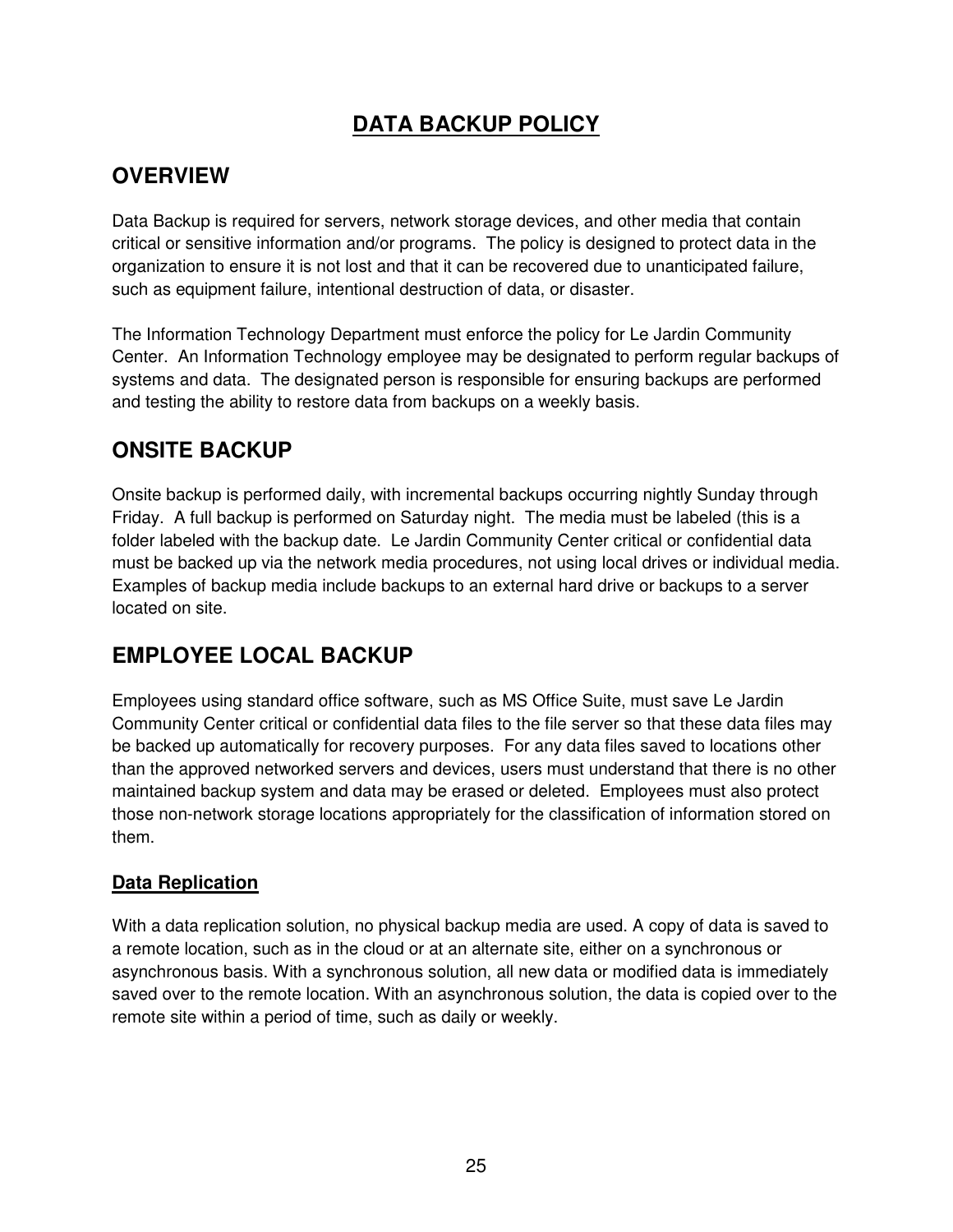## **Offsite Backup**

A separate set of media must be created each week combining all backup days for that week. Incremental backups performed Sunday through Friday shall be removed daily and taken offsite. Five generations of post-processing backups will be maintained offsite. Examples of offsite backup media include tapes or external hard drives that are transported offsite after collection of backup data.

#### **Monthly Backups**

Every month, the last full backup performed shall be archived as that month's backup. The monthly backup will be stored at the offsite location.

## **Data Backed Up**

The following servers will be included in full and incremental backups:

- File server.
- Primary and secondary domain controllers.
- Production database server.
- Network management server.
- Other servers containing critical or confidential information.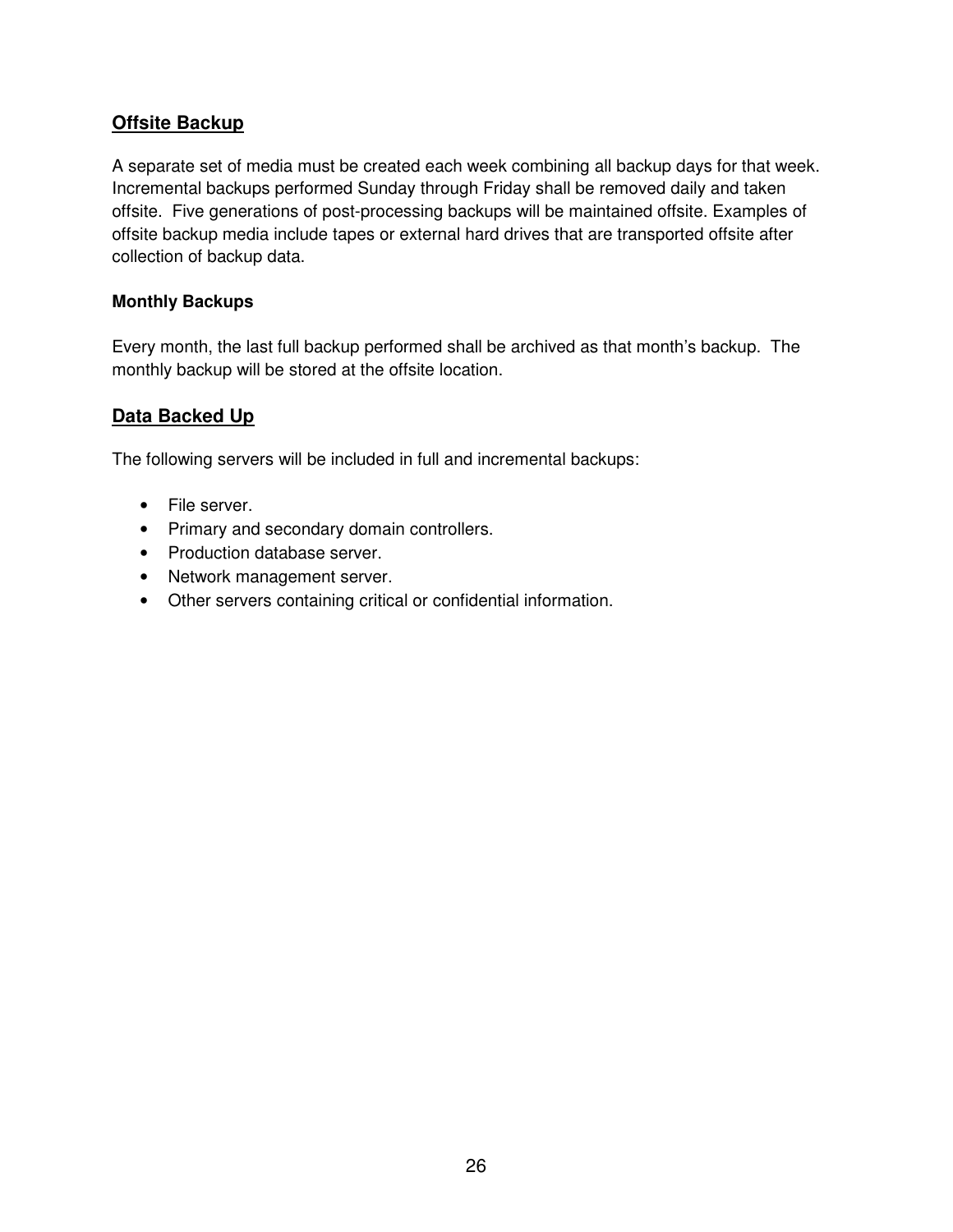# **DIGITAL EQUIPMENT DISPOSAL POLICY**

## **OVERVIEW**

Any piece of digital equipment must be reliably disposed of. This involves erasure and/or destruction either internally by approved Information Technology Specialist or externally by an approved third-party. Le Jardin Community Center prohibits employees and others from discarding digital equipment with any non-public information in the regular garbage to mitigate the risk of accidental disclosure. All employees have a responsibility to ensure that digital equipment is returned to the appropriate department for proper erasure or disposal.

Digital equipment includes all Organization-owned storage devices which contain software programs, computer code, and/or Organizational confidential or non-public information. Digital equipment includes, but is not limited to, all digital storage devices such as desktop workstations, laptops, servers, notebooks, handheld computers or tablets, internal and external hard drives, and all external data storage devices such as disks, SANs, optical media (e.g., DVD, CD), magnetic media (e.g., tapes, diskettes), and non-volatile electronic media (e.g., memory sticks) and backup tapes.

# **DIGITAL EQUIPMENT DISPOSAL HANDLING REQUIREMENTS**

## **Erasure and Destruction**

Erasure – The organization may use erasure as a non-destructive means of removing information from equipment. This can be done when the equipment or assets can be reused internally within the organization. Erasure of information on equipment or assets must be performed to eliminate the risk of information being viewed or reconstructed by someone who does not have a need to know or the right to view that information.

Destruction – When equipment will not be reused internally within the organization or if the asset is being sold or donated with the data storage device intact, complete and permanent elimination of information must be accomplished.

- 1. Organization-owned digital equipment must have all organization data and licensed software reliably erased from the device prior to its transfer out of Organization control. Control includes the time until an approved IT Department has erased and/or destroyed the equipment.
- 2. IT Department that perform equipment destruction must supply Le Jardin Community Center with documentation attesting to the erasure or destruction. Internally approved methods for erasure and equipment destruction must use approved procedures following industry best practices for the type of media. Information Technology employee must ensure that procedures consistent with security best practices are followed for the reliable removal of licensed software and confidential data.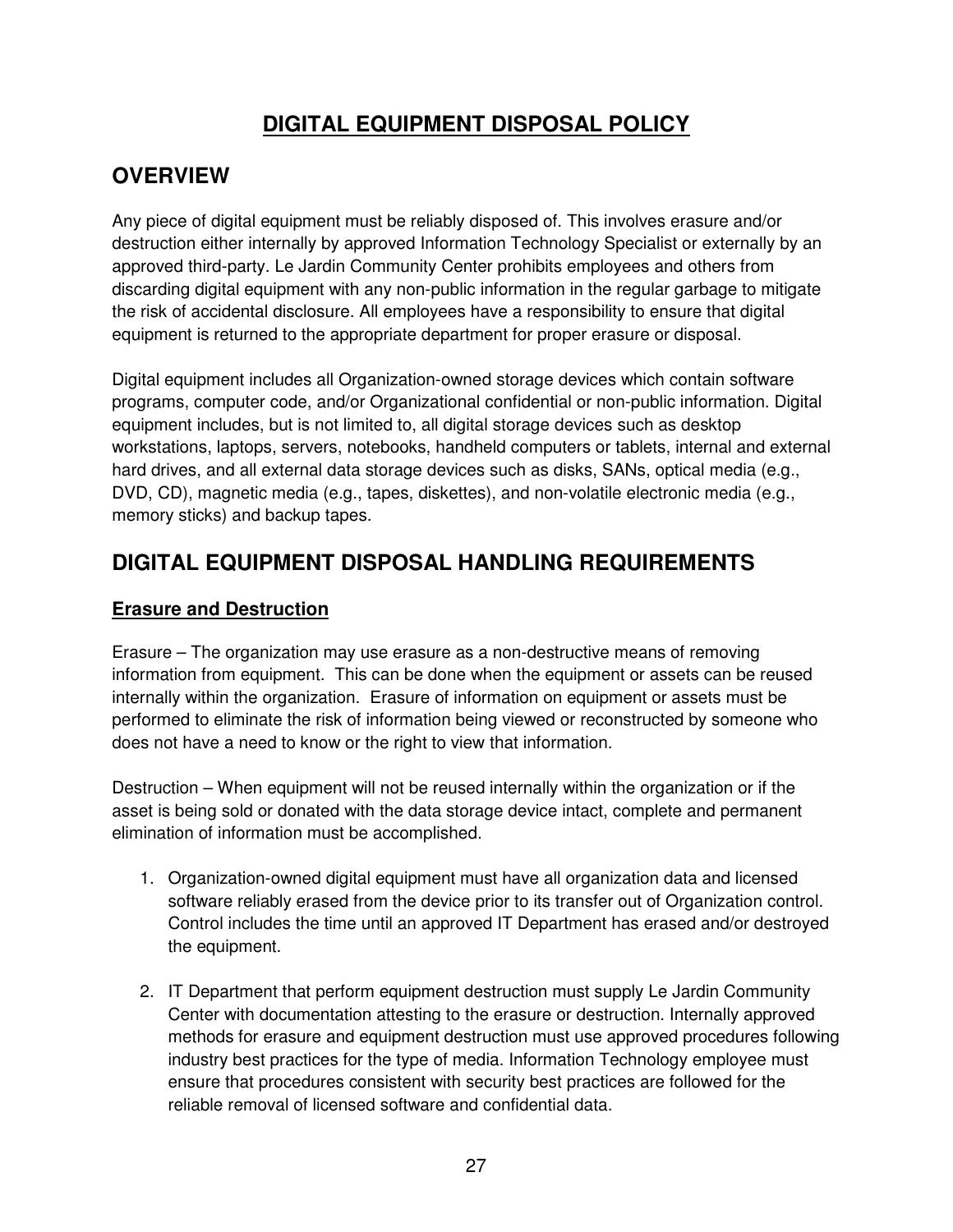3. Prior to erasure or destruction of digital equipment, an 'Equipment Disposal Form' must be completed listing the reason for disposal, date, tag #, description, model #, and serial #. If an external vendor performs the erasure or destruction, the form should have a 'Certificate of Destruction' attached from the vendor upon destruction completion.

#### **Employee or Third Party Purchase and Donation of Digital Equipment**

Digital equipment which is working, but reached the end of its useful life to Le Jardin Community Center may be made available for purchase by employees, third party or donated to approve entities. This decision will be determined by the Information Technology and Finance departments. Any digital equipment that is made available for purchase or donation must be securely erased by approved methods. If made available for purchase, a lottery system will be used to determine who has the opportunity to purchase available digital equipment. Finance and Information Technology will determine an appropriate cost for each item. All purchases are final. No warranty or support will be provided with any equipment sold.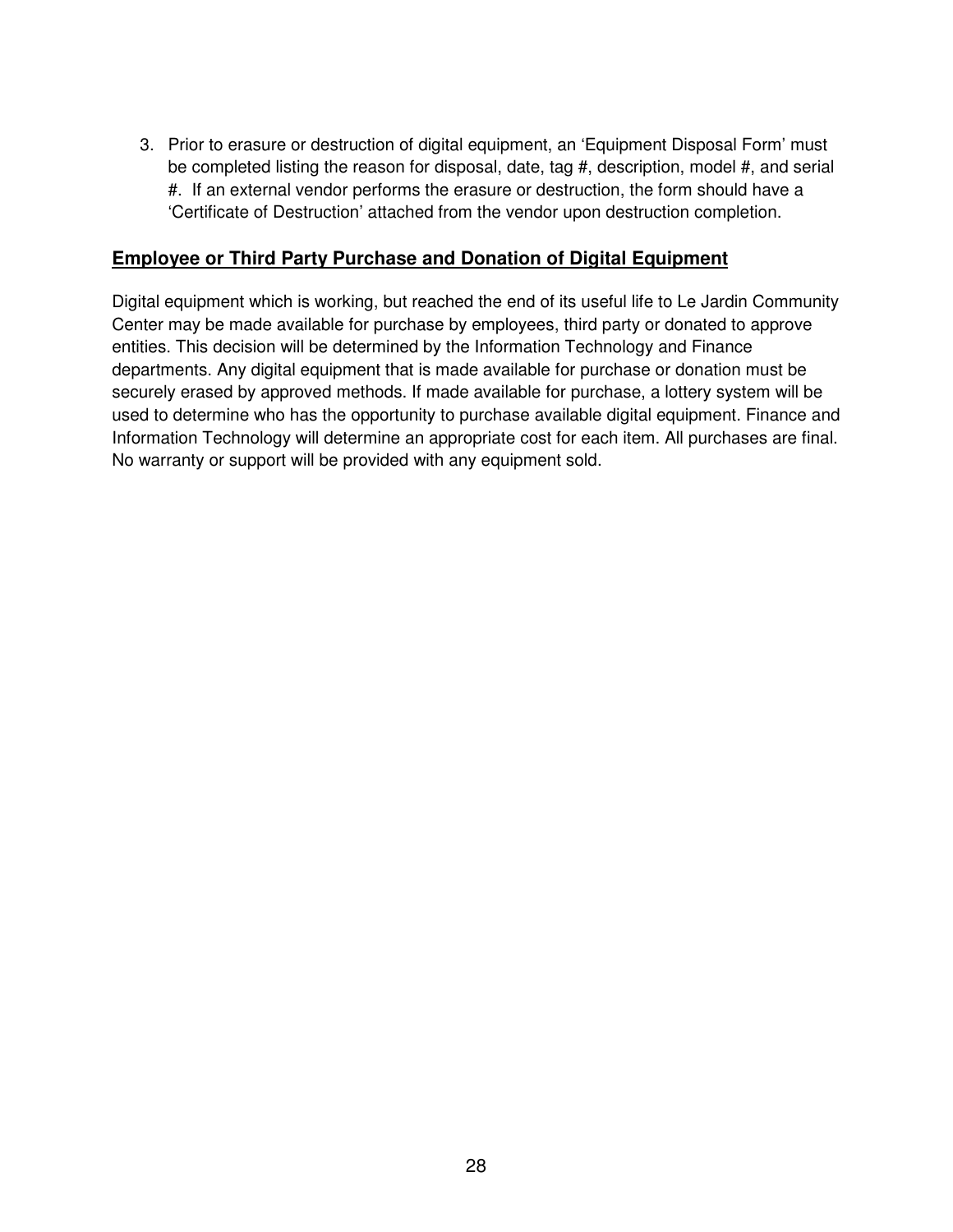# **DOCUMENT RETENTION POLICY**

## **OVERVIEW**

Le Jardin Community Center retains records as required by law and destroys them when appropriate. The destruction of records must be approved by the CFO/COO and logged into the Organization's Destroyed Records Log.

Within an organization, it is often necessary for employees to retain electronic documents for a period of time due to regulations or the need to access archival information. This period of time may vary depending on the type of document and the required need for storage. Electronic documents can include files such as e-mail messages, Web formatted files, audio and video files, text files, PDF documents, and vendor specific as in Microsoft Office or other formatted files. This policy applies to all employees who create electronic documents and any Le Jardin Community Center work or personal related documents that are stored on workstations, servers, network (including cloud based), personal digital assistants (PDA), mobile devices, or any other devices within Le Jardin Community Center technology environment.

The Le Jardin Community Center has implemented this policy for the following reasons:

- To comply with regulation and litigation requirements as mandated by law.
- To conserve storage space on the network, servers, and workstations.
- To assist in maintaining optimal performance of Le Jardin Community Center network.
- To reduce discrepancies amongst different document versioning.

## **POLICY**

## **Document Types and Guidelines**

The following are the types of electronic documents and files covered under this policy. Other formats may be added as necessary.

When the Laptop has been returned to IT department, it will be delete and restore to factory settings, ( Any documents, files, picture, video, etc. must be delete or saved by peripheral drive, External hard drive, pen drive)

- E-mail Messages All e-mail messages, from both internal and external sources, are to be deleted after one year (It just could be apply to regular employees not to Executive board or other level. Employees should by all means possible keep the majority of their e-mails work related and minimize the number of personal messages.
- Web formatted files—All Web formatted files saved on the network or on users' workstations should be deleted by employees after one year.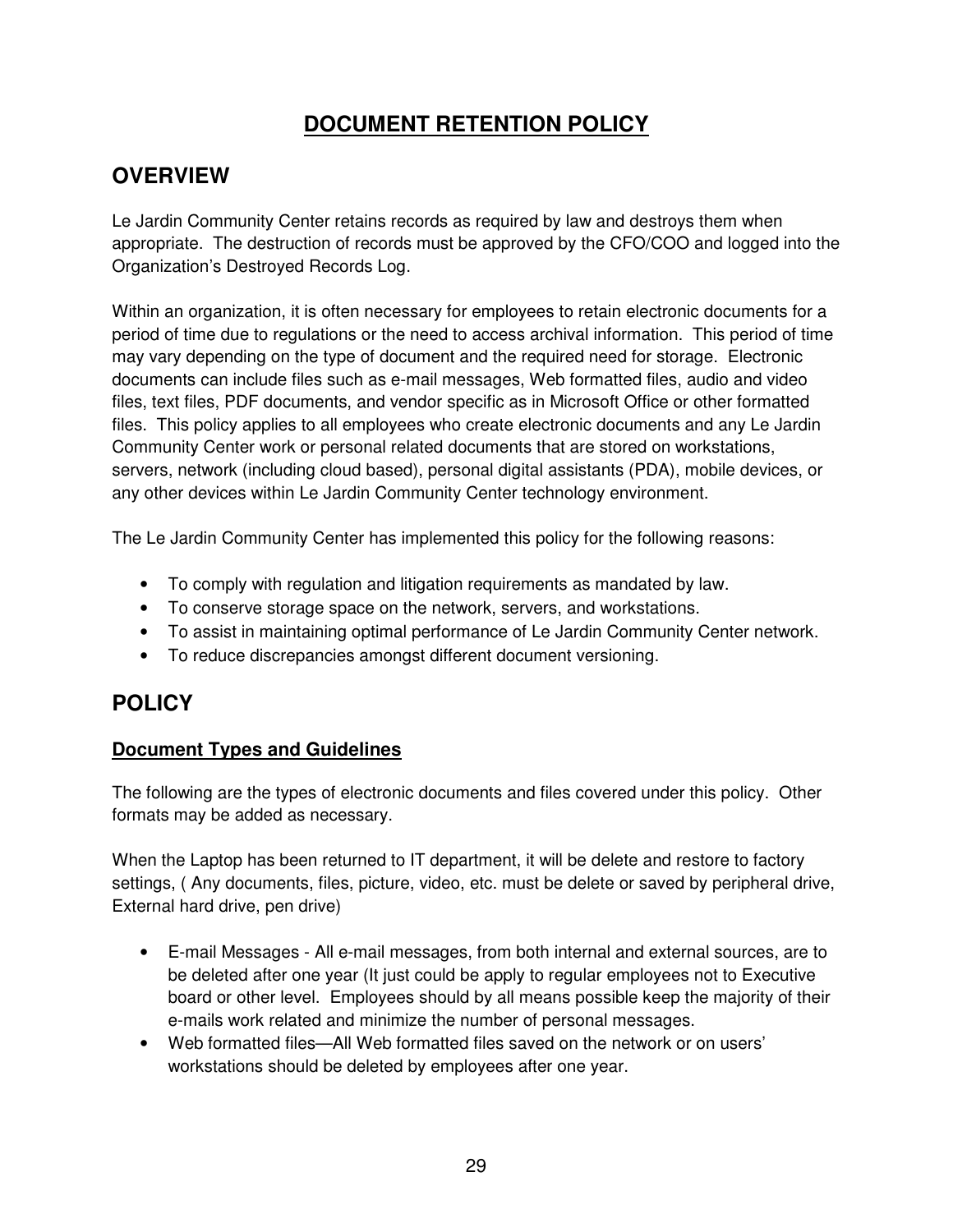- Text/formatted files/PDFs—Quarterly reviews of all text/formatted/PDF files (e.g., Microsoft Word documents) will be conducted by employees where any outdated or unnecessary deemed documents will be deleted at that time.
- Audio and video files—any work-related audio and video files (e.g., MP3s, WMVs) will be retained on the network or user's workstation as deemed appropriate by the employee. Any files downloaded for personal use should not be stored on any network share and should be deleted from workstations as necessary to allow the device to function properly. Employees will adhere to Le Jardin Community Center acceptable use policy when downloading audio and/or video files for personal and/or work-related use.
- Spreadsheets— Due to the nature of spreadsheets for financial functions (e.g., budgeting purposes), these stored documents will not be automatically deleted from network shares. Spreadsheets should be stored on appropriate shared network drives, where retention guidelines are enforced depending on the specific use of the document. Before deleting any spreadsheets on the network in use by multiple departments, check with both management and contacts in each department that accesses these documents.
- PowerPoint presentations—Because of wide use of these documents within Le Jardin Community Center, employees are encouraged to store PowerPoint presentations on the network to encourage collaboration between various departments and employees. All PowerPoint presentations should be reviewed on an annual basis and deleted if no longer deemed necessary by Le Jardin Community Center.

## **Exception for Investigations**

In connection with any ongoing or anticipated investigation into allegations of violations of federal laws or regulations, provisions of government awards, or violations of the Organization's Code of Conduct, the following exceptions are made to the preceding scheduled retention and/or destruction of records:

- 1. All records related to the subject of the investigation or allegation shall be exempt from any scheduled record destruction.
- 2. The term "records" shall also apply to any electronically stored record (e.g., documents stored on computers, e-mail messages), which shall also be protected from destruction.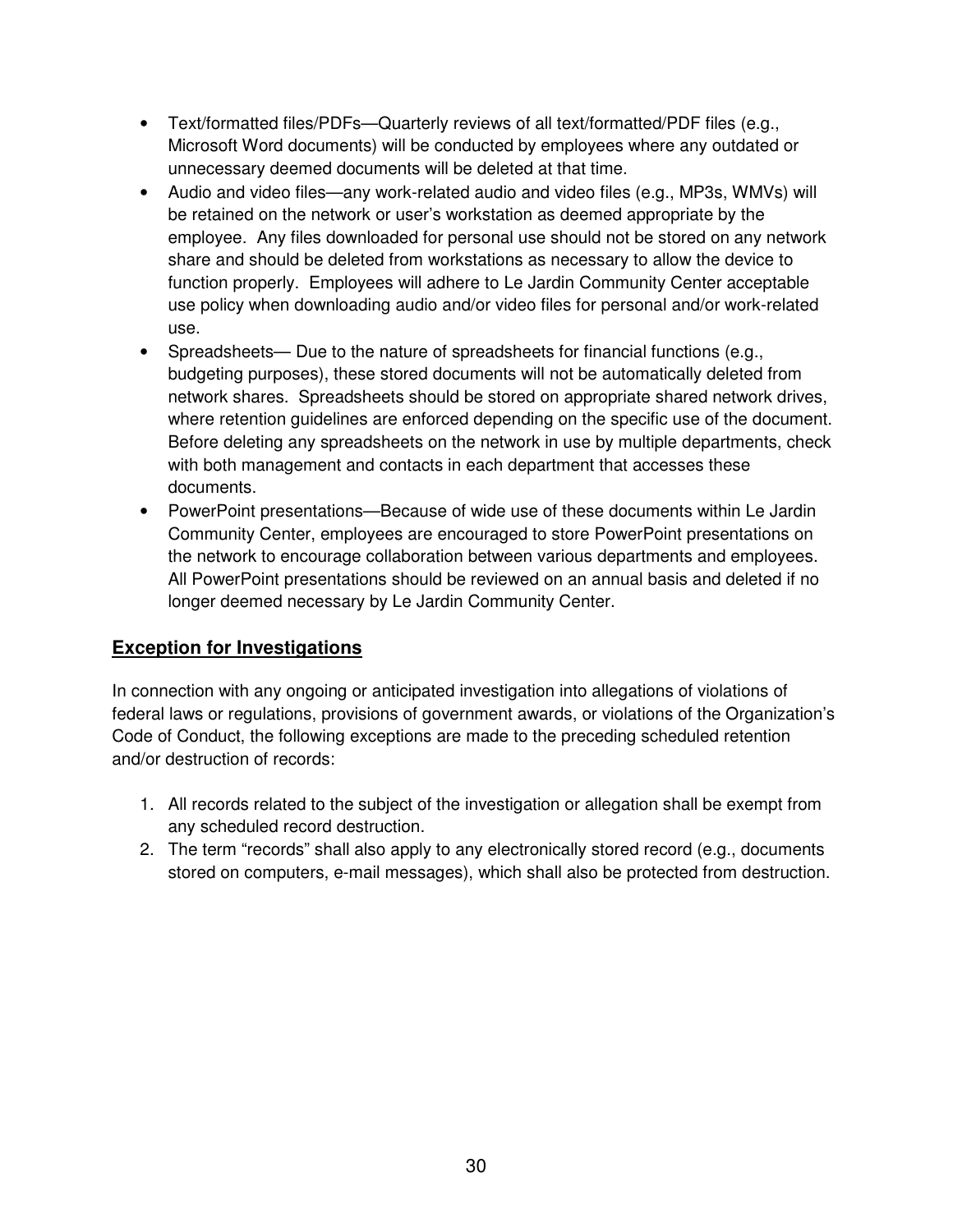# **INFORMATION SECURITY CONTROLS POLICY**

## **OVERVIEW**

Le Jardin Community Center uses physical and system controls to protect information and systems from security threats. Threats to the organization can include theft; unauthorized access; and use, disclosure, disruption, modification, or destruction of information. Le Jardin Community Center has a responsibility to its staff, volunteers, and clients to use reasonable defenses against attempts to gain unauthorized access, such as an attack attempting to exploit a vulnerability. This policy addresses the requirements in many of the critical controls in the organization's operations.

# **AUTHENTICATION AND PASSWORDS**

## **Authentication**

Authentication is the verification of the user's identity by a system. This is based on the presentation or delivery of unique credentials to that system. The unique credentials can be in the form of various factors, i.e., something the user knows, something the user has, or something the user is. This can take the form of tokens, biometrics (fingerprints), or shared secrets (such as passwords). More than one form can be used, and when two or more are deployed, it is called multi-factor authentication. This is generally stronger than any single factor authentication method. Authentication contributes to the confidentiality of data and the accountability of actions performed on the system by verifying the unique identity of the system user.

It is the policy of the Organization to employ, maintain, and monitor various authentication methods appropriate to the level of risk based upon the following general criteria:

- Assess the risk of loss of the information and select the authentication methods based on that risk associated with the particular application, system, or services;
- Determine whether multi-factor authentication is appropriate or feasible for all applications, taking into account that multi-factor authentication may be necessary to protect the organization's information; and
- Encrypting the transmission and storage of authentication methods (e.g., passwords, personal identification numbers, and any biometric identifiers).

## **Employee Authentication**

All employees are required and expected to safeguard information by protecting passwords and other methods of authentication. Under no circumstances are passwords shared with anyone including family members, friends, co-workers managers, or the Information Technology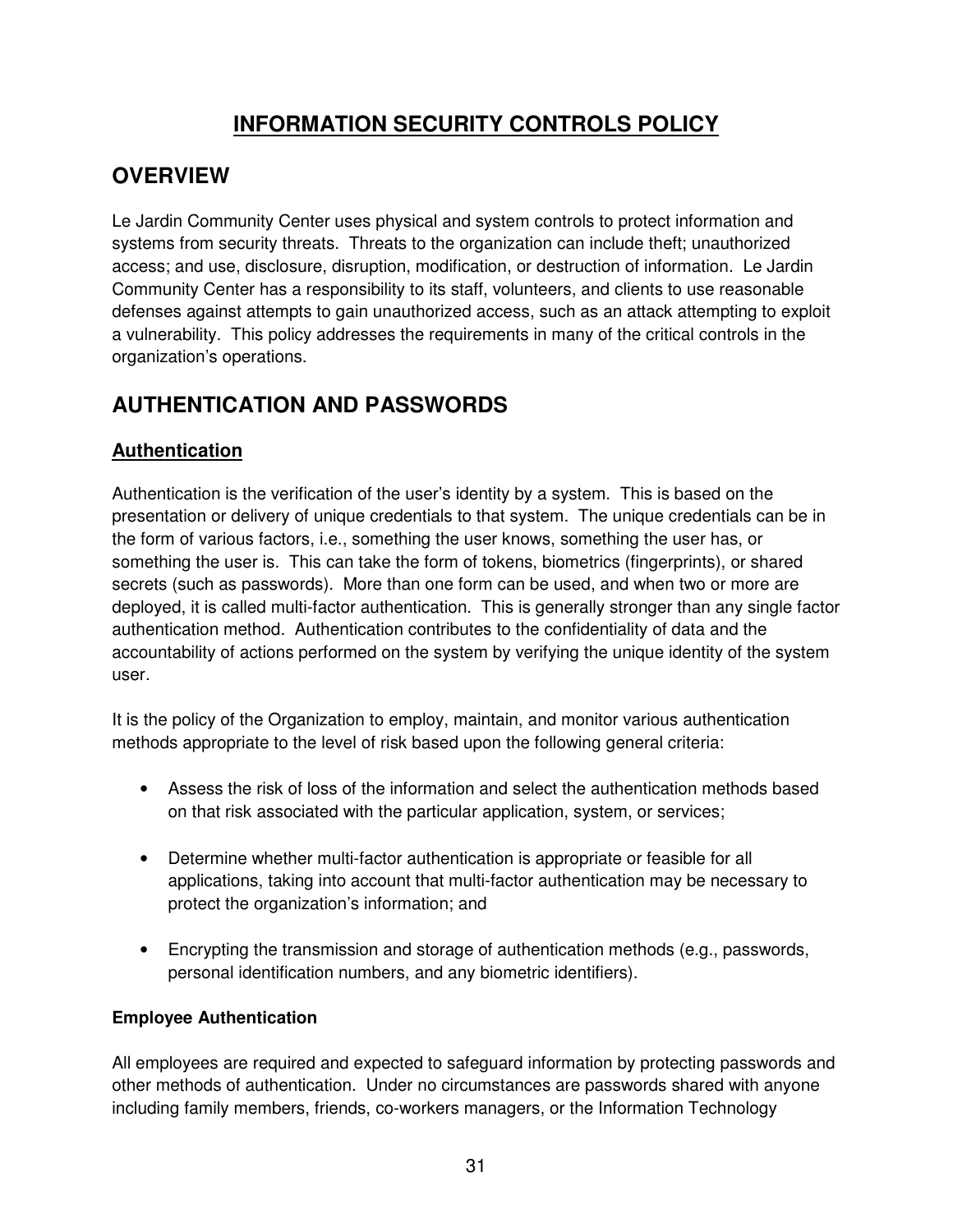Department. Employees are responsible for all activity performed with their accounts and passwords. Employees are forbidden from performing any activity with passwords belonging to other users. If it becomes necessary for the organization to require knowledge of an employee's personal password for any reason, the employee will be required to change the password prior to network logon.

Employees should refrain from using the same passwords on organization accounts as for other non-organization accounts. When possible, refrain from using the same password for multiple organization accounts as well. Contact the Help Desk or Information Technology Department to change your password if you suspect that it has been compromised.

## **Passwords**

## **General Password Construction Guidelines**

Passwords are used for various purposes at Le Jardin Community Center. Passwords are the initial defense in the protection of Le Jardin Community Center information from unauthorized access. Uses include: user level accounts, e-mail accounts, Web accounts, screen saver protection, and voicemail passwords. All Le Jardin Community Center staff and volunteers using the organization's systems should be aware of how to select strong passwords. Passwords on all Le Jardin Community Center systems are subject to the following:

- 1. Users are responsible for safeguarding their system passwords.
- 2. Users should not leave their computers unattended without logging off. Le Jardin Community Center has configured workstations to lock after 15 minutes of inactivity.
- 3. If a user suspects that the secrecy of the user's password has been compromised, the user should report this to the Specialist of Information Technology immediately and initiate a password change request.
- 4. Passwords should not be displayed or concealed in the employee's work area.
- 5. Passwords will adhere to the following complexity guidelines:
	- a. Password may not contain all or part of the user's account name. They should not be a dictionary word or any other word connected to the user, such as the name of a user's family member.
	- b. Password contains characters from three of the following four categories:
		- 1) English uppercase characters (A…Z)
		- 2) English lowercase characters (a…z)
		- 3) Base 10 digits (0…9)
		- 4) Non-alphanumeric (exclamation point [!], dollar sign [\$], pound sign [#], percent sign [%], etc.)

Examples of poor or weak passwords are those with the following characteristics:

- The password contains less than eight characters.
- The password is a word found in a dictionary (English or foreign).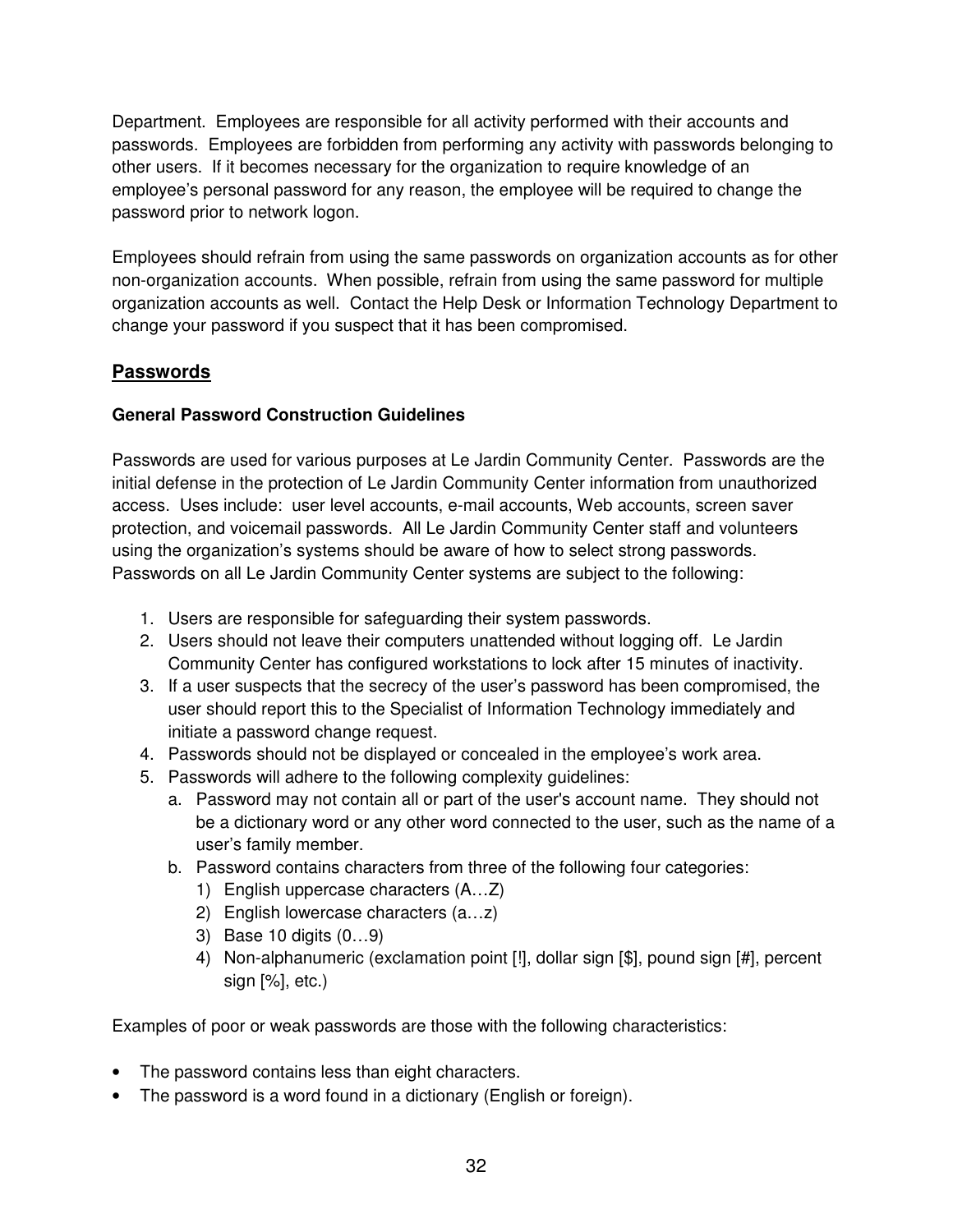- The password is a common usage word such as:
	- o Word or number patterns like abcde, 12345, etc.
	- $\circ$  Birthdays and other personal information such as addresses and phone numbers.
	- o Names of family, pets, friends, etc.
	- o Computer phrases and names or commands.
	- $\circ$  The words "ORGANIZATION," or a form of the city name where the organization is located.
- Any of the above spelled backwards.
- Any of the above preceded or followed by a digit (e.g., secret1, 1 secret).

NOTE: Do not use either of these examples as passwords!

#### **Password Protection Standards**

Users should not use the same password for Le Jardin Community Center accounts as for other non-Organization access (e.g., personal ISP account, banking sites, benefits administration, etc.). Where possible, do not use the same password for different Le Jardin Community Center access needs.

Do not share Le Jardin Community Center passwords with anyone. All passwords are to be treated as sensitive, confidential information.

Here is a list of password related "DON'Ts:

- Don't use the "Remember Password" feature of applications or your Web browser
- Don't reveal a password over the phone to ANYONE, including someone purportedly from the Organization's Information Technology Department.
- Don't reveal a password to your supervisor.
- Don't reveal a password to coworkers when you go on vacation.
- Don't reveal a password in an e-mail message.
- Don't talk about a password in front of others.

If someone requests a password, refer them to this policy or have them call someone in the Information Technology Department.

Please do not write passwords down and store them anywhere in your office or work location. Do not store passwords in a file or document on ANY computer system without encryption.

If your account or password is suspected to have been compromised in any way, report the incident to the Information Technology Department immediately and change the password immediately.

The Information Technology Department may perform password cracking or guessing as an evaluation of Le Jardin Community Center passwords. This could be done on either a periodic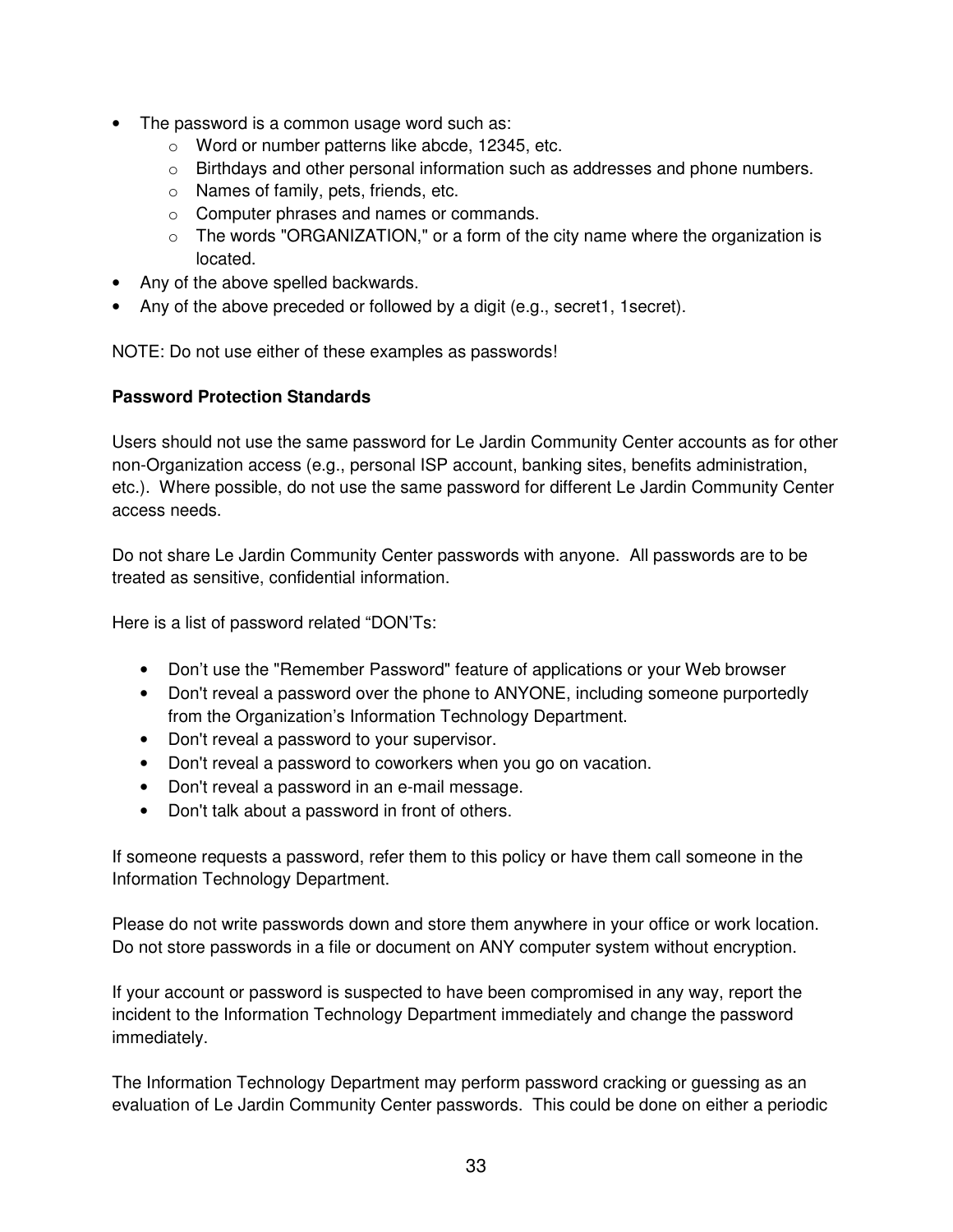or random basis. If a password is guessed or cracked during one of these evaluations, the user will be required to change it.

## **NETWORK AND SYSTEM MANAGEMENT**

### **Access Overview**

The Organization's goal is to allow access by staff, volunteers, and others approved to use the organization's systems and to disallow access to all others. Authorized individuals may be employees, vendors, contractors, customers, or visitors. Access will be provided only to individuals whose identity is established, with levels limited to the minimum required for organizational purposes.

### **Access Rights Administration**

Access rights must be administered in the following areas:

- A process to add new users to the system;
- Assigning users and devices role-based access, allowing them to perform their duties;
- Updating access rights based on personnel or system changes to add, delete or modify authorized user access to operating systems, applications, directories, files and specific types of information;
- An authentication process to identify the user during subsequent activities; and
- Periodically reviewing users' access rights for key applications and the network, preferably on an annual basis.

The new user set-up process must establish the user's identity and organizational needs for information and systems. For some systems, the assignment of access rights is performed by the department manager, following network access configuration by the Information Technology Department. The assignment of rights will be set according to the employee's role or group membership and managed by pre-established authorizations for that group.

Since access rights do not automatically expire or update, it is the responsibility of the organization's management to conduct periodic updating and review of access rights on the system. Updating occurs when an individual's organizational needs for system use changes. Many job changes can result in an increase or decrease of access rights. Job events that would trigger a removal of access rights include transfers, resignations, and terminations. It is the responsibility of the Information Technology staff to closely monitor and remove the access rights for users who have remote access privileges, access to confidential information, and perform administration functions for the Organization's systems.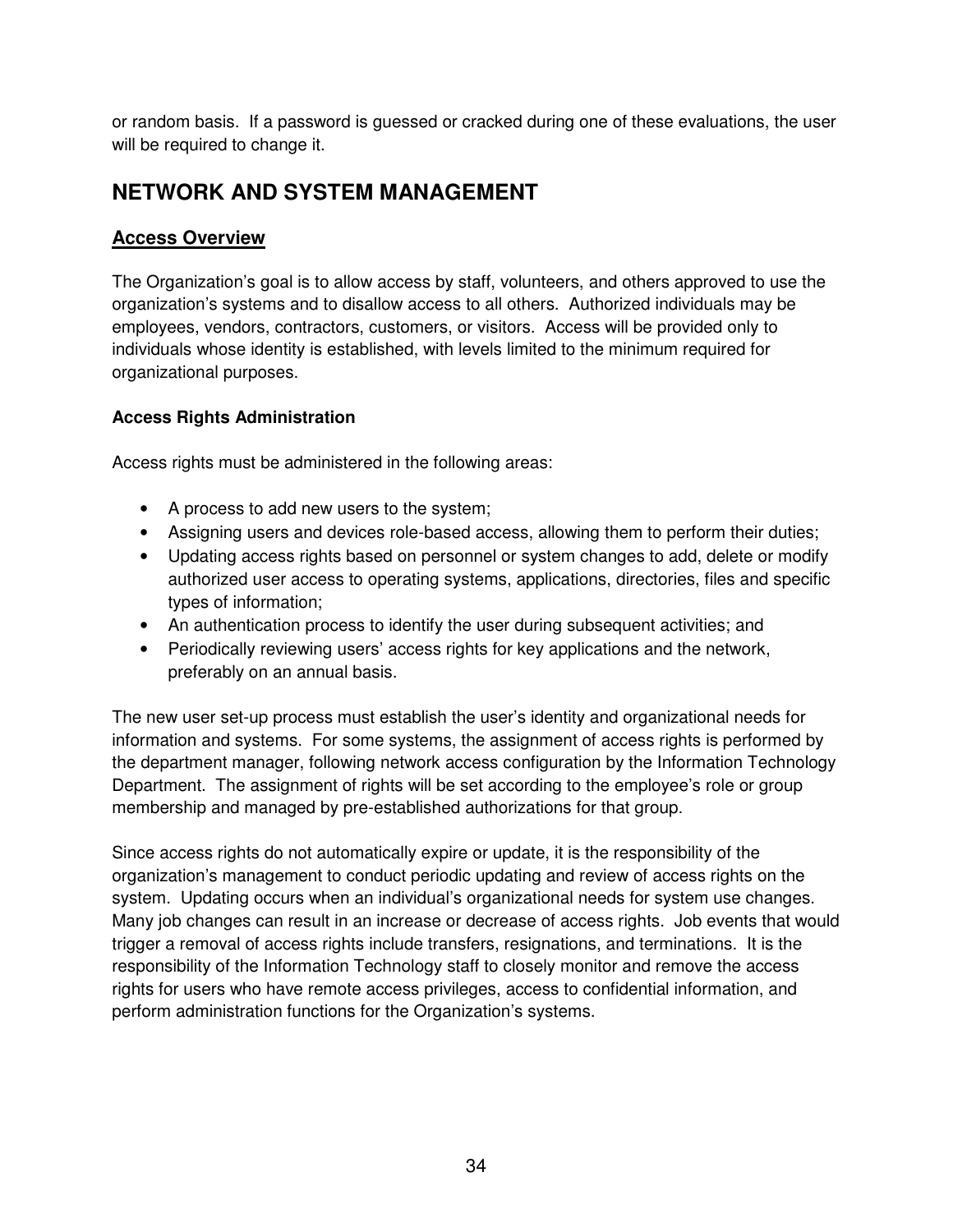#### **Default Accounts**

Default user accounts associated with new hardware or software must be disabled or the password associated with the account changed as standard operating procedure. Access to these default accounts must be monitored and reviewed. Anonymous access accounts must be disabled for all systems that allow access to or store confidential information.

## **Logging and Monitoring Reports**

The Organization's logging and monitoring reports contain host and network data gathering for review, analysis, and storage. Host data is gathered and recorded in logs and includes detailing of performance and system events, including behavior that may indicate an intrusion. Security logs will be retained, allowing the organization to identify security issues and enforce accountability. Security event logs may include operating system access, privileged access, and creation of privileged accounts, configuration changes, and application access attempts (both successful and unsuccessful). Confidential applications may require their own logging of significant events.

### **Network Logging and Monitoring**

The Organization's networks are designed to support a monitoring process that includes:

- Network traffic policies and configuration that addresses the communications between computers or groups of computers;
- Log storage and protection from removal or tampering

It is the responsibility of the Information Technology Department, in addition to any third-party vendor contracted for this purpose, to administer the activity monitoring processes to detect any potential breach in security.

#### **Intrusion Detection/Prevention**

Le Jardin Community Center may implement a Network Intrusion Detection and Prevention System, if feasible. These systems perform as an access control mechanism, allowing for access based on an analysis of packet headers and packet contents. The functions of the Network Intrusion Detection and Prevention System are:

- Monitoring and analysis of user and system activity
- Auditing of system configurations and vulnerabilities
- Assessing the integrity of critical system and data files
- Statistical analysis of activity patterns based on the matching to known attacks
- Abnormal activity analysis
- Operating system audit
- Identifying potential threats and responding to them swiftly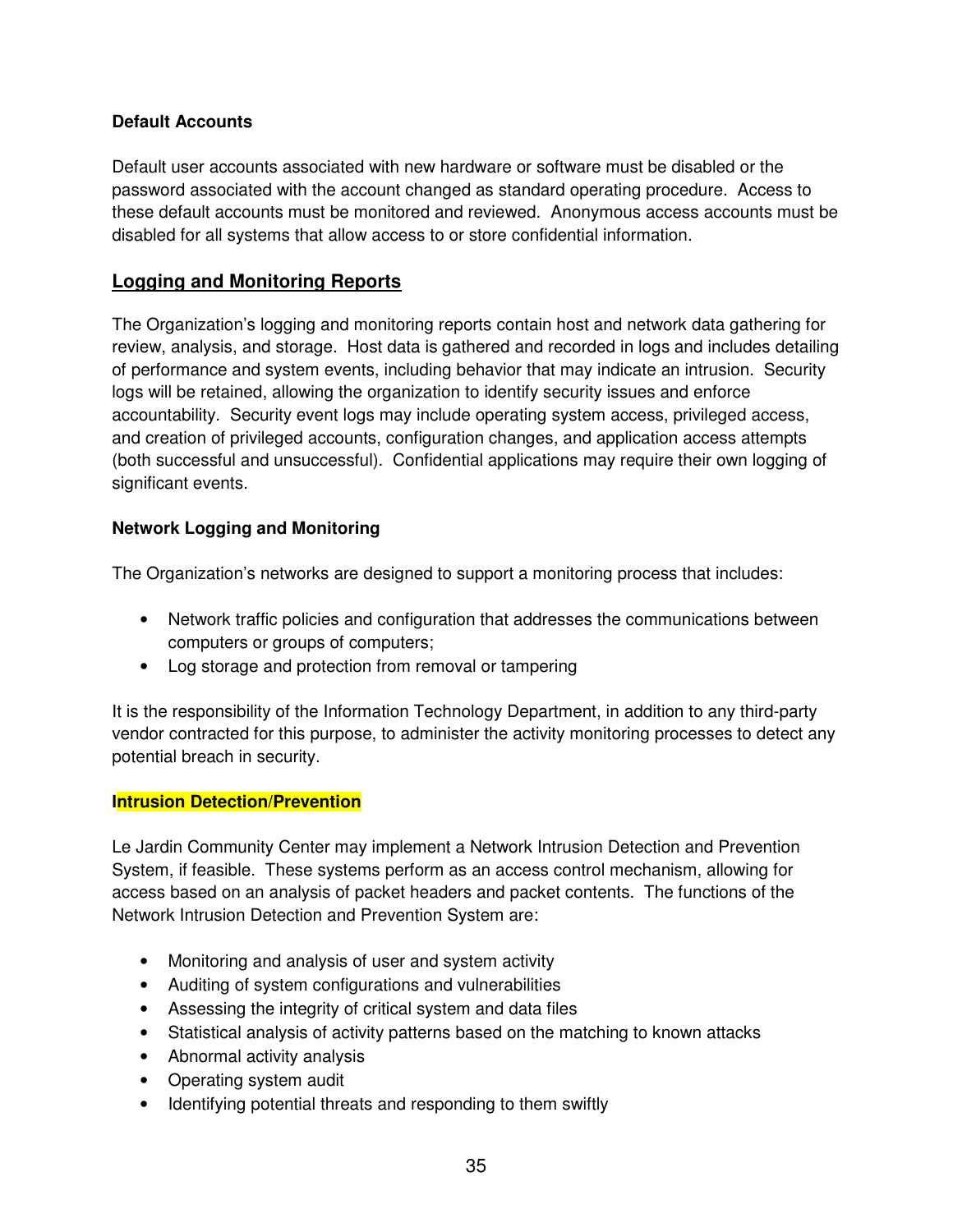### **Intrusion Detection/Prevention Requirements**

If implemented, the Network Intrusion Detection and Prevention System requirements will include:

- All intrusion detection logs must be kept for a minimum of 90 days.
- All systems accessible from the Internet or by the public must operate IT-approved active intrusion detection software.
- All systems segregated in a separate network area between the firewall and the network must operate IT-approved active intrusion detection software.
- All intrusion detection systems must be checked on a regular basis, often performed daily, and their logs reviewed.

#### **System Quarantine**

Quarantining a system or device is a measure that protects the network from potentially malicious code or actions. If a system or device connecting to a security domain does not meet approved standards, it will be placed in a restricted part of the network until it does meet those standards or is permanently removed from the network.

## **Patch Management**

Patches are updates to commercially developed software to correct identified flaws that otherwise can create security or performance vulnerabilities on servers, desktops, laptops, or other organization information device. Effective patch management will assist the organization in mitigating the risks associated with software vulnerabilities and in ensuring that the security and availability of computer systems is not compromised.

Patch management process requirements include:

- New devices must be patched to the current patch level, as defined by the operating system vendor, prior to the system being connected to any production network.
- Patches will be applied as soon as possible following appropriate testing of the patches by the Information Technology Department.
- All networked devices managed by the organization will be patched with vendorprovided operating system security patches.

#### **Patch Responsibilities**

The Information Technology Department Network Administrator (Administrator), in collaboration with any System Owners or Custodians, will stay current on organization hardware and software issues and/or shortcomings. The Administrator will be responsible for monitoring and identifying updates relevant to Le Jardin Community Center critical operating systems. The potential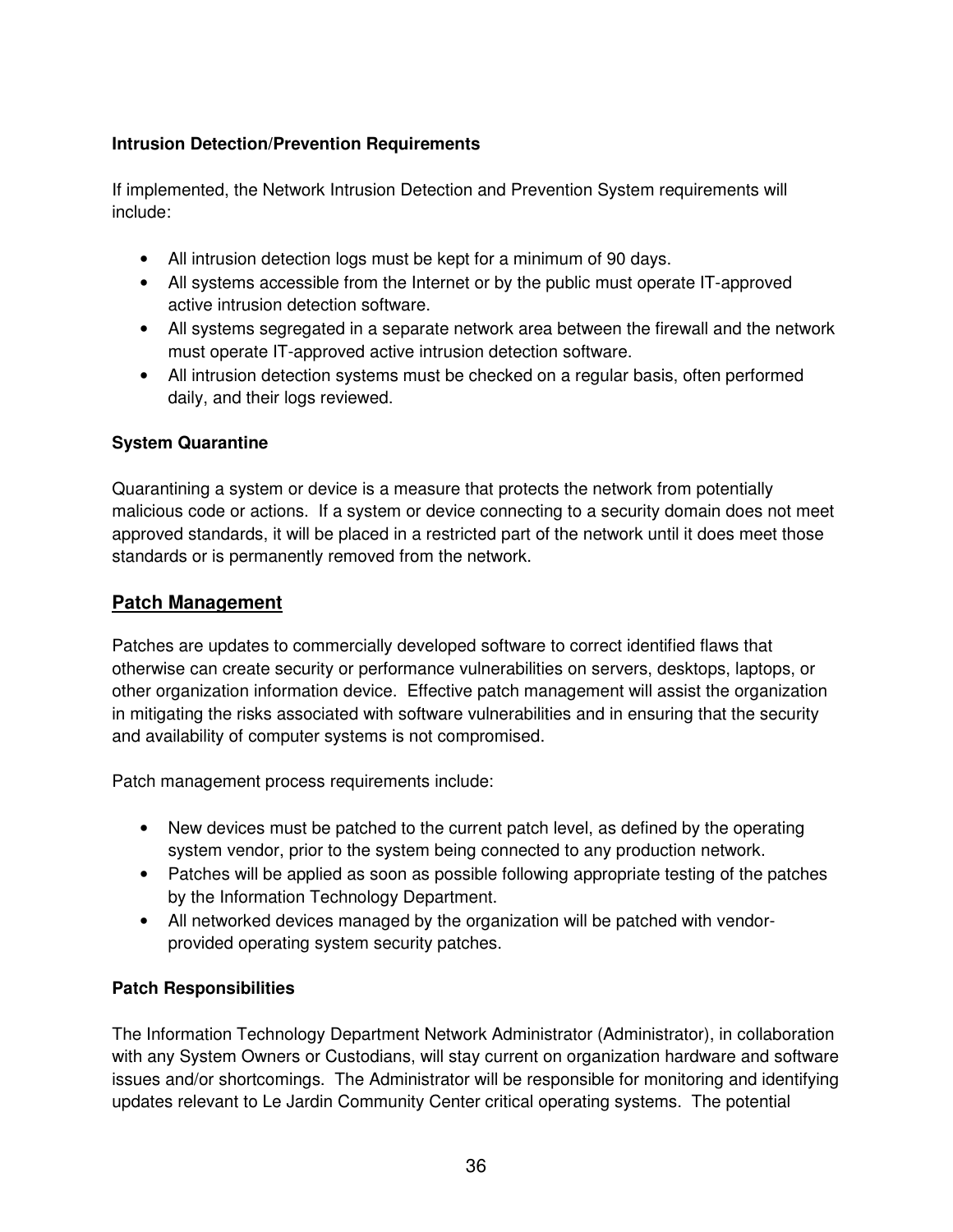impact of the patch should be determined and an appropriate test plan developed prior to implementation. All patches must be tested and approved prior to release. Testing should occur on a selected computer or subset of the population of computers before any patch is released to all production computers. New patches should be tested in a controlled environment that mimics the infrastructure of the production environment before patches are applied.

### **Patch Approval**

Before approving patches, the Administrator(s) should evaluate:

- The vulnerability addressed by the patch.
- What programs are affected by the patch?
- What previous patches are required or what system update is required?
- What may be broken by the patch?
- How to undo the patch.
- Whether data backup has been applied prior to applying the patch.
- All patches approved for client computers or applied to client computers should be documented.

# **FIREWALLS AND VIRUS PROTECTION**

### **Firewalls**

Firewalls are employed by Le Jardin Community Center to protect the network from unauthorized access. Dedicated firewalls must be used on all Internet connections where inbound access is allowed. Firewalls can be separate devices, a component on a larger device, such as a router, or software-based. Firewalls protect systems that contain confidential data within the internal network.

The Organization will implement and maintain appropriate firewalls by:

- Defining the type of allowed or disallowed traffic coming into and going out of Le Jardin Community Center network. This will be based on the assumption that all traffic not expressly allowed is denied.
- Managing and updating the Organization's firewall, which may include collaboration with a third-party service provider.
- Detailing which protocols and applications can traverse the firewall and under what exact circumstances this can occur.
- Detailing the firewall and security architecture.
- Listing the type of firewall(s) deployed.
- Monitoring firewall traffic.
- Coordinating with security monitoring and incident response procedures.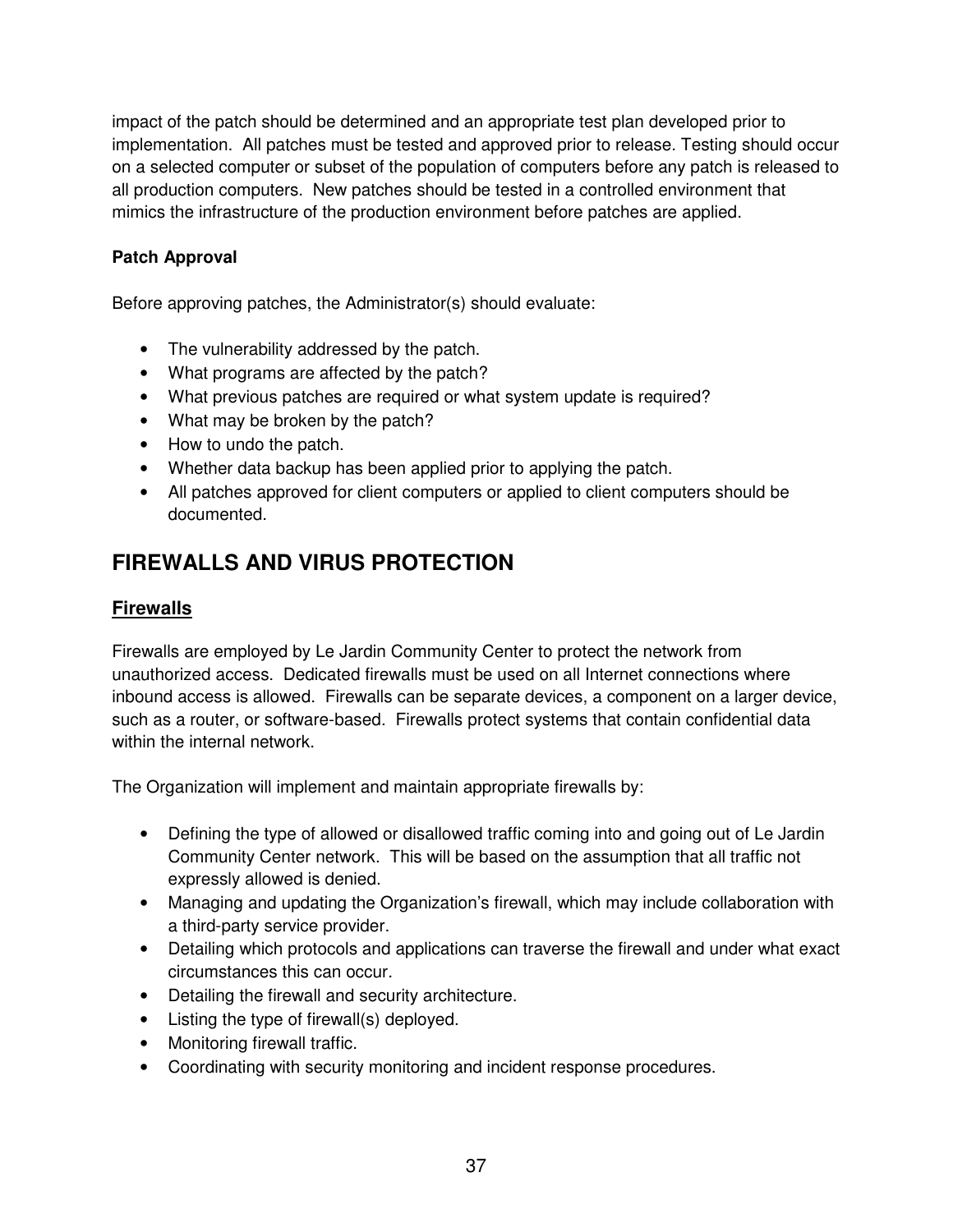• Ensuring that a regular external audit is performed of a firewall's configuration and testing of the firewall's effectiveness is performed.

#### **Firewall Backup**

Before any major changes or alterations to the firewall policies are performed, a complete backup of the firewall configuration files and operating system will be performed. This backup will be stored securely and available in the event a restoration is required. This firewall rule set should be backed up whenever a configuration change is applied.

These events may initiate an in-depth analysis of log file activity:

- A virus has infected a machine within Le Jardin Community Center Network.
- A daily log file analysis exposes any questionable activity.
- A new Internet exploit has been discovered that directly relates to an application or service used by Le Jardin Community Center
- An employee of Le Jardin Community Center or a subcontractor is suspected of suspicious activity in relation to computer usage or released due to any suspicious computer activity.

#### **Physical Security of the Firewall**

To ensure maximum security for the Organization network, the firewall itself will be located in a cabinet that is protected by a locked door or within a room where access is restricted to Information Technology Department staff only. The firewall should be protected from external electrical surges via a surge protector designed to protect an Ethernet cable segment. The firewall will be plugged into an uninterruptible power source (UPS).

IT Events that can trigger a policy rule review include:

- New applications incorporated in the Organization network.
- If an application is phased out or upgraded.
- A new software or firmware release has become available for the firewall itself.
- Any information security incident.
- Any changes in corporate policy.
- Any changes that affect the way the firewall is administered, maintained, or monitored.

Types of reviews include:

- Configuration review to ensure that current rules are consistent with policy deployed in firewall.
- Periodic reviews from a system audit and vulnerability assessment of production and backup firewall devices.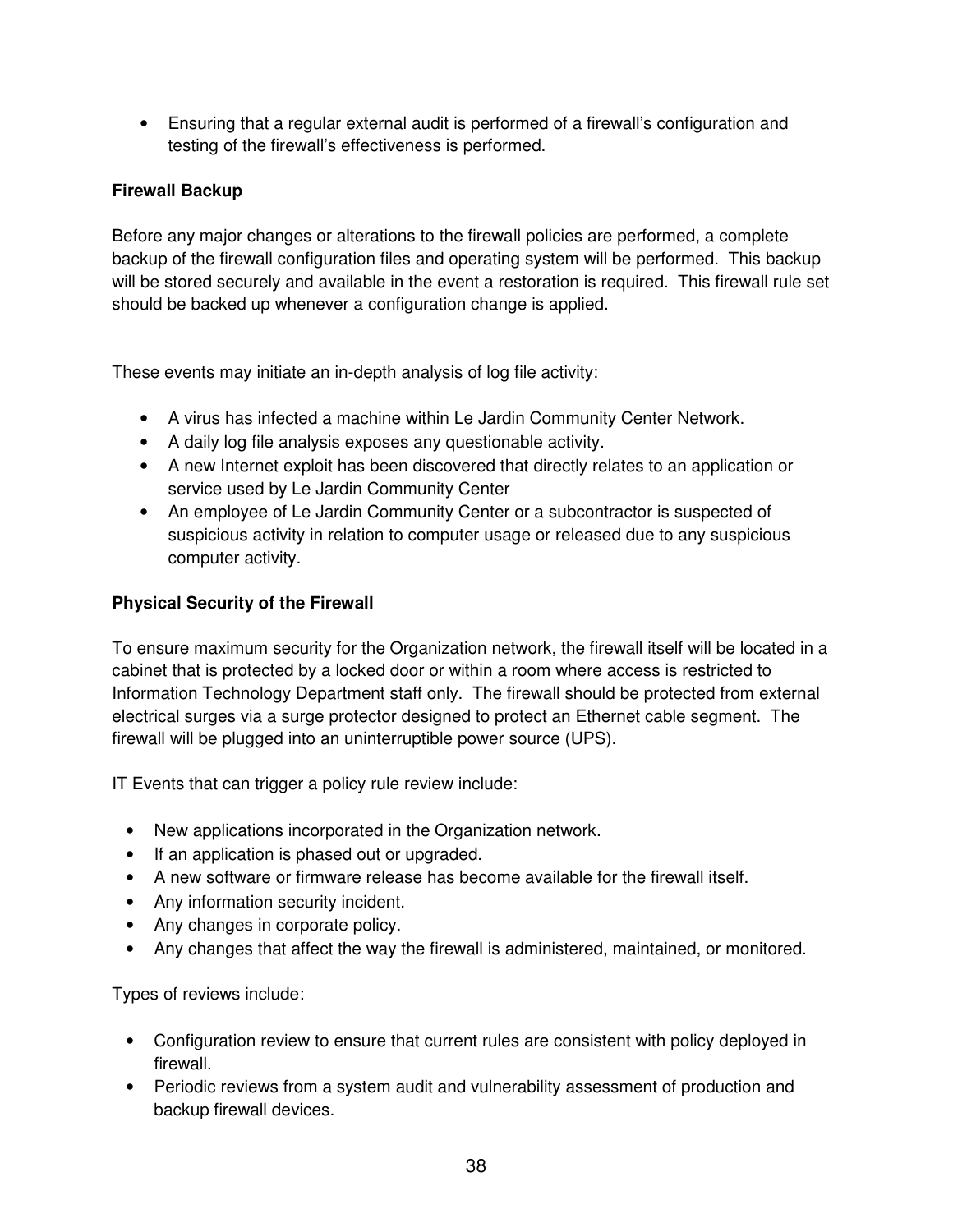## **Virus Protection**

All Le Jardin Community Center employees must protect against the threat of viruses. When an infected file is opened from a computer connected to the organization's network, the virus can spread throughout the network and may do considerable damage. Viruses can enter Le Jardin Community Center network through:

- E-mail As attachments, documents, links or spreadsheets can carry viruses in macros, or the virus may be disguised as pictures, jokes, etc. Once some viruses are opened, they automatically e-mail themselves, and the sender may not know his or her computer is infected at all.
- USB Drive, DVD, CD, Zip disk, or other media Viruses can also spread by many types of storage devices or media; as with e-mail attachments, a virus may hide within a legitimate document or spreadsheet or simply be disguised as another type of file.
- Software downloaded from the Internet Downloading software from the Internet can also be a method of infection. As with other types of transmissions, the virus could hide within a legitimate document, spreadsheet, or other type of file.
- Instant messaging and social media application attachments Similar to e-mail attachments, instant messaging and social media applications may provide a method of virus infection through file attachments.
- Clicking a link connected to malware while browsing the internet. Once a user clicks a malicious link, malware could be installed unbeknownst to the user.

#### **Virus Examination**

The organization must examine corporate assets for viruses using multiple methods:

- Scanning Internet traffic All Internet traffic coming to and going from the organization's network must pass through servers and other network devices.
- E-mail server review E-mail must be scanned for viruses and/or malware. This scan should evaluate all e-mail as it enters the server and scan all e-mail before it leaves the domain.
- Routinely updating virus definitions If a new virus definition file is available, the virus scanning software will be updated, this is performed at a scheduled time.

#### **Responding to and Reporting a Virus**

Even though all Internet traffic is scanned for viruses and all files on the organization's servers are scanned, the possibility still exists that a new or well-hidden virus could find its way to an employee's workstation, and if not properly handled, it could infect Le Jardin Community Center network.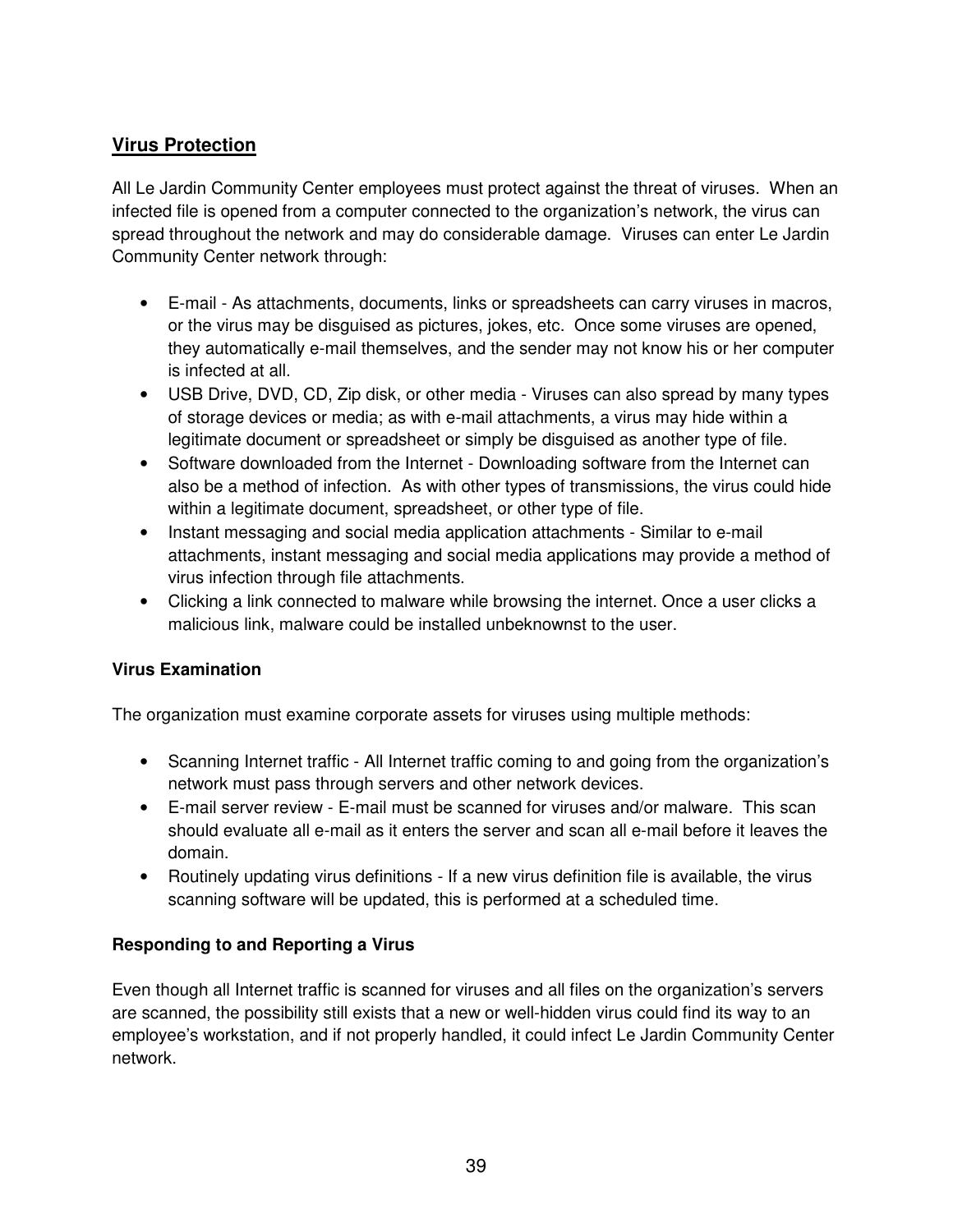Employees should perform the following safeguards to help the organization stay free of viruses:

- If a file you receive contains macros that you are unsure about, disable the macros.
- Never download freeware or shareware from the Internet.
- Do not open unexpected e-mail attachments, even from co-workers.
- Never open an e-mail or instant messaging attachment from an unknown or suspicious source.
- Avoid clicking links on websites, especially if the website is not highly reputable or if it is unknown to the user.

#### **Notify the Information Technology Department of Suspicious Files**

If you receive a suspicious file or e-mail attachment, do not open it. Call the Information Technology Department and inform them that you have received a suspicious file. They will explain how to handle the file.

## **OPERATING SYSTEM**

The Organization maintains controls to protect operating systems and system utilities. Access to operating systems and system utilities is limited to appropriate technology staff and selected third**-**party service providers. Access control security software is used to restrict access to operating systems and applications.

## **System Hardening**

System hardening and locking down unnecessary processes improves Le Jardin Community Center information security and further restricts potential unauthorized access to information. Unnecessary processes will be stopped and all agency infrastructure devices, including servers, firewalls, router switches, and other components will be hardened and locked down.

#### **System Hardening Processes**

The organization will lock down servers prior to network connection. Steps may include some or all of the following:

- Based on the server's purpose, generate a list of all services that will be required to run on the server.
- Patch the server with the latest patches and patch all services running on the server. Turn off any services that the Network Administrator will not require.
- Perform a port scan on the server.
- Perform a vulnerability assessment scan of the server.
- Patch or fix any vulnerability found.
- Remove any unnecessary programs, services, and drivers from the server.
- Be sure file share and file permissions are as tight as possible.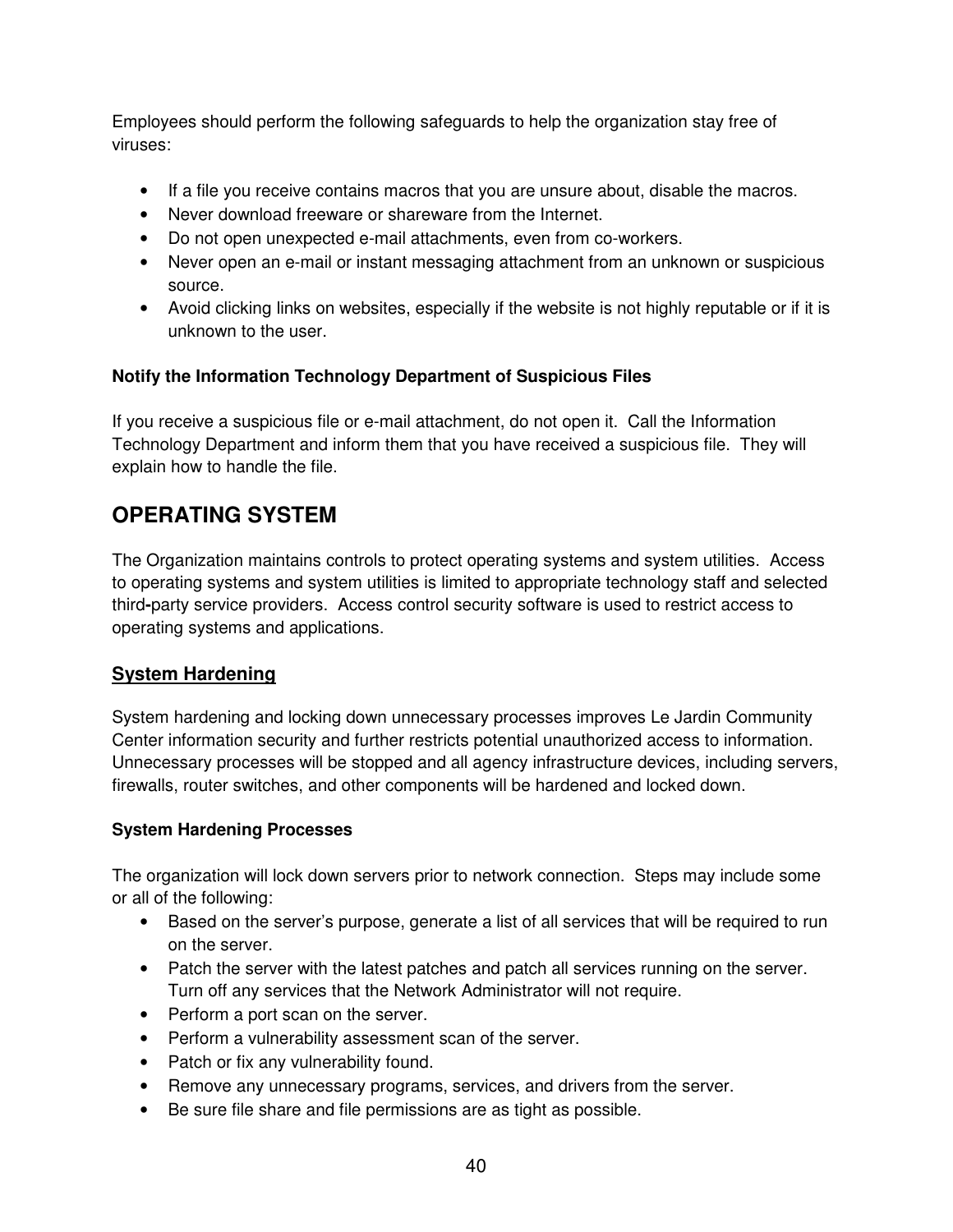- Disable or change the password of any default accounts on the server or related to any operating services.
- Enable audit logging to log any unauthorized access.
- Be sure all passwords used to access the system or used by services on the system meet minimum requirements, including length and complexity parameters.
- Be sure all users and services have minimum required rights and do not have rights to items not needed.
- Set security parameters on all software. This can include where anti-virus programs will scan, how often it will scan, and how often it will get virus definition updates for the software provider.
- Take additional account management security steps including:
	- o Disable the guest account.
	- o Rename default administrator accounts.
	- o Set accounts for minimum possible access.
	- $\circ$  Be sure all accounts have passwords meeting minimum complexity and length rules.
- Test the server to be sure all approved services are operating properly.
- Remove any unnecessary network protocols.
- Uninstall any unnecessary software that may have vulnerabilities that may allow unauthorized access.

The organization will perform the following processes prior to attaching a new computer to the network:

- Develop a systems build CD/DVD with necessary drivers and applications copied to it.
- Establish a password for the administrator account.
- Remove all advertising, promotional, evaluation, and/or non-standard applications.
- Remove any antivirus software pre-installed on the system.
- Install Le Jardin Community Center approved antivirus software.
- Turn on software firewall.
- Install printers and other peripherals.
- Create a new user account with password.
- Turn off unnecessary Windows services.
- Establish a system restore point if the operating system is capable of this step.

## **REMOTE ACCESS**

#### **Employee Remote Access**

Le Jardin Community Center employees may be granted remote access to organizational information, hardware, software, communication systems, and the Internet in accordance with their job responsibilities and subject to the human resources policies of Le Jardin Community Center. The IT Specialist will approve all remote access request before they are granted. This access is to be used for the purpose of performing job-related duties in an appropriate,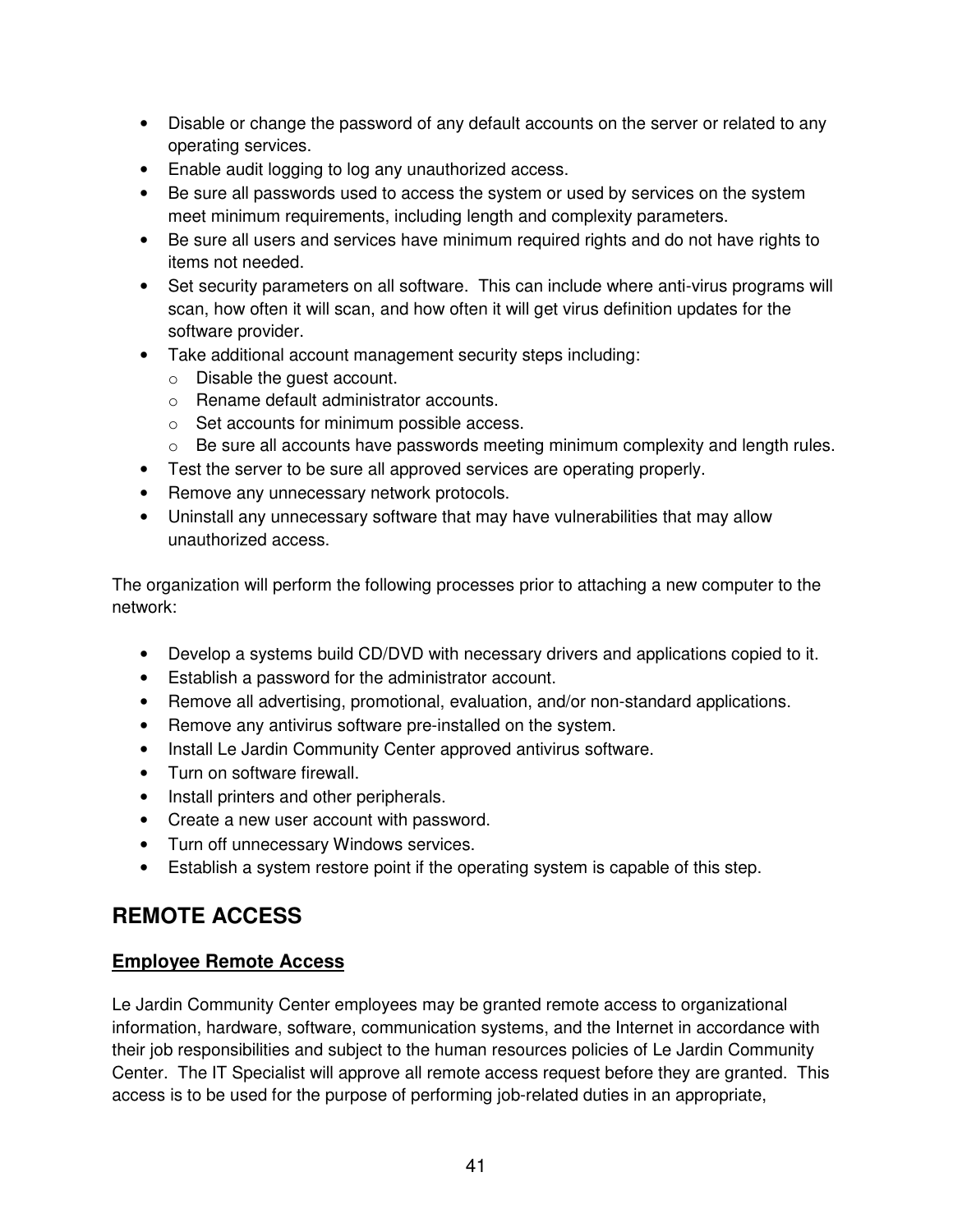responsible manner in accordance with organization acceptable user policies and procedures and in compliance with applicable laws and regulations.

#### **Remote Access Acceptable Use**

Hardware devices, software programs, and network systems provided by the organization for remote access are to be used only for creating, researching, and processing organizationrelated materials. By using the organization's hardware, software, and network systems, the employee assumes personal responsibility for their appropriate use.

At no time should any employee provide login or passwords to organization assets to anyone, not even family members.

## **Employee Remote Access**

Organization vendors requiring remote access to organization systems must have written approval for the access. The organization will, for each vendor remote access situation, have the authority to grant and remove access. The following requirements for remote access sessions must be adhered to:

- No more than two simultaneous sessions are allowed.
- Any password or personal identification number (PIN) will be at least 6 characters in length.
- Sessions will disconnect after 15 minutes of inactivity.
- The duration of a single session can be unlimited time.
- Employee must have unique user accounts assigned to them for any system that they will be accessing.
- The gateway should have access control lists in place.

## **PORTABLE MEDIA**

Portable media, including laptops, smart phones, iPads, netbooks, tablet PCs, personal digital assistants (PDAs), smartphones, and other storage devices, are vulnerable to both physical damage and theft. Both the value of the portable media and the organization information on the media must be protected.

## **Laptops**

Employees granted the use of organization-owned laptop computers should protect such equipment and ensure the security of confidential information. Employees should:

• Keep the laptop in possession and within sight whenever possible. Be especially careful in public places such as airports, libraries, or other public venues.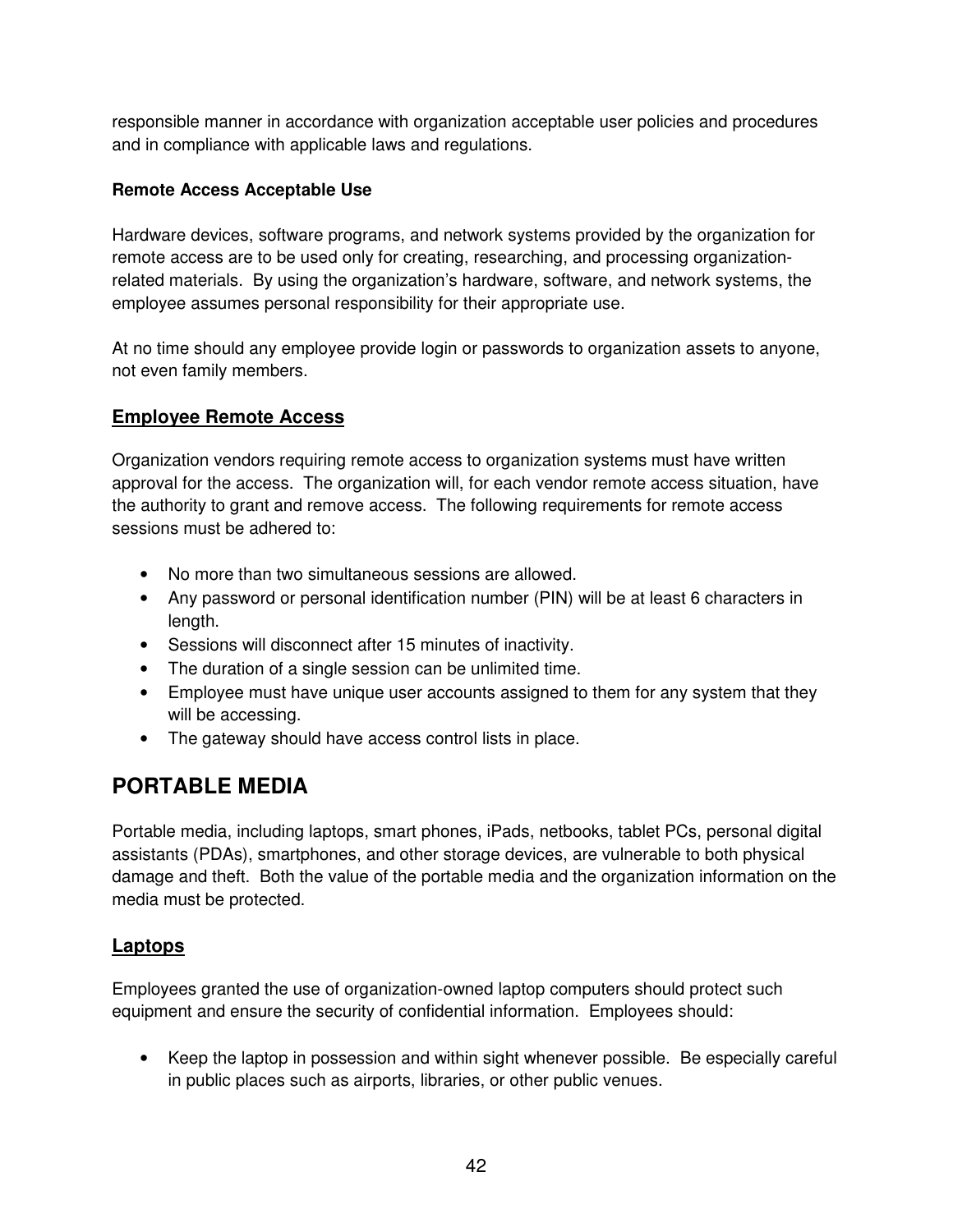- Lock the laptop up, or store it completely out of sight when you are not using it, preferably in a filing cabinet or safe.
- Carry and store the laptop in a padded laptop computer bag or strong briefcase to reduce the chance of damage.
- Do not download, install, or use unauthorised software programs on the laptop.
- Never leave a laptop visibly unattended in a vehicle.
- If the laptop is lost or stolen, notify the police immediately and inform the Information Technology Department as soon as possible.
- If traveling, the laptop must remain in the possession of the user as hand luggage at all times.

## **Mobile Devices**

Storage of confidential organization files or information on a mobile device is not permitted without specific approval. Mobile devices include (but are not limited to) smart phones, iPads, netbooks, tablet PCs and tablet PCs that perform similar functions as laptops but may not have all the protections as a laptop. This does not apply to e-mail stored on the device for viewing only. Organization data viewed or stored on mobile devices is the property of the organization. Upon employee termination, users must remove all organization data from any device. The organization reserves the right to verify that Organization data is removed from the device.

## **Storage Media**

All portable storage devices or media, such as CD-R/Ws, DVD-R/Ws, diskettes, external/portable hard drives, and USB memory sticks (jump drives) that contain data or software must be stored in a physically secure location when not in use. The Information Technology Specialist must approve removal of any "storage media" from the premise of the Organization and all contents must be encrypted.

## **INFORMATION SECURITY INCIDENT RESPONSE**

## **Purpose**

An information security incident occurs after the unauthorized disclosure or use of the organization's confidential information, including loss of data confidentiality, disruption of data integrity, or disruption or denial of service. Le jardin community center employees have a duty to follow the requirements of the policy in the event of any potential or confirmed information security incidents. The organization must take steps to detect, contain, and resolve incidents.

The organization will observe any regulatory or funder guidance to ensure protection not only to proprietary systems and data, but also to any sensitive information entrusted to us by our customers.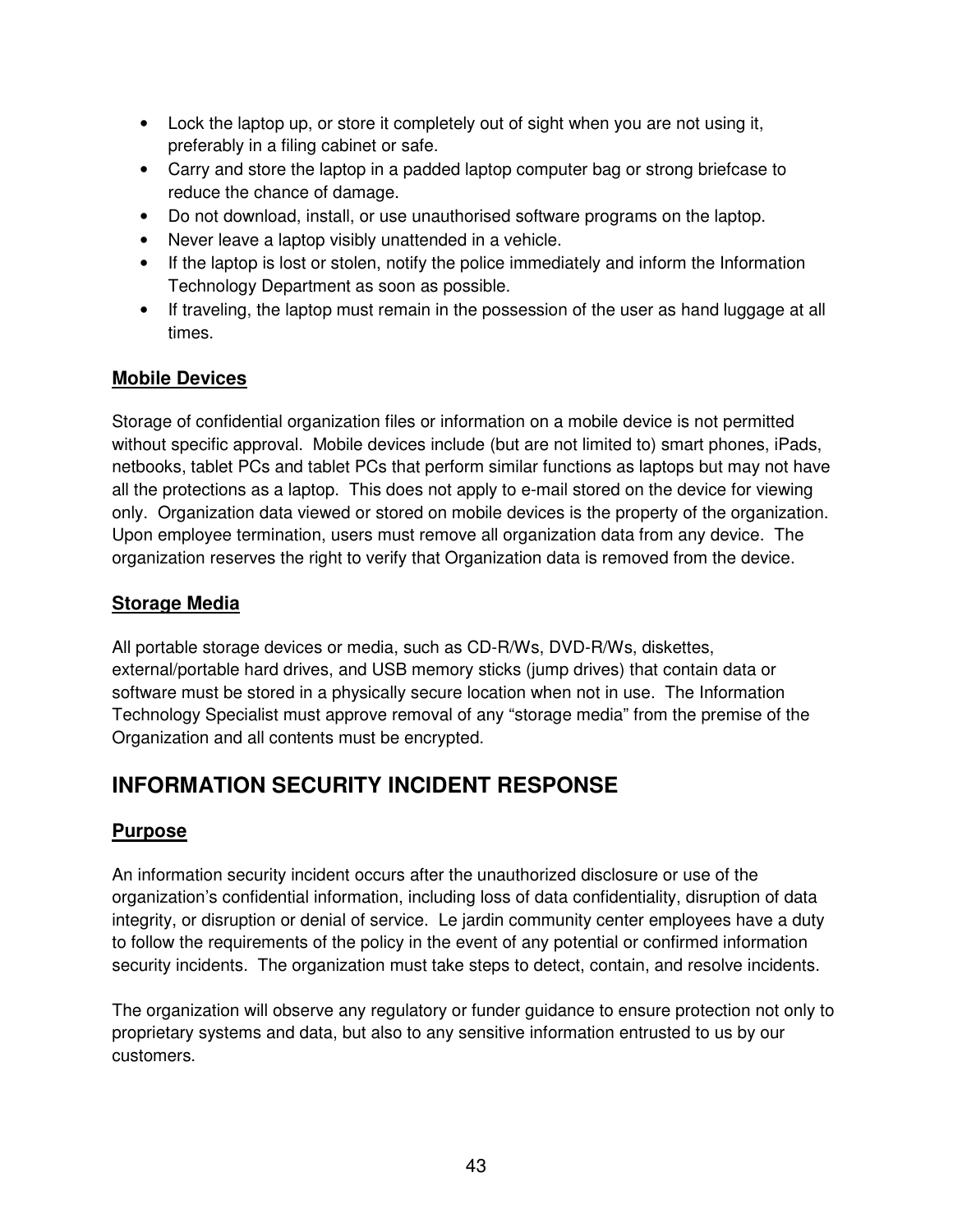All security breaches must be addressed through the completion of the Incident Response Tracking Form. All employees must report suspected information security breaches to Le Jardin Community Center management immediately.

### **Incident Response Team**

The organization has created an incident response team to address the identification, notification, remediation, public relations, client relations, and risk mitigation steps required to minimize impact to the organization and the organization's clients. The team should include members from the Information Technology Department and various business departments, such as Operations, Legal, Communications, and any others who may be able to provide assistance in the case of an incident. Any management member must report potential incidents to the Incident Response Team management as soon as possible. The team will examine the potential level of impact. The types of impact include:

- Loss of data.
- Loss of funding or revenue.
- Loss of confidence in the organization by clients, the general public, or funders.

## **Incident Detection**

Le Jardin Community Center places the security and confidentiality of information entrusted to it in a position of paramount importance. In order to detect potential or actual breaches to information security, Le Jardin Community Center has implemented the controls and safeguards. The Incident Response Team will be responsible for ensuring that the appropriate response procedures are followed. The team will use knowledgeable employees or consultants to determine the scope of the incident. Establishing the scope of the incident includes determining what organization confidential information systems and types of customer information could have been compromised.

If the incident involved unauthorized access to or use of confidential information, the team will determine internal and external notification requirements in compliance with regulatory and stakeholder requirements. The team must document all steps taken to determine the nature of an incident, list all compromised information systems and customer records, and record dates and contact information for external agencies notified of the breach.

Detection steps include, but are not limited to, the following:

- Determine if an incident has occurred and the extent of the incident.
- Notify appropriate personnel.
- Select immediate response communication.
- Assume control of the incident and involve appropriate personnel, as conditions require.
- Assess risk.
- Evaluate options.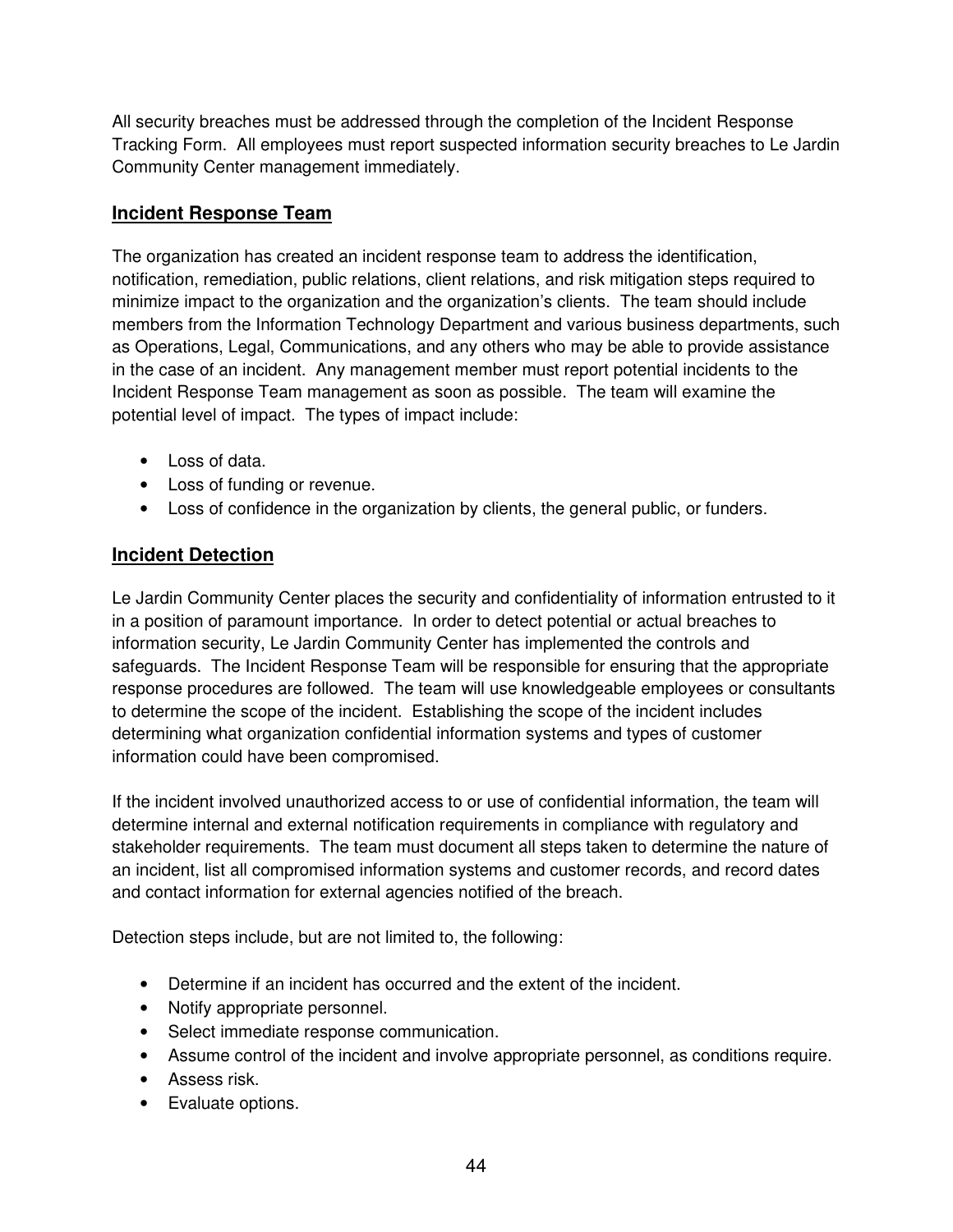- Implement triage.
- Document.
- Preserve evidence for forensics purposes.

#### **Incident Containment**

As soon as possible, the Incident Response Team will work to contain the breach and mitigate further damage. Final decision regarding incident containment will be made by the team leader and the Executive Director. Containment efforts may involve utilizing a forensic services vendor or law enforcement assistance, shutting down or isolating compromised systems or networks, terminating negligent or malicious employees or vendors, and changing parameters, procedures, and policies to eliminate weaknesses which led to the incident. Steps taken to contain the incident and the elimination of underlying weaknesses should be documented on the Incident Response Tracking Form.

Containment steps include, but are not limited to, the following:

- Contain the breach as soon as possible by segregating any affected systems from the rest of the network.
- Verify containment has been effective.
- Collect as much accurate and timely information as possible.
- Preserve evidence as collected.
- Protect the rights of clients, employees, and others, as established by law, regulations, and policies.
- Establish and adhere to controls for the proper collection and handling of evidence.
- Initiate a chain of custody of evidence.
- Minimize service interruptions within the organization.
- Document all actions and results thoroughly.

#### **Incident Response Tracking Form Filing**

The organization must complete an Incident Response Tracking Form as soon as possible. If the incident appears to be ongoing, the organization will also notify local law enforcement as soon as possible in an attempt to apprehend the unauthorized intruders. The form must be used to document the process throughout the incident. The form will be filed electronically for two years on a backed up organization server.

#### **Client Notification**

The Incident Response Team will be responsible for determining if clients should be notified about information security breaches after considering applicable federal, state, and local laws, regulatory guidance, funder requirements, and impact to customer data. If, at the conclusion of a reasonable investigation, the organization determines that misuse of client information has occurred or is reasonably possible that misuse will occur, then client notification will take place.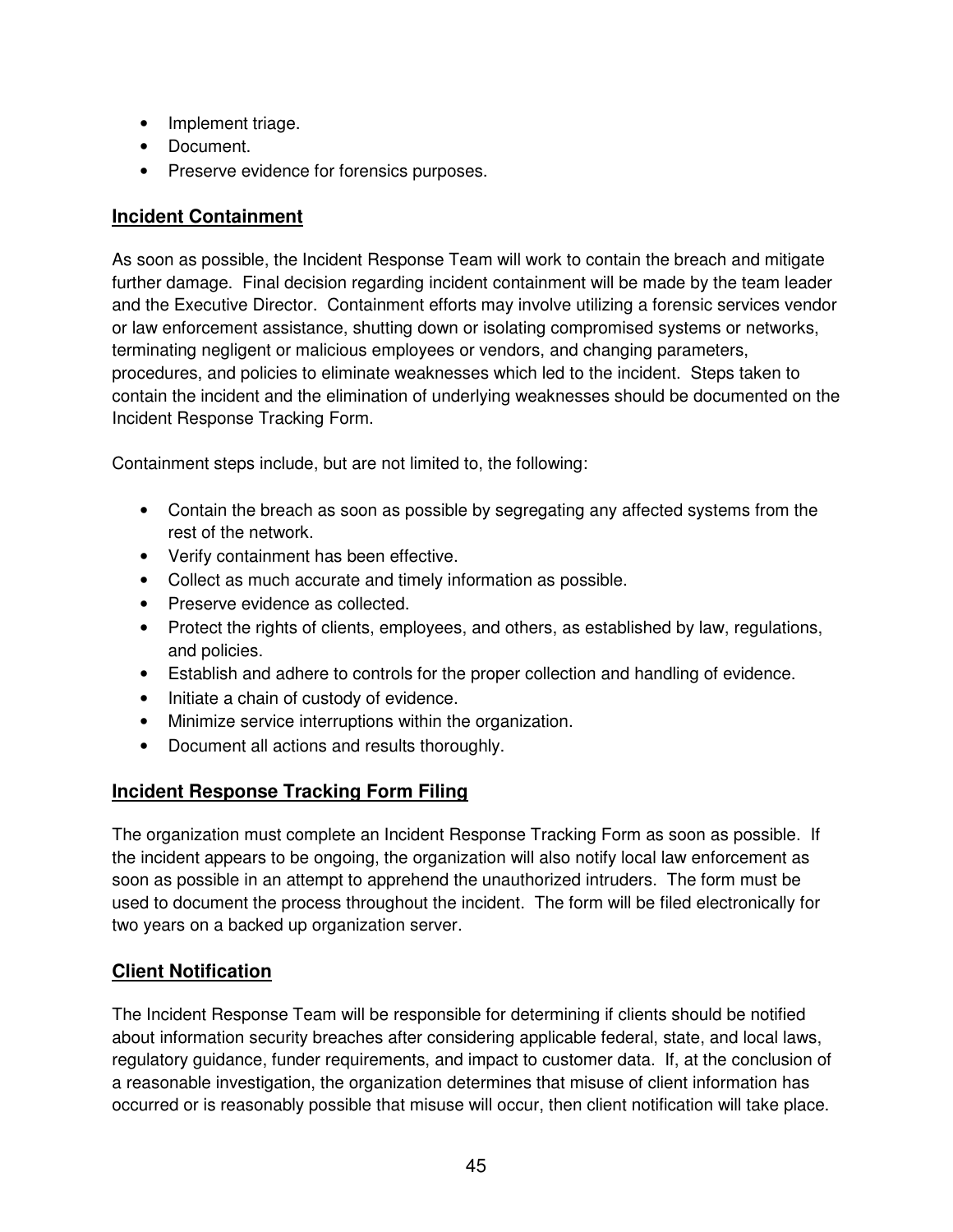Client notice must conform to all regulatory requirements, but may include the following items:

- A description of the incident.
- The type of information exposed to unauthorized access.
- Steps taken by the organization to protect clients from further unauthorized access.
- A telephone number clients can call for information and assistance.
- A reminder to clients to remain vigilant over the next 12 to 24 months and report suspected identity theft incidents to the organization.

## **Incident Resolution**

In no case should a compromised system, Web page, or application be returned to normal operation without the approval of a member of senior management and the Information Technology Department. After the incident has been contained, the Incident Response Team will discuss ways to improve the incident response process, ensure that applicable steps, notifications, and event tracking have been formally completed, and to notify senior management about the incident and its resolution. The information security risk assessment and incident response programs should be updated to address lessons learned and to revise applicable sections.

## **Types of Incidents**

Incidents have been classified into low, medium, or high levels, depending on the severity.

Low-Level IT incidents are the least severe and include:

- Computer viruses/worms (depending on impact to the organization).
- Theft of personal password.
- Misuse of computer equipment.
- Suspected sharing of customer accounts.
- Unsuccessful scans/probes.
- Unintentional routine computer actions.

Medium-Level IT incidents are more serious and include:

- Download of unauthorized software (depending on impact to organization).
- Unfriendly employee termination with attempted logon by terminated employee.
- Computer viruses/worms (depending on impact to the organization).
- Violation of access privileges.
- Personal theft related to a computer incident (less than \$10,000).
- Illegal building access.
- Property destruction related to a computer incident (less than \$10,000).
- Unauthorized use of a system for processing or storing organization data.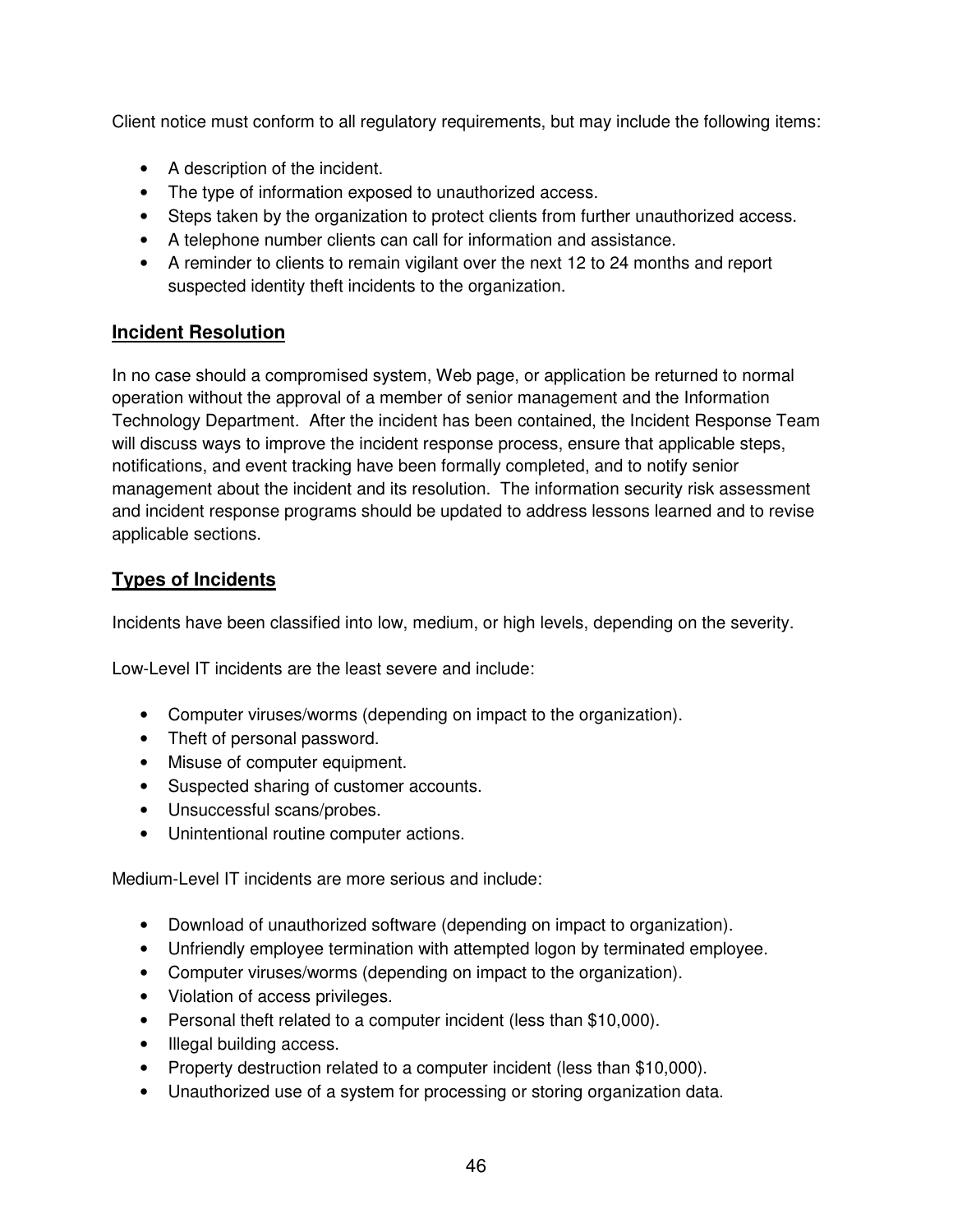High-Level IT incidents are the most serious and include:

- Any violation of law resulting that could result in a felony conviction or a misdemeanor conviction punishable by incarceration.
- Suspected or actual computer break-in.
- Download of unauthorized software (depending on impact to organization).
- Denial of service attacks.
- Illegal distribution of inappropriate content, such as content that contains the following material (not an exhaustive list); pornography/child pornography, racism, sexism, violence.
- Computer malware, such as viruses, worms or ransomware, (depending on impact to the organization).
- Unauthorized use of a system for processing or storing customer or other confidential data.
- Illegal software download and/or installation.
- Changes to system hardware, firmware, or software without the system owner's authorization.
- File exploitation/manipulation.
- Property destruction related to a computer incident (more than \$10,000).
- Personal theft related to a computer incident (more than \$10,000).

# **WIRELESS NETWORK SECURITY**

## **Wireless Networks Connecting to the Organization**

The following requirements must be adhered to for wireless use:

- Wireless hardware will be limited to devices approved by the Information Technology Department.
- All wireless networks must enable Wi-Fi Protected Access 2 (WPA2) and Advanced Encryption Standard (AES) technology for encryption and authentication.
- All wireless networking adaptors must be provided, installed, and maintained by the Information Technology Department.
- Network bridging (split tunneling) must be disabled on all devices that use wireless technologies.

## **Procedures**

In accordance with the standards set forth under federal and state statutory requirements (hereafter referred to as regulatory requirements), Le Jardin Community Center is committed to ensuring the confidentiality, integrity, and availability of all protected health information and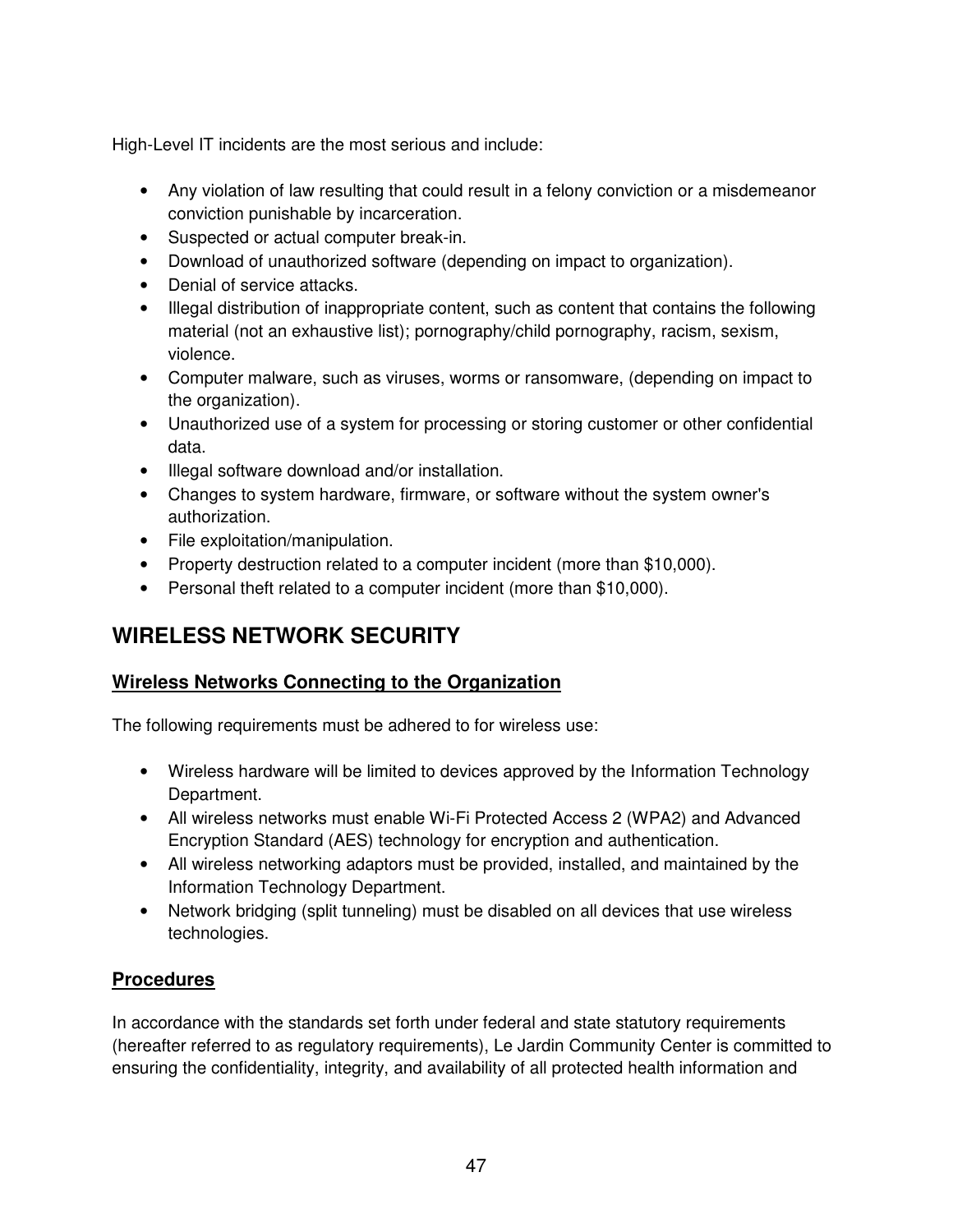corporate internal and confidential data (hereafter all three will be referred to as covered information) it creates, receives, maintains, and/or transmits.

To comply with regulatory requirements, Le Jardin Community Center has established internal corporate governance for safeguarding the confidentiality, integrity, and availability of covered information the workforce creates, receives, maintains, or transmits. Le Jardin Community Center must have in place appropriate administrative, technical, and physical safeguards to protect covered information.

#### **Key Definitions**

*Asset:* A major application, general support system, high impact program, physical plant, mission critical system, personnel, equipment, or a logically related group of systems.

*Compensating Controls:* Safeguards or countermeasures used to mitigate the severity or impact of a vulnerability (i.e. risk) to covered information. Compensating controls can be technical or non-technical in nature.

*Continuous Monitoring:* Is the process and technology used to detect compliance and risk issues associated with an organization's environment. The environment consists of people, processes, and systems working together to support efficient and effective operations. Through continuous monitoring of the operations and controls, weak or poorly designed or implemented controls can be corrected or replaced – thus enhancing the organization's operational risk profile.

*Covered Information:* General term used to define all data requiring specific administrative, physical, technical and operational controls to ensure the confidentiality, integrity and availability of information in accordance with regulatory requirements and corporate governance. At a minimum this would include corporate internal or confidential data.

*Designated Approving Authority (DAA):* Ssenior official (i.e. CEO) within the organization, or his/her designated representative with the authority to formally assume responsibility for accepting risk on behalf of the organization. The DAA grants or denies authority to accept risk based on his or her knowledge of the needs of the business, and the recommendations of the IT Specialist.

*Electronic Protected Health Information (ePHI):* Any individually identifiable health information protected by HIPAA that is created and transmitted by or stored in electronic form.

*Guest Account:* An account assigned to a guest/visitor of the organization hosting a wireless network for which the account is being provided access to.

*Individually Identifiable Health Information:* That information that is a subset of health information, including demographic information collected from an individual, and is created or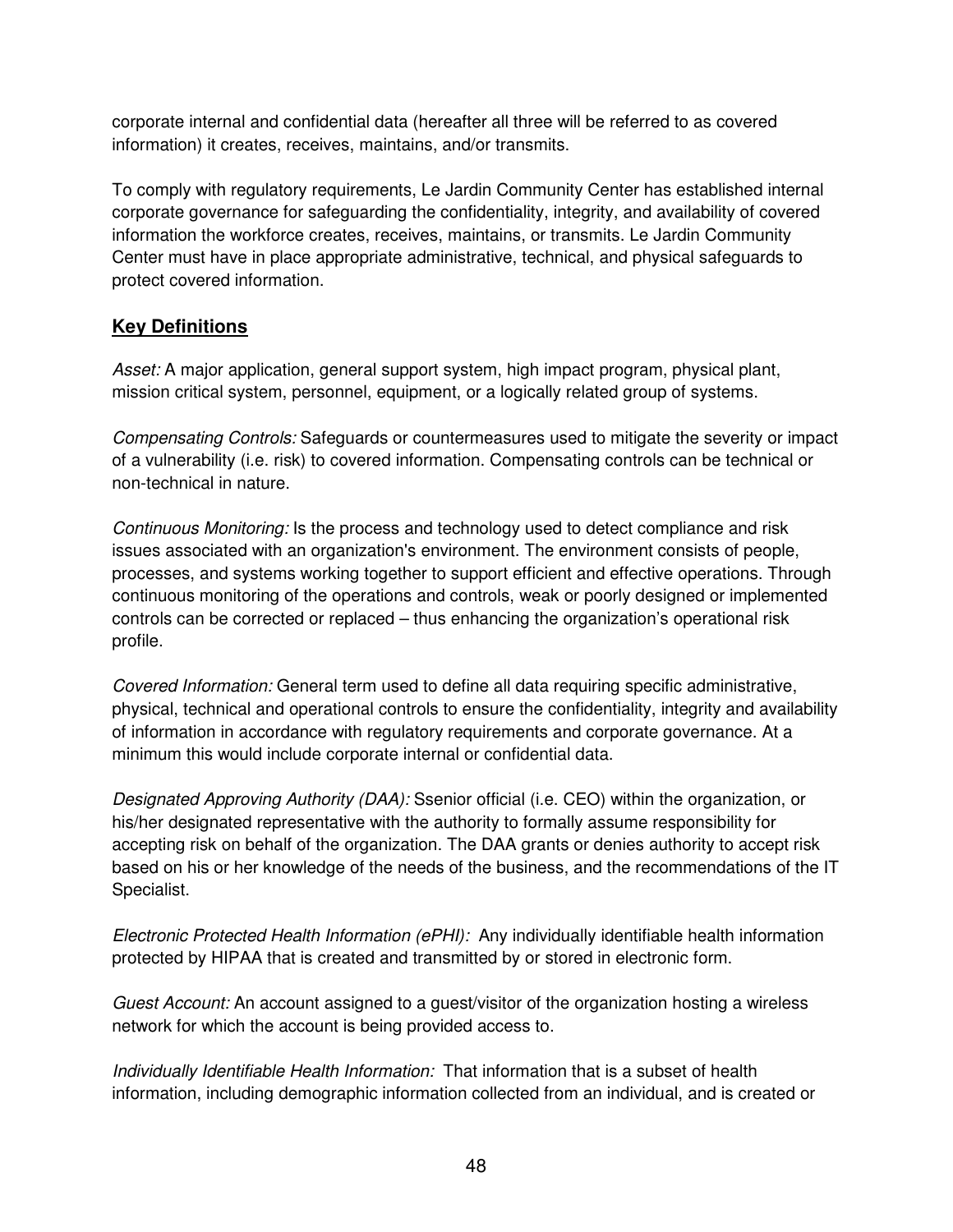received by a health care provider, health plan, employer, or health care clearinghouse; and relates to the past, present, or future physical or mental health or condition of an individual; the provision of health care to an individual; or the past, present, or future payment for the provision of health care to an individual; and identifies the individual; or with respect to which there is a reasonable basis to believe the information can be used to identify the individual.

*Non-Technical Controls:* are management and operational controls such as security policies, standards and procedures that address personnel, physical, and environmental security risks.

*Plan of Action and Milestones (POAM):* Also referred to as a corrective action plan, is a tool that identifies tasks that need to be accomplished to meet the requirements of a risk acceptance decision (i.e. approval to operate). It details resources required to accomplish the elements of the plan, any milestones in meeting the task, and scheduled completion dates for the milestones. The purpose of the POA&M is to assist Le Jardin Community Center with identifying, assessing, prioritizing, and monitoring the progress of corrective efforts for security weaknesses found in programs and systems.

*Protected Health Information (PHI):* Individually identifiable health information (i.e. paper based) that is created by or received by the organization, including demographic information that identifies an individual, or provides a reasonable basis to believe the information can be used to identify an individual, and relates to:

- Past, present or future physical or mental health or condition of an individual.
- The provision of health care to an individual.
- The past, present, or future payment for the provision of health care to an individual*.*

*Remediation:* The act or process of correcting a fault, finding or deficiency.

*Risk:* The level of impact on organizational operations (including mission, functions, image, or reputation), organizational assets, or individuals resulting from the operation of an information system given the potential impact of a threat and the likelihood of occurrence.

*Risk Assessment/Analysis:* Risk assessment and analysis are often used interchangeably. Within this policy, the terms are used as follows:

- Risk Assessment The process of identifying and prioritizing risks to the confidentiality, integrity and availability of covered information. Risk assessments are meant to identify risks, not analyze or remediate risks.
- Risk analysis Is the analysis of risks identified during a risk assessment, determining the likelihood of occurrence and impact, then deciding what controls will be implemented to reduce the risk to an acceptable level. A thorough and accurate risk analysis will consider all relevant losses that would be expected if security measures were not in place or not performing as expected, including loss or damage of data, corrupted data systems, and anticipated ramifications of such losses or damage.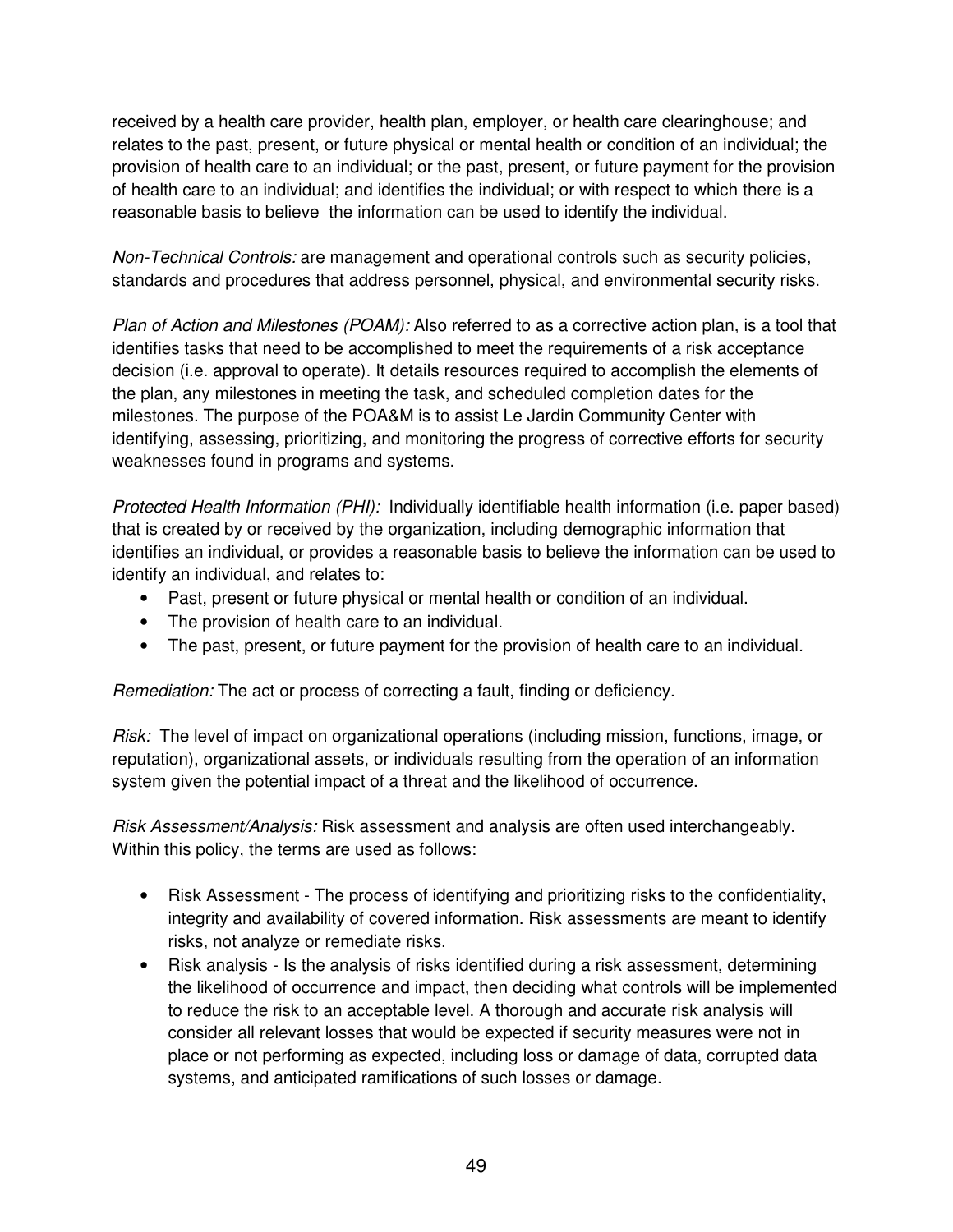*Risk Management:* The process of managing risks to organizational operations (including mission, functions, image, or reputation), organizational assets, individuals, other organizations, resulting from the operation or use of an information system, and includes: (1) the conduct of a risk analysis; (2) the implementation of a risk mitigation strategy; (3) employment of techniques and procedures for the continuous monitoring of the security state of the information system; and (4) documenting the overall risk management program.

*Risk Mitigation:* Prioritizing, evaluating, and implementing the appropriate risk-reducing controls/countermeasures recommended from the risk management process. The risk mitigation process includes cost-benefit analysis.

*Risk Monitoring:* Maintaining ongoing awareness of an organization's risk environment, risk management program, and associated activities to support risk decisions.

*Risk Tolerance:* The level of risk and Le Jardin Community Center is willing to assume in order to achieve a potential desired result.

*Technical Controls:* Are the controls that are incorporated into system hardware and software (e.g. access controls, encryption, integrity, audit controls, non-repudiation)

*Threat:* Any circumstance or event with the potential to adversely impact organizational operations (including mission, functions, image, or reputation), organizational assets, or individuals through an information system via unauthorized access, destruction, disclosure, modification of information, and/or denial of service.

*Threat Assessment:* Process of formally evaluating the degree of threat to an information system, covered information, or the organization and describing the nature of the threat.

*Vulnerability:* Weakness in an information system, system security procedures, internal controls, or implementation that could be exploited or triggered by a threat source.

*Workforce:* Means employees, volunteers, trainees, consultants, contractors and other persons whose conduct, in the performance of work for a covered entity, is under the direct control of such entity, whether or not they are paid by the covered entity.

Le Jardin Community Center's IT Specialist is responsible for ensuring that both business and guest wireless networks supported by the organization are properly managed and secure. The IT Specialist is responsible for, but not limited to the following:

- Maintaining and enforcement of this policy
- Overseeing compliance with this policy and managing wireless security risks in accordance with the organization's "Information Security Risk Management" and "Vulnerability Management" policies/procedures.
- Defining and documenting configuration management requirements.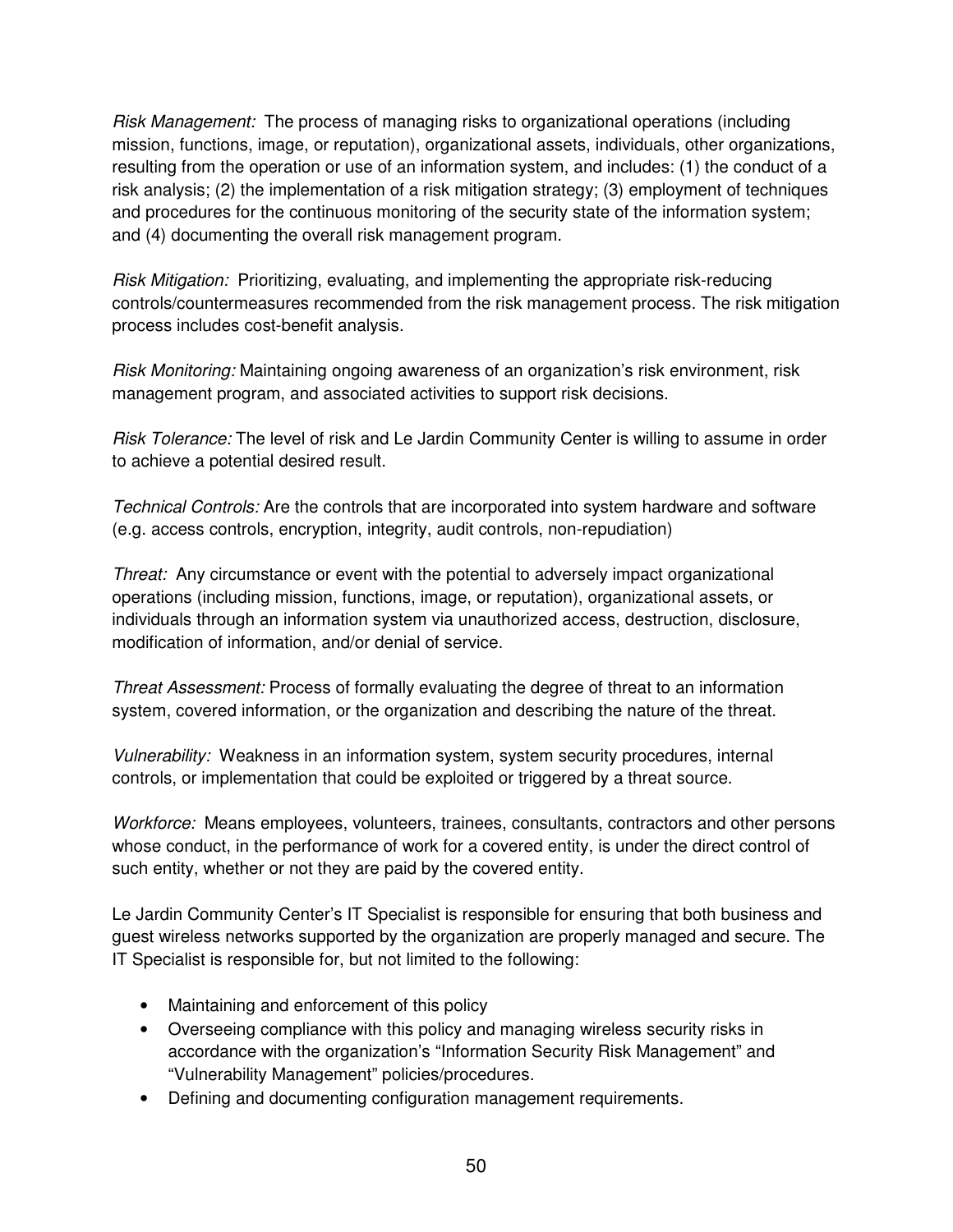- Incident management
- Define access control requirements

Information Technology (IT) is responsible for maintaining the wireless network environment and for implementing the security controls as defined by the IT Specialist and in this policy/procedure. The IT department is responsible for, but not limited to the following:

- Support and maintain wireless infrastructure.
- Monitoring performance and security of wireless networks.
- Assisting the IT Specialist with incident management responsibilities.
- Implementing and maintaining secure configuration requirements as defined by the IT Specialist.
- Implement and manage access control as defined by the IT Specialist.
- Provide wireless network metrics as required by the IT Specialist.
- Conduct periodic site surveys to detect unauthorized or rogue access points. Immediately report unauthorized/rogue access points to the IT Specialist.
- Survey public areas around the organization to detect weak wireless connectivity or interference from other networks.

#### **Wireless Network Access**

#### **Scheduler Wireless Internet Access**

The wireless access (Business or guest) are going to be to the next following hours:

Monday – Sunday 24 Hours

#### . **Business wireless network**

Access to the business wireless network will be based on role and job responsibility (i.e. need to have). Access to the business wireless network will not be given to personally owned devices unless approved by the IT Specialist and a risk analysis has been performed. If approved, personally owned devices must comply with the "Personally Owned Device Use in the Workplace" policy/procedure.

Access to the business wireless network will follow the same process as required for access to Le Jardin Community Center's systems/applications, and requires manager approval. Access management requirements are defined in the "Information Access Management" policy.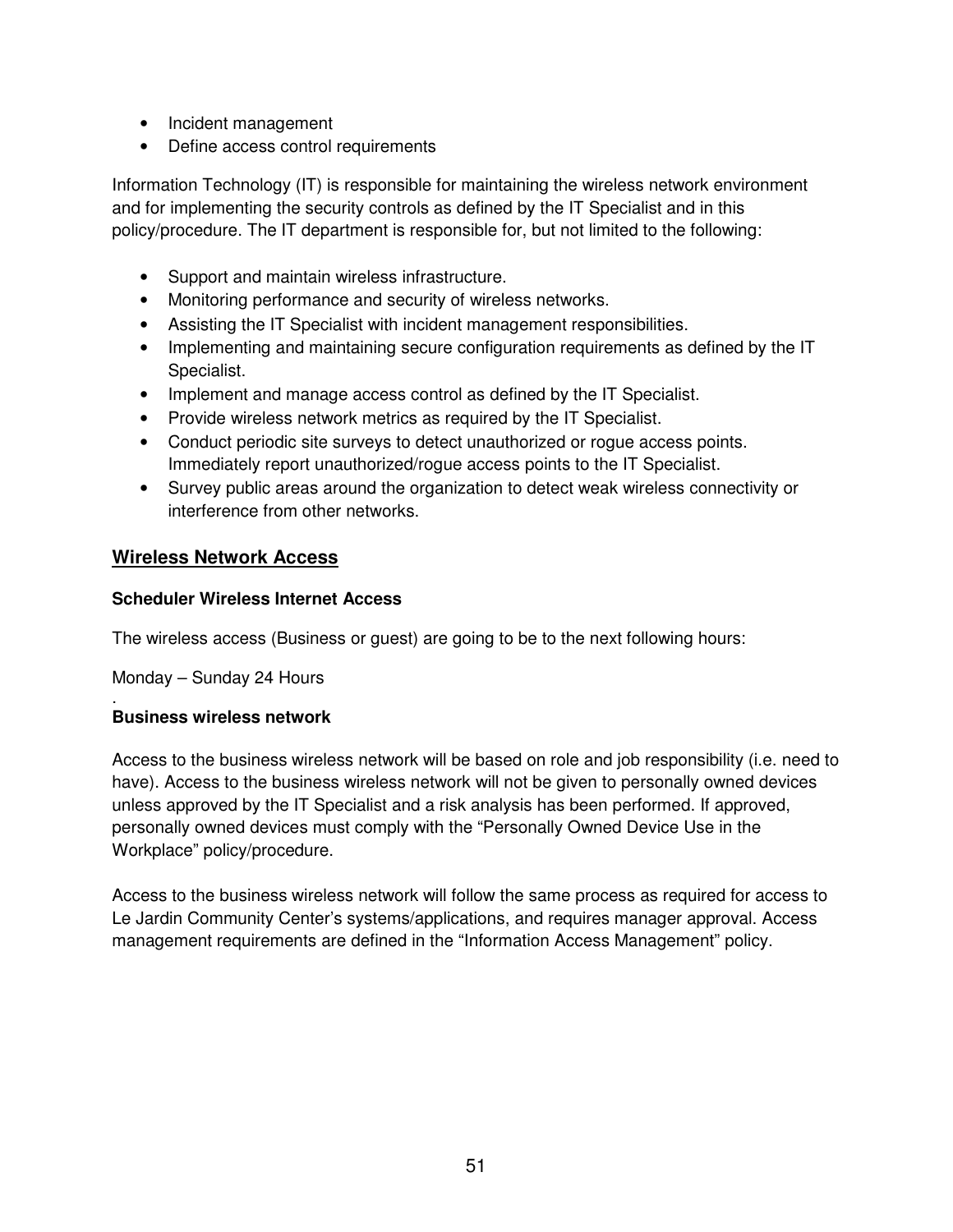#### **Guest wireless network**

Provided all requirements are implemented for guest wireless configuration and infrastructure segmentation (as defined in this policy), unauthenticated access to the guest wireless is allowed. The guest wireless network "will not" be used to transmit covered information.

Users accessing the guest wireless network will be prompted to read and Terms of Use Agreement, for which they will have to accept by clicking a tab that says they have read and understand the requirements for use of Le Jardin Community Center's guest wireless network. Users will be prompted to read/accept every 24 hour period. Terms of Use Agreement language will be defined by Le Jardin Community Center's general counsel who will ensure that the agreement contains the appropriate language and does not violate any federal or statutory requirements.

Guest wireless access will be limited to only Internet access.

#### **Audit and Monitoring Wireless Activity**

#### **Business wireless network**

Auditing and monitoring wireless activity will follow the same policy/procedure and processes as defined in the "Audit & Monitoring Endpoint Activity" policy.

In addition to what is required under Le Jardin Community Center's vulnerability management program, the business wireless network will be continually monitored for the following:

- Authorized and unauthorized users/devices attempting or accessing the network
- Known vulnerabilities and current patch levels.
- Malicious or suspicious activity such as denial of service attacks, rogue access points, virus patterns, failed access attempts, attempts to change or circumvent security requirements, etc.
- Failed and successful authentication.
- Date, time and user identification for all successful or unsuccessful access attempts

#### **Guest wireless network**

The guest wireless network activity does not need to be "actively" monitored. Activity that will be captured in the audit logs are as follows:

- Date, time and device identification at time of access
- Malicious activity that could result in the guest network failing
- Excessive bandwidth use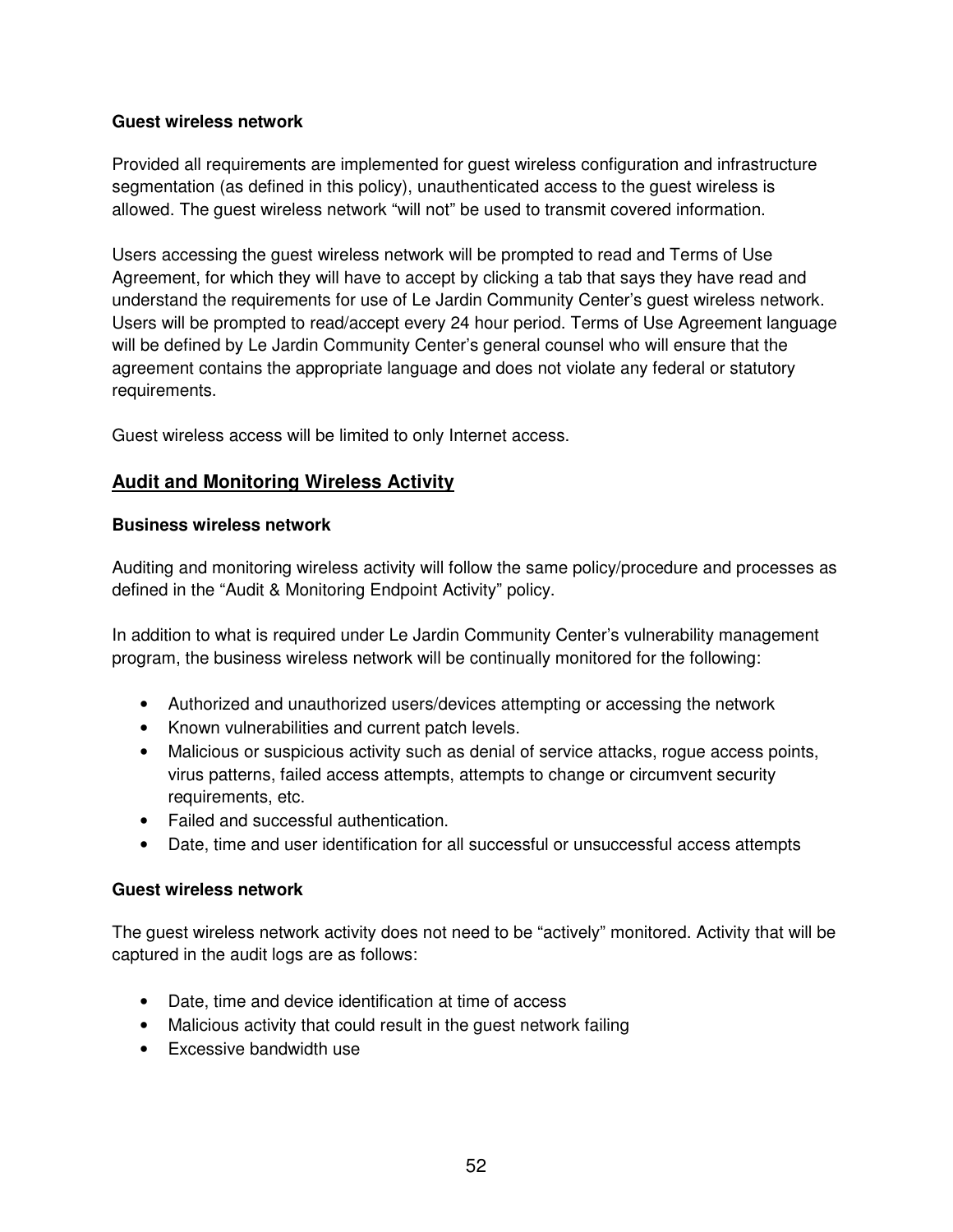## **Wireless Network/Device Security Requirements**

#### **Business wireless network**

At a minimum, the business wireless network will be configured as follows:

- All activity will be traceable to an individual (i.e. workforce member).
- Broadcasting of the Service Set Identifier (SSID) will be disabled.
- Locate access points to reduce signal bleed into unauthorized or unprotected locations (e.g. outside of the building, parking lot, etc.)
- Rename the default SSID to something unique and not easily guessable.
- Multiple wireless networks will have their own unique SSID.
- Implement WPA2 encryption (EAP-TLS or PEAP authentication). Open authentication "is not" allowed under any circumstances. All other encryption (i.e. WEP, WPA) are not authorized unless a formal risk analysis has been performed and the identified risks have been accepted by Le Jardin Community Center's designated approving authority.
- Implement media access control (MAC) address access control or some other form of authorized user identification.
- Network management traffic destined for access points will be over a dedicated wired subnet and secure protocols (e.g. SSL, SSH, SNMPv3, etc.) will be used.
- Password (end-user and administrative) composition and management for the business wireless network will follow the same criteria for Le Jardin Community Center passwords, as defined by the "Identification & Authentication" "Secure Configuration Management" policies.
- Default passwords for wireless infrastructure components will be changed before being placed into production, to comply with internal password policy requirements.
- Disable all non-essential and insecure protocols.

#### **Client Devices**

Client devices will be configured as follows:

- Mobile devices must be in compliance with Le Jardin Community Center's "Mobile Device Computing" policy.
- Personally owned devices approved for use in the workplace must be in compliance with Le Jardin Community Center's "Personally Owned Device Use in the Workplace" policy.
- Disable peer-to-peer/ad hoc networking.
- Enable personal firewall (when appropriate and feasible)
- Block split tunnels on VPNs
- Block exposure to client ports
- Allow only one Wi-Fi connection manager active at a time
- Disable local file sharing
- Restrict the ability to connect to the wireless and wired networks simultaneously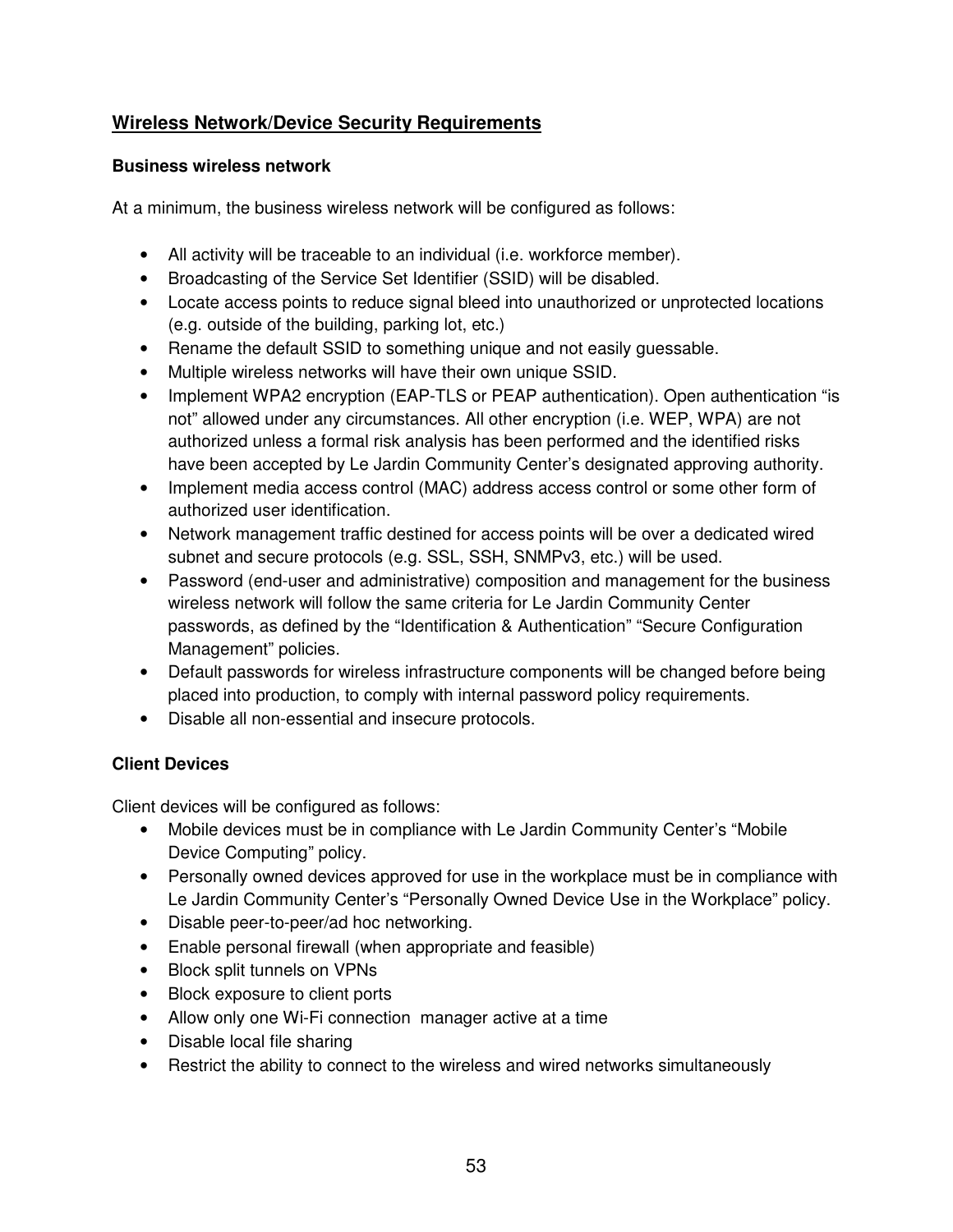#### **Network Infrastructure**

The business wireless network will have its own dedicated firewall. When feasible and warranted (based on a formal risk analysis) an Intrusion Detection System or Intrusion Prevention System (IDS/IPS) system will be implemented for the business wireless network.

#### **Guest wireless network**

The guest wireless network will be logically segmented (separated) from the business wireless network, to include a VLAN environment. The guest wireless network will be configured as follows:

- All activity will be traceable to a device.
- Broadcasting of the Service Set Identifier (SSID) will be enabled.
- Locate access points to reduce signal bleed beyond the organization's campus (e.g. outside of the building, parking lot, etc.)
- Rename the default SSID to something easily identifiable such as **Lejardin Guest**.
- Default passwords for guest wireless infrastructure components will be changed before being placed into production, to comply with internal password policy requirements. Configuration requirements pertaining to the management of the guest wireless network are the same as the business wireless network.
- Blocking inappropriate Internet content (i.e. pornography).
- Guests are responsible for providing their own end-to-end encryption.

#### **Physical Security Requirements**

At a minimum, the business wireless network will be physically separated (i.e. segmented) from the wired network.

Wireless device management system will be physically secured in a data closet or other means that restricts tampering and unauthorized access. Wireless access points will be secured in a manner to prevent tampering.

#### **Guest wireless network**

Le Jardin Community Center's guest wireless network will be physically separated from the business wireless network.

#### **Home Wireless Networks**

For workforce members who are allowed to work from home and work will involve access to covered information, every attempt will be made to ensure that the home user is made aware of their responsibility to secure their home wireless network. Home wireless network use for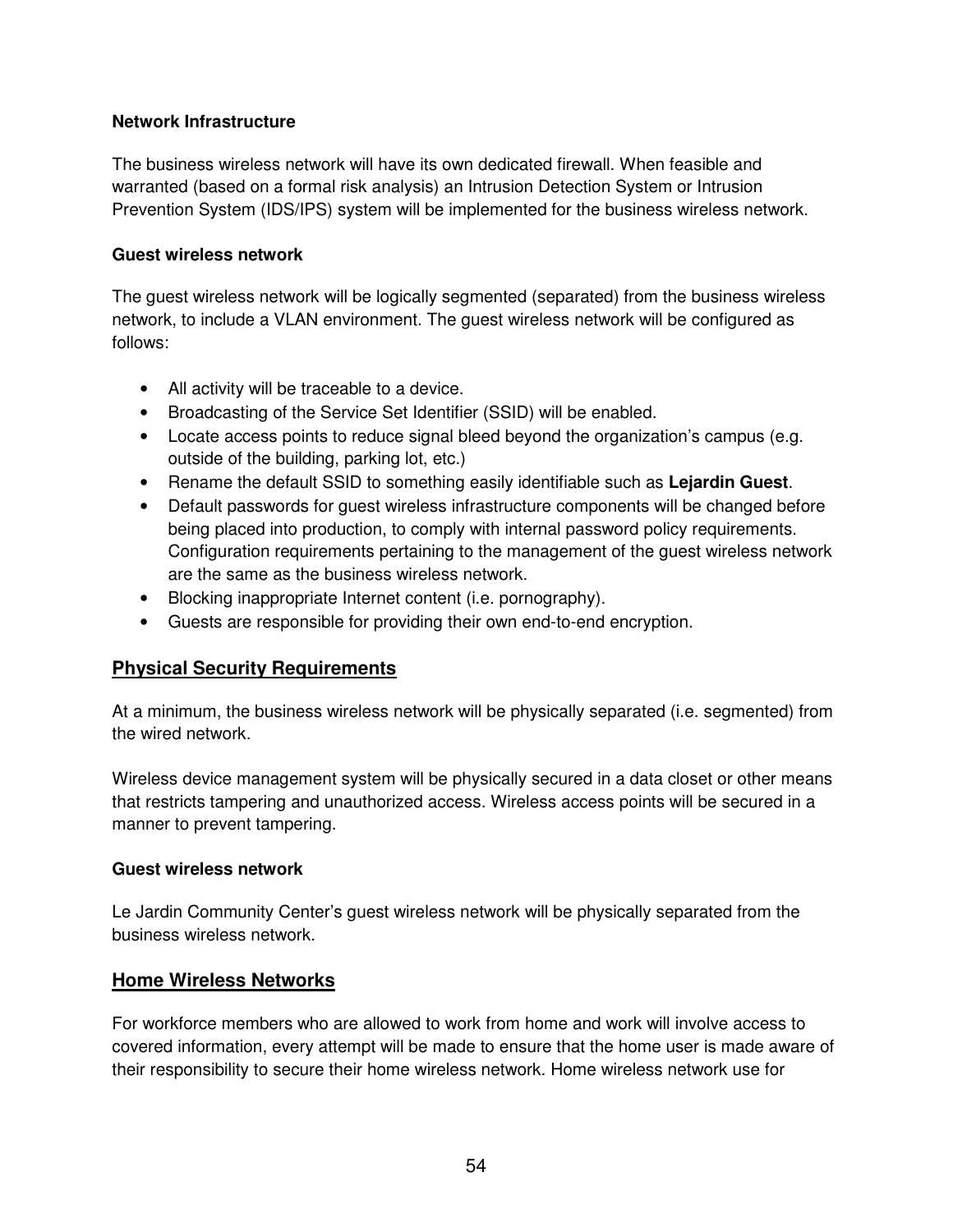covered information will be addressed in a formal risk analysis by the IT Specialist before allowing use.

## **Documentation Requirements**

Business and guest wireless networks will be documented and maintained for future reference (e.g. audits, assessments, disaster recovery, etc.). At a minimum, documentation will include the following:

- Wireless network infrastructure diagram that shows location of all devices, access points, etc.
- Wireless network component inventory.
- Security attributes and configuration standard.

## **Applicability**

All employees, volunteers, trainees, consultants, contractors and other persons (i.e. workforce) who are responsible for managing and/or maintaining Le Jardin Community Center's wireless security, who work Le Jardin Community Center, are under the direct control of Le Jardin Community Center, whether or not they are directly compensated by Le Jardin Community Center.

# **CHANGE MANAGEMENT**

Le Jardin Community Center has an organized, systematic approach to change management. This process is designed to provide a standardized method in which changes to information resources are requested, approved, and tested prior to installation or implementation. The purpose is to ensure that all steps have been completed, the implementation is carefully planned, and a schedule for implementation is carefully coordinated with all other activities within the organization. Change management procedures apply to all major changes and updates to the organization's systems or infrastructure.

## **Change Procedure Implementation**

Changes to the Organization's information resources may arise due to the following circumstances:

- Acquisition of new hardware and/or software.
- New or modifications to existing policies and procedures.
- Changes in operational schedules, such as hours of availability.
- Hardware and/or software upgrades (patch management when required).
- Periodic maintenance of systems and software.
- Changes or modifications to the Organization's infrastructure or environmental changes.
- User requests.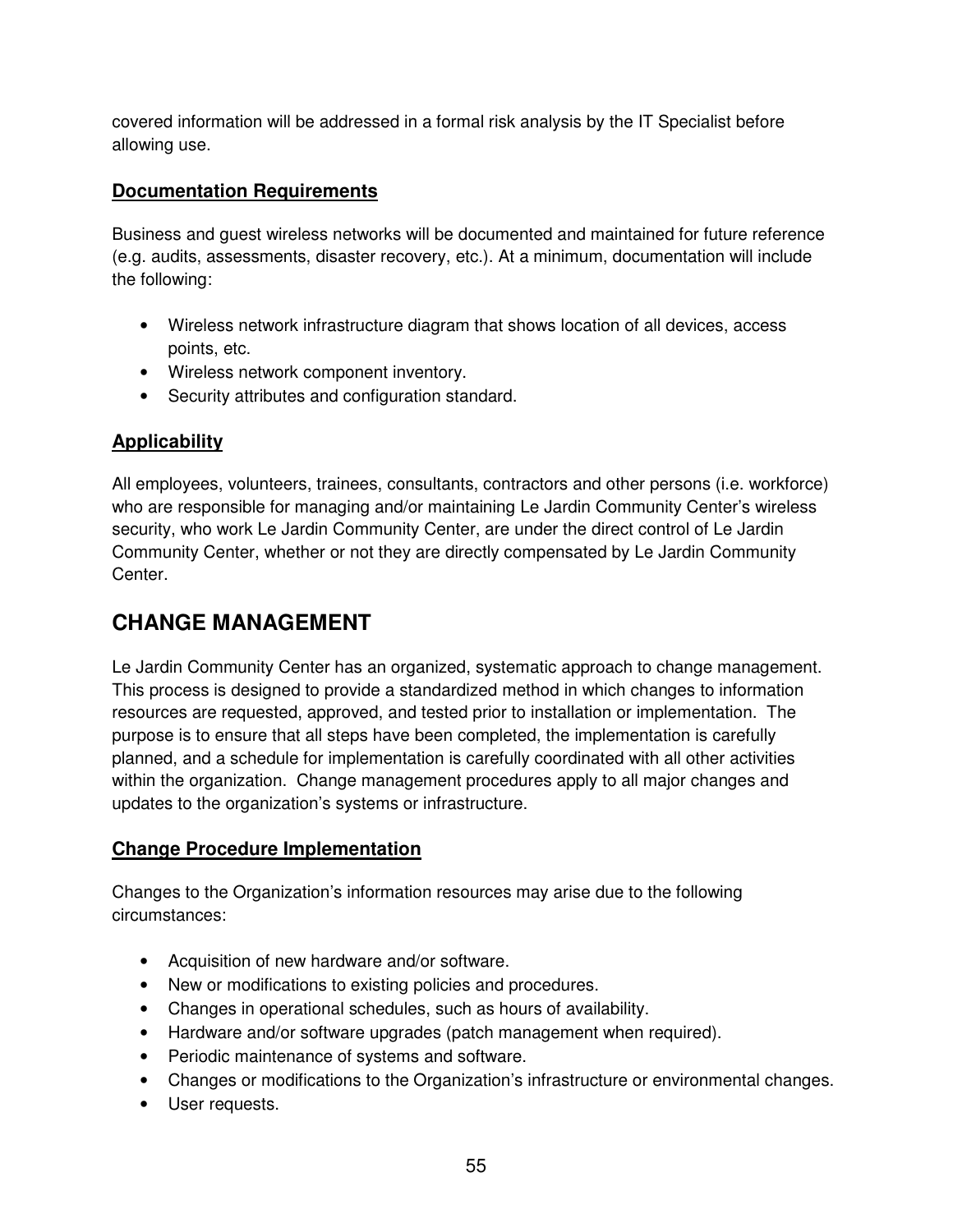# **SOFTWARE INSTALLATION**

All new software and applications will be assessed by the Information Technology Department for any potential security impact to the organization. A security assessment, including an assessment of data security levels, media the data will travel over, a risk evaluation, and determination of system requirements will be performed. Identified risks will be mitigated, using plans which will mitigate the most serious security risks from software or application installation. All installations implementations require review and approval by the Technology Committee and the Information Technology Department. Under no circumstances should the overall security of the network be seriously compromised for the benefit of any project.

A software installation checklist must track the following:

- Software type (new/existing) purchased or developed internally/externally.
- Internal software risk assessment.
- Availability of test sample of software for review.
- Completion of software testing.
- Compatibility with other systems and applications.
- Purchase order approval status if externally purchased.
- Communication with department prior to installation.
- Installation of software.

## **SOFTWARE LICENSING**

Le Jardin Community Center will ensure that all software is appropriately licensed and will keep current records of all software licenses. The Information Technology Manager is responsible for periodically reviewing the software inventory to ensure compliance with software license agreements.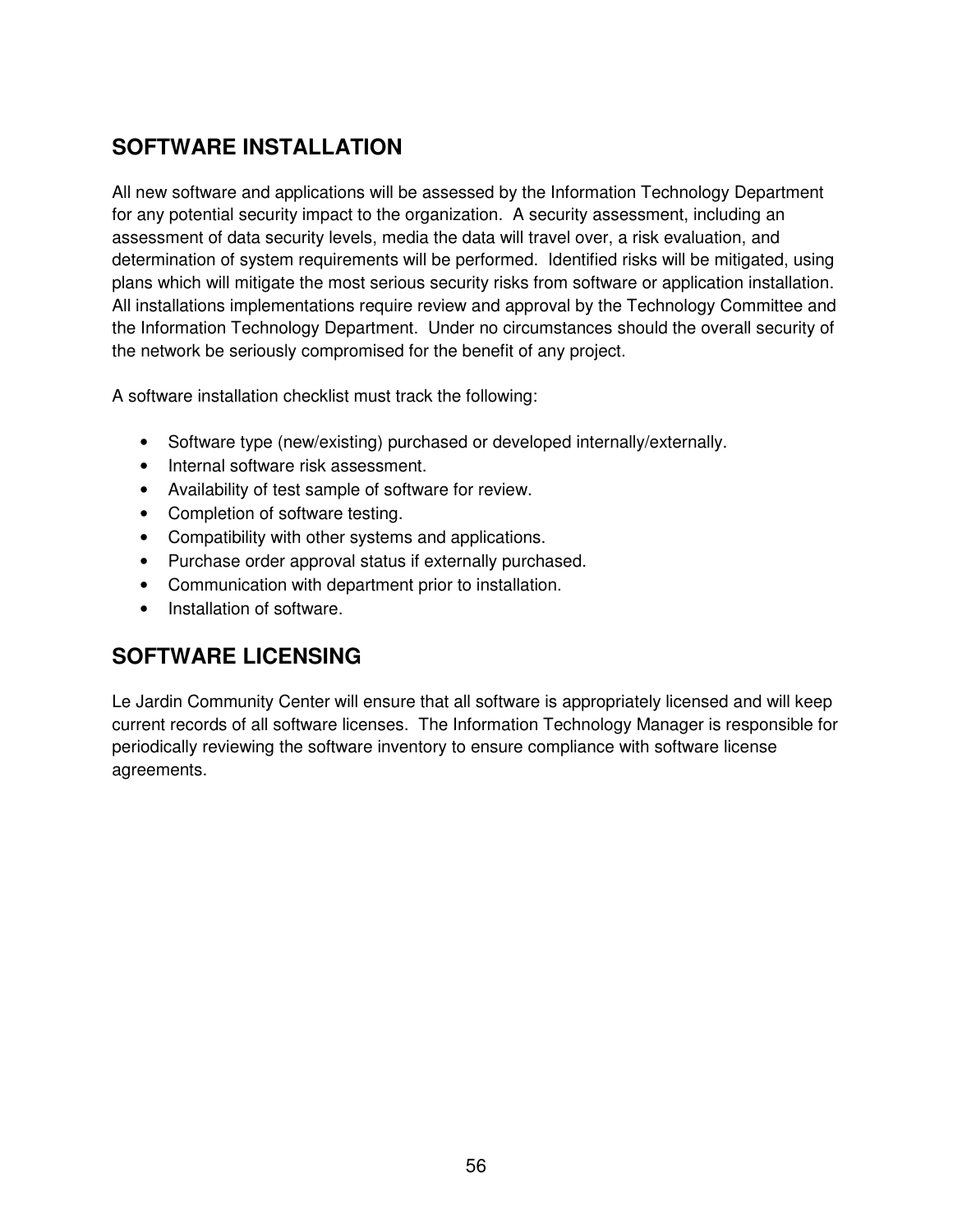## **INFORMATION SECURITY RESPONSIBILITIES POLICY**

## **OVERVIEW**

It is the responsibility of Le Jardin Community Center's executive management, Information Technology Specialist to support and implement the directives of the organization's Information Technology and Security Program. Each role within Le Jardin Community Center has different responsibilities and each individual is to be held accountable for his or her actions. The organization must provide role accountability, this requires clear lines of reporting, clear communication of expectations, and the appropriate use of authority to assist the organization.

## **RESPONSIBILITIES**

### **Responsibility Objectives**

It is the responsibility of Le Jardin Community Center to meet information technology and information security objectives and reduce risks across Le Jardin Community Center. The following are the primary objectives for the organization's policies and controls, around which responsibilities are defined:

- 1. Availability. Le Jardin Community Center must have confidence that systems will be available to meet organization business requirements. Availability includes allowing authorized users prompt access to information. Control objectives of availability include protection against intentional or accidental attempts to deny authorized users access to information or systems.
- 2. Integrity of Data or Systems. Systems and data integrity involves making sure information has not been altered in an unauthorized manner. Le Jardin Community Center must ensure that systems are free from unauthorized manipulation that will compromise accuracy, completeness, and reliability.
- 3. Confidentiality of Data or Systems. Le Jardin Community Center must implement controls to protect the data and systems that contain sensitive or critical data from external or unauthorized exposure. Confidentiality controls include protecting information of Le Jardin Community Center, customers, and other third parties as necessary against unauthorized access or use.
- 4. Accountability. Accountability involves the ability to record and trace systems and user actions from the originator to end source. Accountability controls support nonrepudiation, deterrence, intrusion prevention, security monitoring, recovery, and legal admissibility of records.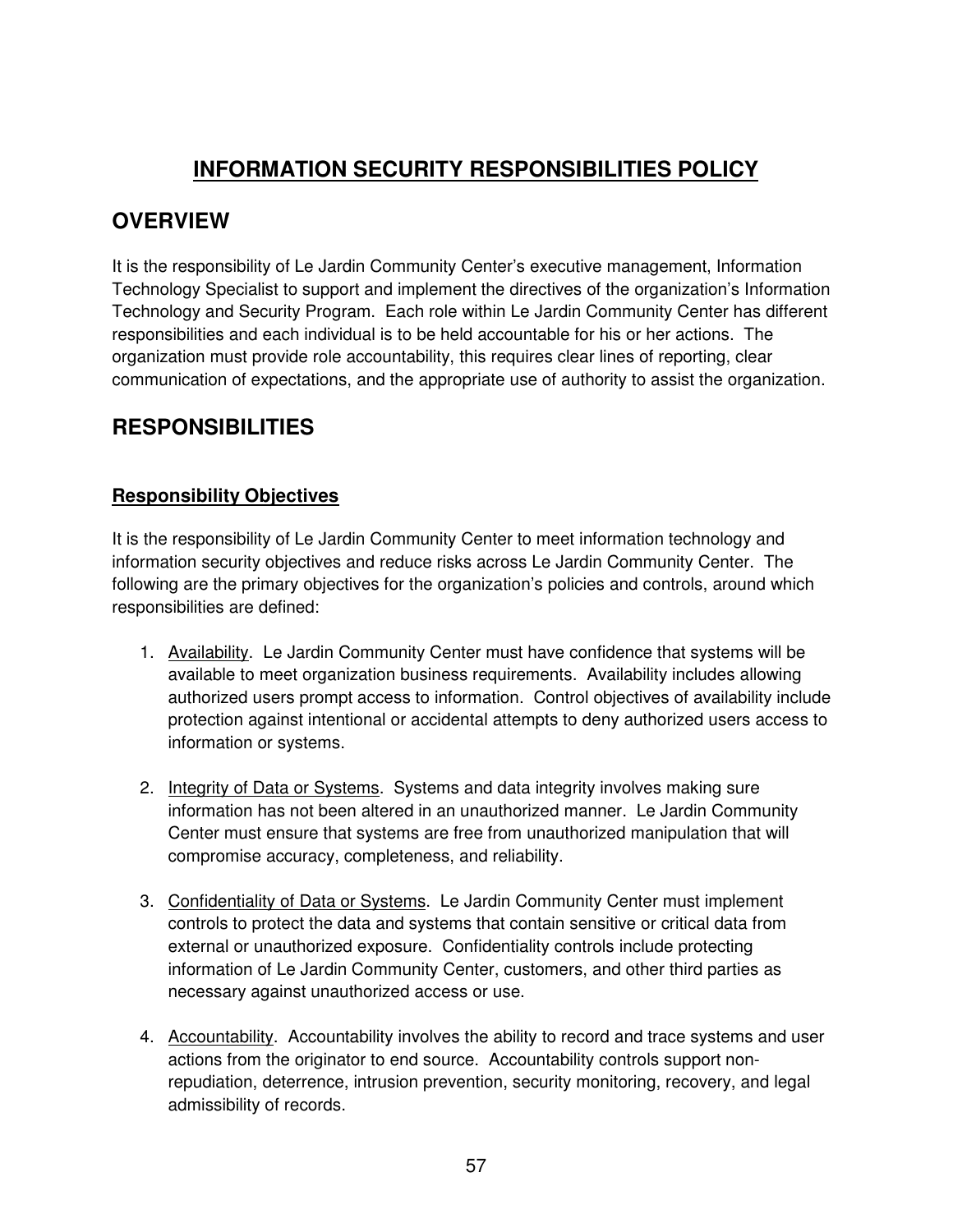5. Assurance. Le Jardin Community Center must have assurance that systems provide the intended functionality while preventing unauthorized actions. Assurance indicates confidence that technical and operational security measures work as intended.

#### **Information Technology/Network Manager**

The Information Technology/Network Manager is responsible for implementing the technical requirements of the information technology and information security program. The manager is responsible for communicating technology and information security requirements to staff. The manager must oversee and perform an annual review of the information systems authentication and access rights of personnel.

### **IT Specialist**

The IT Specialist must oversee the creation of adequate controls to protect the confidentiality, integrity, and availability of Le Jardin Community Center's information. IT Specialist duties include the development and review of information security policies, standards, and procedures across the Le Jardin Community Center. The IT Specialist is responsible for providing guidance and direction to the information security program, for determining appropriate controls to reduce risk to an acceptable level, monitoring and responding to information security alerts, and handling information security incidents. The IT Specialist must monitor compliance with the information security program, maintaining effective security risk management and create security awareness programs.

#### **Personnel**

All personnel are responsible for reading, understanding, and complying with Le Jardin Community Center technology and information security policy, regardless of whether security controls on information systems enforce policy. All personnel are responsible for their own use of information assets, as well as any equipment or other assets they have been issued. Personnel are responsible for reporting incidents according to the appropriate procedures for their level of responsibility. Security weaknesses and software malfunctions must be reported to management as appropriate. Additional personnel responsibilities are contained throughout the policies, including the Le Jardin Community Center Acceptable Use Policy.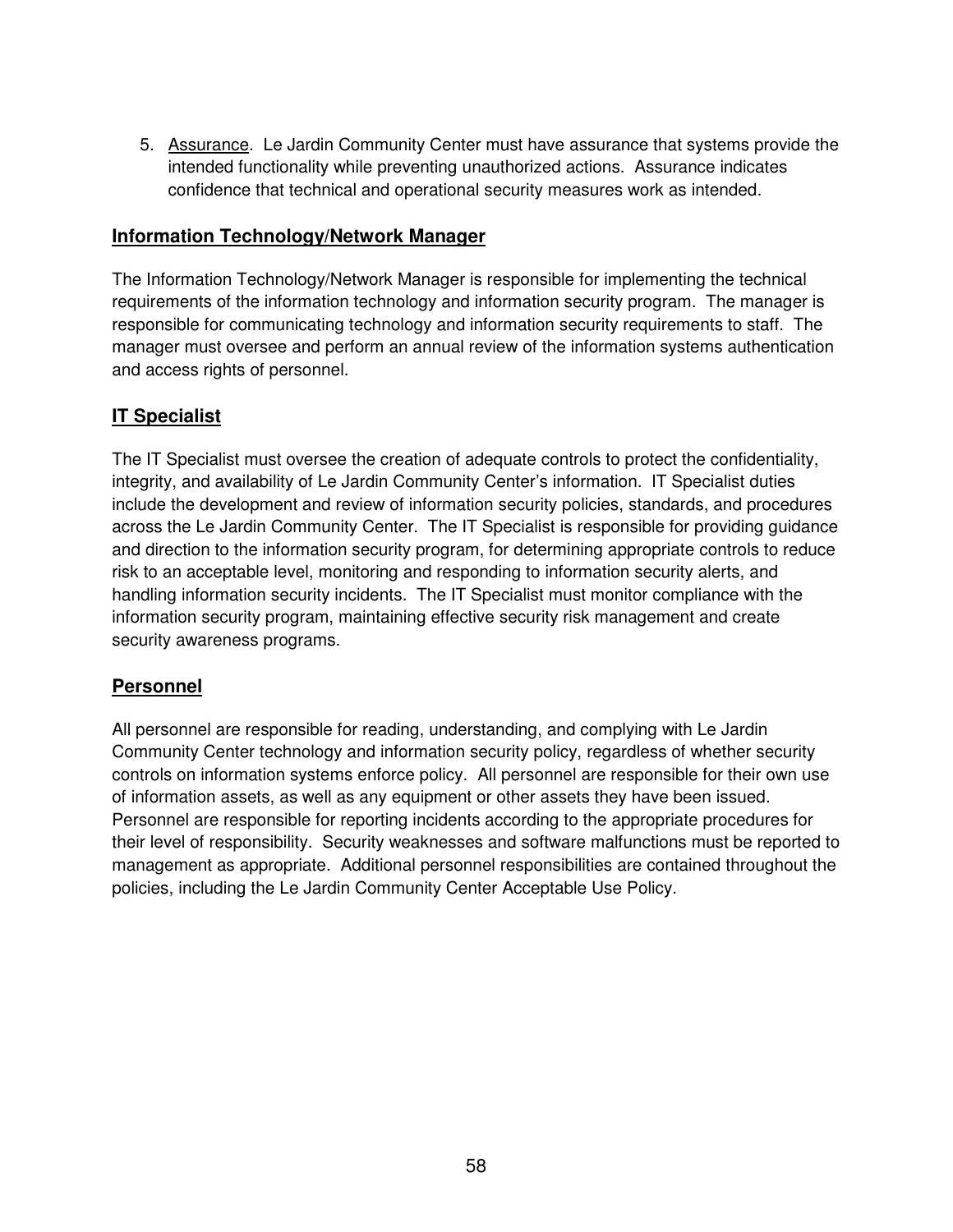# **INFORMATION SECURITY RISK MANAGEMENT POLICY**

# **OVERVIEW**

Le Jardin Community Center's information security risk management program is a critical function designed to improve the security posture and maturity of the organization. Le Jardin Community Center must understand its risks to be able to reduce its risks. The risk management procedures involve:

- Risk identification.
- Risk measurement.
- Risk control.
- Risk monitoring.

Le Jardin Community Center's risk must be evaluated against common best practice administrative, technical, and physical safeguards and specific additional industry-specific requirements. Examples of IT risk management frameworks include ITIL and COBIT Le Jardin Community Center's information security objectives must include appropriate and formalized mitigation or acceptance of risk based on risk assessment results. The following common information security principles must apply to any risk management strategy:

- 1. Availability. Le Jardin Community Center must have confidence that systems will be available to meet Le Jardin Community Center business requirements. Availability includes allowing authorized users prompt access to information. Control objectives of availability include protection against intentional or accidental attempts to deny authorized users access to information or systems.
- 2. Integrity of Data or Systems. System and data integrity involves making sure information has not been altered in an unauthorized manner. Le Jardin Community Center must ensure that systems are free from unauthorized manipulation that will compromise accuracy, completeness, and reliability.
- 3. Confidentiality of Data or Systems. Le Jardin Community Center against unauthorized access or use.
- 4. Accountability. Accountability involves the ability to record and trace systems and user actions from the originator to end source. Accountability controls support nonrepudiation, deterrence, intrusion prevention, security monitoring, recovery, and legal admissibility of records.
- 5. Assurance. Le Jardin Community Center must have assurance that systems provide the intended functionality while preventing unauthorized actions. Assurance indicates confidence that technical and operational security measures work as intended.

## **POLICY**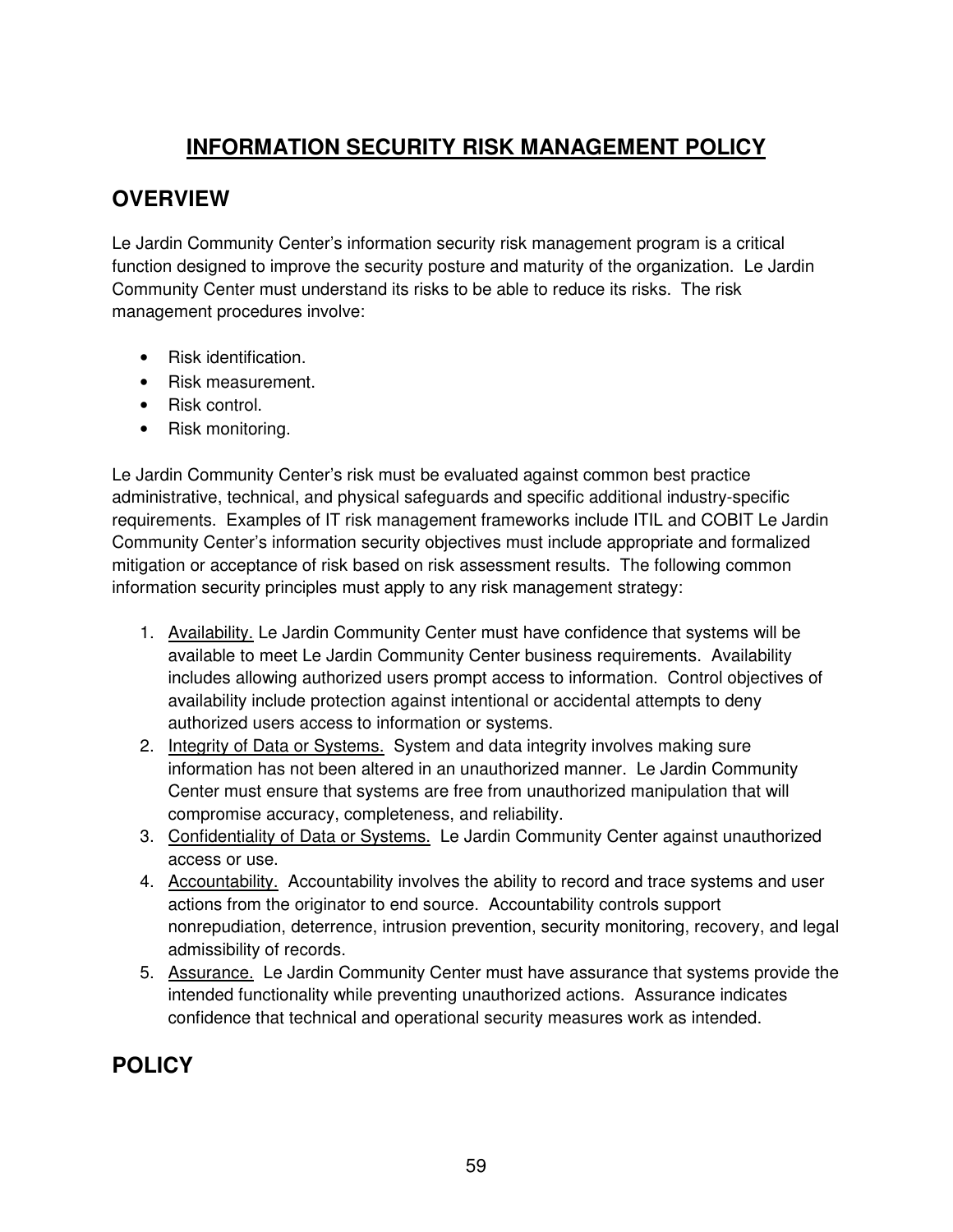### **Risk Assessment**

Le Jardin Community Center should perform an annual Information Security Risk Assessment. The assessment must:

- Gather data regarding the information and technology assets of Le Jardin Community Center, including threats and vulnerabilities to those assets.
- Analyze the likelihood, impact, and possible damage from the known threats and vulnerabilities to their assets.
- Understand and document the initial or inherent risk to Le Jardin Community Center prior to controls.
- Evaluate the control effectiveness of existing administrative, technical, and physical security controls and processes.
- Determine remaining or residual risk after control placement.

Le Jardin Community Center must perform the following activities as a result of a risk assessment:

- Prioritize the risks based on the threats, vulnerabilities, and residual risks to determine the appropriate level of ongoing monitoring, training, controls, and assurance necessary for effective mitigation.
- Assign responsibility for any corrective or mitigating activities.
- Perform timely follow-up activities to examine whether mitigation has been completed.
- Report to executive management on the results of the risk assessment and activities to reduce overall Le Jardin Community Center risk.

#### **Risk Assessment Process**

Le Jardin Community Center's Information Security Risk Assessment process must include the following elements:

#### **Risk Identification**

Le Jardin Community Center's risk assessment must use current documentation of Le Jardin Community Center's operating and business processes to create a risk identification matrix. This information includes both technical and non-technical information that may contribute to Le Jardin Community Center's information security posture. The risk assessment identification phase must include information and information systems to be protected (both paper and electronic). Information and systems that must be included in the assessment involve paper and electronic systems and physical components used to access, store, transmit, protect, and dispose of information.

#### **Risk Measurement and Risk Analysis**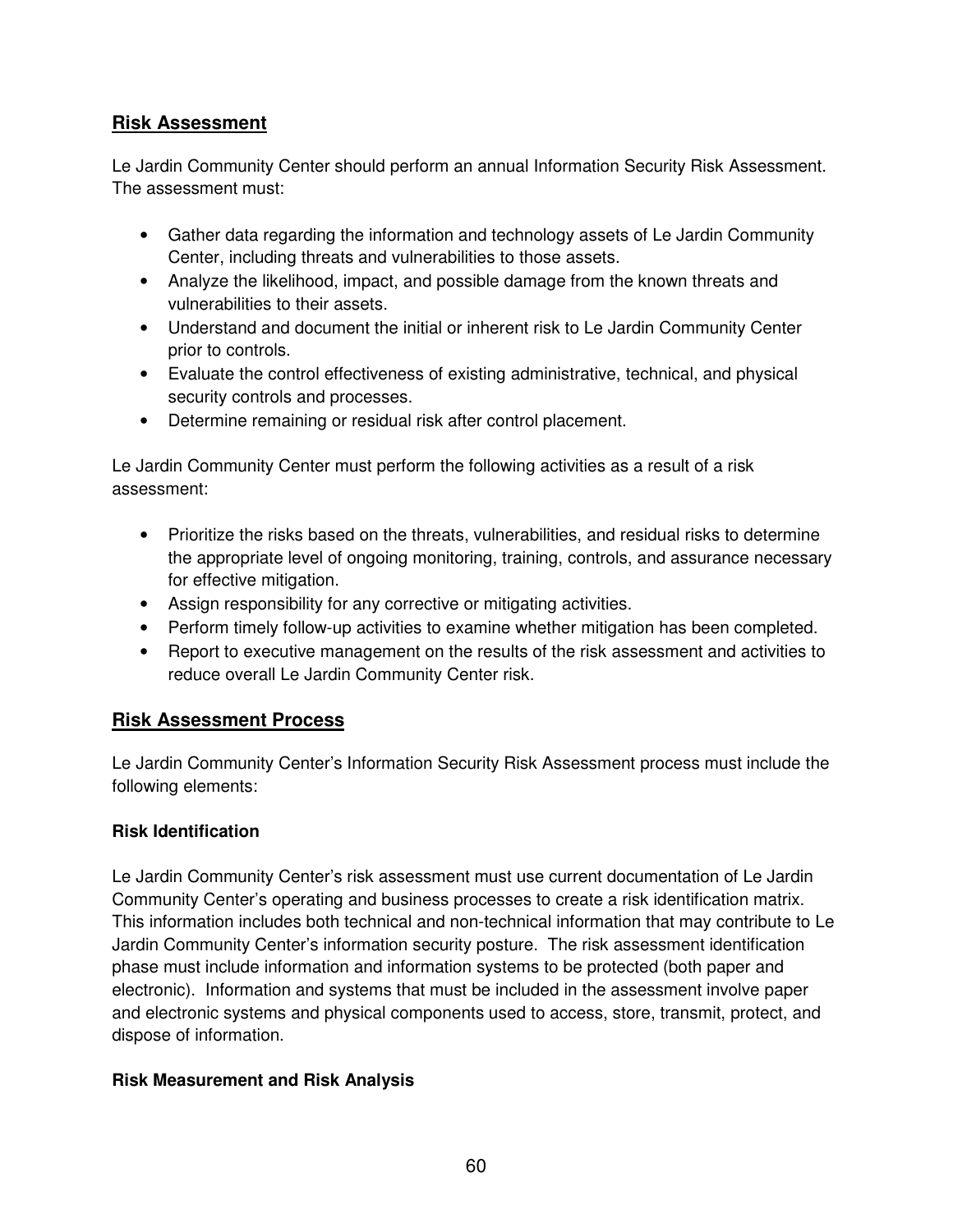The following must be completed to effectively measure and analyze all of the identified risk information:

- 1. Assess Criticality. Le Jardin Community Center assesses the criticality of the various information systems based on their function, the classification of data, and the business value of data they store, transmit, or protect.
- 2. Assess Threats and Vulnerabilities. Le Jardin Community Center must assess potential threats and vulnerabilities of its information and information systems. The threat and vulnerability evaluation lists reasonable threats and vulnerabilities, understanding that not every threat and vulnerability can be known, but that common and likely threats and vulnerabilities can be documented. The assessment must determine which threats or vulnerabilities deserve priority attention relative to the value of the information or information systems being protected.
- 3. Analyze Threats. Le Jardin Community Center must analyze the likelihood, impact, and damage of different threats. The damage to the organization should be measured relative to the loss of Le Jardin Community Center's:
	- Availability, integrity, confidentiality, accountability and assurance of information or information systems.
	- Reputation, transaction capability, compliance, strategic direction, or financial earnings.
	- Person-work quotient hours lost.
	- Time to repair or replace people, systems, or facilities.

#### **Risk Control**

Le Jardin Community Center must evaluate the control effectiveness of information protections and information systems and applications. The Organization must identify current administrative, technical, and physical controls and any additional controls that will mitigate the impact or likelihood of each identified threat exploiting a specific vulnerability.

#### Risk Rating Assignment

Le Jardin Community Center must assign an appropriate risk rating to all information and information systems after completing the analysis of information and information systems. The Organization uses a "High," "Medium," or "Low" risk rating to show both initial, or inherent, risk and for remaining residual risk. The final residual risk rating is assigned in relation to the level of exposure and the threat likelihood, taking into consideration the adequacy of related internal controls.

#### **Risk Monitoring**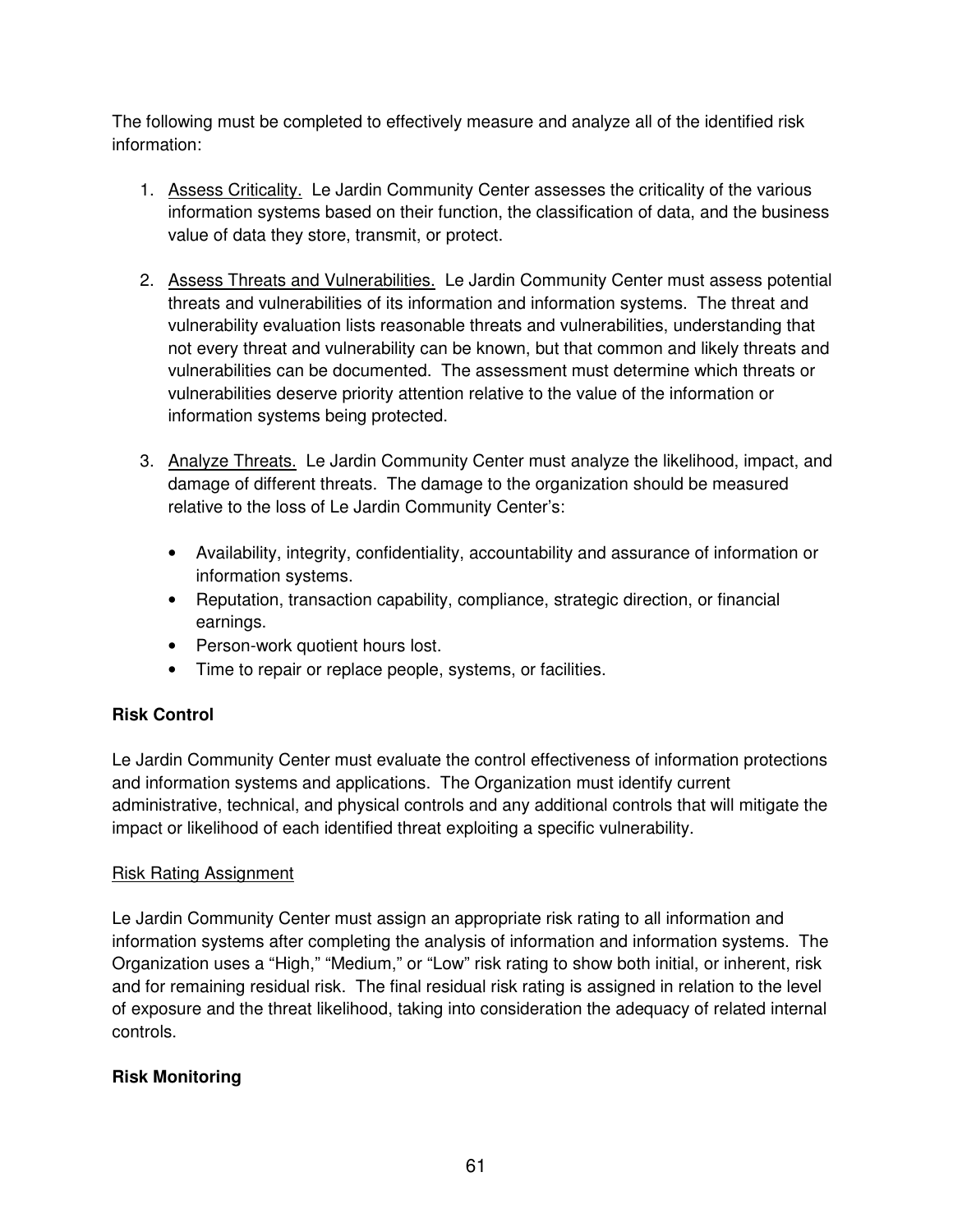It is the responsibility of the Information Technology Committee and the IT Specialist to monitor risk mitigation activities to ensure identified mitigation activities are complete or in process. Ongoing monitoring ensures that Le Jardin Community Center's risk reduction process is continuous instead of a one-time or annual event. Le Jardin Community Center must create specific mitigation plans for any residual "High" risks. The Organization should create mitigation or risk acceptance plans for any residual "Medium" risks. Key elements of this process include:

- Prioritization of risks for mitigation.
- Mitigation or corrective action plans.
- Clear assignment of responsibilities and accountability.
- Management reporting.

#### Prioritization

Prioritization of risks must take into account the following to determine which risks have highest priority:

- Potential damage.
- Technology Strategy.
- Budget.
- Business continuity planning.
- Disaster recovery planning
- Policies.
- Control feasibility.
- Staffing and expertise.
- Insurance.

The prioritization should take into account the risk assessment rating to determine Le Jardin Community Center has reduced the threat risk to an acceptable level or if further mitigation should be considered. The level of remaining/residual risk should drive the initial prioritization controls, training, and testing, but additional factors may also influence the priority order. Final decisions about the acceptance of high or medium risks must be made by executive management on an annual basis or prior to major changes, but with full knowledge of Le Jardin Community Center acceptance risk.

# **OPERATIONS POLICY**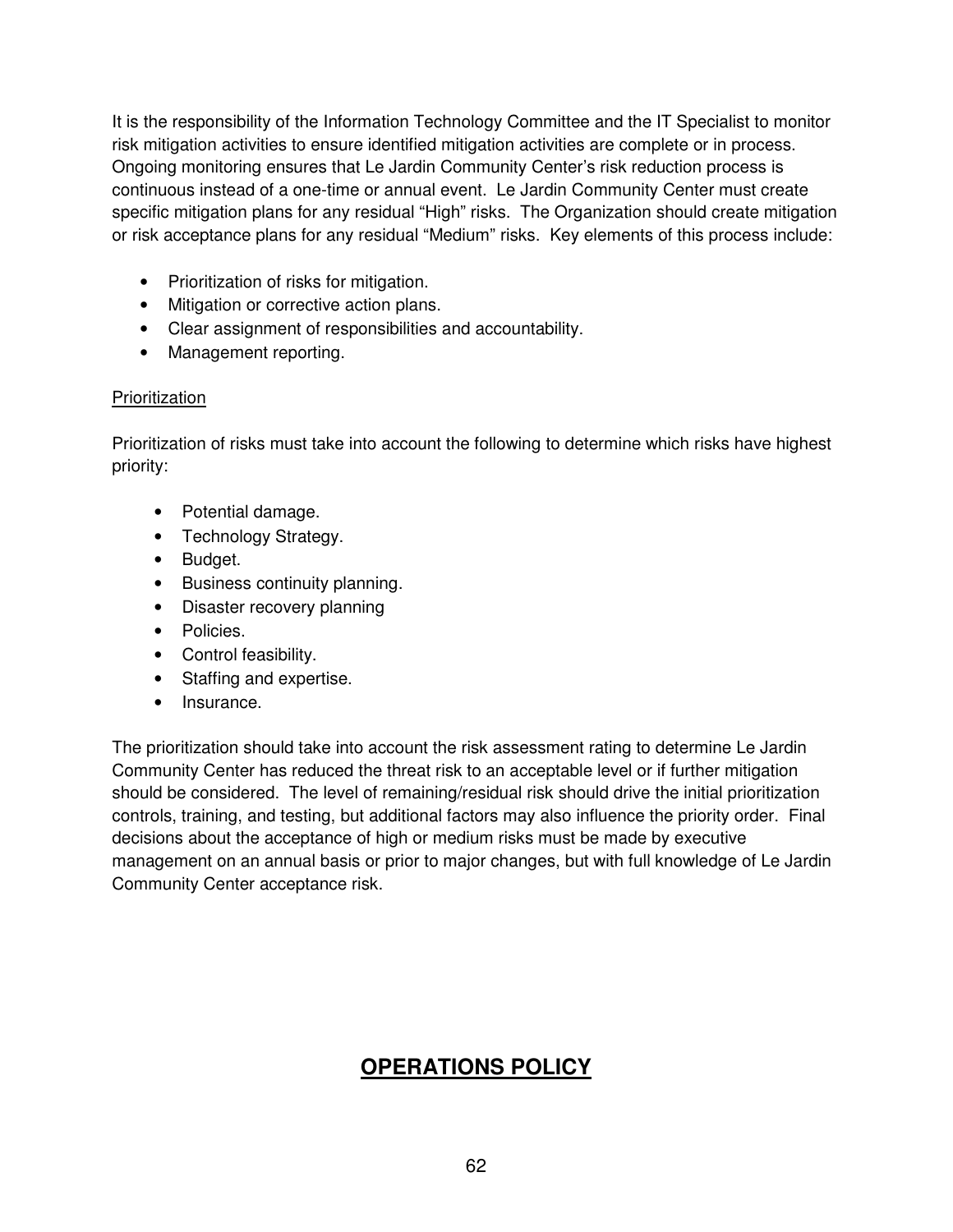## **MANUAL/OPERATING PROCEDURES**

Each department within Le Jardin Community Center must have complete and job relevant operations manuals and operating procedures. These help to ensure employees are able to understand and meet all job requirements. Operations manuals should address policy requirements for incident response and emergency situations in the department. Manuals and procedures must be readily available for use by personnel. The department must appropriately train all personnel on standard operating procedures and any security requirements that are unique to the department.

Standard operating procedures should list procedure names and describe what the procedure goal or intention is. Procedures may need to integrate with Service Level Agreement levels. The operations service expectations must be formally defined, including delivery expectations and support functions related to the procedure. Operations risk levels should be assessed, understood, accepted or mitigated, and documented. Operations risk should define severity levels and how a failure would impact other systems, products, or procedures and may include the estimated time of resolution. The procedure may provide the expected time to complete the procedure, the department responsible for performing the procedure tasks, plus any dependencies or other procedures that are integrated or have touch points on the procedure.

# **SEGREGATION OF DUTIES**

Segregation of duties is an operational goal where job responsibilities and procedures between different personnel are divided such that no individual has control over all phases of a critical process. The segregation of duties should prevent a single individual from having complete control over all sensitive phases of a process where information or systems could be compromised. Segregation of duties is important to the protection of information and systems because it:

- Increases the likelihood that innocent errors or irregularities are detected by co-workers in a timely manner in the normal course of business.
- Makes deliberate fraud or malicious acts difficult without cooperation between two or more people.
- Creates an environment where no single individual has control over multiple key phases of transactions or operations.
- Reduces damage that can be caused by a single individual due to management oversight over operational activities.

## **Duty Categories**

The following describe the categories of responsibilities into which individual operational duties can be grouped: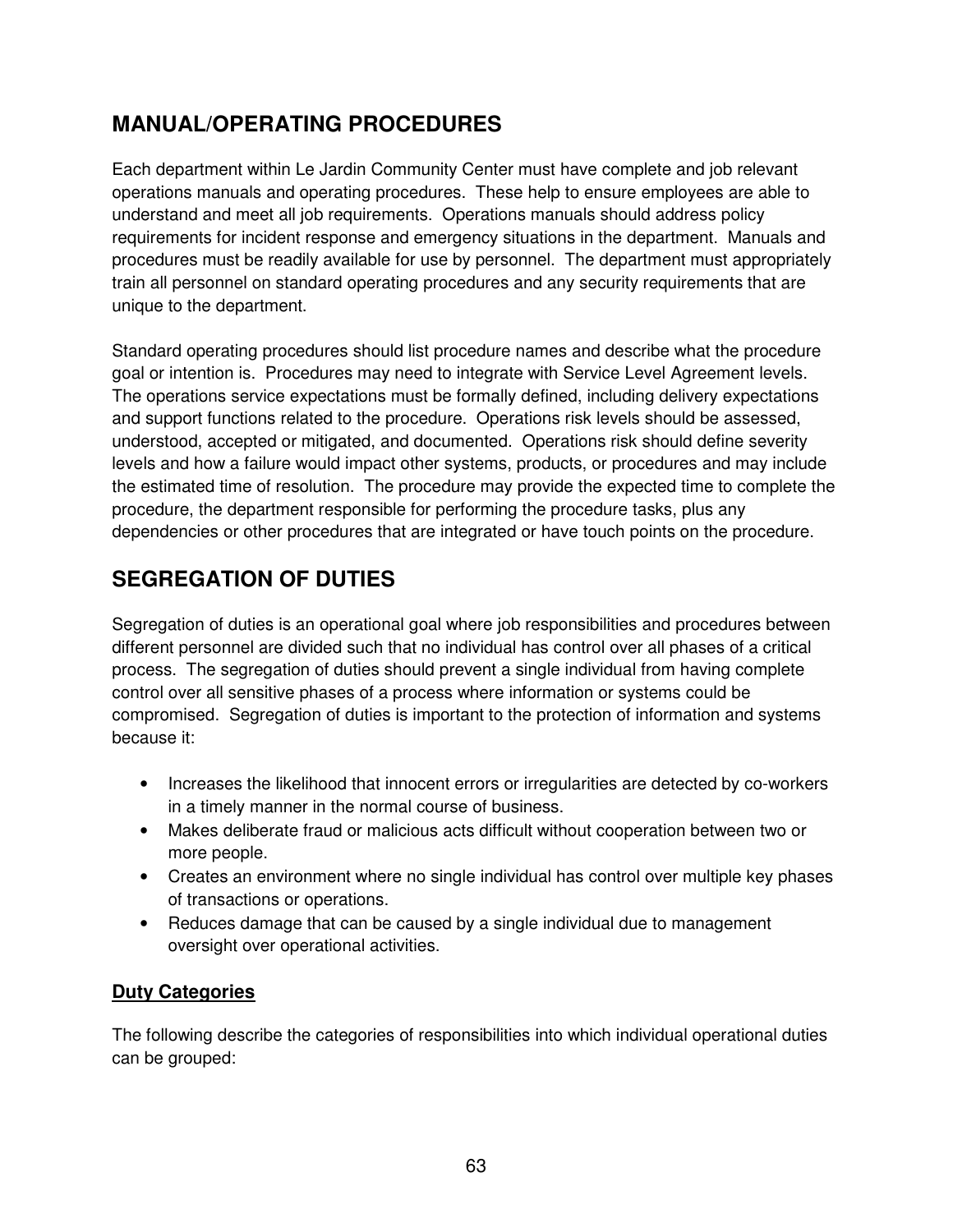- Authorization Authorization is the process of reviewing and approving transactions or operations involving Le Jardin Community Center information assets. Key words that can indicate that a duty belongs in this category include approve, grant, and certify.
- Collection/Creation Collection and creation include entry of information into a system, as well as the creation of new information. Key words that can indicate that a duty belongs in this category include submit, request, and initiate.
- Custody Custody is the possession, management, or control of assets, including Le Jardin Community Center's information assets. Key words that can indicate that a duty belongs in this category include hold, manage, and administer.
- Reconciliation Reconciliation includes the verification of processing or recording of transactions of information assets to ensure that all transactions are valid, accurate, authorized, and recorded on a timely basis. Words that can indicate that a duty belongs in this category include review, assess, compare, audit, and validate.

## **Duty Category Conflicts**

The following provide some samples of potential conflicts that can arise when the same individual has multiple duties creating a situation for system or information compromise:

- System development or certain technology staff having access or performing updates to production systems. (Creation + Authorization + Custody).
- An individual who submits a system change request also having sole approval of the access request. (Authorization + Creation).
- Network administrator who has "modify" privileges over logs and also audits event logs. (Custody + Reconciliation).
- An individual who creates and updates system access and also approves access requests. (Authorization + Reconciliation).
- A manager who can submit a purchase order and approve the purchase orders.  $(Creation + Custody).$
- An individual who submits a timesheet and can audit their own timesheets. (Creation + Reconciliation).
- An individual who can authorize the release of funds and write checks on the same  $account.$  (Authorization  $+$  Custody).

## **Organization Department Responsibilities**

The following lists the department responsibilities for determining whether conflicts on separation of duties are occurring:

• A department must perform an analysis to determine whether an individual, or a group of individuals, will be responsible for more than one of the duty categories when handling any confidential information asset or executing an operation on an information asset containing confidential information.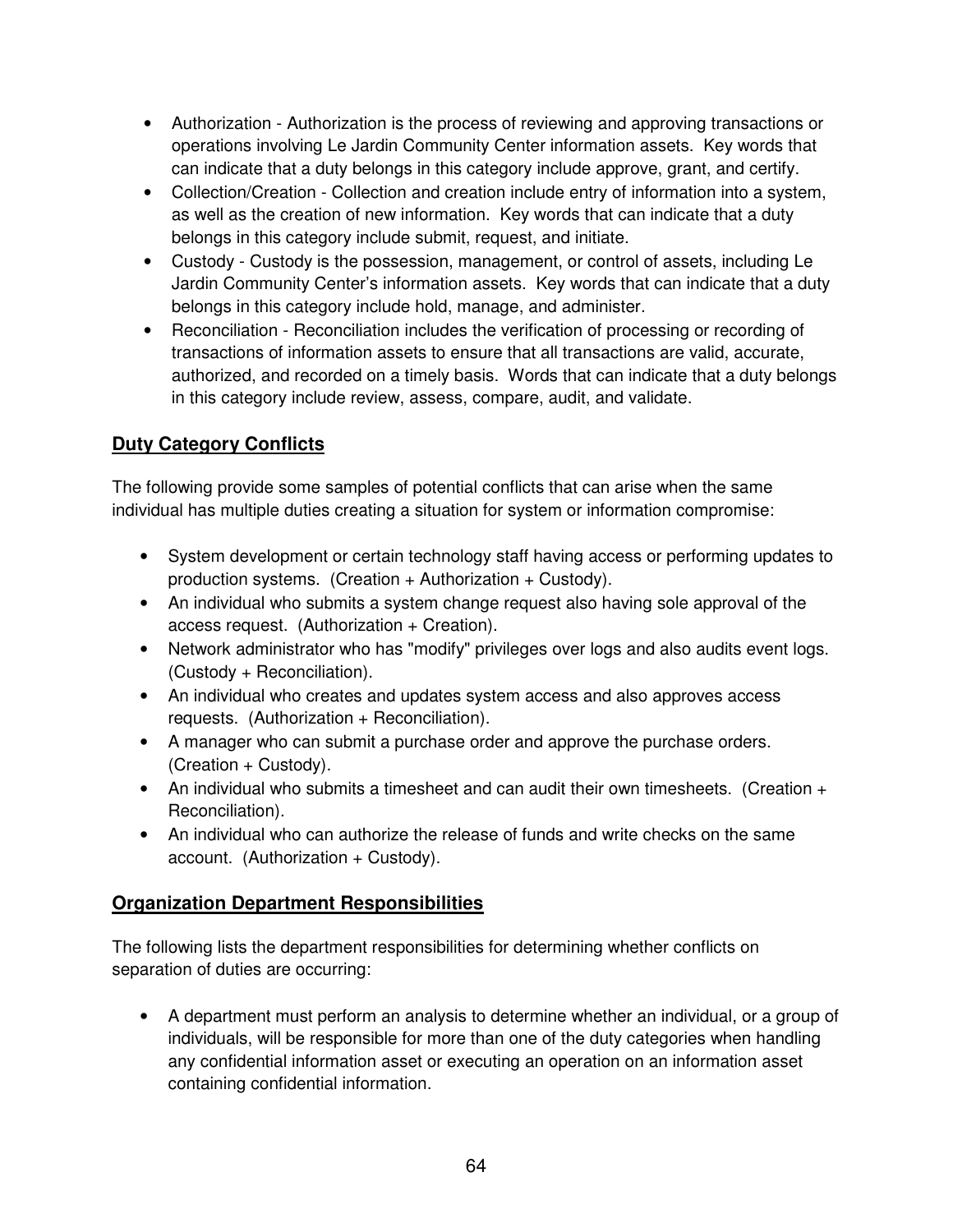- The department must determine whether the responsibilities related to information assets and related processes should be separated based on classification, impact, and business criticality.
- Where separation of duties should be implemented but is not possible, the department should assess the resulting risk and any compensating controls. If compensating controls cannot be implemented, executive management must formally accept the lack of separation of duties risk.
- The department must create and maintain documents describing how separation of duties will be performed and how the duties will mitigate risk.
- The department must review the access rights of any role where separation of duties is an issue and make sure access is granted based on minimal need-to-know practices.
- The department review and validation of separation of duties must happen at least annually.

## **Compensating Controls**

Le Jardin Community Center understands that segregation of duties cannot be fully implemented in all situations. This may be due to a lack of trained personnel, job expertise, or operational functional restrictions. The following is a partial list of compensating controls that may be used in situations in which it is not possible or practical to implement segregation of duties:

- Dual Control A process, even if not segregated fully, can still require the action of two or more individuals on a specific function.
- Job Rotation A periodic change in job responsibilities, tasks, or the environment where work is performed allows other individuals to perform jobs and review processes or tasks that may have been performed inappropriately or have suspect activities.
- Exception Approval and Reporting Exceptions to operations should have formalized processes to be reviewed and approved where a single individual's actions can be reviewed that are outside approved processes.
- Supervisory/Independent Activity Review Management reviews and monitoring may detect errors or irregularities due to lack of segregation of duties.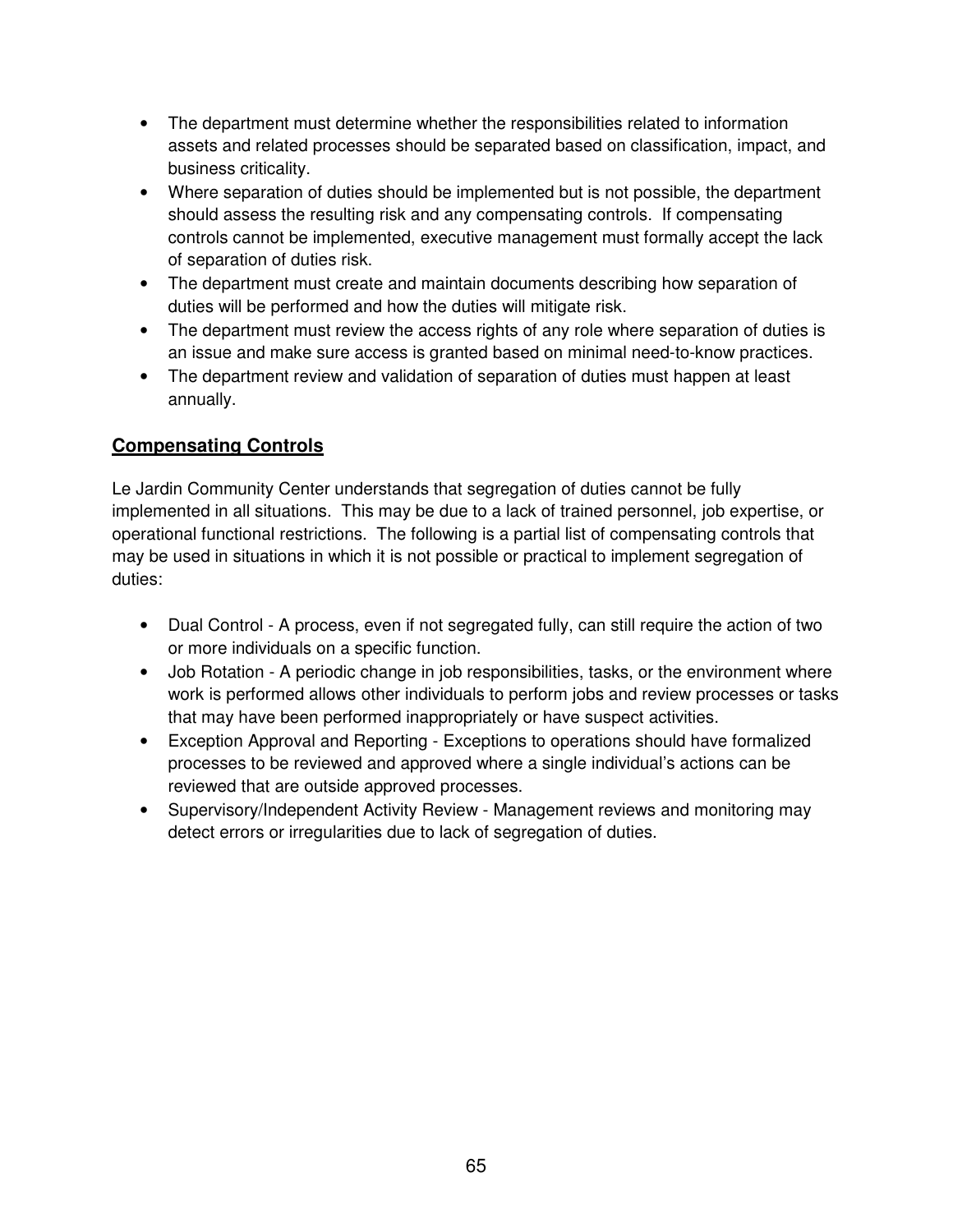## **PHYSICAL AND ENVIRONMENTAL SECURITY POLICY**

## **OVERVIEW**

Le Jardin Community Center realizes that the confidentiality, integrity, and availability of information and assets can be damaged by physical and environmental means. Le Jardin Community Center must implement appropriate controls to protect against physical and environmental threats. Physical and environmental threats include harm by malicious or unauthorized people and damage from contaminants.

## **SERVER ROOM**

### **Heating/Cooling**

Computer systems and networking equipment must operate within a temperature range that enables reliable operation and the longest possible life of technical components. The widest range acceptable is between 10°C/50°F and 28°C /82°F. The optimal temperature should be  $20-21\degree C/68-71\degree F$ . The server room temperature must be monitored at all times, including nights and weekends. A systems management application which automatically monitors and alerts personnel to abnormal temperature fluctuations may be useful.

### **Smoke Detectors**

Smoke detectors must be installed in the server room. The detector should be connected and powered within the room to enable personnel in the server room and outside the server room to detect a smoke emergency. A photoelectric smoke detector with a pulsed infrared LED light source and a high-speed photodiode sensing element are recommended in the server room.

#### **Fire Suppression**

An electronics‐safe fire extinguisher must be prominently located inside the server room. All detection and monitoring devices must be tested on a regular basis as recommended by the manufacturer. Fire suppression devices must be tested for compliance with state fire marshal requirements. The date of the last test must be documented, preferably on the suppression device. Cleaning supplies must not be stored in the server room due to chemical components. There must be no smoking in the server room at any time.

## **Uninterruptible Power Supply (Ups)**

An uninterruptible power supply must be in place and be of sufficient capacity to enable a normal shutdown in the event of power failure. If possible, UPS devices should be configured to allow a remote shutdown of servers and critical equipment as the UPS nears the end of its battery life. At a minimum the organization should plan to test UPS devices as part of an annual maintenance schedule to ensure battery life is maintained and maximum uptime is kept.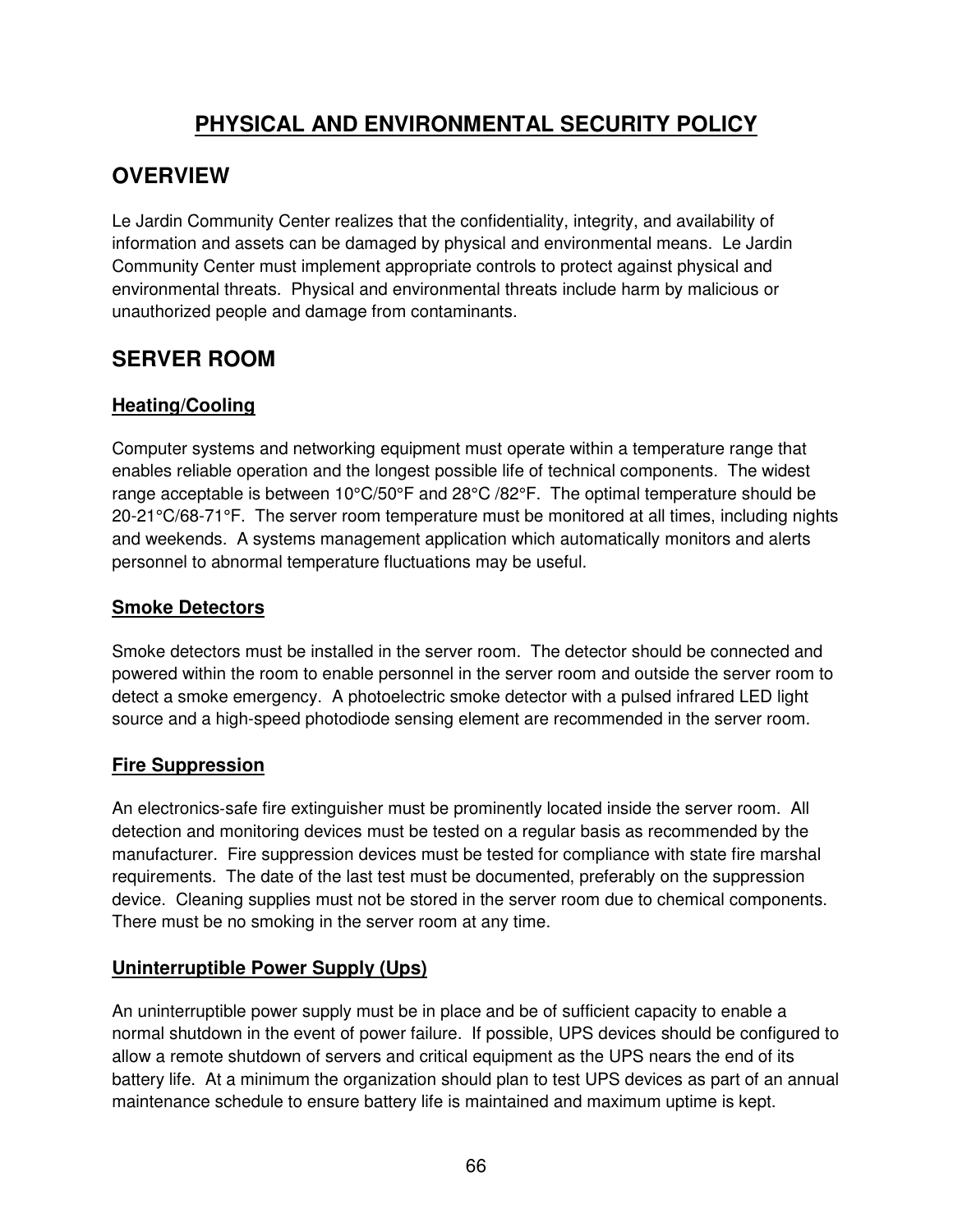#### **Locks/Access**

Server rack must be locked at all times. Locking mechanisms should include using a multi‐ factor access control system. Access to the server rack may include restrictions by key. If a key system is in place, all keys must be stamped with "Do Not Duplicate." Access rights to the server rack must be provided on a strict "need to have" basis.

All individuals accessing the server rack must sign in and out using a Server Rack Access Log. Sign-in/out includes all visitors who must be accompanied by a member of the IT staff at all times. Access log sheets must be retained by the Information Technology Department and reviewed on a periodic basis. Visitor access is restricted to departmental staff, vendors, or service personnel who are listed on an approved "Server Room Access List." Procedures regarding access requests, viewing, or touring the server room are provided below.

- Card Access Individuals with card access to the server room are responsible for ensuring the area remains secure upon their entering or exiting. This includes deactivating and activating server room alarms.
- Visitor Access Individuals on the "Server Rack Access List" must only have monitored, supervised access to the server room. For each access, the individual monitoring the visitor is required to record the following in the server room log book: date, visitor name, monitor name, Visitor Company or department, reason for entry, in time, and out time. All visitors must remain under IT surveillance while inside the server room and should never be left alone.
- Access Requests Anyone without card or visitor access must request escorted access prior to being permitted to enter the server room. If the access request is approved, the visitor must follow the visitor access procedure and must be escorted at all times by personnel that have card access rights.

#### **Wiring/Cabling**

Wiring must be routed in server room away from personnel working areas and in a manner that allows for wiring and cable identification and maintenance. All wiring and cables should be properly labeled and documented to allow for easy access in the event of an issue.

#### **Flooring**

The server room floor should be above the ground level of the building. The floor must remain clear of unused wires and cables. Wires and cables must be properly protected from heat and environmental elements if on the floor.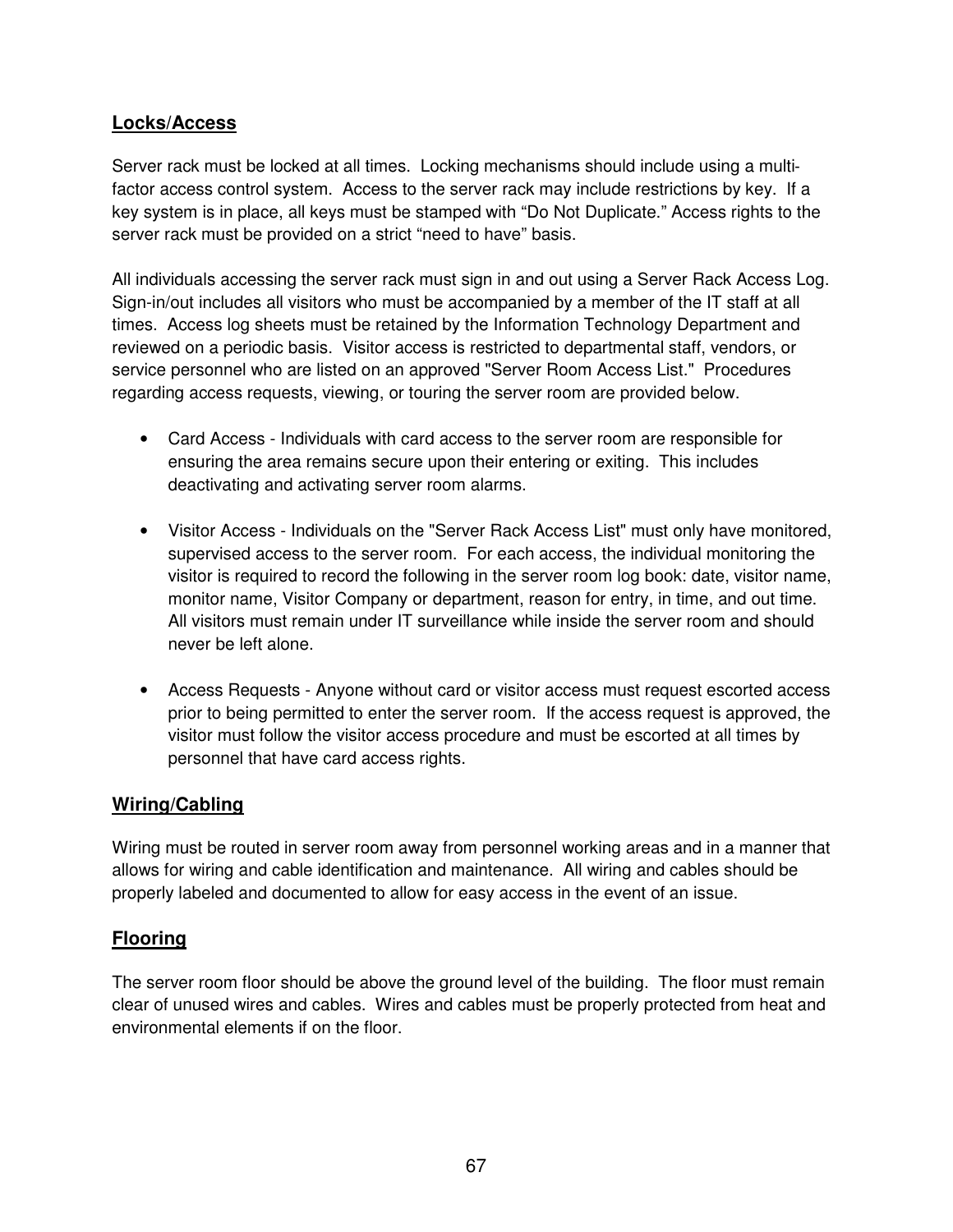## **SOCIAL MEDIA POLICY**

## **OVERVIEW**

#### **Purpose and Scope**

Le Jardin Community Center has determined that social media is a tool that can be used to further our mission and goals. Social media can provide a cost-effective method of engaging our communities in discussion, foster positive relationships with our clients, and represent Le Jardin Community Center in these emerging electronic communications.

These guidelines apply to employees, volunteers, or contractors who create or contribute to blogs, wikis, social networks, virtual worlds, or any other kind of social media and identify themselves as employees of Le Jardin Community Center or comment on the organization.

While all Le Jardin Community Center employees are welcome to participate in social media, we expect everyone who participates in online commentary to understand and to follow these simple but important guidelines. The goal is to participate online in a respectful, relevant way that protects our reputation and follows the letter and spirit of the law.

#### **Relevant Technologies**

This policy includes, but is not limited to following specific technologies:

- Twitter<sup>®</sup> Snapchat<sup>®</sup>
- Facebook® Google+®
- Instagram® Personal Web sites

## **PROCEDURES**

- 1. Keep your work-related and personal social media accounts separate. Do not post work–related information through your personal account, or the reverse.
- 2. Be transparent and state that you work at Le Jardin Community Center. Your honesty will be noted in the social media environment. If you are writing about (Le Jardin Community Center), use your real name, identify that you work for Le Jardin Community Center, and be clear about your role. If you have a vested interest in what you are discussing, be the first to say so.
- 3. Never represent yourself or Le Jardin Community Center in a false or misleading way. All statements must be true, accurate, and not misleading; all claims must be substantiated.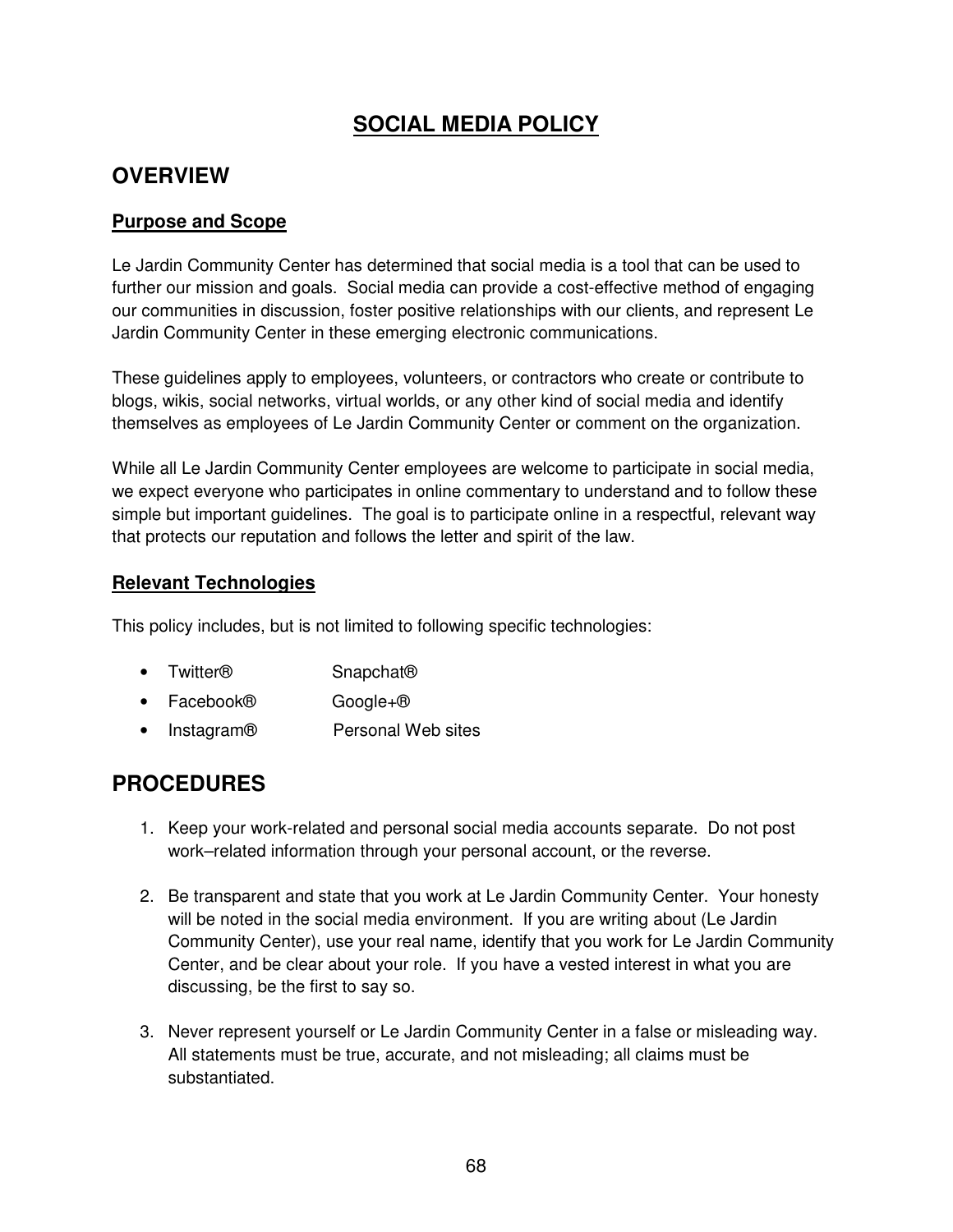- 4. Post meaningful, respectful comments—no spam and no remarks that are off-topic or offensive. Use common sense and common courtesy in all communication.
- 5. Protect sensitive or personal information. Make sure your efforts to be transparent don't violate Le Jardin Community Center's privacy, confidentiality, and legal guidelines for external communication. Never discuss clients, parents or employees of Le Jardin Community Center.
- 6. Limit your comments to your area of expertise and feel free to provide unique, individual perspectives on non-confidential activities at Le Jardin Community Center.
- 7. If you find yourself disagreeing with others' opinions, keep your response appropriate and polite. If you find yourself in a situation online that looks as if it's becoming antagonistic, do not get overly defensive and do not disengage from the conversation abruptly. Feel free to ask the HR Director for advice and/or to disengage from the dialogue in a polite manner that reflects well on Le Jardin Community Center.
- 8. Never comment on anything related to legal matters, litigation, or any parties Le Jardin Community Center may be in litigation with.
- 9. Never participate in social media when the topic being discussed may be considered a crisis situation. Even anonymous comments may be traced back to your or Le Jardin Community Center's IP address. Refer all social media activity around crisis topics to your Manager and/or the HR Director.
- 10. Always protect yourself, your privacy, and Le Jardin Community Center's confidential information. What you publish is widely accessible and will be around for a long time, so consider the content carefully. Social media users should always be aware that these types of communications are considered public records.
- 11. Personal use of social media is the right of every employee using their own equipment and on their own time. They are expected to never post or create anything that would be potentially embarrassing to Le Jardin Community Center or considered offensive. It should be clear that the views expressed are not necessarily those of Le Jardin Community Center.

## **DISCIPLINE FOR NONCOMPLIANCE**

Personnel should be aware of potential penalties for noncompliance with organization policy, which may include suspension of certain security privileges, suspension of employment, or termination. Issues with adherence to this policy will be addressed utilizing the organization's approach to disciplinary action and with the assistance of the Human Resources Director.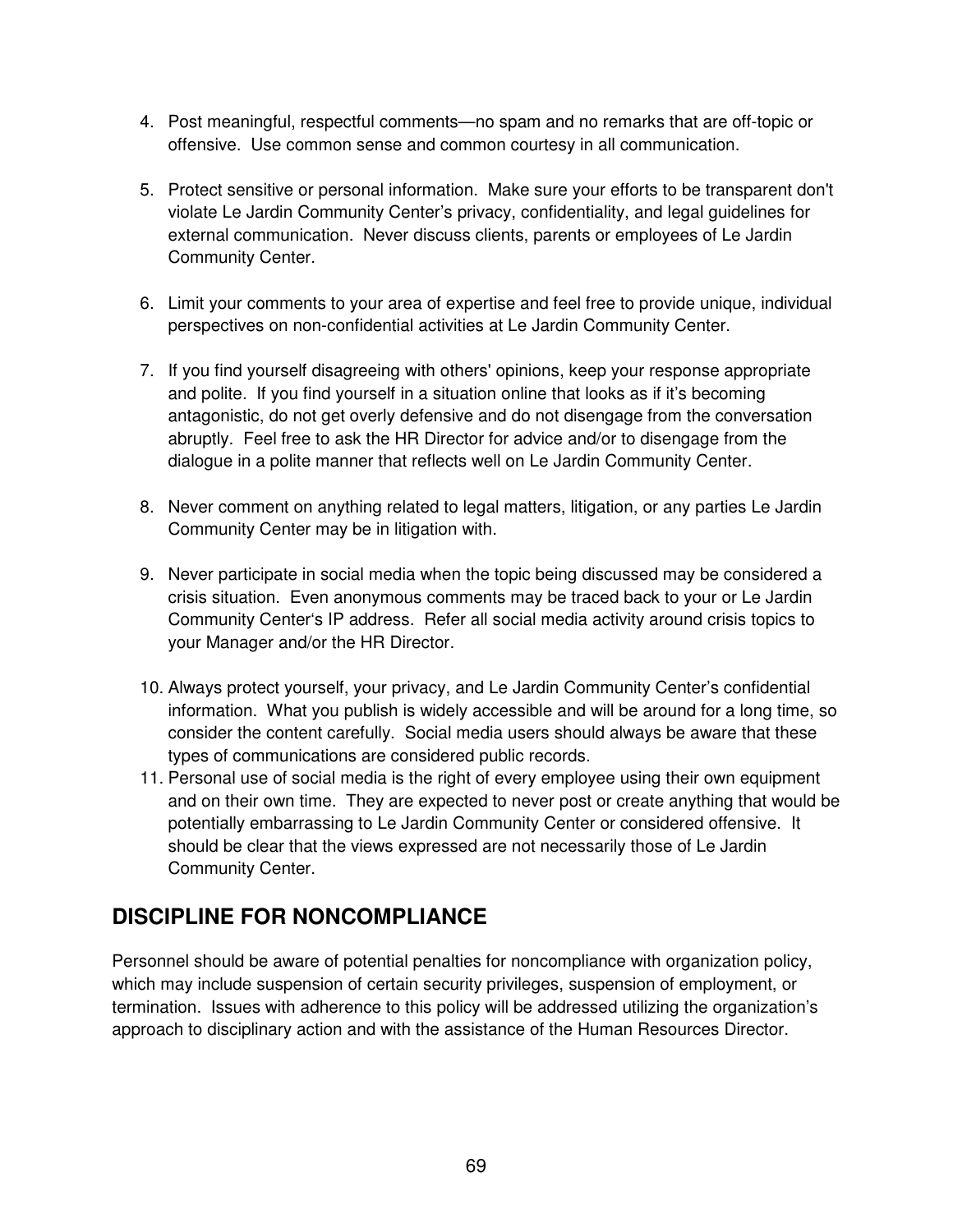# **SYSTEMS AND APPLICATIONS MANAGEMENT POLICY**

## **OWNERS/CUSTODIANS/USERS**

Critical assets include systems and applications that contain confidential information or have been designated as critical or highly valuable to Le Jardin Community Center. System or application criticality indicates a sense of importance or high damage level if compromised. Custodians must perform duties in collaboration with owners to protect Le Jardin Community Center assets. Users must follow owner, custodian, and Le Jardin Community Center policies and requirements.

### **Owner**

Information owners are responsible for ensuring that information is secured according to the requirements of the information security program. Owners are responsible for reviewing access to that information to ensure access rights are appropriate. Owner's system and application requirements include:

- Responsibility for keeping an accurate inventory and location of any file, database, or other technology used to store critical information.
- The obligation to follow data retention requirements and purge data from any system so it is not retained longer than the stated retention schedule.
- Assigning classification values to information for which they have responsibility, based on its sensitivity to disclosure and for protecting it in accordance with its criticality and value.
- Ensuring that those with access to the information understand their responsibilities for collecting, using, retaining, and disposing of the information in appropriate and approved methods.
- Reviewing contractual agreements for their systems and applications to make sure they effectively provide for the protection of organization assets.

## **Custodian**

Custodians, such as Information Technology Department personnel, are responsible for the day-to-day maintenance of information systems or information applications. Custodians are responsible to the owner of the system for ensuring proper implementation of security controls. Custodian requirements for systems and applications include:

- Establishing written procedures regarding technical implementation of granting and revoking system access privileges. Access controls are a key information technology control area.
- Monitoring system and information.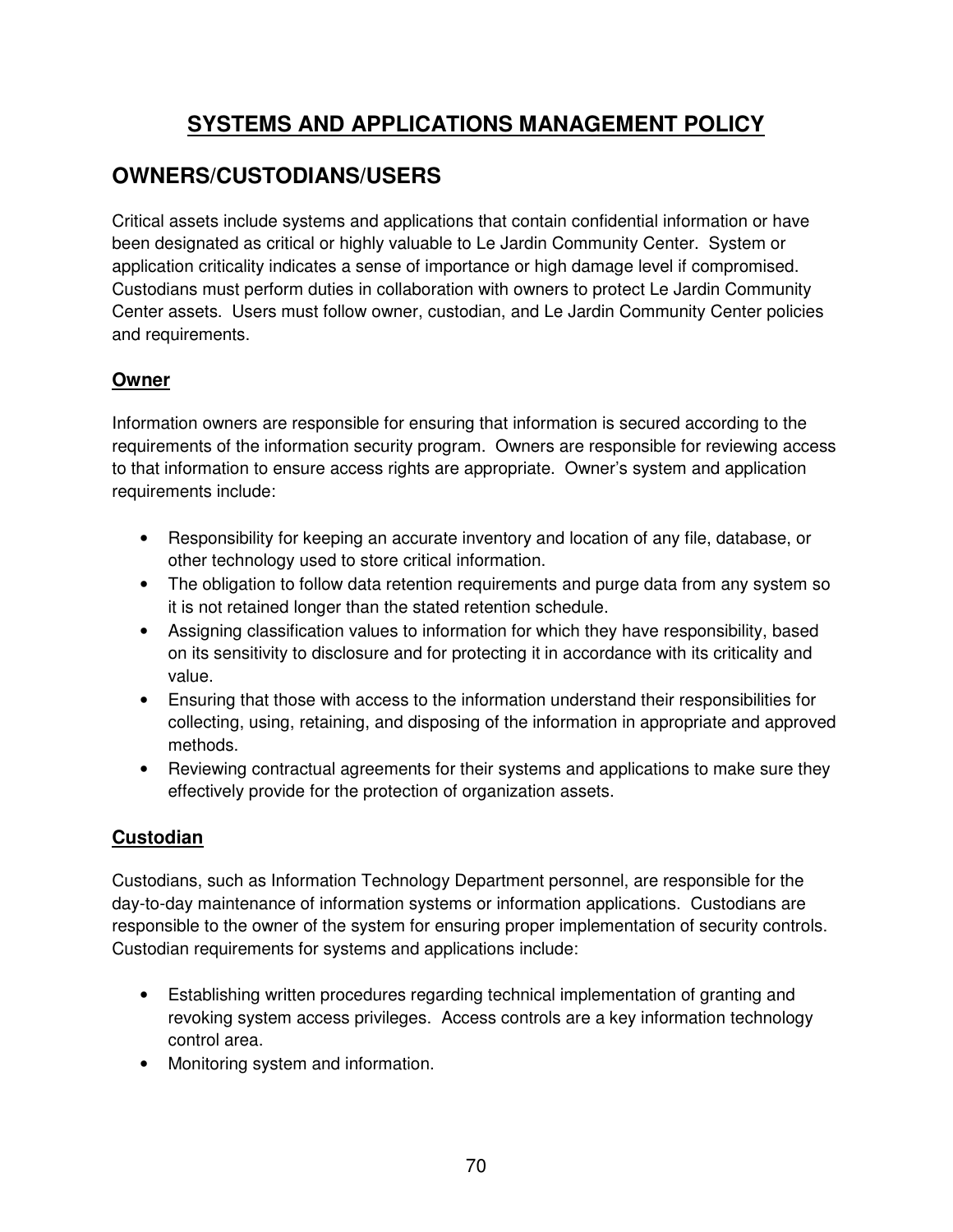- Implementing technical policy requirements so that systems and applications are in compliance with all applicable information security policies.
- Reviewing security features installed on Le Jardin Community Center assets. This includes a review of operating systems and systems software, databases, applications, computer hardware, firewalls, security detection software, and communications hardware and software.

## **Users**

Users Le Jardin Community systems and applications have a duty to understand the fundamental importance of information assets and recognize their responsibility for the safekeeping of those assets. Users must protect systems and applications against abuses that disrupt or threaten their security and functionality. Each user is responsible for their actions on systems and for compliance with policies concerning security and acceptable use of systems, applications, and other Le Jardin Community assets. User requirements include:

- Responsibility for their own actions to not put systems or applications at risk by inappropriate actions or negligent behavior.
- Performing information security duties as required by standards and practices.
- Restricting the use of systems and applications only to authorized individuals for authorized purposes.
- Respecting the owners and custodians' requirements for handling and protecting information.

# **ORGANIZATION FUNCTION**

Applications must only be used for authorized Le Jardin Community purposes. All personnel must only use systems and applications that have been approved by Le Jardin Community. Users may not download or place any unapproved application, system, or software on any computer or system owned by Le Jardin Community. Personnel that desire to use a new or unapproved application must submit an application to the Information Technology Department for review and approval. Formal Organization approval must happen prior to using the new application, system, or software on any device connected to the organizational network.

# **APPLICATION ATTRIBUTES IMPACTING NETWORK PERFORMANCE**

Service attributes of systems and applications including performance, availability, reliability, and supportability are important to Le Jardin Community. These attributes are not only measured internally but may be viewed externally by clients or vendors. The following are general practices for applications that should be reviewed to understand the performance implications of any system or application on Le Jardin Community's network.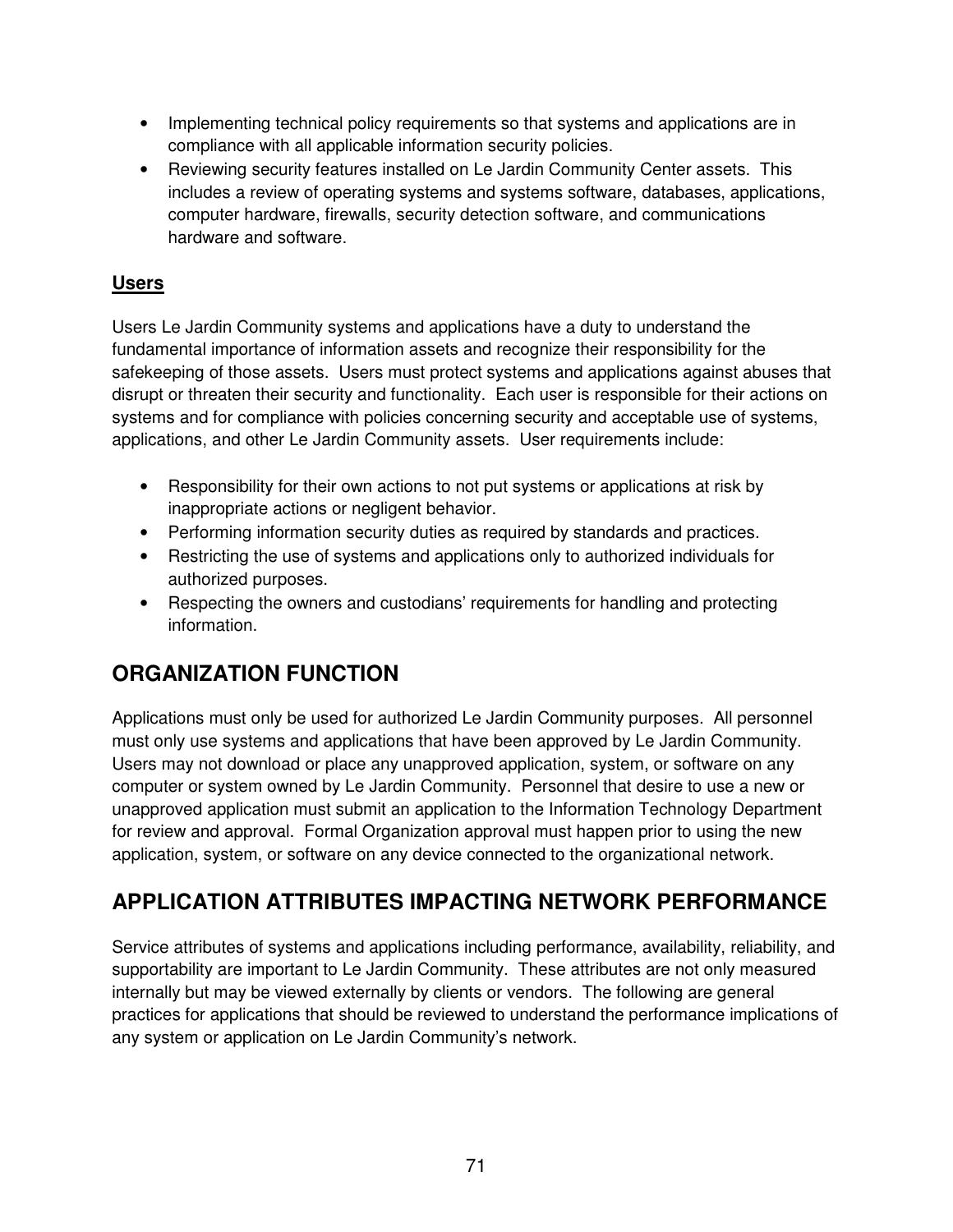## **Availability**

Availability requirements for the organizational process must be defined, including:

- System uptime requirements.
- Planned periods of downtime for changes and upgrades.
- Business continuity or failure requirements.

#### **Deployment**

The information technology department needs to understand the impact of the application on Le Jardin Community's bandwidth and if usage will create disruptions in service or impact other Le Jardin Community applications' performance.

#### **Operational Workload**

Workload, such as number of business transactions processed, determines operational effectiveness of an application. Workload issues that may impact Le Jardin Community Center that should be evaluated include:

- Different usage periods at different times of the day.
- Growth projections for application use over a two-year period.
- Total number of users of the application.
- Response time expectations for application users.

#### **Integration**

Le Jardin Community Center must understand how the application integrates with other applications, systems, and business functions. If the application is a key centerpiece of the infrastructure or organizational process, extra attention will be required to examine and make sure the application can successfully integrate into the technical, business, and strategic plans of Le Jardin Community Center.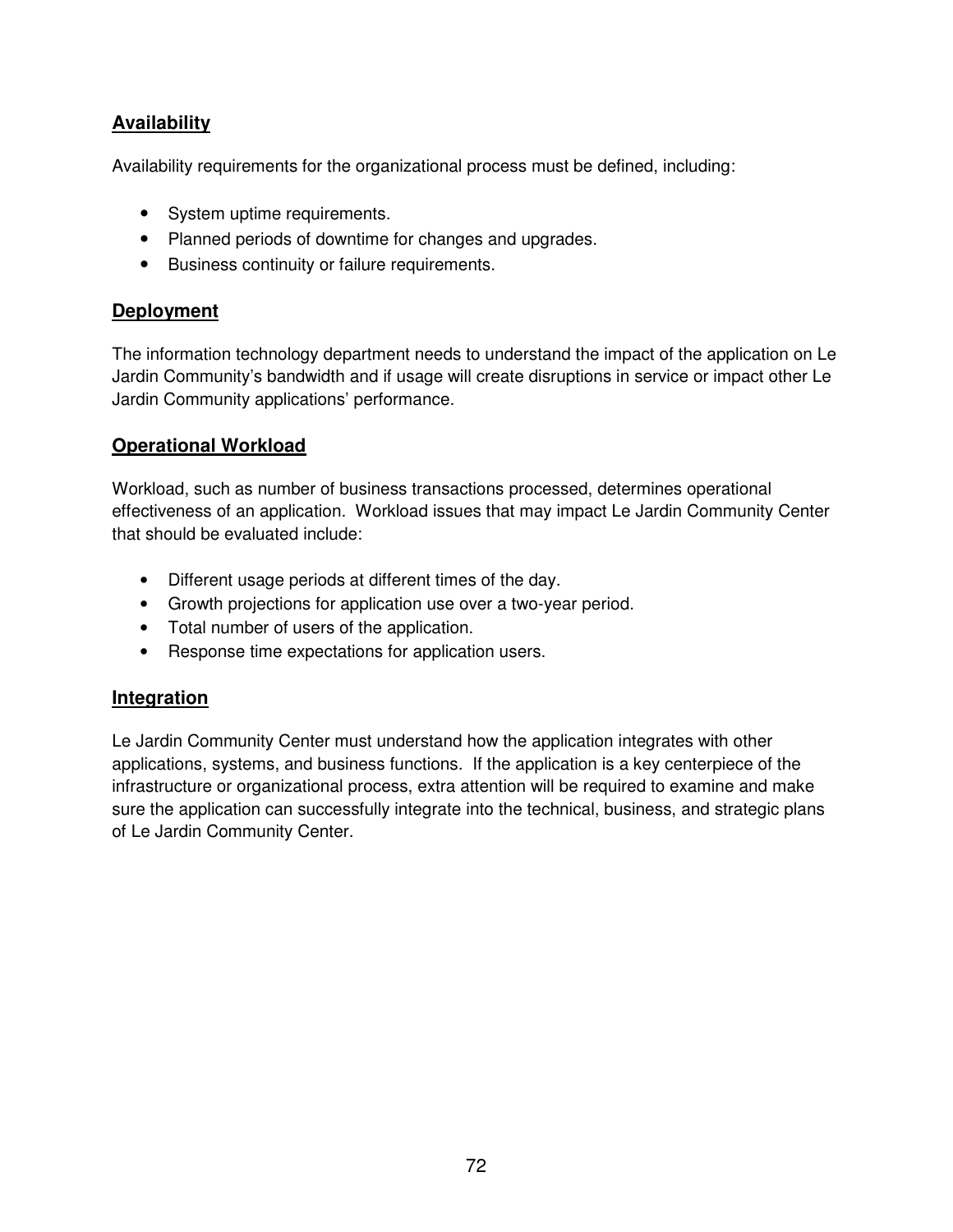# **SECURE SYSTEMS DEVELOPMENT POLICY**

### **OVERVIEW**

This policy provides the requirements for secure system development and the assessment of risk during systems development. The policy applies to all systems and applications sponsored by, developed for, and maintained or operated on behalf of Le Jardin Community Center, whether the systems are operated on-site or at a non- Le Jardin Community Center location.

## **SPONSOR/OWNER REQUIREMENTS**

#### **Sponsor**

A system development sponsor is an individual or department that has requested, procured, funded, or authorized the development or enhancement to a system. System development sponsors are responsible for providing adequate business requirements for the development of the system. Sponsors must provide adequate department resources to assist in the development of the systems.

#### **Owner**

The system owner is the individual or department responsible for daily operations of a system, including maintenance. The owner is responsible for ensuring secure system standards are followed for their assigned system(s).

#### **Development Scope.**

#### **Methodology**

The Information Technology Committee is responsible for approving final security requirements for systems. It is the responsibility of the Information Technology Committee to document acceptance of the security requirements by sponsors and owners for each new system or system acquisition. The Information Technology Committee should also review and accept system tests against the security requirements. The Committee must approve a development methodology that includes security controls. It is recommended that systems be designed with security requirements integrated into the original design rather than making subsequent changes after implementation.

Le Jardin Community Center's system development activities must incorporate appropriate security controls and activity logs. System security controls must include validation controls for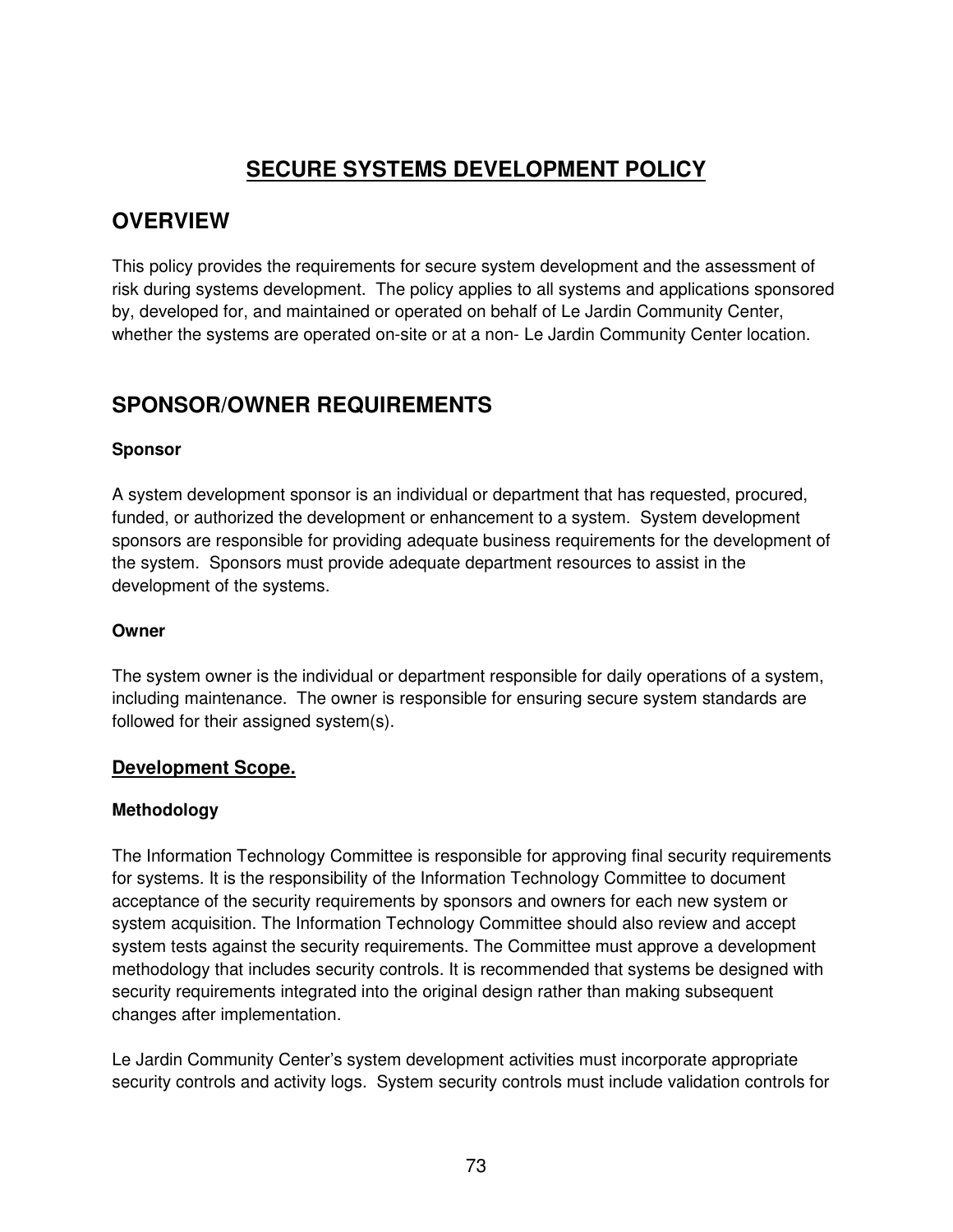any data entry and data processing. Data entry validation controls include access controls including:

- Controls over entry and changes to data.
- Error checks.
- Review of suspicious or unusual data.
- Appropriate review and authorization for highly sensitive transactions or data.

Some Le Jardin Community Center systems may require the integration of additional authentication and encryption controls to ensure integrity and confidentiality of the data. Ongoing risk assessments must be performed by Le Jardin Community Center to consider the adequacy of system level controls in light of changing threat environments.

#### **Project Plan**

The project plan must include system security requirements as part of the development process within Le Jardin Community Center's software development methodology. The depth and detail of the project plan provide an indicator of system and security maturity within Le Jardin Community Center.

Project plan security requirements may include:

- Establishment of security classification levels of systems and data.
- Clarification of departmental functional security requirements and acceptance criteria.
- Use of secure coding standards.
- Tests and reviews for compliance with security requirements, code development, and testing processes.
- Requirements from nondisclosure agreements to protect Le Jardin Community Center's rights to source code and customer data as appropriate.
- Requirements from completed service level agreements that dictate security requirements relating to system performance and emergency response.
- Restrictions on developer write access to production source code and systems
- Monitoring of inappropriate access to development systems.
- Physical security over developer work areas, including restrictions on Le Jardin Community Center assets or information taken to and from the work area.

#### **Security Requirements**

- Each system must have a system owner designated for each system that is developed, purchased, operated, or maintained by their respective departments.
- Le Jardin Community Center must implement secure development procedures during the following: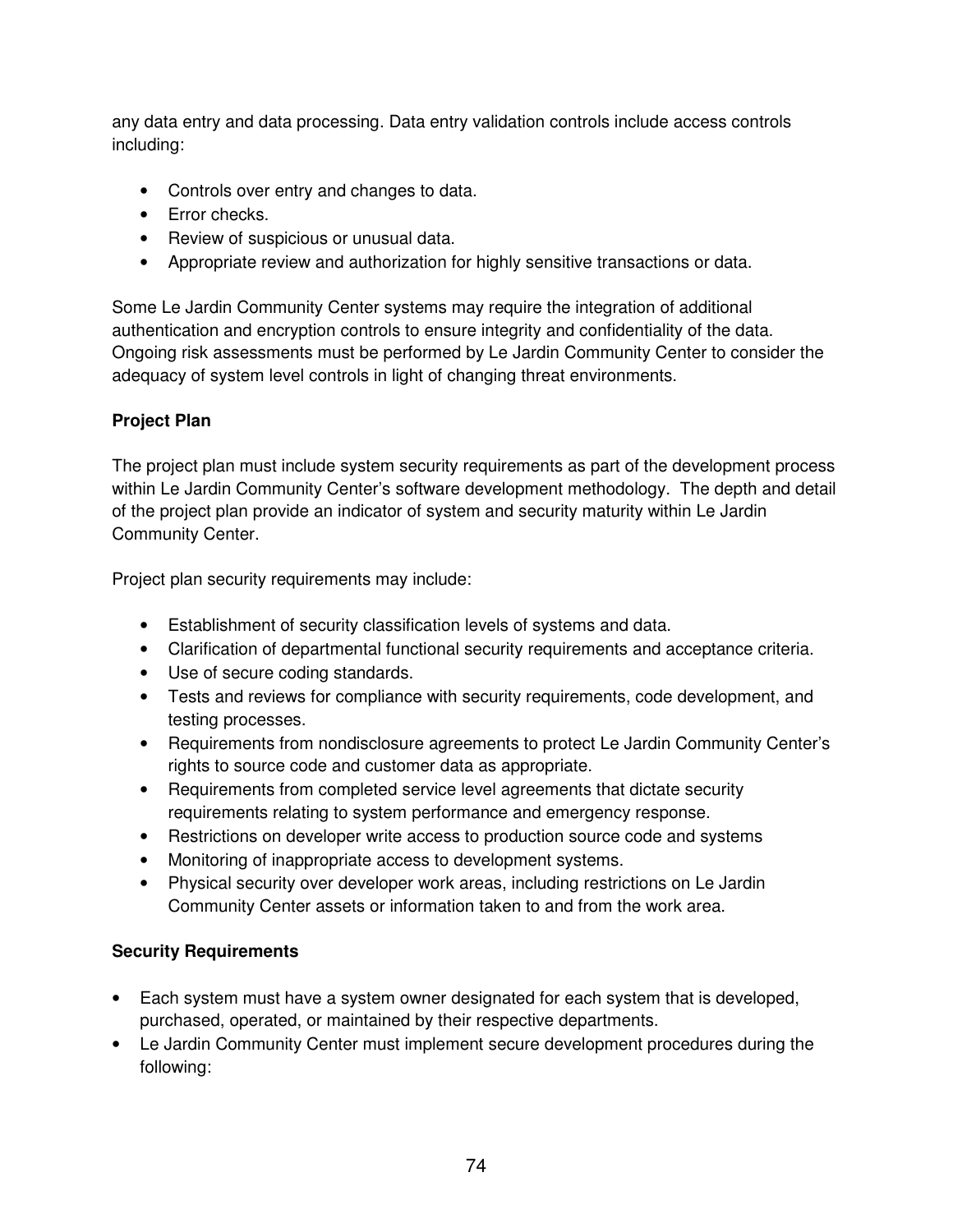- $\circ$  New system development projects must create security requirements during the "Requirements" phase of the development lifecycle.
- $\circ$  All systems containing critical or confidential data or systems that are integrated with systems containing critical or confidential data must be reviewed for appropriate security requirements at least every two years.
- $\circ$  All systems must be reviewed for appropriate security requirements when any significant changes are planned for the system.
- A risk assessment will be performed prior to the production implementation of all Commercial-off-the-shelf (COTS) systems purchased, operated, or maintained by Le Jardin Community Center.

# **TESTING AND QUALITY**

The following list contains items that may be used to review and/or test security within the development process:

- Security requirements in the project scope and budget.
- Classification of information within the system or application.
- Risk assessment completion.
- Separation of duties review.
- Design and network diagram documentation that includes security components.
- Data sharing requirements.
- Data handling requirements.
- Software licensing and registration requirements.
- Inventory of hardware and software assets impacted by the system.
- Remote access controls.
- Authorization based on least privilege and need to know.
- Authentication requirements.
- Malware or malicious code review.
- Auditing and logging controls.
- Information transmission requirements.
- Backup requirements.
- Business continuity and disaster recovery plan for system.
- Security integration with:
	- o Software project files.
	- o Unit, system integration and acceptance test plans.
	- o Operational documentation.
	- o Training.
	- o Business acceptance testing.
- Change management.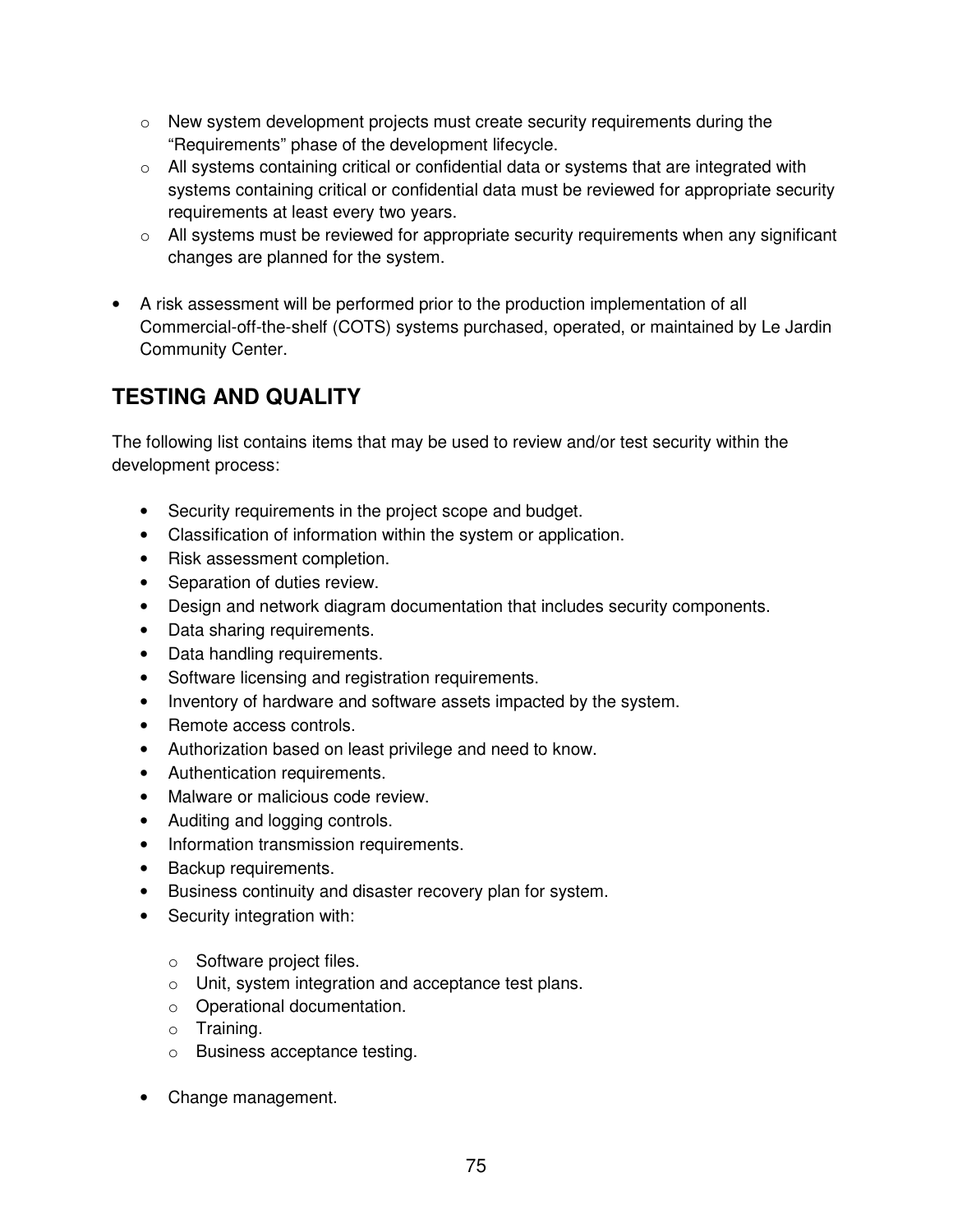## **IMPLEMENTATION**

Systems development processes should include a sign-off by system owners that a security review has taken place and that any department security requirements have been met. This review must take place prior to production implementation.

## **SUPPORT AND MAINTENANCE**

Project plans will describe how ongoing security reviews will take place to show appropriate Le Jardin Community Center support and maintenance for the system after initial implementation. Ongoing system reviews must include additional or changed security requirements that Le Jardin Community Center has adopted since the original development plan.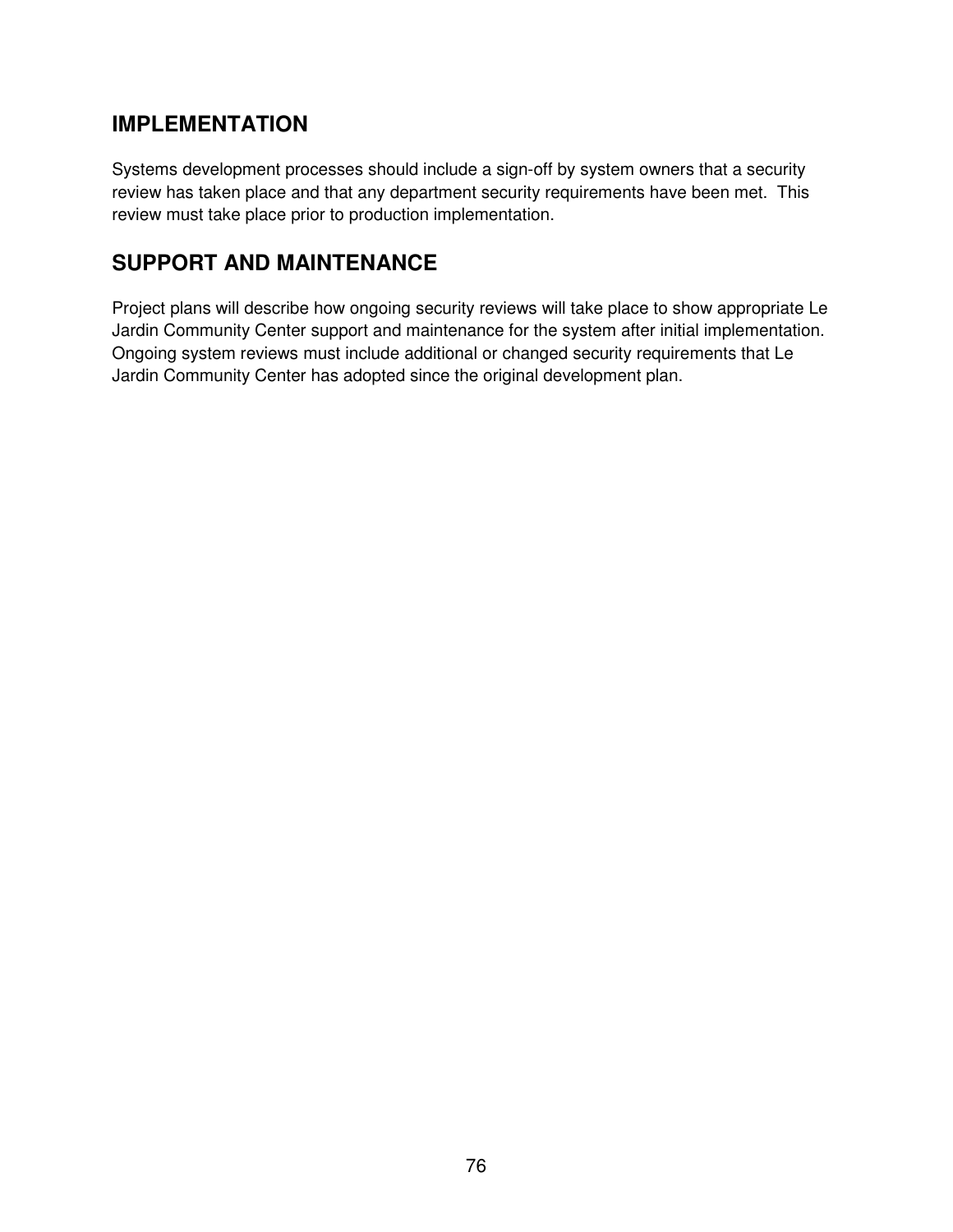# **TECHNOLOGY COMMITTEE POLICY OR CHARTER**

## **OVERVIEW**

The Technology Committee's (Committee) goal is to improve the effectiveness in the use and management of information technology at Le Jardin Community Center. Managing information technology through the Committee will be accomplished through monitoring, evaluating, and overseeing the implementation of policies and solutions to maintain or enhance technology functions. The Committee will also assist Le Jardin Community Center management in making informed technological decisions without requiring them to become involved in daily or routine information technology operations. Committees also serve as advocates for the Information Technology Department and effective communication channels in regard to the decision-making process. The members are able to explain how and why a particular decision was made.

### **Scope**

The Committee will perform the duties listed below in addition to any other duties the executive management of Le Jardin Community Center might assign to the Committee. Executive management must be provided with Committee minutes after each Committee meeting. Committee members may immediately report to executive management or department heads any issues that require specific or immediate attention, such as any significant issues with major technology initiatives or information security breaches.

### **Membership**

Committee membership must include employees with knowledge of Le Jardin Community Center information technology and operations. Also, all core functional areas of Le Jardin Community Center should be represented on the Committee. A broad-based membership will ensure that the Committee meetings and actions out of the Committee will work in tandem with departmental requirements and expectations. Additions or changes to Committee membership will be determined by the Committee Chairperson and the Executive Director. The Committee Chairperson may be the Information Technology Specialist or Le Jardin Community Center may select another Chairperson from the Executive Management team to oversee each meeting and be responsible for final Committee decisions.

### **Program Oversight**

The Committee is accountable to executive management and will be provided the right of obtaining any information regarding Le Jardin Community Center technology assets. Necessary information may include information from the Information Technology Department, end-user or operational departments. In addition, the Committee may request authorized expenditures with executive management approval to implement strategies and procedures to resolve technical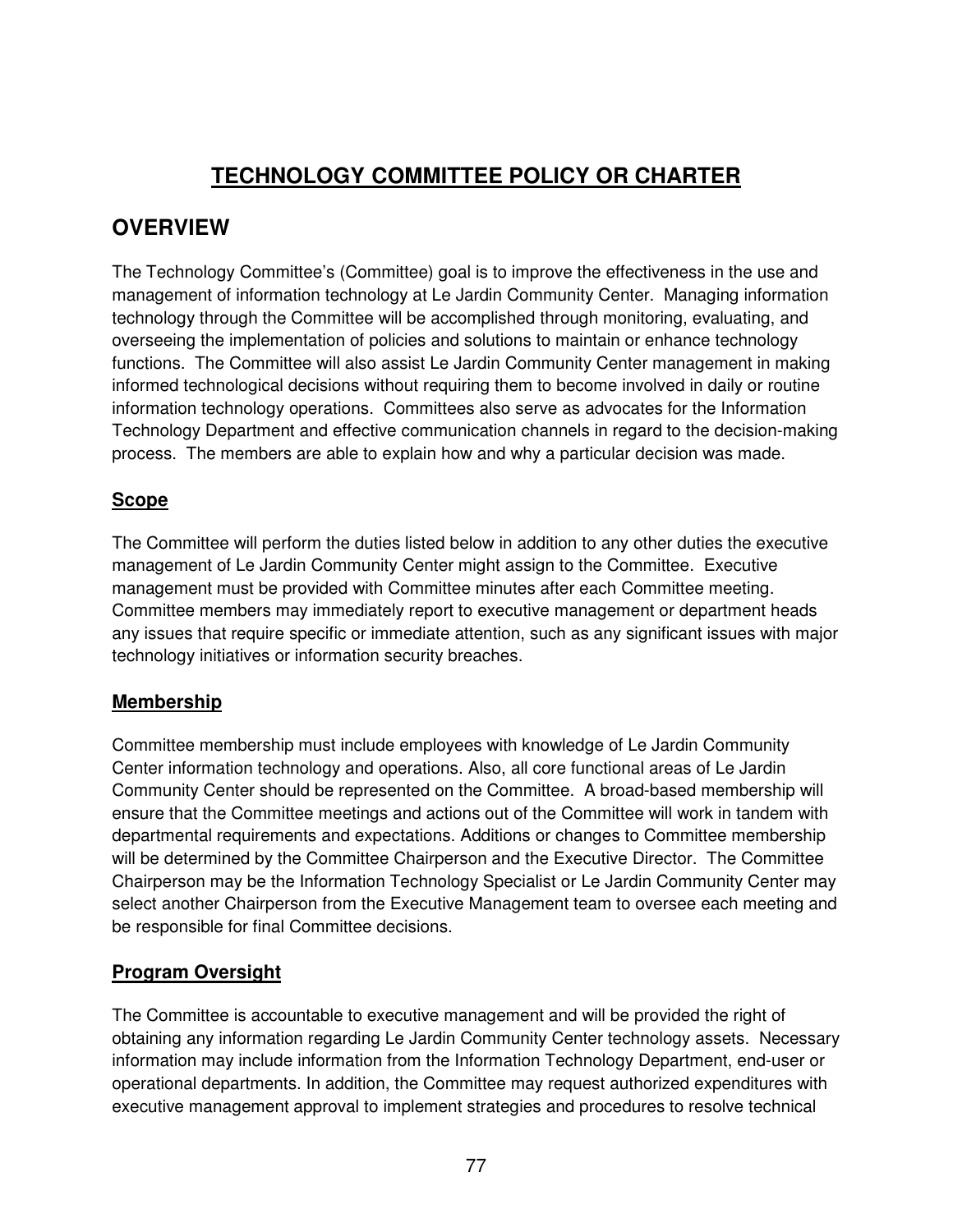problems or enhance confidentiality, integrity, or availability of Le Jardin Community Center computer systems.

# **TECHNOLOGY MANAGEMENT**

The Committee shall perform the following duties:

### **Technology Governance and Board Updates**

- Create and maintain an Information Technology Strategic Plan aligned with organizationwide initiatives, often spanning a one- to three-year time frame.
- Oversee information technology budgeting decisions, providing oversight regarding resources and risk assessment.
- Oversee the updating, reviewing and approving of Information Technology policies.
- Review and create mitigation plans to address regulatory issues involving technology and technology audit findings and determine scope and frequency for external testing of information technology and information security.
- Annually present to executive management a formal overview of the information technology and information security activities. The overview will address updates to policies, technology and information security risk assessments and risk posture, Committee recommendations, regulatory compliance, disaster recovery plans and testing, vendor risk analysis, the overall status of the program, and any other important components dealing with information technology or information security.
- Present the executive management team with timely updates on security breaches, changes to Le Jardin Community Center risk profile, major information technology project changes or information technology initiatives, and any other issue deemed appropriate by the Committee.

### **Vendor Management**

- Ensure the qualifications of vendors used to provide information technology services through an annual review process.
- Update and review Le Jardin Community Center vendor management procedures.

### **Information Security**

- Maintain, test, and train employees on the information security program and individual information security responsibilities.
- Provide ongoing information security awareness training on prevalent topics to all employees.
- Maintain current information technology infrastructure reviews and information security risk assessments, and use them to determine appropriate resource and asset use within the organization.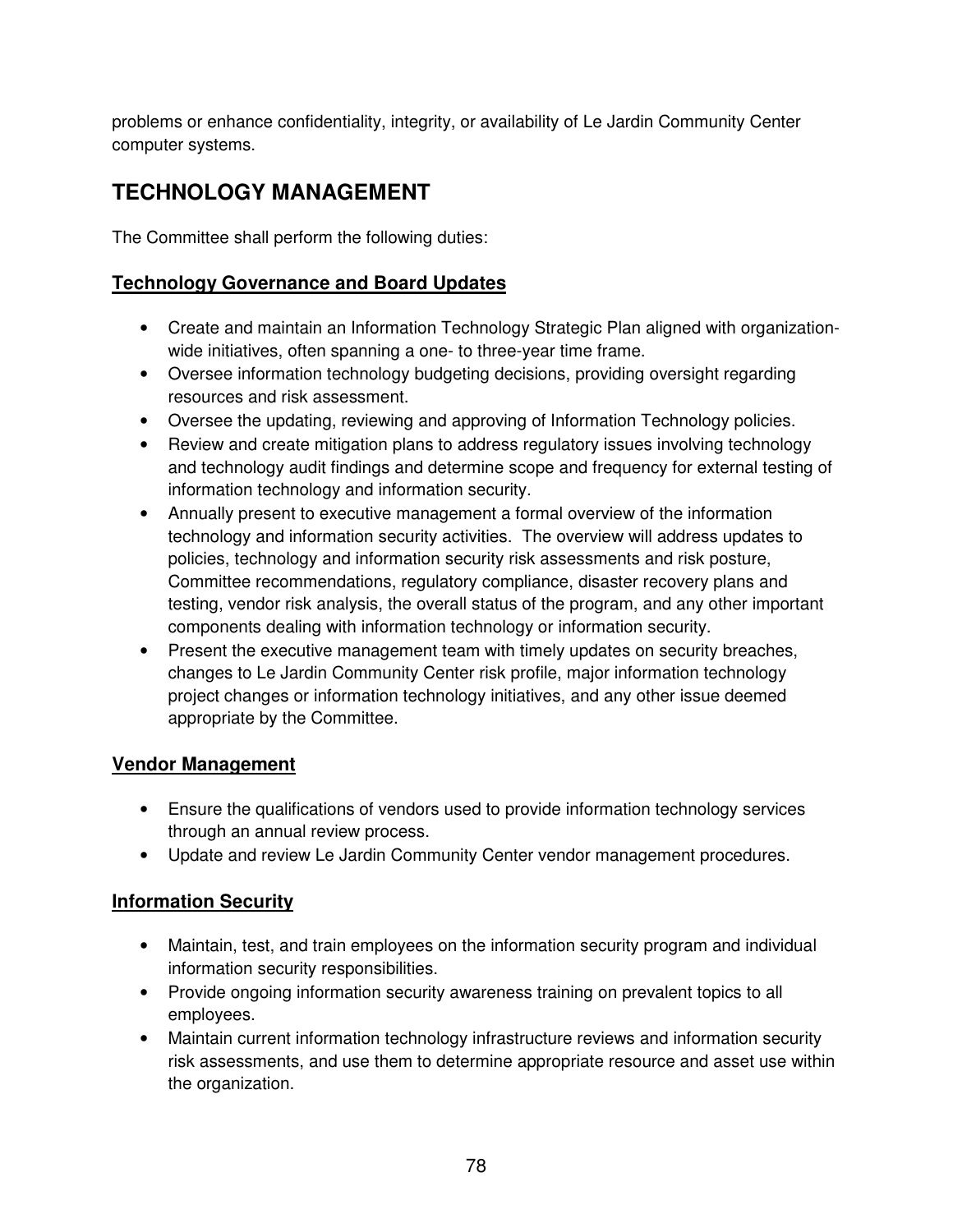#### **Systems (Network and Applications)**

- Ensure adequate controls and change management procedures are in place to protect the organization's network and applications.
- Review internal problem reports and change management logs to detect major changes or problems.
- Address system functionality to meet ongoing and future Le Jardin Community Center requirements.

## **MEETING PLANNING**

Committee meetings will be conducted quarterly, and discussion topics will be determined by the chairperson based on prior events, regulatory or Le Jardin Community Center changes, and the Technology Committee Schedule. However, the Committee may need to meet more frequently based on adapting to changing risks, regulations, and technology. Priority at meetings will be given to critical enterprise strategic initiatives or emergency/incident response issues as needed.

Meeting minutes will be documented by an appointed Committee secretary and will be presented for review to executive management within two days following a Committee meeting. In addition to Committee minutes, an Issue Tracking Form will be utilized at each meeting to track issues and projects through completion. Committee meeting minutes and records will be retained for five years and will be made available to the executive management and Committee members.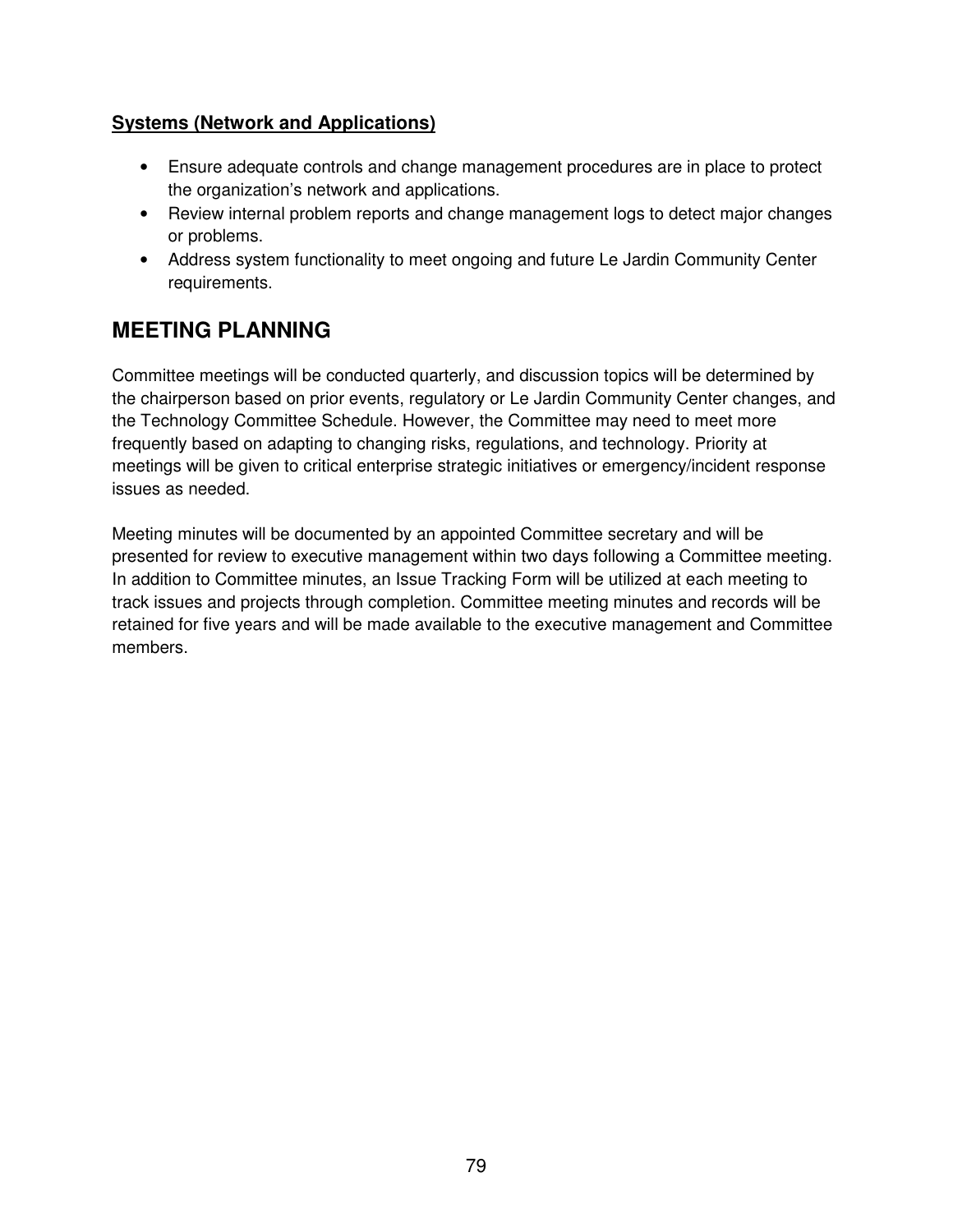# **TRAINING POLICY**

## **OVERVIEW**

Personnel training is an important part of the information technology and information security program. Proper training reduces time Le Jardin Community Center needs to spend on incidents, public relations, notification, and information recovery. Technical controls alone do not fully protect Le Jardin Community Center. Human error or intentional malfeasance can be the most dangerous threat facing Le Jardin Community Center. Security awareness and training helps to ensure that all individuals who handle Le Jardin Community Center's assets will be aware of their responsibility to protect the organization's information and systems. All personnel must successfully complete training so that they understand their roles and responsibilities regarding information assets and are able to comply with information security policies.

## **TRAINING REQUIREMENTS**

#### **Information Security Training**

Information security training will be provided to all personnel authorized to access Le Jardin Community Center systems, including employees, vendors, and contractors. New personnel are required to successfully complete information security training within the first 90 days of employment and annually affirm their understanding of and intent to comply with the information security policy. Training and affirmation for all personnel must be completed annually. The IT Specialist in collaboration with department managers, must provide ongoing information security awareness to personnel.

#### **Technology Training**

Technical training must be provided for all systems personnel. Training may include mentoring by senior employees, online courses, offsite courses, or reading technical books, magazines, and manuals. It is expected that all systems personnel will be competent to perform their assigned job function and will continually strive to gain additional technical knowledge to assist Le Jardin Community Center.

#### **Regulatory Training**

Certain Le Jardin Community Center personnel may have the need for training on specific regulatory, government, or agency rules or functions. This may include federal, state, and local regulations and requirements. Personnel that have these additional knowledge requirements should be trained to effectively represent the organization.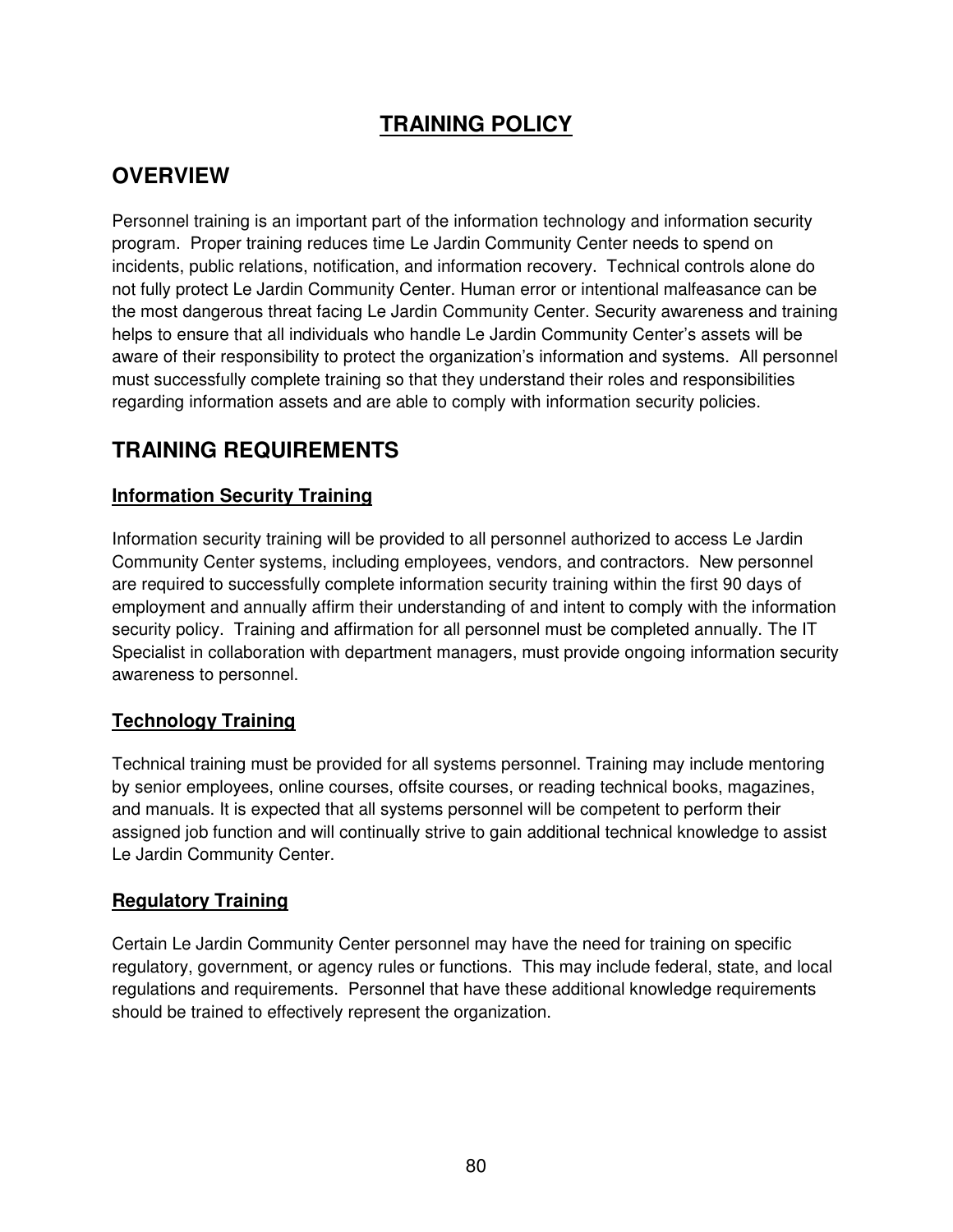## **TRAINING SCHEDULE**

### **Security Training**

All employees of Le Jardin Community Center must take part in ongoing training provided on information security and technology provided on a monthly basis. Training may be provided in a web-based format, on a one-on-one basis or in a group setting, as deemed appropriate by Le Jardin Community Center. Employees will be required to schedule time to participate in these training sessions, and tracking must be performed to ensure all personnel has completed the necessary training. Training may be performed by individuals from Information Technology, Information Security, or by outside consultants as necessary.

### **Additional Training Requests**

If Le Jardin Community Center personnel require additional training to perform their job function, a request may be sent to their manager. The manager and relevant department leaders or executive management will determine the appropriate action necessary to provide the training requested. Although Le Jardin Community Center supports furthering the education of personnel, not all requests for additional training may be accepted. Upon approval, the employee will work with their manager to determine the appropriate source for providing the training.

# **PROGRAM MANAGEMENT RESPONSIBILITY**

Information security training will be the responsibility of the IT Specialist, as deemed appropriate by Le Jardin Community Center. Regulatory training will be the responsibility of the senior management of the department with the regulatory training requirements.

All the individuals responsible for creating and managing training shall perform the following:

- Provide input into the security awareness and training program.
- Identify training requirements based on needs of Le Jardin Community Center and risks to Le Jardin Community Center's business.
- Develop an annual training program strategy and plan.
- Budget for training and awareness activities.
- Coordinate all training program activities.

## **Preparation and application of training**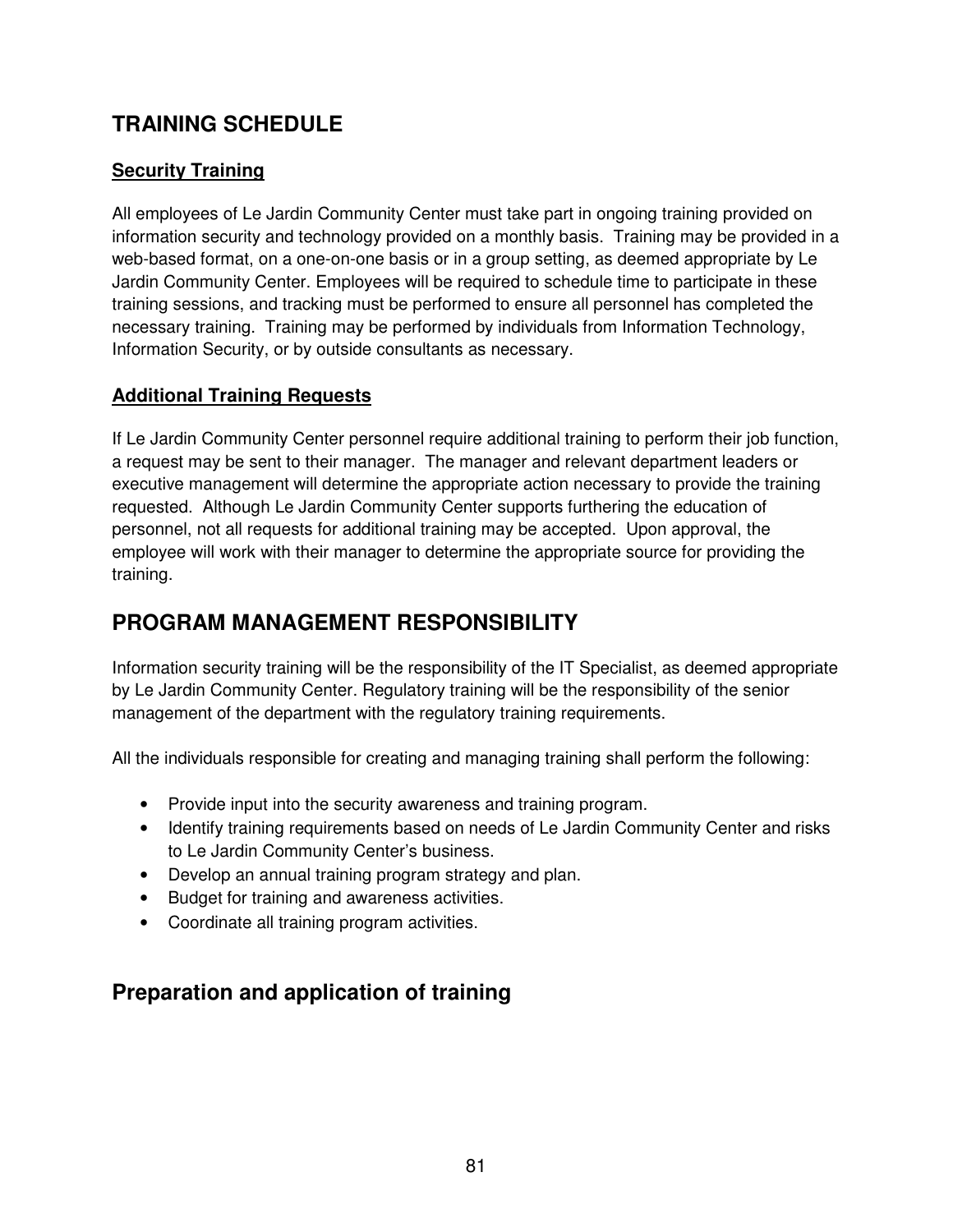# **VENDOR MANAGEMENT POLICY**

# **OVERVIEW**

Le Jardin Community Center utilizes services from external suppliers, service providers, software companies, and other consultants and vendors. This policy uses the term 'vendor' to cover all non-employee organizations or individuals that provide services to Le Jardin Community Center. These services may include vendors that have contact Le Jardin Community Center's confidential information, transaction processing services, or other activities. The use of these external vendors may expose the organization to regulatory, financial, or organizational reputation risk. While properly defined vendor contracts address some risk factors, Le Jardin Community Center continues to be responsible for certain additional risks. In order to mitigate these risks, Le Jardin Community Center must verify the ability of existing vendors to manage risks which may be passed on to Le Jardin Community Center and manage contracts with vendors.

Le Jardin Community Center will update a comprehensive list of vendors annually and must analyze each vendor based on the nature of the services or products provided and their importance to the organization. Vendors will be assigned a risk rating, with critical vendors receiving additional validation and review. In addition, Le Jardin Community Center must perform certain due diligence analysis prior to engaging any new or additional vendors.

# **VENDOR CLASSIFICATION**

The Technology Committee and IT Specialist must evaluate vendors to ensure that appropriate performance standards have been outlined in the contract. The Le Jardin Community Center must also perform monitoring of the vendor for performance against contractual and service level requirements. The Technology Committee and IT Specialist will review the list of current vendors and prepare an annual assessment of criticality for each vendor or service provider. The following factors must be considered:

- Potential impact on Le Jardin Community Center's ability to deliver minimum levels of service to clients, and the impact of not providing the services in question.
- Potential losses to Le Jardin Community Center in relation to the provided service.
- Le Jardin Community Center's ability to meet regulatory and/or funder requirements, and to control or monitor the vendor's compliance with regulatory and/or funder requirements.

•

The following tables show risk ratings and descriptions of High, Medium, and Low vendor criticality. When a vendor has risk rating values of different levels across several categories, the value for each vendor that ranks highest in criticality will determine the overall criticality rating for that vendor.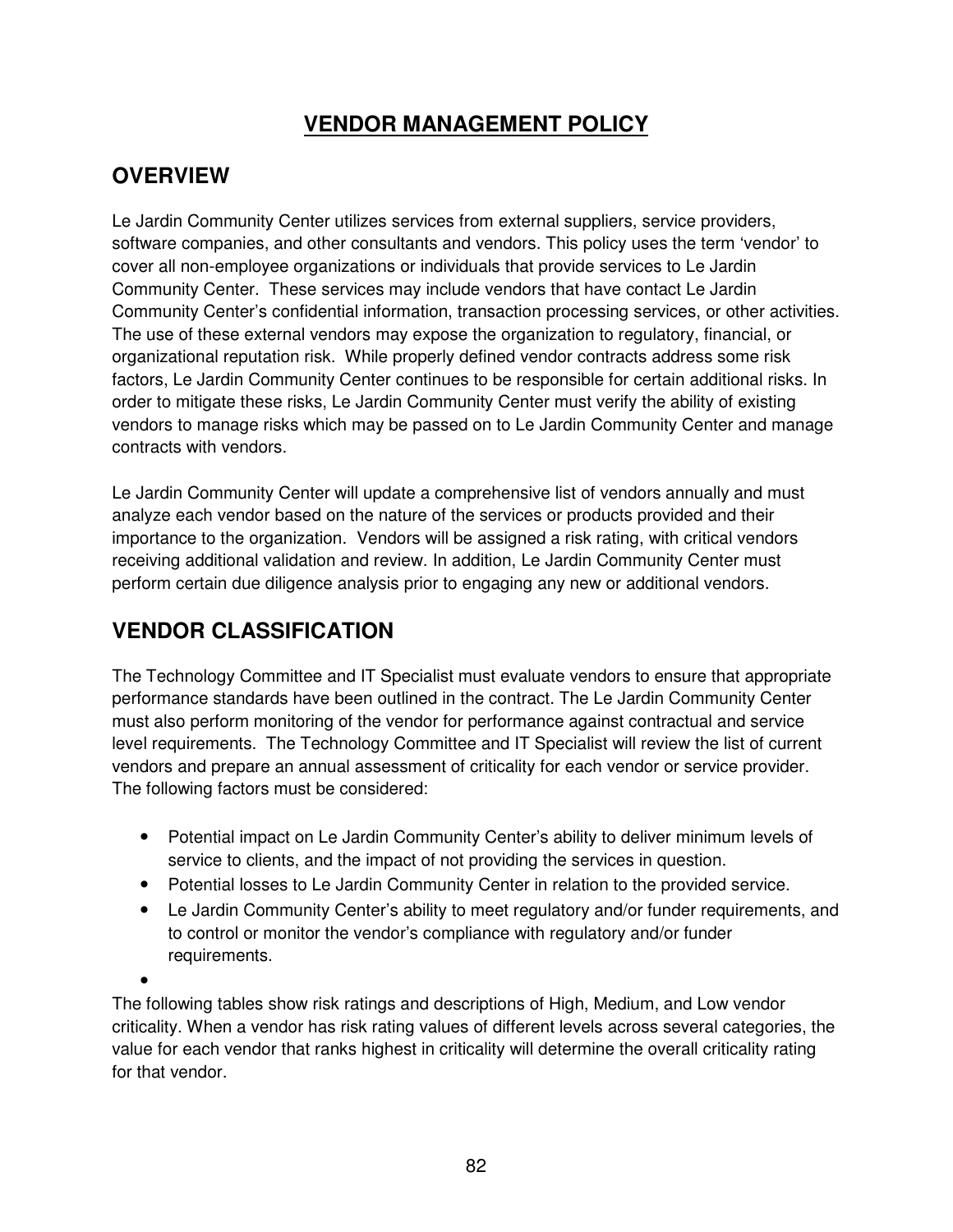## **Vendor Criticality Risk Rating**

| <b>Critical Vendors - (High Rating)</b>    |                                                                                        |
|--------------------------------------------|----------------------------------------------------------------------------------------|
| <b>SERVICES</b>                            | Required for adequate service delivery capabilities or to maintain                     |
|                                            | acceptable customer service levels                                                     |
| <b>RISK LEVELS</b>                         | Vendor exposes Le Jardin Community Center to significant fiscal,                       |
|                                            | operational, or reputation risks                                                       |
| <b>VENDOR</b>                              | There is a significant amount of financial risk to the vendor company                  |
| <b>HEALTH</b>                              |                                                                                        |
| <b>INFORMATION</b>                         | Vendor has significant access to confidential or customer information for              |
|                                            | Le Jardin Community Center.                                                            |
| <b>REPLACEMENT</b>                         | There is no immediate replacement or back-up for services provided, or                 |
|                                            | they could be the only source of the service for a single or several                   |
|                                            | locations                                                                              |
| <b>LOSS</b>                                | Vendor's failure to adequately manage risk could result in significant                 |
| <b>EXPOSURE</b>                            | losses                                                                                 |
| <b>Important Vendors - (Medium Rating)</b> |                                                                                        |
| <b>SERVICES</b>                            | Le Jardin Community Center could maintain minimum operational                          |
|                                            | capability without the vendor's service                                                |
| <b>RISK LEVELS</b>                         | Moderate operational risk, but Le Jardin Community Center has controls                 |
|                                            | and monitoring in place to mitigate risks to operations                                |
| <b>VENDOR</b>                              | Vendor company and industry are subject to moderate credit or                          |
| <b>HEALTH</b>                              | financial risk due to the nature of the service or products provided                   |
| <b>INFORMATION</b>                         | Systematic, limited confidential information available to vendor; controls<br>in place |
| <b>REPLACEMENT</b>                         | There are replacement vendors or back-ups available to ensure service                  |
|                                            | continuity                                                                             |
| <b>LOSS</b>                                | Acceptable losses may be incurred should vendor fail to adequately                     |
| <b>EXPOSURE</b>                            | manage risk                                                                            |
| <b>Incidental Vendors - (Low Rating)</b>   |                                                                                        |
| <b>SERVICES</b>                            | Service delivery capability or operational levels would not be                         |
|                                            | immediately impacted by loss or replacement of vendor                                  |
| <b>RISK LEVELS</b>                         | Minimal risk to Le Jardin Community Center, or Le Jardin Community                     |
|                                            | Center has significant control over potential risk                                     |
| <b>VENDOR</b>                              | Vendor company is exposed to negligible financial risk                                 |
| <b>HEALTH</b>                              |                                                                                        |
| <b>INFORMATION</b>                         | Vendor has only incidental contact with confidential information                       |
| <b>REPLACEMENT</b>                         | Acceptable alternatives are available for use with little or no financial<br>impact    |
| <b>LOSS</b>                                | Minimal or no losses would result from vendor failure to adequately                    |
| <b>EXPOSURE</b>                            | manage risk                                                                            |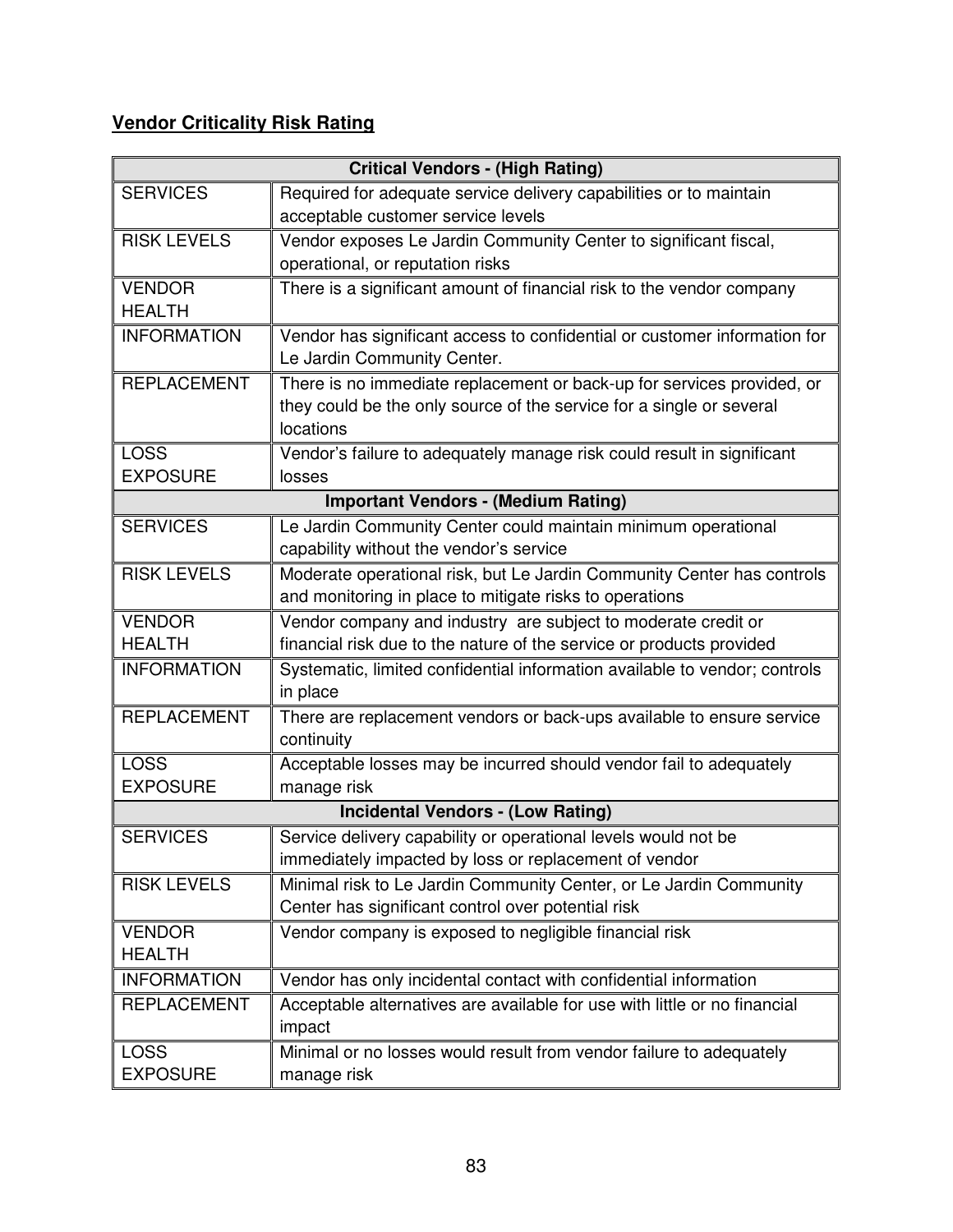# **VENDOR SELECTION AND CONTRACTING**

Prior to signing a contract with any critical vendors, Le Jardin Community Center must assess the risks from the services provided by the vendor. The organization must also evaluate controls for mitigating these risks. It is the responsibility of the manager acquiring the service to evaluate the related vendor risk using the criteria provided. This can be done by completing a Vendor Relationship Risk Assessment (located in the templates provided with this policy) and submitting it to the Technology Committee to ensure that an appropriate evaluation has been made.

The risk assessment must include the evaluation of the following factors:

- The criticality of the function to Le Jardin Community Center.
- Information security controls of the vendor (may be reviewed in Service Organization Control (SOC) reports or other reports prepared by external parties, such as consulting or audit firms).
- The nature of services to be performed by the vendor.
- The availability of alternative vendors for the particular function.
- Insurance coverage available for particular risks.
- The cost and time required to change vendors if issues arise.
- A determination that Le Jardin Community Center understands the roles, responsibilities, and contractual obligations of all parties.

#### **New Vendor Relationship Process**

- 1. **Vendor Selection and Risk Assessment** In addition Le Jardin Community Center purchasing requirements, the organization must prepare a Vendor Relationship Risk Assessment and perform a review and due diligence of the vendor. Le Jardin Community Center must be confident regarding the vendor's competence and stability, both financially and operationally, to provide the contractual services and meet any related commitments. This activity provides an opportunity to reduce the risk that a vendor will surprise the organization in failing to provide critical services in the coming year. In some cases vendor financial statements, preferably audited statements, may be obtained and reviewed by the Technology Committee or their designee.
- 2. **Contract Approval** Terms and conditions of each contract will be reviewed by Le Jardin Community Center to ensure that they are appropriate for the particular service being provided and result in an acceptable level of risk. In some cases, the organization may have the contract reviewed by their legal counsel as well, based on the overall risk rating for the vendor. The written contract between Le Jardin Community Center and the vendor should clearly specify, at a level of detail appropriate to the scope and risks of the service to be provided, all relevant terms, conditions, responsibilities, and liabilities of both parties. These would normally include: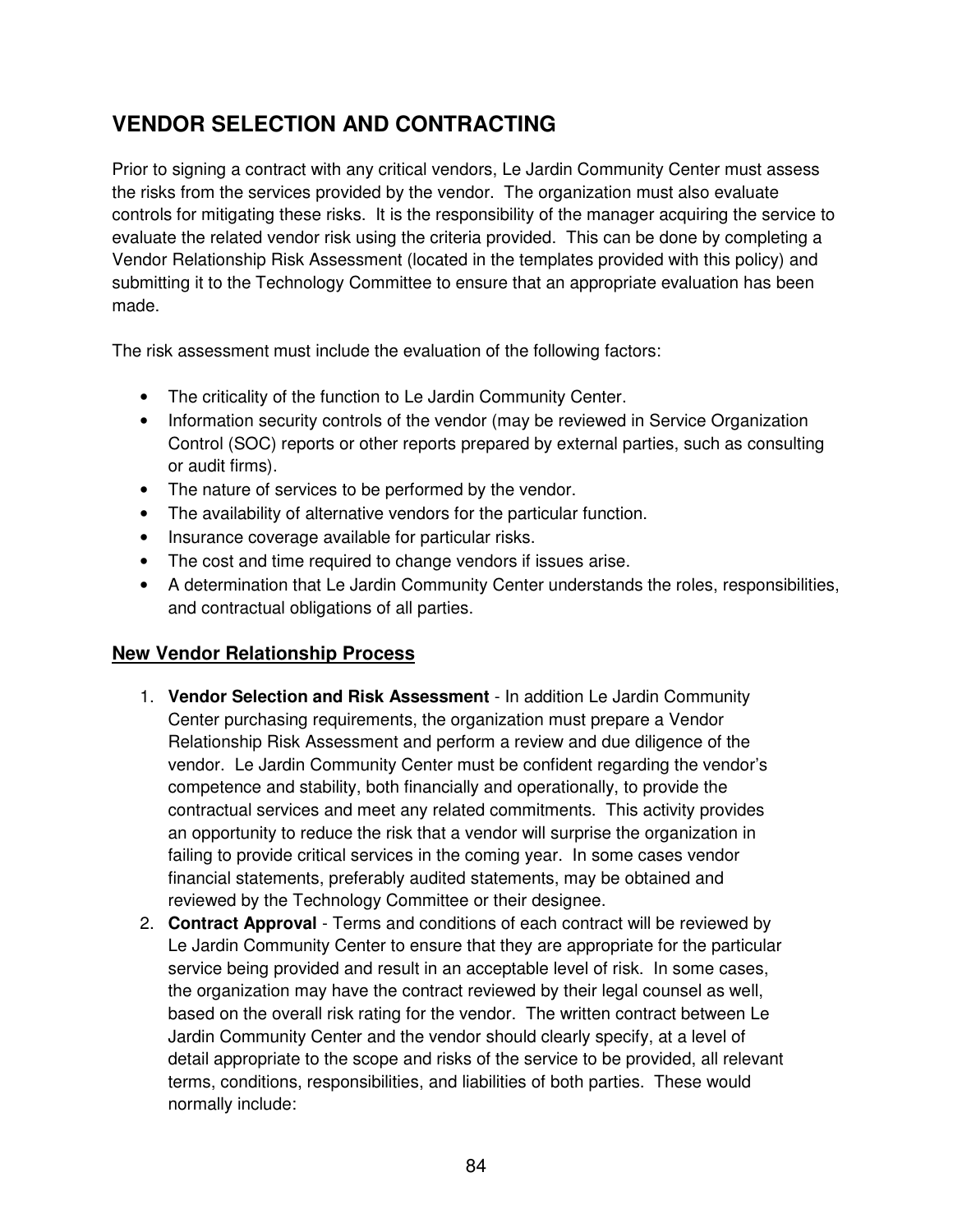- Agreements not to disclose non-public information either in possession of the vendor or accessible to them and statements of responsibility and liability for disclosure of such information.
- Statements of the purpose of access to or maintenance of any non-public information.
- Required service levels, performance standards, and penalties. This is often referred to as the Service Level Agreement (SLA) component.
- Compliance with applicable regulatory requirements.
- Internal controls, insurance, disaster recovery capabilities, and other risk management measures maintained by the vendor.
- Provisions for access to internal/external audits or other reviews of the vendor's operations and financial condition.
- Data and system ownership and access.
- Applicable insurance coverage.
- Liability for delayed or erroneous transactions and other potential risks.
- Provisions for handling disputes, contract changes, and contract termination.
- 3. **Establishment and Approval of Controls**  If the vendor will have offsite access or the ability to view or change Le Jardin Community Center confidential information outside of the protected Le Jardin Community Center network, the vendor must implement appropriate internal control policies and procedures, data security and disaster recovery capabilities, and other operational controls in line with those that Le Jardin Community Center would utilize if the activity were performed internally. If the vendor will only have controlled access onsite or only viewing of information over Le Jardin Community Center network, the vendor must agree to follow all Le Jardin Community Center policies while performing Le Jardin Community Center services. In the case of critical vendors, the organization may ask to review vendor's policies and procedures.
- 4. **Ongoing Monitoring** Le Jardin Community Center must review the operational performance of vendors on an annual basis. The Technology Committee or their designee will be responsible for completing this evaluation. In addition, Le Jardin Community Center must update contact information for all vendors, regardless of their criticality rating, at least annually.
- 5. **Information Access**  Le Jardin Community Center must ensure that it has complete and immediate access to current and appropriate back-up information. This can include testing disaster recovery and backup data access, as well as reviewing the results of vendor testing.
- 6. **Contingency Plans**  Le Jardin Community Center must ensure that appropriate business continuity and disaster recovery plans have been prepared and tested by critical vendors.
- 7. **Notification of Regulators**  Service provider change notification must be provided to any regulatory agencies as required.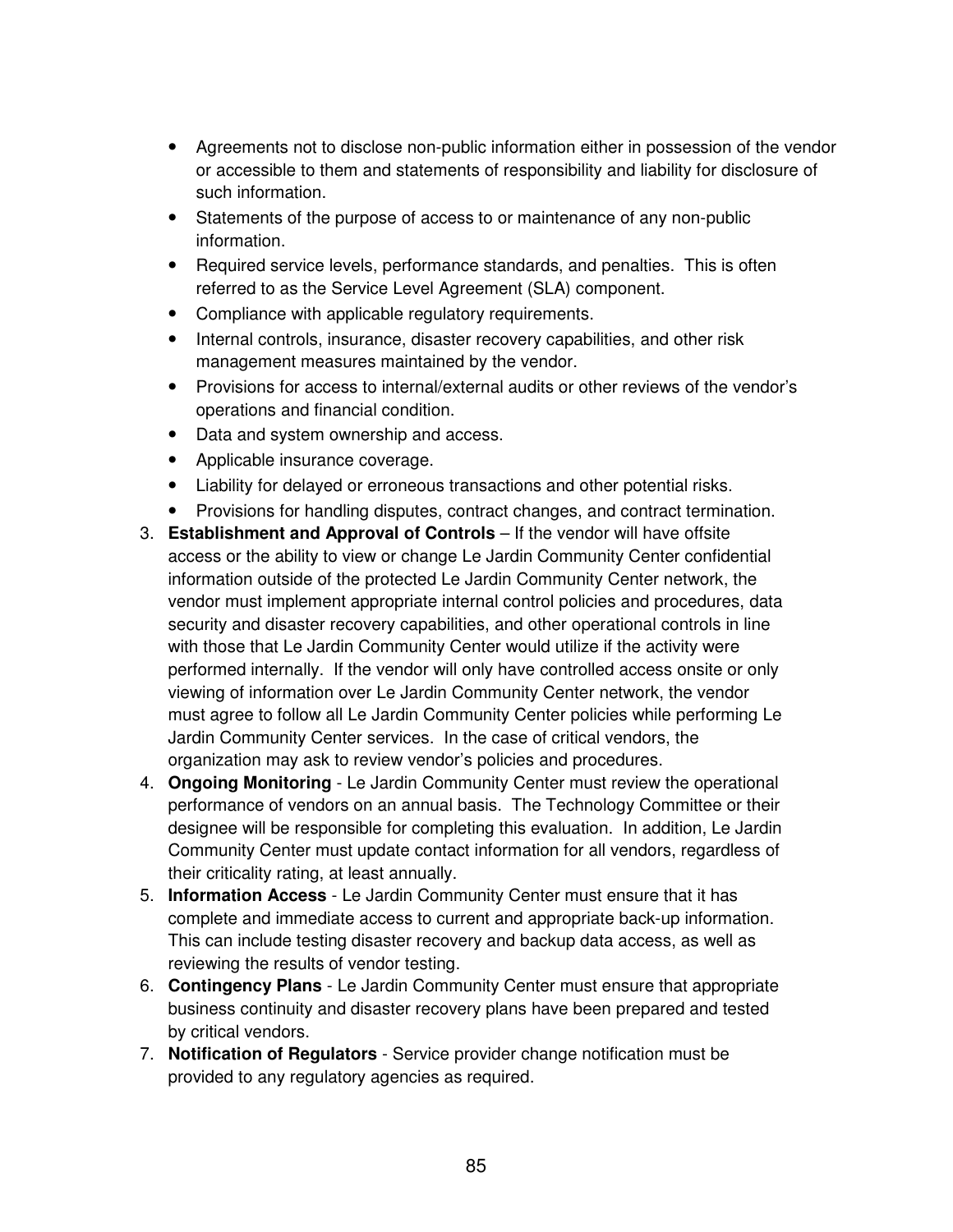# **ONGOING VENDOR RISK EVALUATIONS:**

As mentioned previously, Le Jardin Community Center will evaluate the risks and exposures associated with all vendor relationships annually. This evaluation process will include the following:

- Updating all vendor listings and contact information.
- Updating vendor information for Incident Response and Disaster Recovery policies.
- Determining and assigning risk ratings to each vendor using Le Jardin Community Center vendor criticality ratings.
- Completing Vendor Risk Assessments for critical vendors.
- Completing a Vendor Information Safeguard Review for critical vendors.
- Reporting any notable changes or findings to the Technology Committee or management in a timely manner.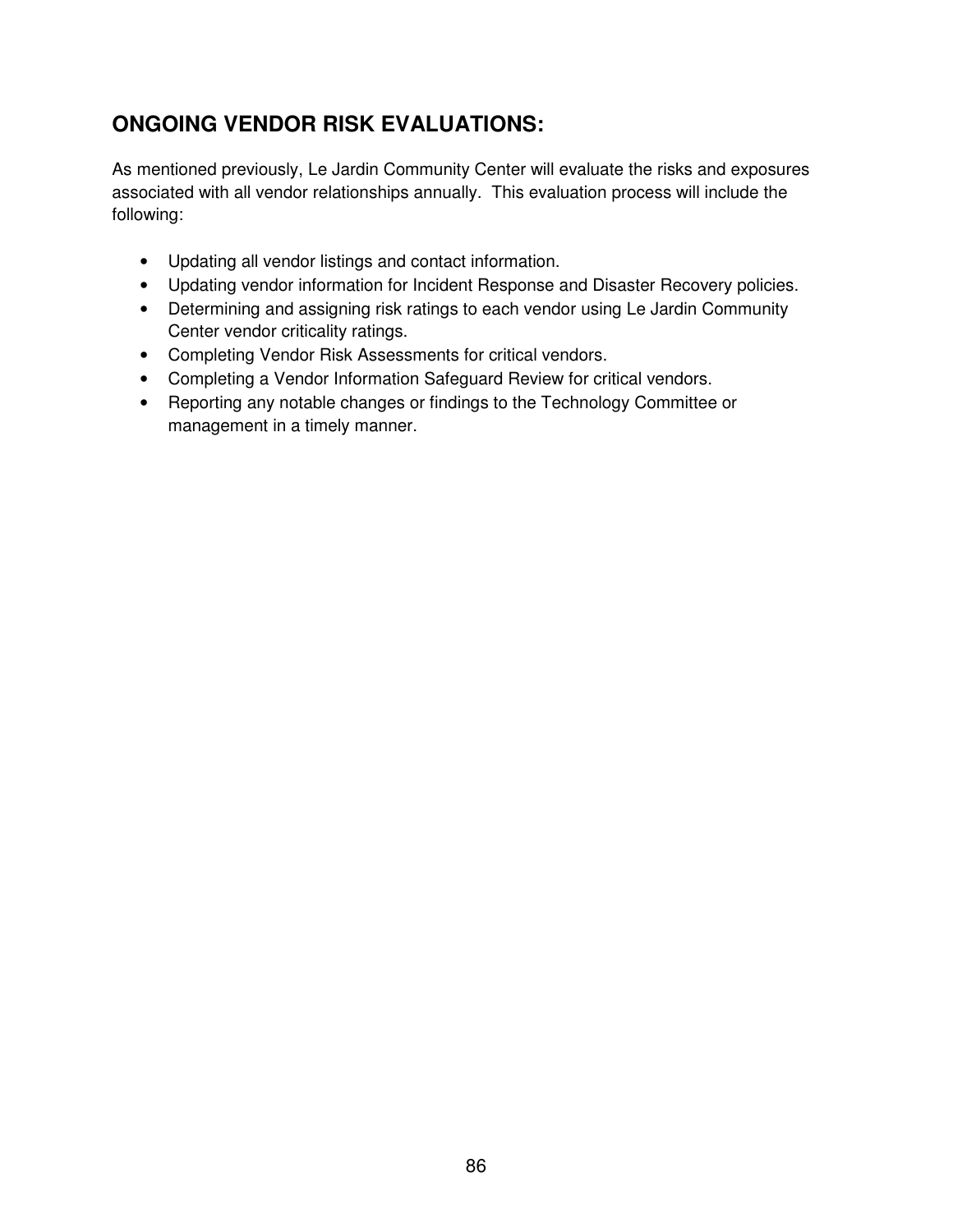## **CORPORATE AND PERSONALLY OWNED MOBILE DEVICE POLICY**

## **OVERVIEW**

The increase of both personally owned and organization owned mobile devices has drastically increased. Mobile devices can assist in user productivity but also expose the organization to security risks. The Le Jardin Community Center will establish the criteria governing the authorized use of personal or organization owned mobile devices (device), including (but not limited to) smart phones, iPads, notebooks, tablet PCs and tablet PCs that perform similar functions as laptops but may not have all the protections as a laptop. The policy differentiates policy requirements based on ownership of the device, use of the device, and whether organization data will be stored on the device. The goal of the policy is to allow the users of Le Jardin Community Center the privilege to use a mobile device while also protecting the confidential data of the organization.

# **POLICY**

### **General**

Le Jardin Community Center allows its users the privilege of using mobile devices, for certain organization functions, but only with prior approval from the organization Le Jardin Community Center will grant device access to email, applications, systems, or other organization assets on a case-by-case basis. The Information Technology department controls which types (brands and models) and versions of smartphones or tablets will be allowed access to any organization asset, including email, applications, systems, or data. Other Le Jardin Community Center policies, including but not limited to Acceptable Use and Social Media, will also apply to the use of the device. Le Jardin Community Center reserves the right to revoke this privilege if users do not abide by the policies and procedures outlined below Le Jardin Community Center reserves the right to take appropriate disciplinary action up to and including termination for noncompliance with this policy.

#### **Enrollment**

In order to enroll your device, the device must be registered with the Le Jardin Community Center. To register, complete a Mobile Device Request Form. This form is used for both requests for purchasing organization owned devices and for personally owned devices access to email, applications, systems, or other organization assets. Generally, personally owned devices will only be allowed access to the organization's email server and will not be allowed to connect to the network. The concept of allowing personally owned devices to access Organizational resources is termed bring your own device (BYOD). Organization owned devices will be provided with access to applications or systems based on need.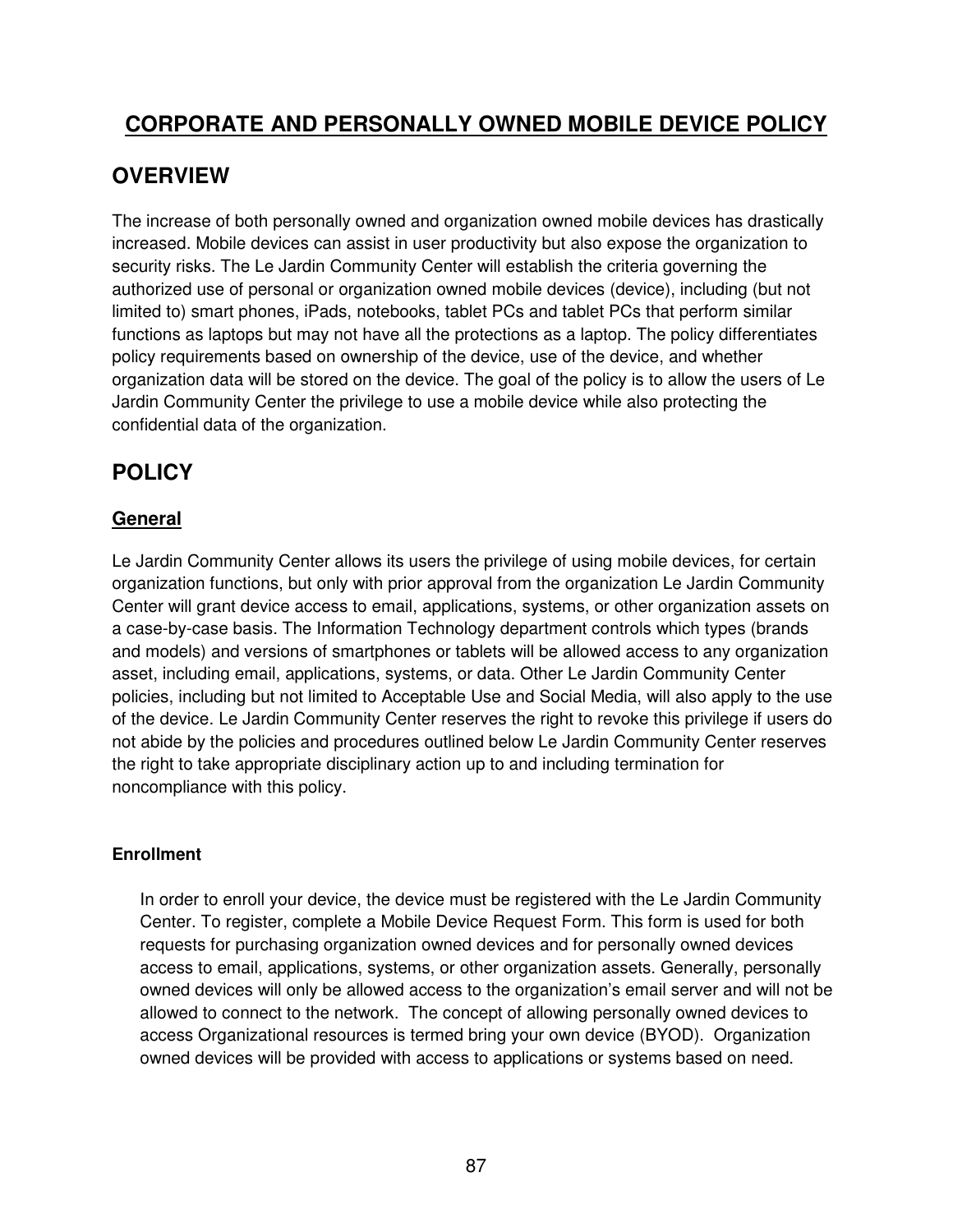#### **Requirements for All Devices**

The following requirements are in place for all users of approved devices:

- The user is responsible for the installation of device software updates during the use of the device.
- Users must report lost or stolen device immediately (within 24 hours).
- The devices' camera and/or video capabilities may not be used while on organization premises during the class on the children.
- Users may not store or transmit illicit materials.
- Users may not store or transmit proprietary information belonging to another organization on the device.
- Devices must be password protected using the strongest features of the device.
- Strong passwords are required to access the organization network.
- The device must lock itself with a password or PIN if it's idle for five minutes.
- If the user has access to confidential data or stores organization data on the device (excluding email), the device must be encrypted.
- The user is responsible for securing their device to prevent confidential data from being lost or compromised and to prevent viruses from being spread.
- Users are forbidden from copying confidential data from email, calendar and contact applications to other applications on the device or to an unregistered/unenrolled personally owned device.
- If storage of organization data is approved on the device, the device must be configured to segregate organization data from personal data.

#### **Organization Owned Devices**

The following requirements are in place for all users of organization owned devices:

- There is a zero-tolerance policy for texting or emailing while driving with the device and only hands-free talking while driving is permitted (based on state laws).
- After five failed login attempts, the device will lock. Information Technology must be contacted to regain access.
- Rooted (Android) or jailbroken (iOS) devices are strictly forbidden from accessing the organization's network.
- Users may not download, install or use any app that does not appear on the organization's list of approved apps.
- The device may be remotely wiped, disconnected or disabled at any time. The most common uses of remote wipe will be if the device is lost, the user terminates his or her employment or is terminated from employment, or Information Technology detects a data or policy breach, a virus or similar threat to the security of the organization's data and technology infrastructure.
- The Organization has the right to at will monitor organization messaging systems and data including data residing on the user's device.
- Removal of device security controls is prohibited.